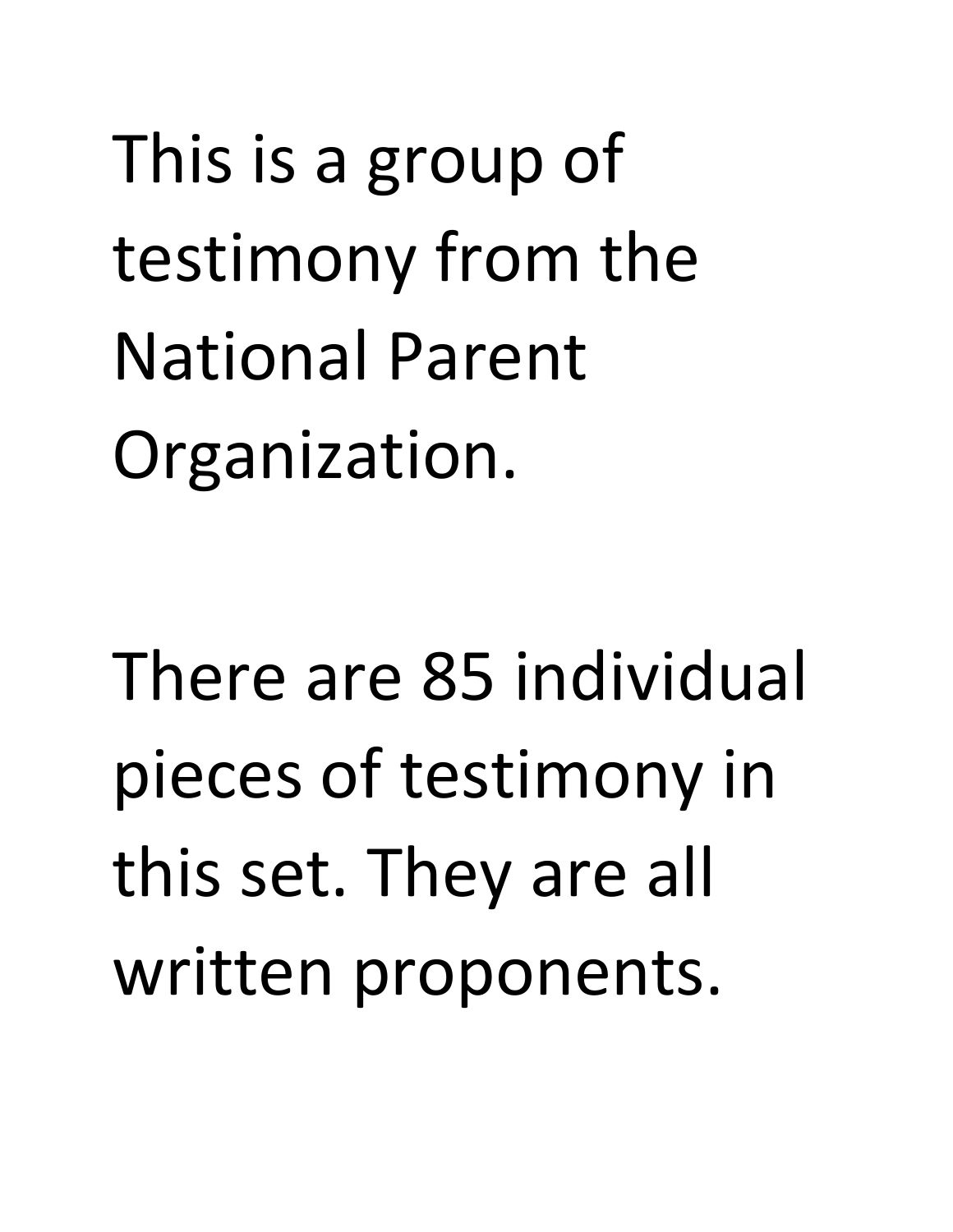Date: 2/13/2020 10:02:48 PM

From: Randy Pauls P.O. Box 1025 Newton, KS 67114 Email: rpauls76@yahoo.com Phone: 620-755-2681

# **Proponent Testimony of SB 157:** *Creating presumptions related to temporary parenting plans and defining related terms under the Kansas family law code.*

Do you support shared parenting? The presumption that both parents who are fit, willing and able should have equal time with the children after divorce. *Yes* 

Why do you think shared parenting is needed? *Simple, the kids deserve to see both parents equally. It's that simple* 

Do you currently have 50/50 shared parenting? *Yes* 

Will SB 157 if passed directly help you or a family member? SB 157 will give fit, willing and able parents 50/50 time in TEMPORARY orders.

What has been your experience with Kansas Family Law Courts? *So far ok, but we'll see* 

What family law court was your case in (County)? *Harvey* 

How would your life be different if a shared parenting 50/50 law was in place when your case went to court? *Same* 

What bias or unfairness have you seen or experienced in KANSAS family law or courts? *Always pro Woman, but I was smart and filed first* 

What else do you want people to know about shared parenting? *It's so important for the children* 

Does the National Parents Organization have permission to use your testimony in support of SB 157 or similar legislation for shared parenting? If YES, type your FULL name below: *Randy Nicholas Pauls*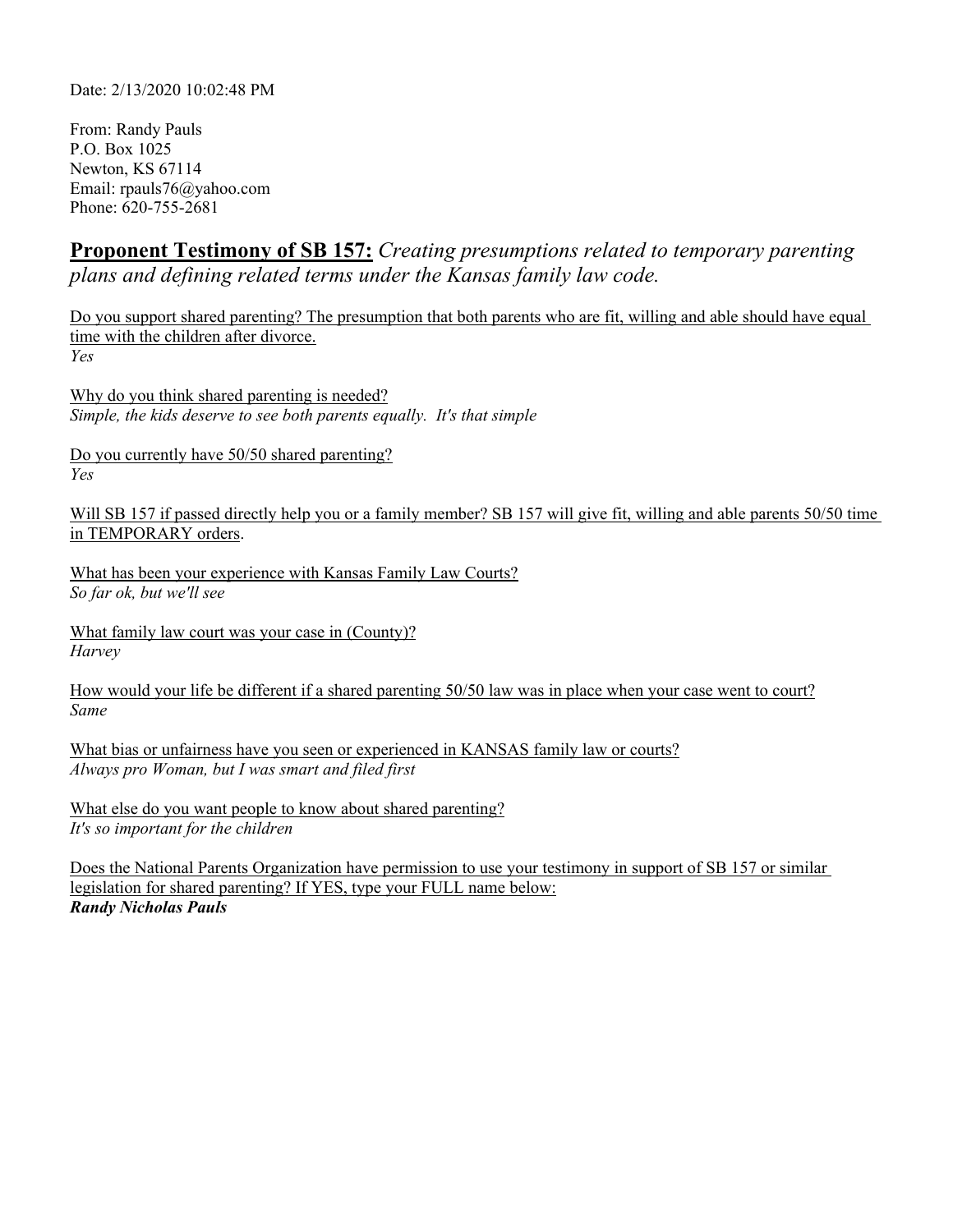Date: 2/13/2020 10:04:52 PM

From: Corey McKinney 711 Cloud Ave #801 Andover, KS 67002 Email: mckinneycm@gmail.com Phone: 8059014500

# **Proponent Testimony of SB 157:** *Creating presumptions related to temporary parenting plans and defining related terms under the Kansas family law code.*

Do you support shared parenting? The presumption that both parents who are fit, willing and able should have equal time with the children after divorce. *Yes* 

Why do you think shared parenting is needed? *The kids need equal time with both parents.* 

Do you currently have 50/50 shared parenting? *Not divorced* 

What has been your experience with Kansas Family Law Courts? *I haven't had to experience them.* 

What family law court was your case in (County)? *Not divorced* 

How much money have you spent on lawyers and other professionals to be a parent in your children's life? *\$0* 

How would your life be different if a shared parenting 50/50 law was in place when your case went to court? *Not divorced* 

What bias or unfairness have you seen or experienced in KANSAS family law or courts? *I have not seen it personally.* 

Does the National Parents Organization have permission to use your testimony in support of SB 157 or similar legislation for shared parenting? If YES, type your FULL name below: *Corey Michael McKinney*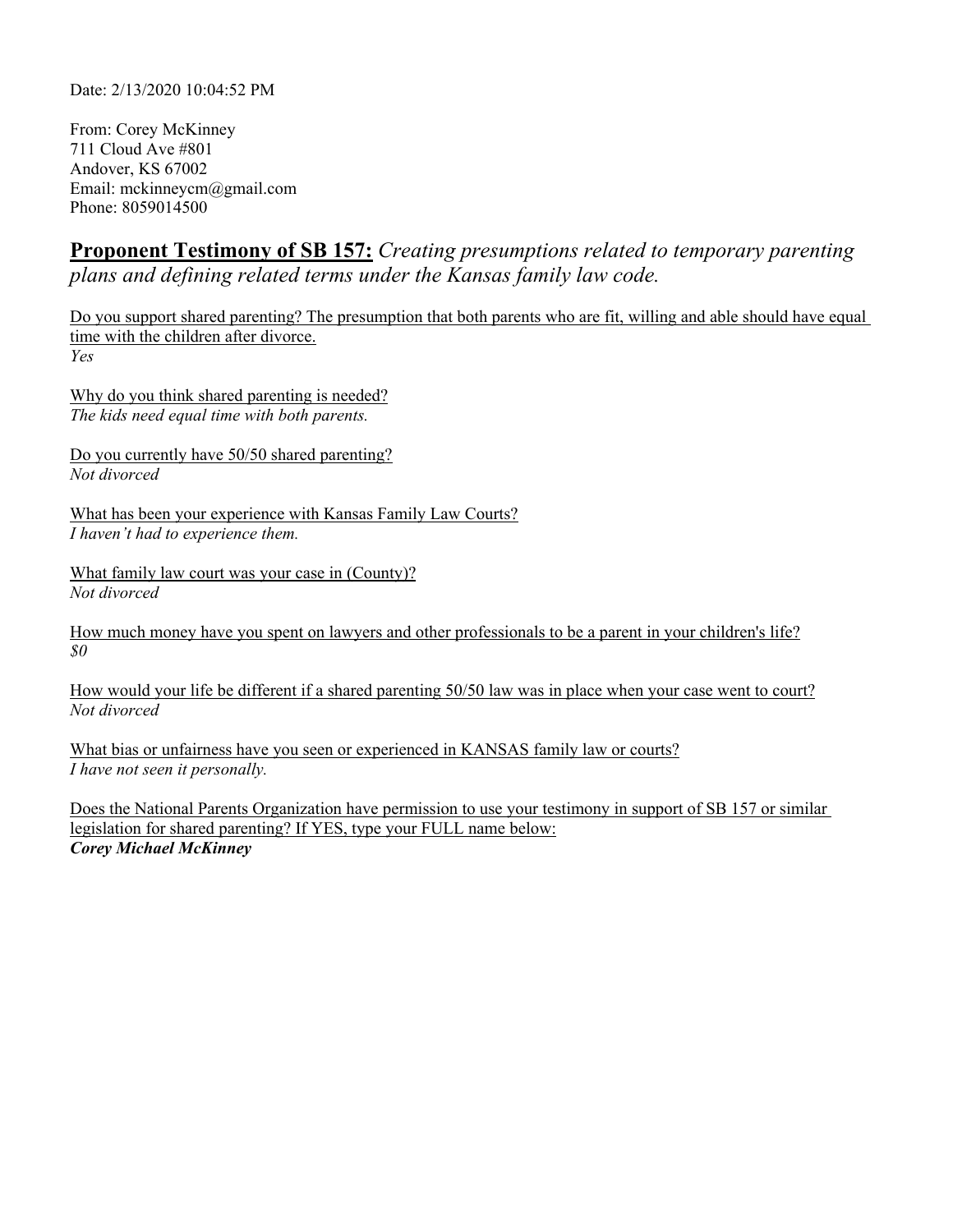From: Jerod Metcalf 6065 S 143rd St East Derby, KS 67037 Email: Jerodmetcalf@hotmail.com Phone: 3163059544

# **Proponent Testimony of SB 157:** *Creating presumptions related to temporary parenting plans and defining related terms under the Kansas family law code.*

Do you support shared parenting? The presumption that both parents who are fit, willing and able should have equal time with the children after divorce. *Yes* 

Why do you think shared parenting is needed? *Family courts are horribly biased against fathers. Loving and caring fathers are denied reasonable time with their kids.* 

Do you currently have 50/50 shared parenting? *35%* 

What has been your experience with Kansas Family Law Courts? *Horrible. I was guilty when I walked in the door. Every decision was made against me.* 

What family law court was your case in (County)? *Sedgwick* 

How much money have you spent on lawyers and other professionals to be a parent in your children's life? *\$10,000* 

How would your life be different if a shared parenting 50/50 law was in place when your case went to court? *I would have saved thousands of dollars and been able to see my children during their early childhood. I was denied that time because of family court.* 

What bias or unfairness have you seen or experienced in KANSAS family law or courts? *Judge Eric Commer is horrible. Extremely biased. He rules against fathers as much as possible.* 

What else do you want people to know about shared parenting? *This is a necessary law. It is not currently a fair or reasonable system.* 

Does the National Parents Organization have permission to use your testimony in support of SB 157 or similar legislation for shared parenting? If YES, type your FULL name below: *Jerod Worth Metcalf*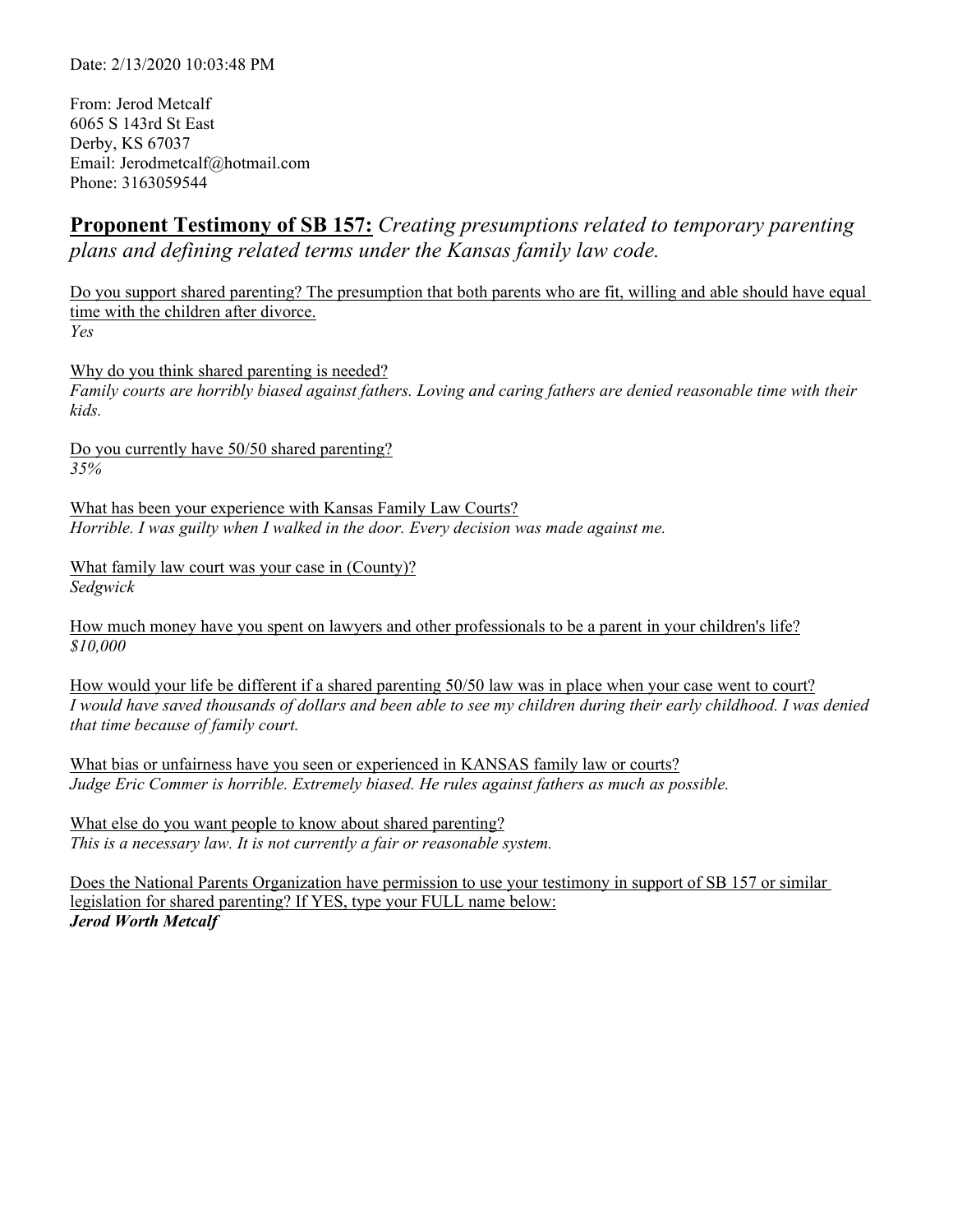From: Donna Gomez 6809 Mackey Street Overland Park, KS 66204 Email: dvieira1971@gmail.com Phone: 9139083897

# **Proponent Testimony of SB 157:** *Creating presumptions related to temporary parenting plans and defining related terms under the Kansas family law code.*

Do you support shared parenting? The presumption that both parents who are fit, willing and able should have equal time with the children after divorce. *Yes* 

### Why do you think shared parenting is needed?

*It's good for the children. With my oldest son, I had a default custody agreement, where dad had every other weekend and weekday coke break. The two didn't have a relationship until we stopped following the plan and just did whatever worked for time. My youngest son, I offered 50/50 no child support guidance and wording that we as parents would equally support the needs of our child. We didn't fight over holidays, money - anything and both of my boys have argued that child support is stupid if it makes people fight.* 

Do you currently have 50/50 shared parenting? *Yes* 

What has been your experience with Kansas Family Law Courts?

*Default to mother or whoever files first. Also dealt with home studies and how the caseworkers sides with mothers by default. There was no reason for father to be denied equal time.* 

What family law court was your case in (County)? *Wyandotte* 

How much money have you spent on lawyers and other professionals to be a parent in your children's life? *\$9,000* 

How would your life be different if a shared parenting 50/50 law was in place when your case went to court?

*As mother of my two sons - no change because I made it happen- I wrote the plan so my children's father had equal time ( or gave it to them anyhow) As a stepmother, I spent (with my exhusband) over \$9000 on court costs to be granted custody of all the children to late going to a 50/50 agreement. Even with substantial reports of abuse, one judge refused to change custody. After \$5000 more in court costs, and a new attorney and new trial, she lost custody.* 

What bias or unfairness have you seen or experienced in KANSAS family law or courts? *That children belong with mothers. That's crap. They need both.* 

### What else do you want people to know about shared parenting?

*My son once told me that he has seen what other kids of divorce have experienced when 50/50 wasn't established and said he appreciates that his parents weren't stupid and did what was best for him. He never felt like he was choosing another parent over the other.* 

Does the National Parents Organization have permission to use your testimony in support of SB 157 or similar legislation for shared parenting? If YES, type your FULL name below: *Donna R Gomez*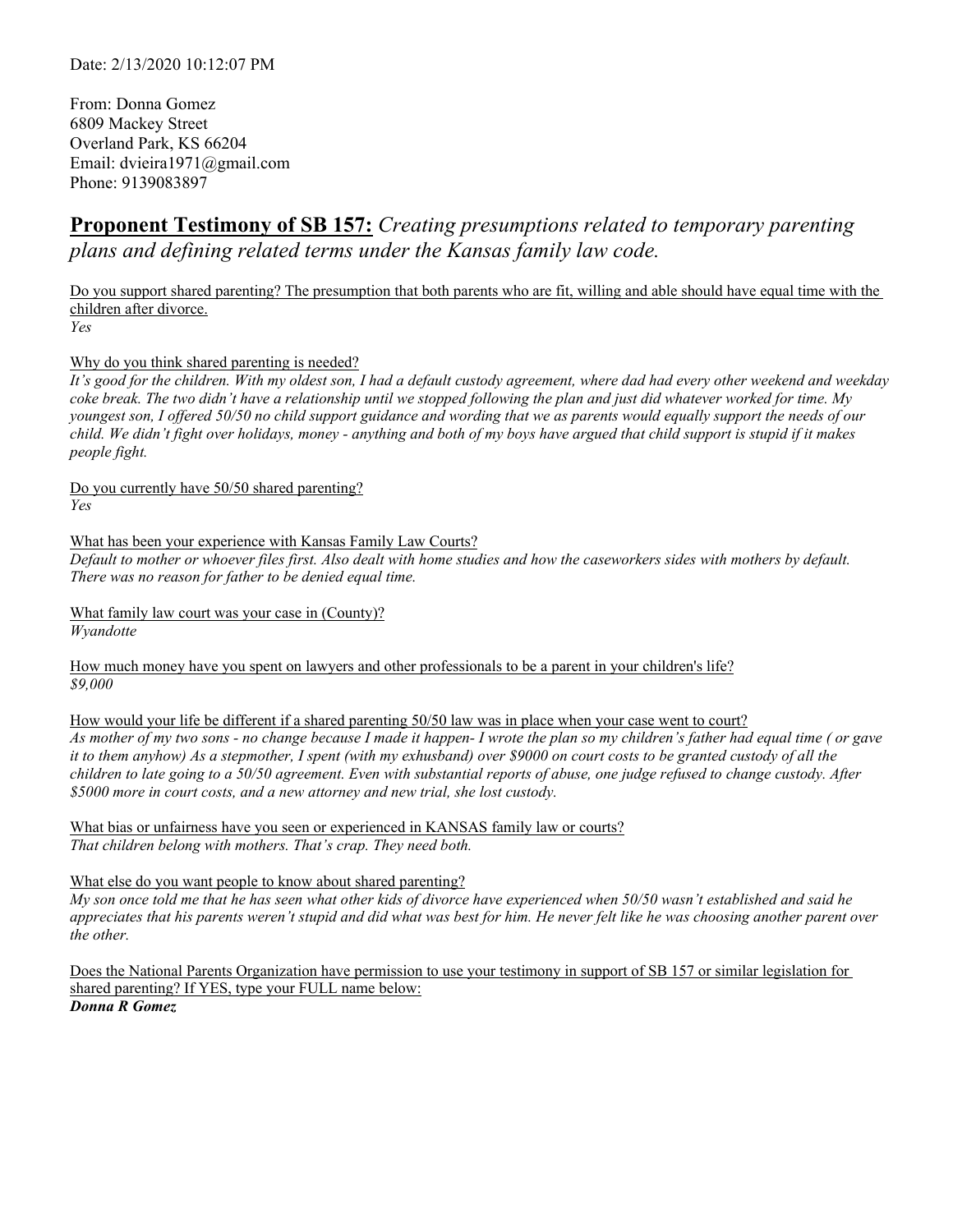From: Joey Camp 11944 W 95th St Lenexa, KS 66215 Email: jcw2381@gmail.com Phone: 8168321887

# **Proponent Testimony of SB 157:** *Creating presumptions related to temporary parenting plans and defining related terms under the Kansas family law code.*

Do you support shared parenting? The presumption that both parents who are fit, willing and able should have equal time with the children after divorce. *Yes* 

Why do you think shared parenting is needed?

*Unless a party can prove with evidence JUST LIKE A PFA that there is a clear and present danger to the children NOT the mother or father; they should be entitled to see the children just as they were before.* 

Do you currently have 50/50 shared parenting? *No* 

Will SB 157 if passed directly help you or a family member? SB 157 will give fit, willing and able parents 50/50 time in TEMPORARY orders. *No* 

What has been your experience with Kansas Family Law Courts? *3 years of ongoing litigation with \$100,000+ in lawyer fees and still no more then a few days a month seeing my children.* 

What family law court was your case in (County)? *Johnson* 

How much money have you spent on lawyers and other professionals to be a parent in your children's life? *\$100,000* 

How would your life be different if a shared parenting 50/50 law was in place when your case went to court? *The kids would get to see their biological parents like* 

What bias or unfairness have you seen or experienced in KANSAS family law or courts?

*Fortunately, I have not seen bias so far within the courtroom in Johnson County with regards to my custody case. But I have found that there is an issue consistently with dragging out and drawing out the process with hearings pushed out 3-4 months at a time. We would not be in the place we are currently if SB157 would have been in effect at the time of filing 3 years ago and the kids would not be confused who their father is.* 

What else do you want people to know about shared parenting?

*That you are correct its NOT a best choice for EVERY single family but if there is no clear evidence of abuse with the children then they deserve BOTH parents in the children's lives.* 

Does the National Parents Organization have permission to use your testimony in support of SB 157 or similar legislation for shared parenting? If YES, type your FULL name below: *JOEY CAMP*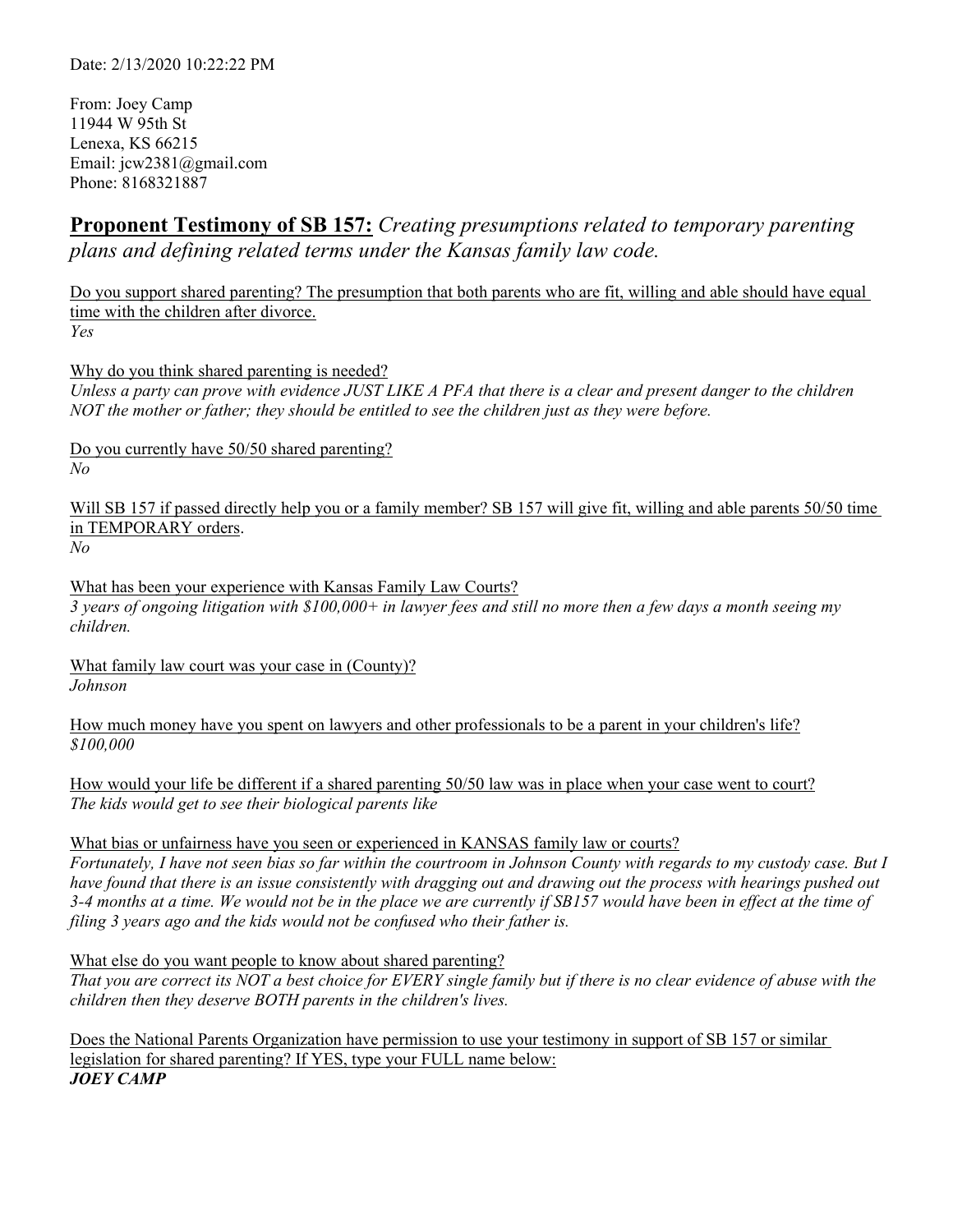From: Tara Parker 209 S Crosswood Ln Derby, KS 67037 Email: Taraparkertong@gmail.com Phone: 316-516-4542

## **Proponent Testimony of SB 157:** *Creating presumptions related to temporary parenting plans and defining related terms under the Kansas family law code.*

Do you support shared parenting? The presumption that both parents who are fit, willing and able should have equal time with the children after divorce. *Yes* 

### Why do you think shared parenting is needed?

*When two people divorce, for any number of reasons, their ability to be a parent is overlooked favoring a specific gender. Fathers have become conditioned over the years to be "losers" when it comes to time with their children. Parenting is not a "maternal exclusive" engagement. Fathers should be provided the space to fulfill their roll despite a divorce. Divorce is the ends of a romantic relationship, not a parental one. Fathers should not have to right for their children. If fit, by legally standards, then a father should be able to spend equal time with his child or children.* 

Do you currently have 50/50 shared parenting? *I have 85% of the time* 

Will SB 157 if passed directly help you or a family member? SB 157 will give fit, willing and able parents 50/50 time in TEMPORARY orders. *Maybe* 

What has been your experience with Kansas Family Law Courts?

*My experience has been that my wishes overlooked in the eyes of the court. I did not want child support from my second divorce, as I was able to waive it from my first divorce, but the judge stated the law was not in favor of my wishes.* 

What family law court was your case in (County)? *Sedgwick for both divorces* 

How much money have you spent on lawyers and other professionals to be a parent in your children's life? *\$0* 

How would your life be different if a shared parenting 50/50 law was in place when your case went to court? *I don't know that my situation would change. Thoigh both ex-husbands have always been welcome to spend time with their children they have opted not to. They both seed conditioned that they have no power and therefore have withdrawn over the years despite open invites to ask for time. Our agreements are 50/50 but neither has maximized this option.* 

What bias or unfairness have you seen or experienced in KANSAS family law or courts? *I have seen female friends fail to be properly guided and lose their children in divorce to men watching their children be used as leverage against them.* 

What else do you want people to know about shared parenting? *It's in the best interest of the child or children to have access to both parents.* 

Does the National Parents Organization have permission to use your testimony in support of SB 157 or similar legislation for shared parenting? If YES, type your FULL name below: *Tara Lynn Parket-Tong*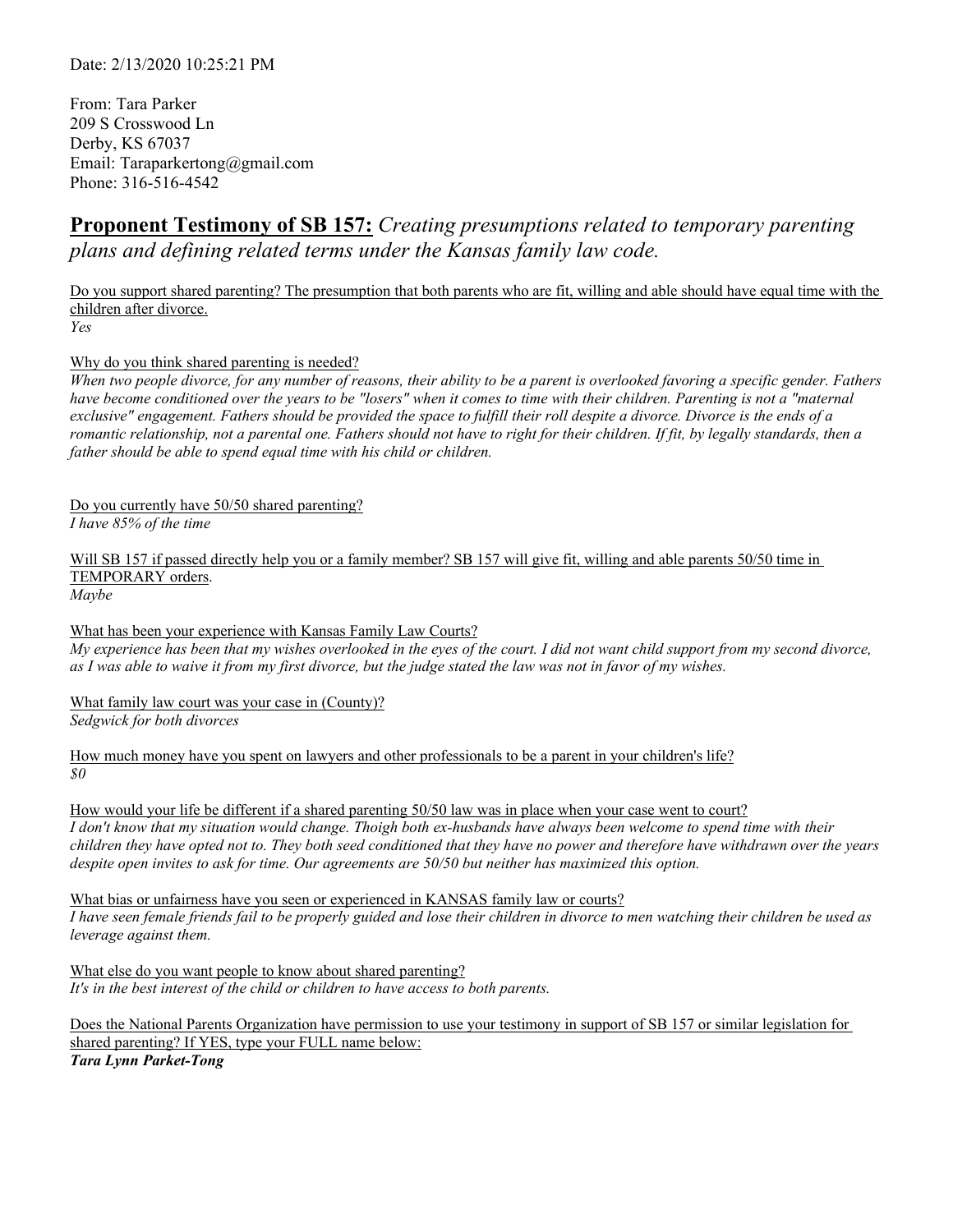From: Nicole Beliles 1437 s kansas Wichita, KS 67211 Email: N.beliles01@gmail.com Phone: 3166659971

# **Proponent Testimony of SB 157:** *Creating presumptions related to temporary parenting plans and defining related terms under the Kansas family law code.*

Do you support shared parenting? The presumption that both parents who are fit, willing and able should have equal time with the children after divorce. *Yes* 

Why do you think shared parenting is needed?

*Just because we separate does not mean we are not parents 100% of the time. Children need both parents not just one 80% and the other 20%. Dads suffer so much and women if they're fit or not take advantage of their suffering. How is it fair moms can keep children away from dad and then ask for way to much in child support.* 

Do you currently have 50/50 shared parenting? *Yes* 

Will SB 157 if passed directly help you or a family member? SB 157 will give fit, willing and able parents 50/50 time in TEMPORARY orders. *Yes* 

What has been your experience with Kansas Family Law Courts? *There's no justice.* 

What family law court was your case in (County)? *Sedgwick* 

What bias or unfairness have you seen or experienced in KANSAS family law or courts? *Moms abuse their power* 

Does the National Parents Organization have permission to use your testimony in support of SB 157 or similar legislation for shared parenting? If YES, type your FULL name below: *Nicole Beliles*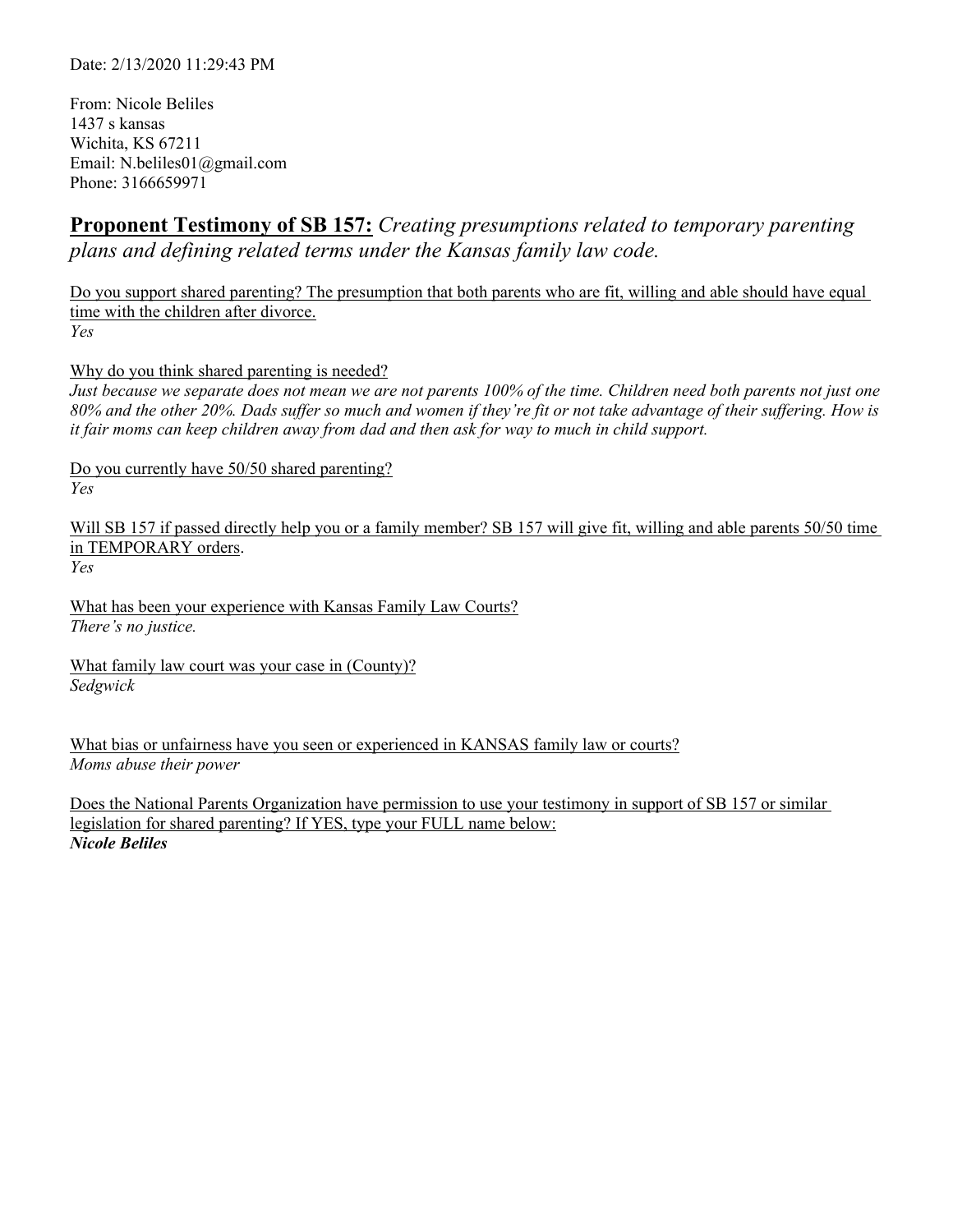From: Bonnie Forth 1116 East Cedar St. Olathe, Ks 66061 Email: Bonnieforth96@gmail.com Phone: 913 626 0902

**Proponent Testimony of SB 157:** *Creating presumptions related to temporary parenting plans and defining related terms under the Kansas family law code.*

Do you support shared parenting? The presumption that both parents who are fit, willing and able should have equal time with the children after divorce.

*Yes* 

Why do you think shared parenting is needed?

*When people decide to dissolve the relationship and their is no agreement on when and where you can see your child it's ridiculous the hoop's. A parent must jump through to have time with their child.it's heartbreaking the month's it takes to get a parenting plan in place. My granddaughter is 5 soon to be 6 and for 3 yrs of her life we have been very limited to time with the grandsugar .couples break up but families should still have time with the child.and your amendment saying a case of domestic violence is excluded it needs to be more specific dv covers too many grey area's and giving that power to a spiteful co parent is wrong .until you have lived through dv charges you can not imagine the stupidity.*  Do you currently have 50/50 shared parenting?

*I'm a grandparent* 

Will SB 157 if passed directly help you or a family member? SB 157 will give fit, willing and able parents 50/50 time in TEMPORARY orders.

*Yes* 

### What has been your experience with Kansas Family Law Courts?

*Absolute horror show ! The judge is focused in the wrong area. a parent that does anything to endanger their child is unfit when you are selling drugs out of your home and have been busted with weed large quantity and the judge does not bat an eye.* 

What family law court was your case in (County)? *Johnson* 

How much money have you spent on lawyers and other professionals to be a parent in your children's life? *\$5,000* 

How would your life be different if a shared parenting 50/50 law was in place when your case went to court? *The mother would not have been able to use it as leverage knowing father's rights are not automatic given children are being held hostage by a parent that says they love them to seek hurtful revenge.if an ex is upset they can destroy a person in less than a day.* 

What bias or unfairness have you seen or experienced in KANSAS family law or courts?

*The inability to stand up present evidence proving your innocent's the abuse and neglect allegations look at the evidence .make the family enter a program to seek treatment if a parent has appeared in front of a judge with multiple dirty UA make them go to rehab it really is no different than the court ordering therapy for anger management or parenting classes. Family court is designed to fail the outrageous price's a parent pay's to prove innocence and a judge won't hear the evidence but will let some one accuse the other parent.* 

What else do you want people to know about shared parenting?

*It is important to keep the family unit make the court's understand that their actions is enabling a chronic dysfunction dad's and mom's are equal in rasing their children even when the parents did not end on a positive.* 

Does the National Parents Organization have permission to use your testimony in support of SB 157 or similar legislation for shared parenting? If YES, type your FULL name below: *Bonnie Forth*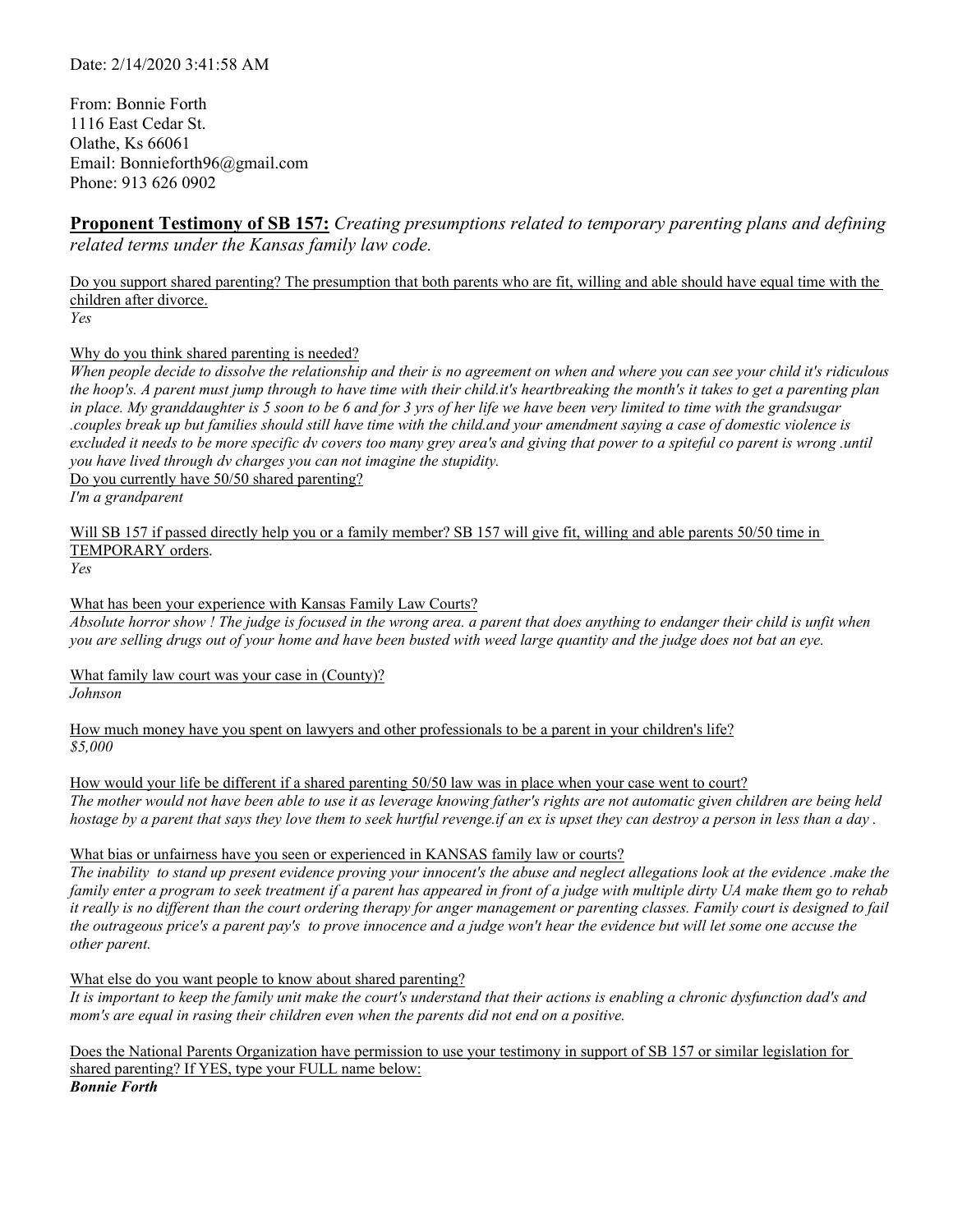From: George Meier 721 S Bedford Cir Wichita, KS 67207 Email: av8r@tir.com Phone: 602 509-5978

# **Proponent Testimony of SB 157:** *Creating presumptions related to temporary parenting plans and defining related terms under the Kansas family law code.*

Do you support shared parenting? The presumption that both parents who are fit, willing and able should have equal time with the children after divorce. *Yes* 

Why do you think shared parenting is needed? *I have been through non-shared parenting and see the damage in my children's lives every day.* 

Do you currently have 50/50 shared parenting? *No* 

Will SB 157 if passed directly help you or a family member? SB 157 will give fit, willing and able parents 50/50 time in TEMPORARY orders. *No* 

What has been your experience with Kansas Family Law Courts? *None - out of state divorce* 

What family law court was your case in (County)? *Santa Barbara, CA* 

How much money have you spent on lawyers and other professionals to be a parent in your children's life? *\$150,000* 

How would your life be different if a shared parenting 50/50 law was in place when your case went to court? *Yes* 

What bias or unfairness have you seen or experienced in KANSAS family law or courts? *N/A* 

Do you agree with the Domestic Violence provision AS WRITEN? If no, how would you change it?

Do you agree with the Temporary Orders provision AS WRITTEN? If no, how would you change it?

What else do you want people to know about shared parenting? *That it works much better for the children involved.* 

Does the National Parents Organization have permission to use your testimony in support of SB 157 or similar legislation for shared parenting? If YES, type your FULL name below: *George D. MEIER*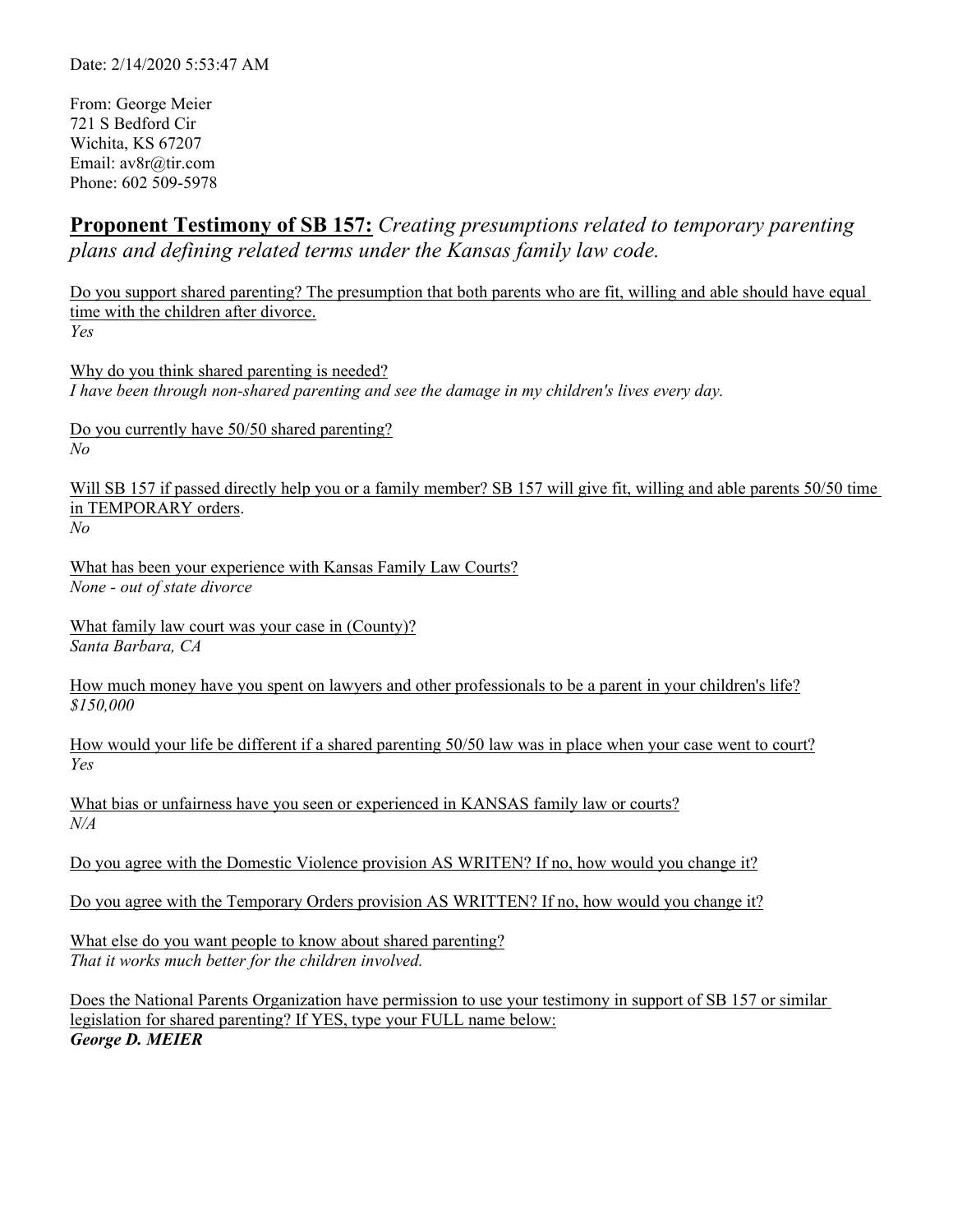From: Shane Pickett 13414 sw 170th st. Rose Hill KS, Ks 67133 Email: Spickett954@gmail.com Phone: 316-806-2357

# **Proponent Testimony of SB 157:** *Creating presumptions related to temporary parenting plans and defining related terms under the Kansas family law code.*

Do you support shared parenting? The presumption that both parents who are fit, willing and able should have equal time with the children after divorce. *Yes* 

Why do you think shared parenting is needed? *It's important that the minor children be engaged with both mom and Dad* 

Do you currently have 50/50 shared parenting? *All the time* 

Will SB 157 if passed directly help you or a family member? SB 157 will give fit, willing and able parents 50/50 time in TEMPORARY orders. *No* 

What has been your experience with Kansas Family Law Courts? *Extremely inconsistent. Extremely unaccountable.* 

What family law court was your case in (County)? *Sedgwick* 

How much money have you spent on lawyers and other professionals to be a parent in your children's life? *\$125,000* 

How would your life be different if a shared parenting 50/50 law was in place when your case went to court? *I would have not had all the respectability and cost!* 

What bias or unfairness have you seen or experienced in KANSAS family law or courts? *Facts and documentation has no influence in any ruling of the court, big joke in Kansas is (best most passionate liars win what they want) no matter the facts. The Math does not work on the CS worksheet as well.* 

What else do you want people to know about shared parenting? *Hold lawyers accountable for the truth of themselves and there clients* 

Does the National Parents Organization have permission to use your testimony in support of SB 157 or similar legislation for shared parenting? If YES, type your FULL name below: *Shane Pickett*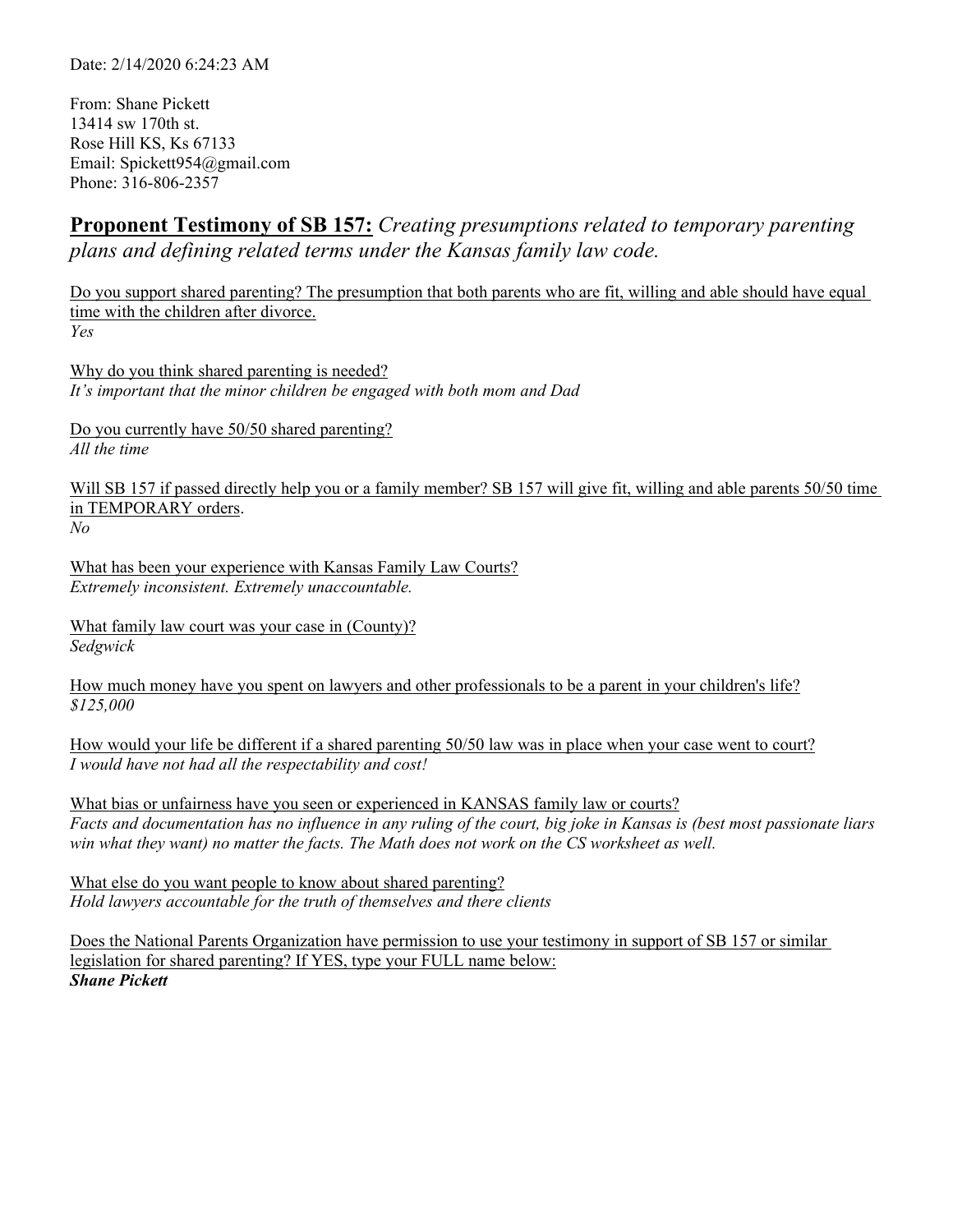From: Jeffrey Masterson 7575 w 106th street APT 460 Overland Park, KS 66212 Email: jlmaster1@gmail.com Phone: 9132319041

# **Proponent Testimony of SB 157:** *Creating presumptions related to temporary parenting plans and defining related terms under the Kansas family law code.*

Do you support shared parenting? The presumption that both parents who are fit, willing and able should have equal time with the children after divorce. *Yes* 

Why do you think shared parenting is needed?

*Each healthy and willing parent should have eqaul time in development of their children! No one parent should have more time and control of their child!* 

Do you currently have 50/50 shared parenting? *I have 4 days allotted to me every month* 

Will SB 157 if passed directly help you or a family member? SB 157 will give fit, willing and able parents 50/50 time in TEMPORARY orders. *No* 

What has been your experience with Kansas Family Law Courts?

*It's inherently flawed, and skewed allowing the voice of the Mother of the children to be above the Father's. In my case and many I've heard the mothers voice concern and unfounded lies were automatically considered truths in court with zero foundation.* 

What family law court was your case in (County)? *Leavenworth* 

How much money have you spent on lawyers and other professionals to be a parent in your children's life? *\$35,000* 

How would your life be different if a shared parenting 50/50 law was in place when your case went to court? *I would have a better relationship with my son. She quickly moved on within 3 months of us seperating. My son in 2nd grade considers he stepdad to be his dad and his little brother through that marriage to be his only sibling even though he has a little sister. That's his Family, and my home is a weekend vacation!* 

What bias or unfairness have you seen or experienced in KANSAS family law or courts? *I was railroaded through the court system. My ex wife was allowed to set a early presidency on unfounded lies. No evidence was ever presented the entire 360 days during our divorce.* 

What else do you want people to know about shared parenting? *Don't give up although I personally haven't won yet I know the light is at the end of the tunnel and will be such a joyous occasion when we reach it.* 

Does the National Parents Organization have permission to use your testimony in support of SB 157 or similar legislation for shared parenting? If YES, type your FULL name below:

*Jeffrey Masterson*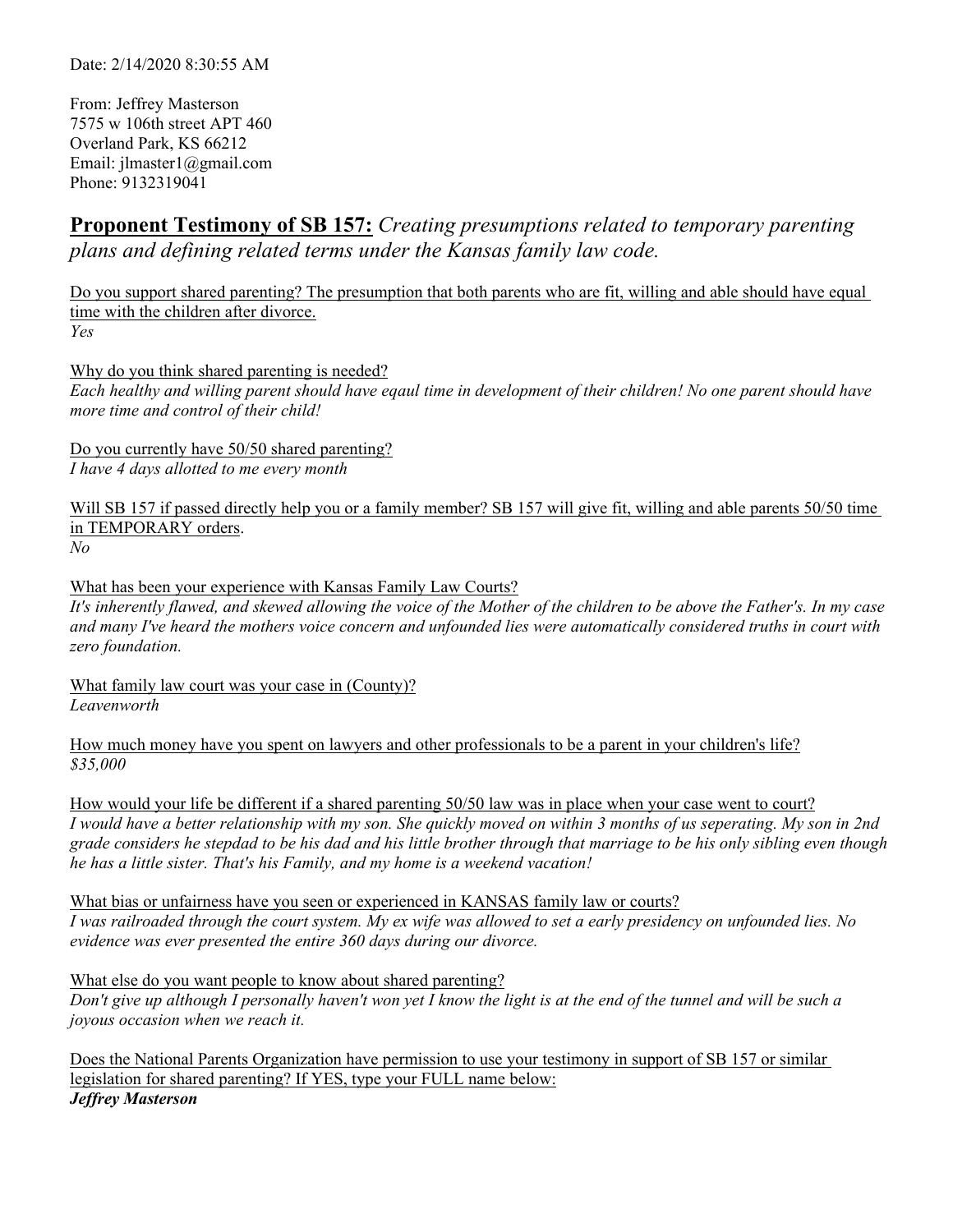From: Amy Rogers 915 East 10th street Pittsburg, KS 66762 Email: curlycue\_43@yahoo.com Phone: 6207197703

# **Proponent Testimony of SB 157:** *Creating presumptions related to temporary parenting plans and defining related terms under the Kansas family law code.*

Do you support shared parenting? The presumption that both parents who are fit, willing and able should have equal time with the children after divorce. *Yes* 

Why do you think shared parenting is needed? *Both parents need time with their children . My daughter has been alienated from her children for 5 years. Has a full time job, and loves her 3 children very much.* 

Do you currently have 50/50 shared parenting? *No* 

Will SB 157 if passed directly help you or a family member? SB 157 will give fit, willing and able parents 50/50 time in TEMPORARY orders. *Yes* 

What has been your experience with Kansas Family Law Courts? *They are favorable to the parent with the most money.* 

What family law court was your case in (County)? *Crawford* 

How much money have you spent on lawyers and other professionals to be a parent in your children's life? *\$5,000* 

How would your life be different if a shared parenting 50/50 law was in place when your case went to court? I as a grandparent woul be able to see my daughter and her children reunited again.

What bias or unfairness have you seen or experienced in KANSAS family law or courts? *How all testimonies were false allegations. They had no proof at all.* 

What else do you want people to know about shared parenting? *All children need their parents.* 

Does the National Parents Organization have permission to use your testimony in support of SB 157 or similar legislation for shared parenting? If YES, type your FULL name below: *Amy Rogers*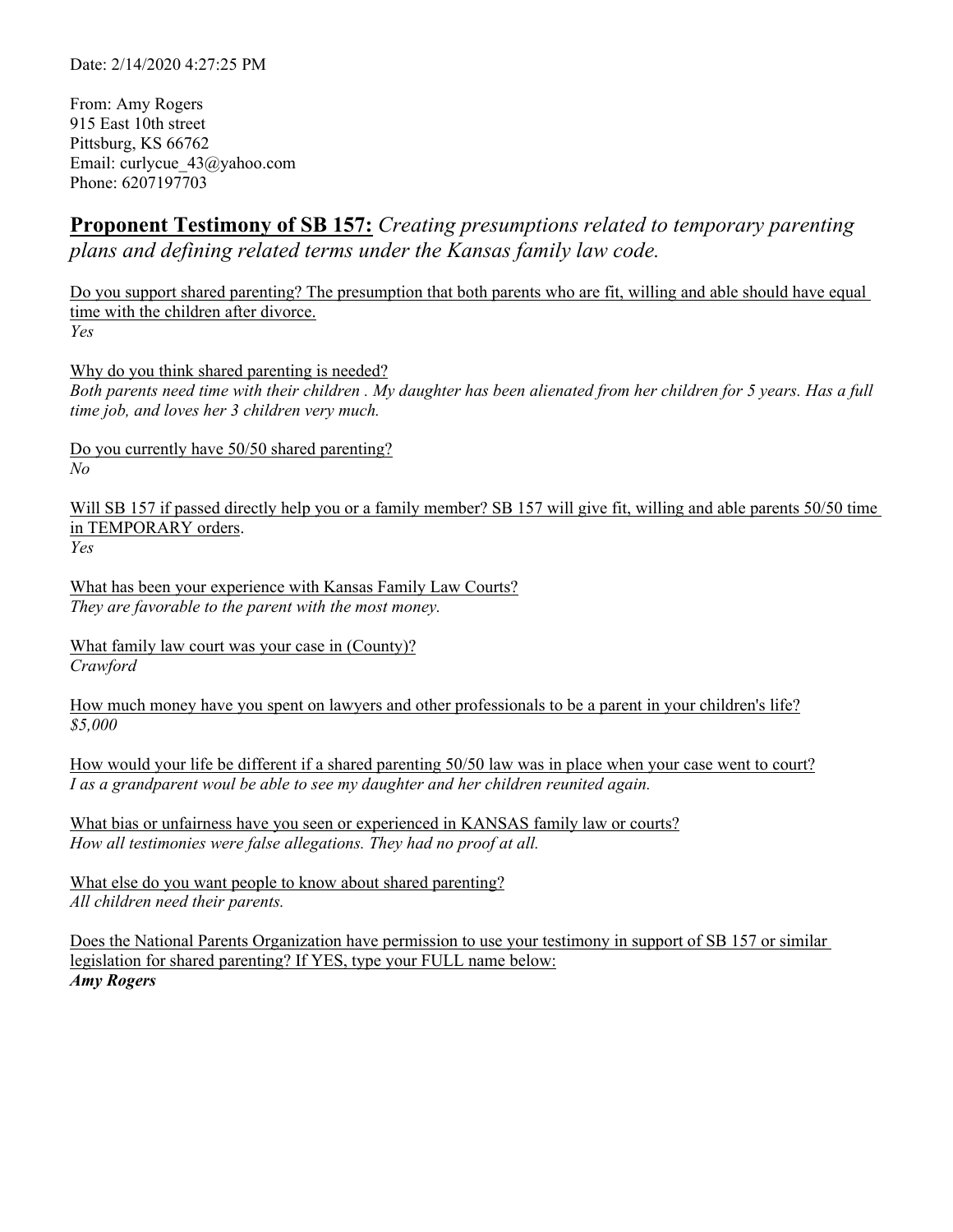From: Melody Lindley 210 Hummingbird dr McPherson, KS 67460 Email: melodydley.lindley@yahoo.com Phone: 7853423789

# **Proponent Testimony of SB 157:** *Creating presumptions related to temporary parenting plans and defining related terms under the Kansas family law code.*

Do you support shared parenting? The presumption that both parents who are fit, willing and able should have equal time with the children after divorce. *Yes* 

Why do you think shared parenting is needed?

*Because it is important for a child to have both parents in there life. It gives them more confidence and to know both parents love you is very important to the development of a child.* 

Do you currently have 50/50 shared parenting? *First weekend of month* 

Will SB 157 if passed directly help you or a family member? SB 157 will give fit, willing and able parents 50/50 time in TEMPORARY orders. *Yes* 

What has been your experience with Kansas Family Law Courts? *Not fair at all.* 

What family law court was your case in (County)? *Manhattan* 

How much money have you spent on lawyers and other professionals to be a parent in your children's life? *\$3,000* 

How would your life be different if a shared parenting 50/50 law was in place when your case went to court? *We would get to see my grandson more and have a relationship with him.* 

What bias or unfairness have you seen or experienced in KANSAS family law or courts? *Because we didnt have a lawyer the judgement was for the mother even though the law says father has a right to see his child. And even though the mother violates the court order nothing gets changed.* 

What else do you want people to know about shared parenting? *It is very important for a child to have both there parents in there life for a better chance to have a good future. And to have confidence in themselves.* 

Does the National Parents Organization have permission to use your testimony in support of SB 157 or similar legislation for shared parenting? If YES, type your FULL name below: **Melody Lindley**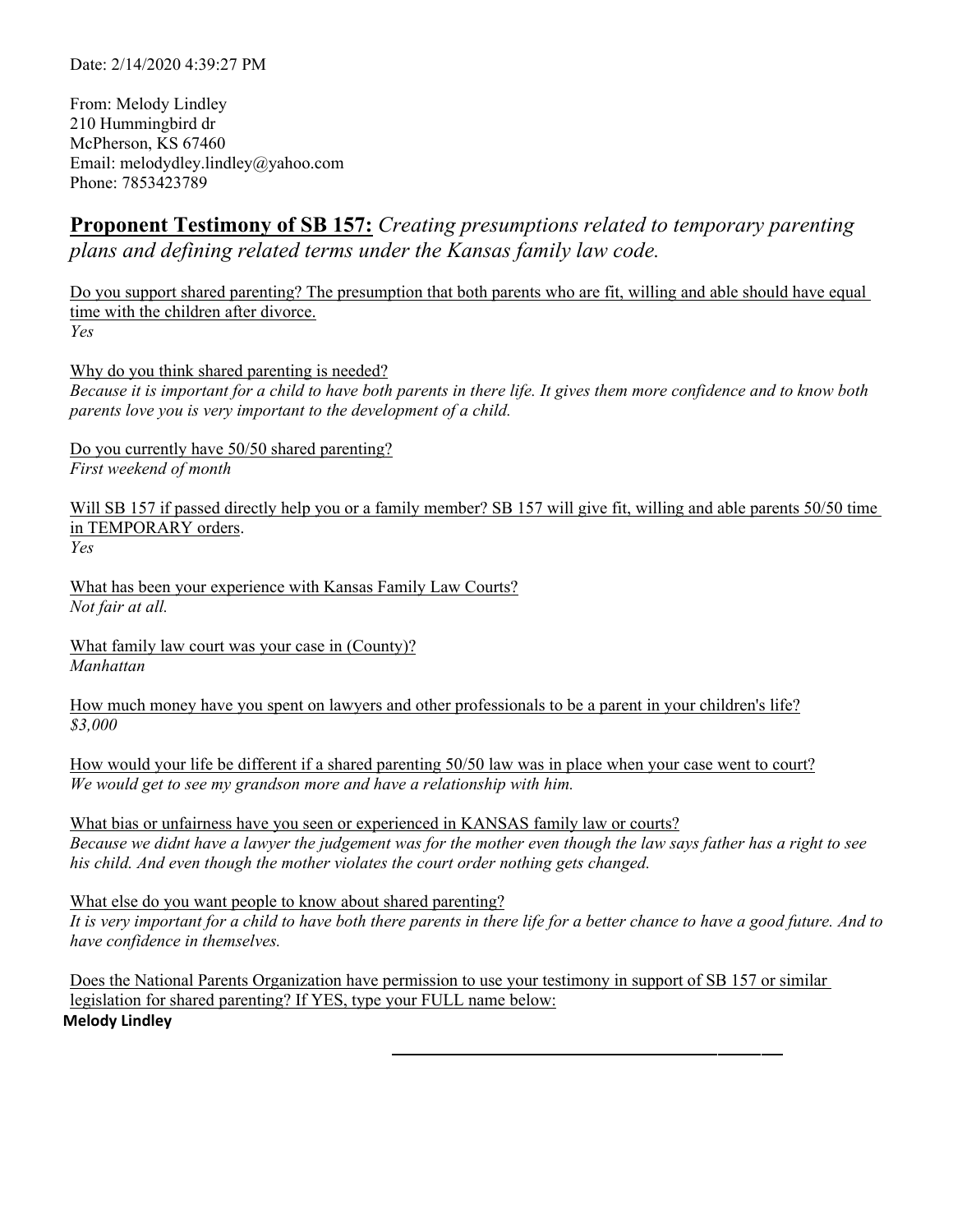From: Kenny womack 2000 sw james Topeka, KS 66604 Email: Kendawg357@gmail.com Phone: 7854092647

# **Proponent Testimony of SB 157:** *Creating presumptions related to temporary parenting plans and defining related terms under the Kansas family law code.*

Do you support shared parenting? The presumption that both parents who are fit, willing and able should have equal time with the children after divorce. *Yes* 

Why do you think shared parenting is needed? *Its important for the men who get screwed in family court..I haven't seen my daughter in 3 years..I miss her so much.* 

Do you currently have 50/50 shared parenting? *My daughters mother moved and I don't see my daughter at all.* 

Will SB 157 if passed directly help you or a family member? SB 157 will give fit, willing and able parents 50/50 time in TEMPORARY orders. *Yes* 

What has been your experience with Kansas Family Law Courts? *paid 800\$ for a lawyer to get me no where closer to my daughter.* 

What family law court was your case in (County)? *Shawnee* 

How much money have you spent on lawyers and other professionals to be a parent in your children's life? *\$2,000* 

How would your life be different if a shared parenting 50/50 law was in place when your case went to court? *I* would be able to see my daughter. Who *i* need in my life. And she needs me.

What bias or unfairness have you seen or experienced in KANSAS family law or courts? *Kansas favors mothers. Even when they are unfit.* 

What else do you want people to know about shared parenting? *Kids need dads. Just as much as moms.* 

Does the National Parents Organization have permission to use your testimony in support of SB 157 or similar legislation for shared parenting? If YES, type your FULL name below: *Kenny Womack*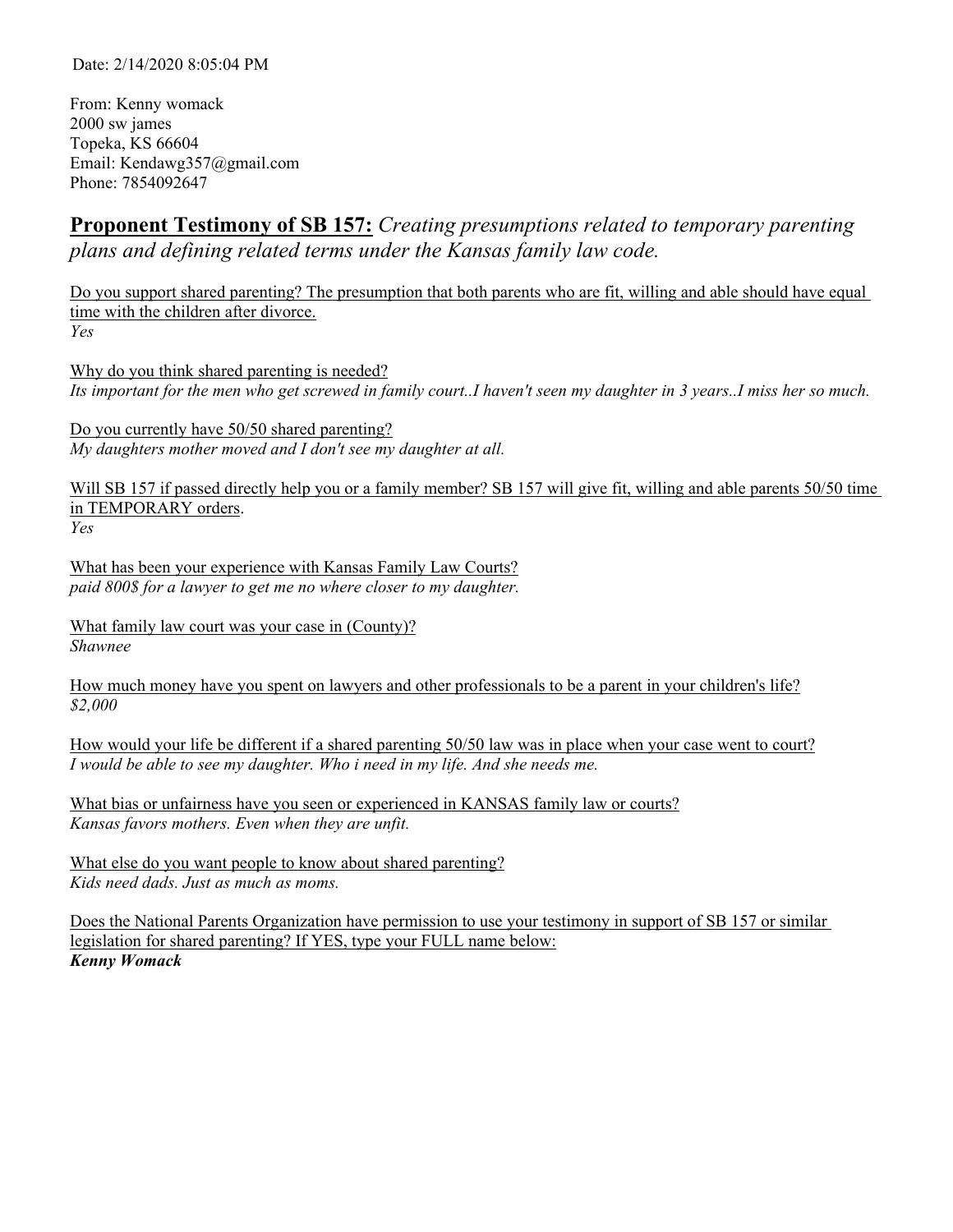From: Ivan Trail 1500 N Glenhurst Wichita, KS 67212 Email: irtrail@gmail.com Phone:

## **Proponent Testimony of SB 157:** *Creating presumptions related to temporary parenting plans and defining related terms under the Kansas family law code.*

Do you support shared parenting? The presumption that both parents who are fit, willing and able should have equal time with the children after divorce. *Yes* 

Why do you think shared parenting is needed?

*Shared parenting is absolutely the best situation for the kids. In a divorce, children are often treated like pawns when it comes to parenting time. That leaves them with incredible amounts not self doubt and distrust in one or both parents. Equal time instills confidence in the children and gives them a sense that the world is an ok place.* 

Do you currently have 50/50 shared parenting? *Yes* 

Will SB 157 if passed directly help you or a family member? SB 157 will give fit, willing and able parents 50/50 time in TEMPORARY orders.

*Yes* 

What has been your experience with Kansas Family Law Courts? *Very misandristic in nature. Any legal action in domestic situations is obviously and drastically skewed to the woman's favor.* 

What family law court was your case in (County)? *Sedgwick* 

How much money have you spent on lawyers and other professionals to be a parent in your children's life? *\$25,000* 

How would your life be different if a shared parenting 50/50 law was in place when your case went to court? *It would have made ensuring the safety of my children much easier.* 

What bias or unfairness have you seen or experienced in KANSAS family law or courts?

*My first divorce, I had to fight for my kids. Their mother was a criminal and spent lots of time in jail. She vomited crimes against another of her children from another relationship, and I had to go to court to get residential custody of my children. It was a long battle and not easily accomplished.* 

*To date, she now owes me over \$70,000 in back child support. Child support enforcement refuses to take action against her. I know men who have gone to jail for \$500 in back child support. But a woman can get away with paying nothing for years and not even get a garnishment.* 

What else do you want people to know about shared parenting?

*Shared parenting is crucial for the well-being of our children. In the modern social climate where schools suspend children for dropping ketchup packets and "gender fluidity" is forced on children under the age of majority, having a strong support system of both parents who can work together in a fiduciary capacity for the child has never been more important.* 

Does the National Parents Organization have permission to use your testimony in support of SB 157 or similar legislation for shared parenting? If YES, type your FULL name below: *Ivan Trail*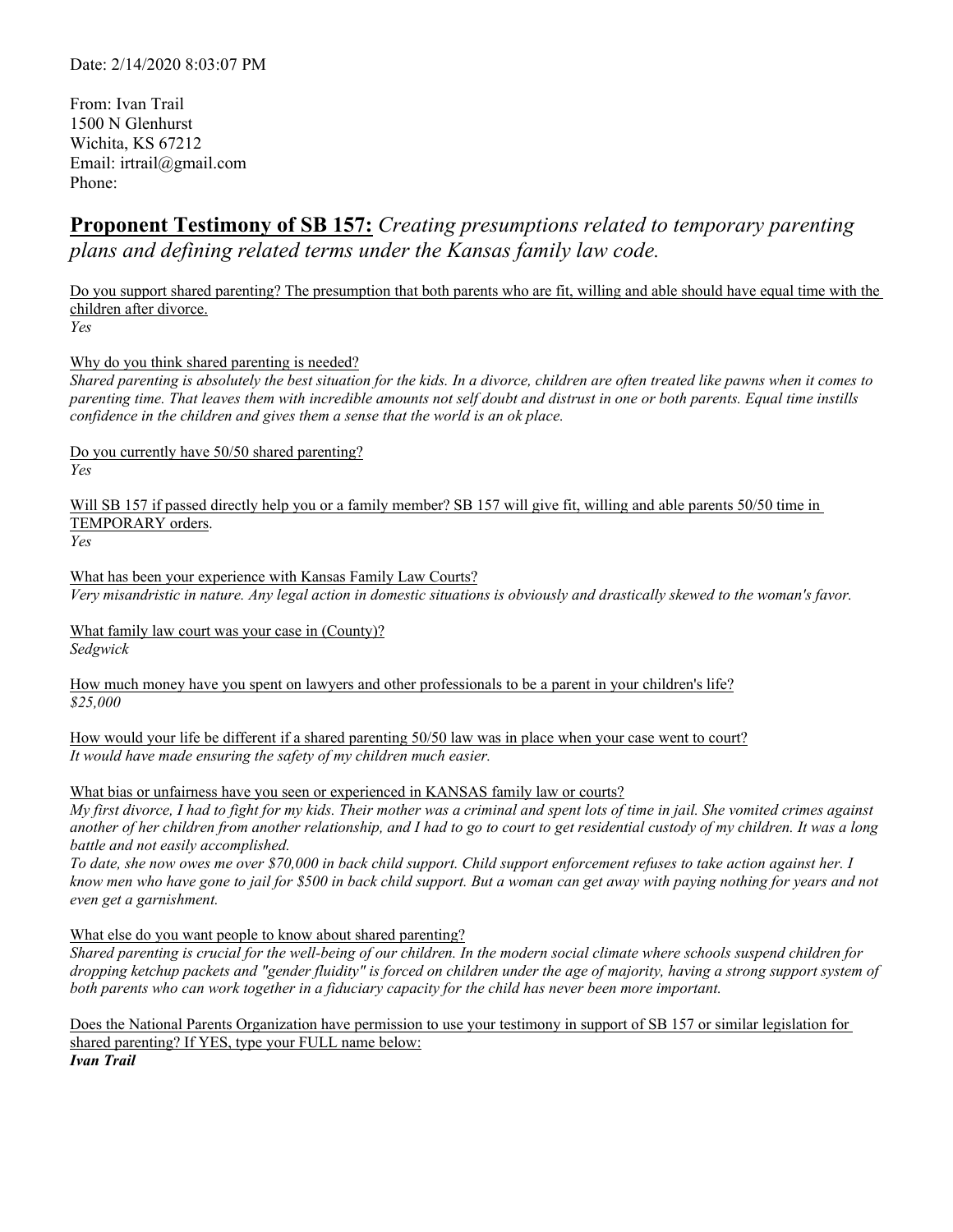From: Hayley Parker 410 riverfalls rd Edwardsville, KS 66111 Email: Hayleyp12301992@gmail.com Phone: 9135938708

# **Proponent Testimony of SB 157:** *Creating presumptions related to temporary parenting plans and defining related terms under the Kansas family law code.*

Do you support shared parenting? The presumption that both parents who are fit, willing and able should have equal time with the children after divorce. *Yes* 

Why do you think shared parenting is needed? *I think it is needed because so many parents especially fathers go with out seeing their child(ren).* 

Do you currently have 50/50 shared parenting? *Yes* 

Will SB 157 if passed directly help you or a family member? SB 157 will give fit, willing and able parents 50/50 time in TEMPORARY orders. *Yes* 

What has been your experience with Kansas Family Law Courts? *The judge refused to hear my boyfriend & I side & based her decision only on the mother of the children!* 

What family law court was your case in (County)? *Wyandotte county* 

How much money have you spent on lawyers and other professionals to be a parent in your children's life? *\$10,000* 

How would your life be different if a shared parenting 50/50 law was in place when your case went to court? *It's not how my life would be different but how different my other half life would be different so he could finally get to see his kids.* 

What bias or unfairness have you seen or experienced in KANSAS family law or courts? *The courts system do not give fathers the chance to speak their side & only care about the mothers side!* 

What else do you want people to know about shared parenting? *Shared parenting is for both parents not just one! Fathers deserve more rights when it comes to their child(ren)* 

Does the National Parents Organization have permission to use your testimony in support of SB 157 or similar legislation for shared parenting? If YES, type your FULL name below: *Hayley Parker*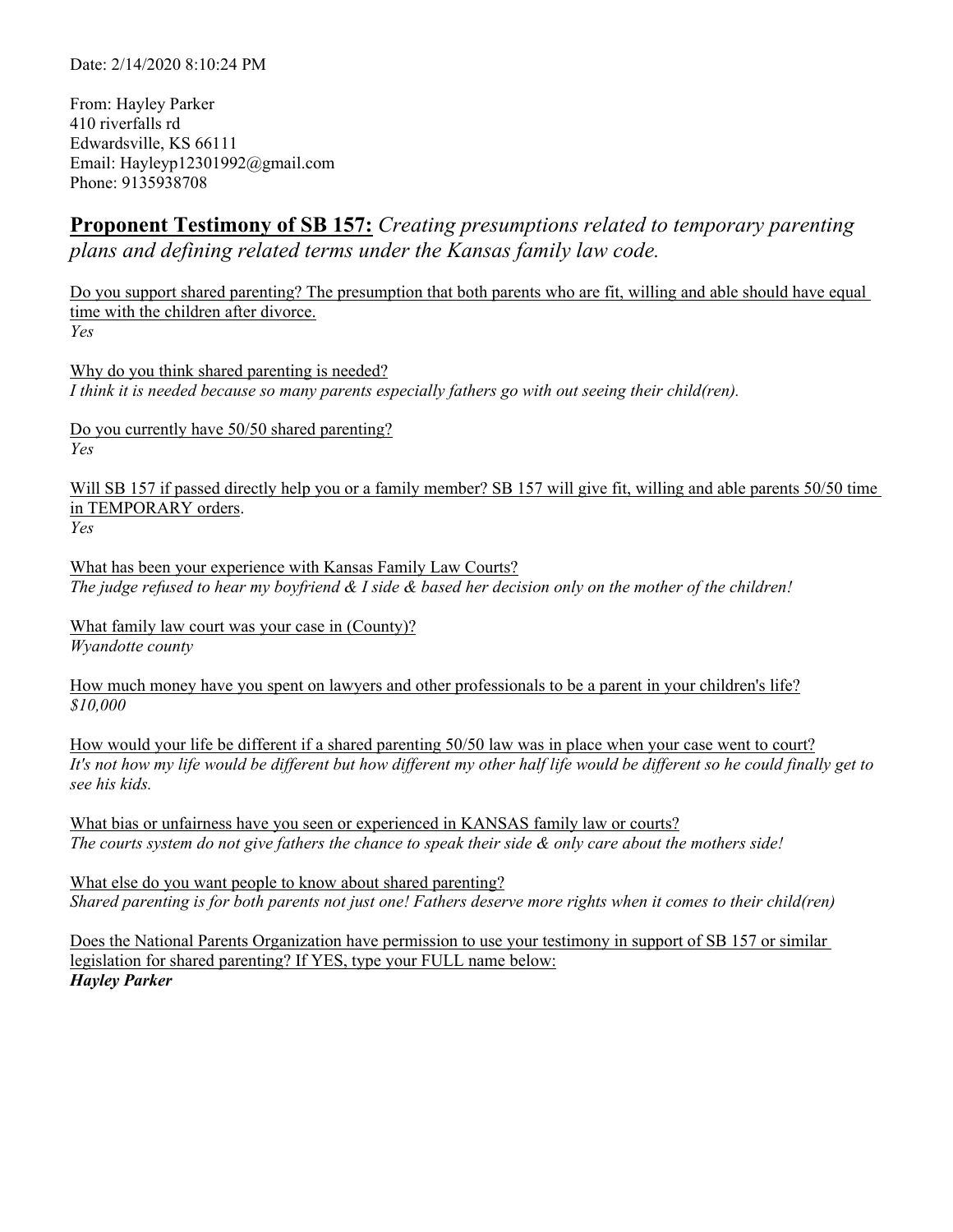From: David Owens 133 commercial st Neosho Rapids, KS 66864 Email: David.owens@bnsf.com Phone: 3076317982

# **Proponent Testimony of SB 157:** *Creating presumptions related to temporary parenting plans and defining related terms under the Kansas family law code.*

Do you support shared parenting? The presumption that both parents who are fit, willing and able should have equal time with the children after divorce. *Yes* 

Why do you think shared parenting is needed? *I learned threw my experience that I had no rights to my children and no one in the court system cared if I had any relationship with them or not* 

Do you currently have 50/50 shared parenting? *I finished paying 9 years ago* 

Will SB 157 if passed directly help you or a family member? SB 157 will give fit, willing and able parents 50/50 time in TEMPORARY orders. *Yes* 

What has been your experience with Kansas Family Law Courts? *They are collectors of child support that is their only interest* 

What family law court was your case in (County)? *Allen* 

How much money have you spent on lawyers and other professionals to be a parent in your children's life? *\$2,000* 

How would your life be different if a shared parenting 50/50 law was in place when your case went to court? *I would have had a relationship with my kids so they would not have been forced by their new family to conform.* 

What bias or unfairness have you seen or experienced in KANSAS family law or courts? *No accountability for anything except child support. The decree means nothing and there is no way to uphold it except going back to court where child support is raised when you go back. Alliantion is promoted by the courts.* 

What else do you want people to know about shared parenting? *Morals and values are lost and the noncustodial parents family will never know their own grandkids the way it is now.* 

Does the National Parents Organization have permission to use your testimony in support of SB 157 or similar legislation for shared parenting? If YES, type your FULL name below: *David Owens*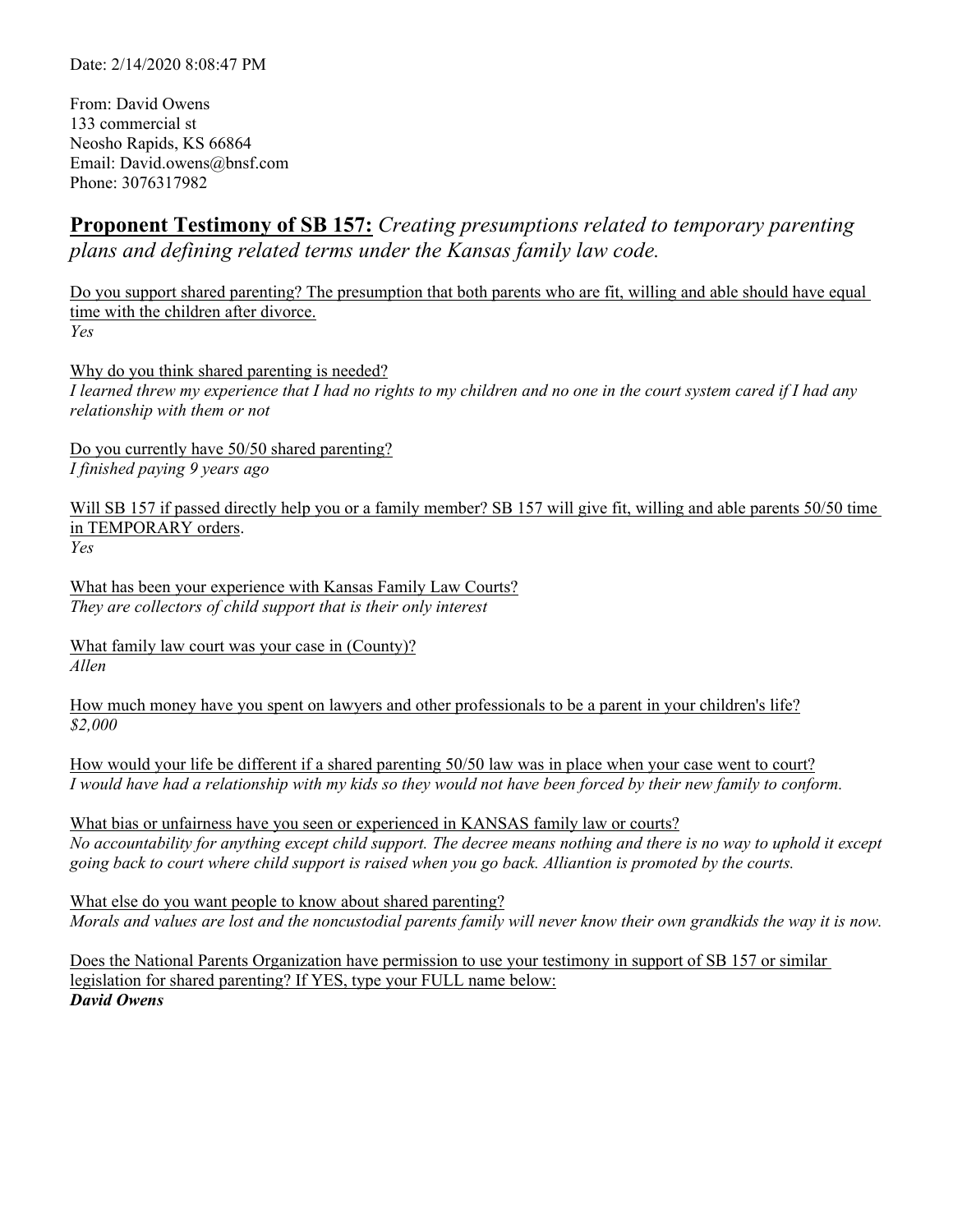From: BRETT CALLAWAY 2001 21st Belleville, KS 66935 Email: brettlcallaway@outlook.com Phone: 785-534-7176

## **Proponent Testimony of SB 157:** *Creating presumptions related to temporary parenting plans and defining related terms under the Kansas family law code.*

Do you support shared parenting? The presumption that both parents who are fit, willing and able should have equal time with the children after divorce. *Yes* 

Why do you think shared parenting is needed? *Show our children & all children have a better opportunity in their young adolescent lives & future to be a better citizen* 

Do you currently have 50/50 shared parenting? *Mitchell county is usually in the mother's favor* 

Will SB 157 if passed directly help you or a family member? SB 157 will give fit, willing and able parents 50/50 time in TEMPORARY orders.

*Yes* 

What has been your experience with Kansas Family Law Courts? *The judge's already had their mind & decisions made when I woke up. I am a 50-year-old honorable Marine who didn't even get a chance.* 

What family law court was your case in (County)? *Mitchell county Beloit, Kansas* 

How much money have you spent on lawyers and other professionals to be a parent in your children's life? *\$20,000* 

How would your life be different if a shared parenting 50/50 law was in place when your case went to court? *I would be in the same town & able to attend all the activities, take them to school, have the week night and be much more in their lives. SO MANY MEMORIES LOST & SO MUCH TIME TAKEN AWAY FROM THIS TRUELY HONEST, FAITHFUL, DEVOTED, LOVING FATHER. Plain & simple the system just isn't right and it is broke for us fathers and needs to be fixed* 

What bias or unfairness have you seen or experienced in KANSAS family law or courts?

*Honestly it is a routine for the judges to just basically grant custody to the mothers. I quit one of the better jobs there in my area to downsize and take less money and have more time with my our little ones and still pay the same child-support amount without the judge even considering me any more time with the. By May being truly devoted to our little ones and taking a cut in pay I medically lost everything and had to move to a job that makes me travel for long periods of time away from the little ones now* 

What else do you want people to know about shared parenting? *THAT FATHER'S DESERVE TO BE IN THEIR CHILDREN'S LIVES. IT'S lIKE THE FATHER DOSEN'T EVEN EXIST'* 

Does the National Parents Organization have permission to use your testimony in support of SB 157 or similar legislation for shared parenting? If YES, type your FULL name below: *Brett Callaway*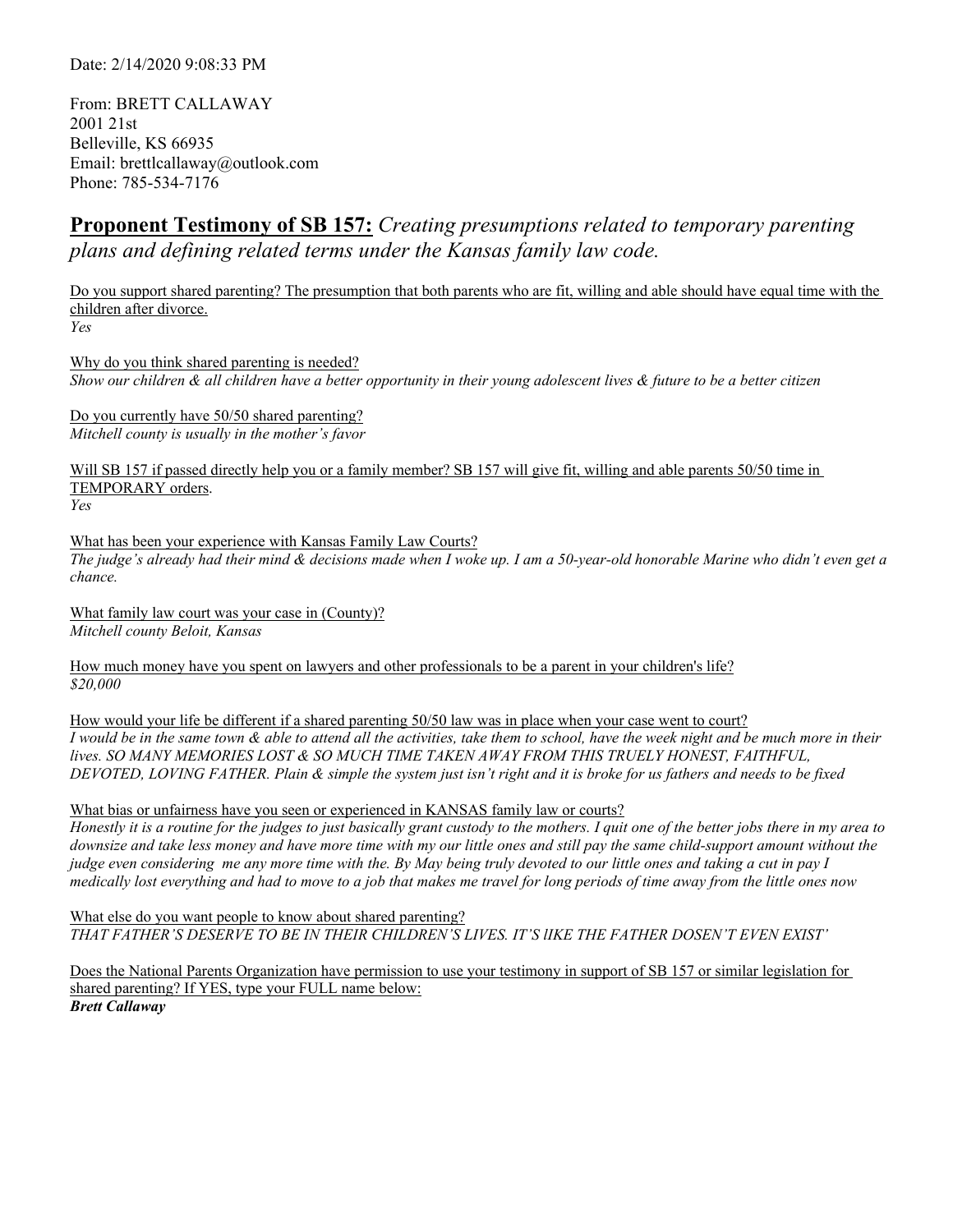From: Joellen Owens 133 Commercial Street Neosho Rapids, KS 66864 Email: Phone: 1-307-631-8448

## **Proponent Testimony of SB 157:** *Creating presumptions related to temporary parenting plans and defining related terms under the Kansas family law code.*

### Do you support shared parenting? The presumption that both parents who are fit, willing and able should have equal time with the children after divorce.

*Yes* 

#### Why do you think shared parenting is needed?

*I see this from many directions. One direction is with my husband and my son who both divorced in the state of Kansas. Both were charged an astronomical amount of money in child support and joint custody. Joint custody amounts to only 2 weekends a month 96 hours total a month with their children. This 4 days a month also includes anytime that these children will get to spend with their side of the family (grandparents, aunts, uncles, cousins etc.) sure they get every other holiday and some summer time but the children and the parents don't even know each other*  anymore. The alieanation from the other parent starts in and the noncustodial parent gets told no on visitation times causing more separation *and their is no one to hold anybody accountable for non visitation time taken away. This is precious time that can never be given back!!! Shared 50/50 time allows both parents to spend equal amounts of time with the children. Bonds and relationships stay intact and the children benefit from getting love, support and discipline from both sides of their biological families!! Their is NO parenting going on from any of the parents at this point because everyone is more worried about the blame game from each other, and the crooked court systems. We have to get back to both parents parenting morals, values, discipline and love to our children and I believe 50/50 time spent with parents would help stop alienation and the helplessness that our children are feeling not being aloud to love both parents equally!!!* 

#### Do you currently have 50/50 shared parenting?

*I am writing this from a grandparents point of view in Kansas. My son divorced in Coffey County Kansas I only get to see my grand daughter 4 hours a month. My grandson who is in Allen County Kansas I only get to see 4 times a year!!!* 

Will SB 157 if passed directly help you or a family member? SB 157 will give fit, willing and able parents 50/50 time in TEMPORARY orders. *Yes* 

#### What has been your experience with Kansas Family Law Courts?

*My experience with Kansas Family courts has been awful!! I sat in the court room in Coffey County and Allen County and watched them set child support to so high he couldn't even afford to live. Give him nonresidential joint custody.* 

What family law court was your case in (County)? *Coffey and Allen Counties* 

How much money have you spent on lawyers and other professionals to be a parent in your children's life? *\$5,000* 

How would your life be different if a shared parenting 50/50 law was in place when your case went to court? *I would get to spend time with my grandchildren!!! The children would know both sides of their biological families.* 

#### What bias or unfairness have you seen or experienced in KANSAS family law or courts?

*They are all for the women!!!! Very unfair on custody and visitation!! They are all about the child support and not about the best interest of the children!!!!* 

Do you agree with the Domestic Violence provision AS WRITEN? If no, how would you change it? *Yes* 

Do you agree with the Temporary Orders provision AS WRITTEN? If no, how would you change it? *Yes* 

Does the National Parents Organization have permission to use your testimony in support of SB 157 or similar legislation for shared parenting? If YES, type your FULL name below:

*Joellen Owens*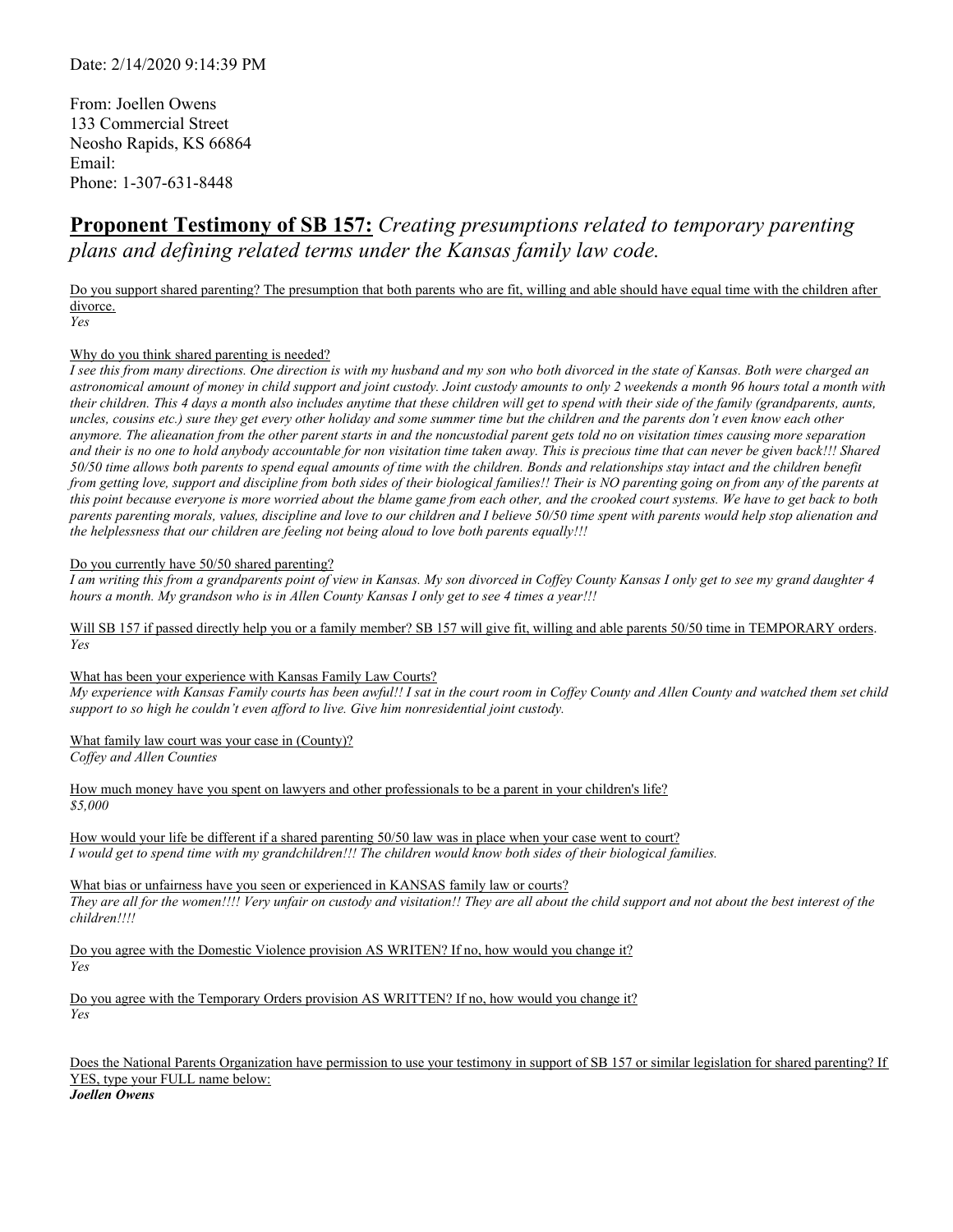From: Armando Matute 7621 Old Milford Rd Milford, KS 66514 Email: Matute6@msn.com Phone: 7193932607

## **Proponent Testimony of SB 157:** *Creating presumptions related to temporary parenting plans and defining related terms under the Kansas family law code.*

Do you support shared parenting? The presumption that both parents who are fit, willing and able should have equal time with the children after divorce. *Yes* 

Why do you think shared parenting is needed?

*Children need both parents equally in their life. They learn fundamental behaviors from both sexes that will ultimately shape who they are and will be into adulthood. Having both parents equally in their life creates a necessary balance.* 

Do you currently have 50/50 shared parenting? *I have 57% primary (son)* 

Will SB 157 if passed directly help you or a family member? SB 157 will give fit, willing and able parents 50/50 time in TEMPORARY orders. *Yes* 

What has been your experience with Kansas Family Law Courts? *I just moved to Kansas a year ago. I have a joint custody case in Colorado of which is completely one sided (favors mother) and our daughter is struggling. Struggling with behaviors, friendships, and is falling behind in school.* 

What family law court was your case in (County)? *El Paso, CO* 

How much money have you spent on lawyers and other professionals to be a parent in your children's life? *\$60,000* 

How would your life be different if a shared parenting 50/50 law was in place when your case went to court? *The other parent would not feel empowered by the courts and our daughter would surely be doing better all around and in turn, I'd be happy.* 

What bias or unfairness have you seen or experienced in KANSAS family law or courts? *I'll soon find out* 

Do you agree with the Domestic Violence provision AS WRITEN? If no, how would you change it? *Disagree. The way it's written currently would make it open season to fraudulent/false allegations. I would write it as follows: If there is domestic abuse that has been proven legitimate by a government authority of which was found to be towards the children.* 

Do you agree with the Temporary Orders provision AS WRITTEN? If no, how would you change it? *Yes* 

What else do you want people to know about shared parenting? *It's all about what is best for the child. Not what is best for the adults.* 

Does the National Parents Organization have permission to use your testimony in support of SB 157 or similar legislation for shared parenting? If YES, type your FULL name below: *Armando Matute*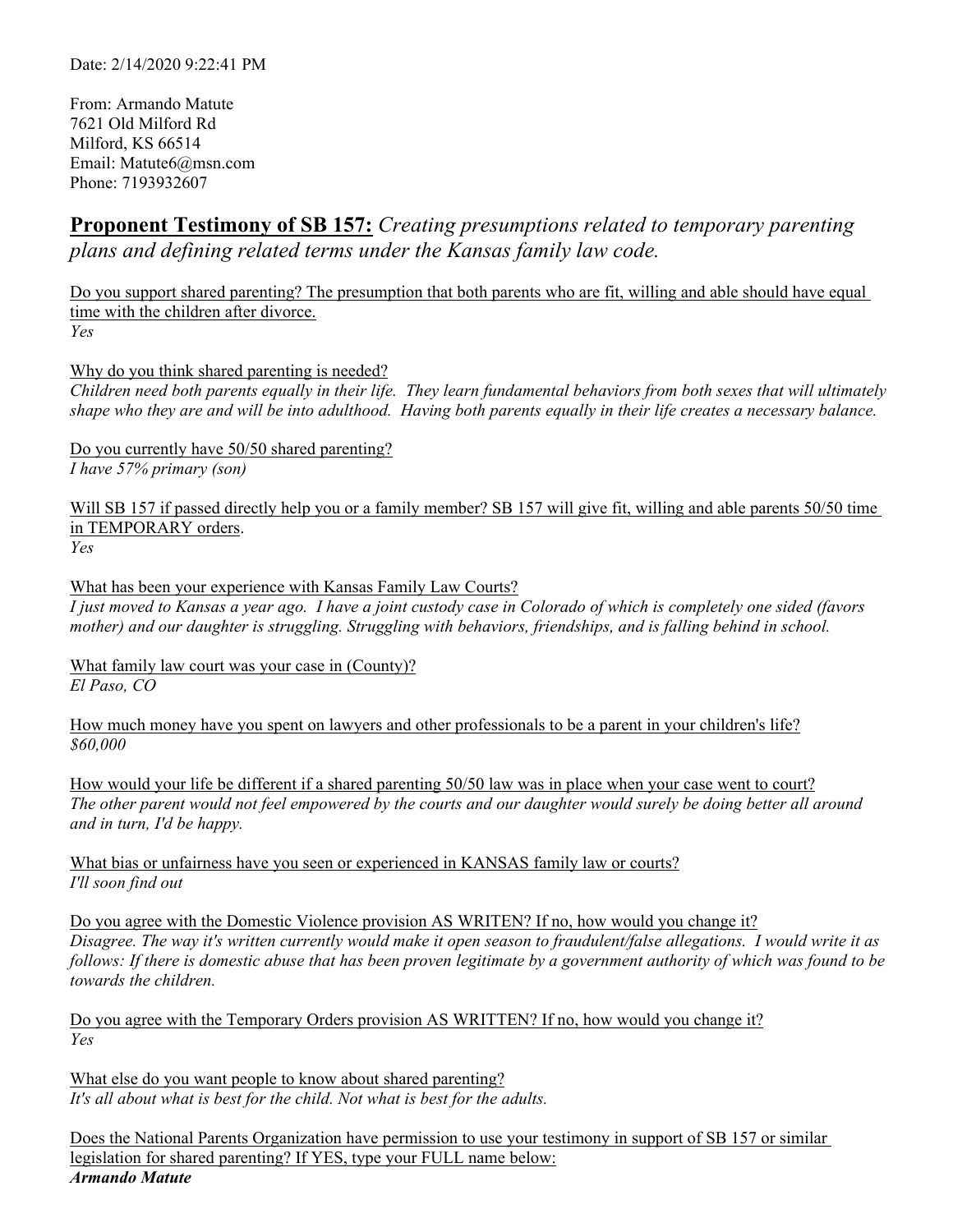Date: 2/14/2020 10:14:22 PM

From: Andrew Malone 517 w Sherman st Hutchinson, KS 67501 Email: Yfaze480@gmail.com Phone: 316-461-0710

## **Proponent Testimony of SB 157:** *Creating presumptions related to temporary parenting plans and defining related terms under the Kansas family law code.*

Do you support shared parenting? The presumption that both parents who are fit, willing and able should have equal time with the children after divorce.

*Yes* 

Why do you think shared parenting is needed?

*The end of a marriage should never automatically grant total custody to one parent over another unless there is clear and convincing evidence that doing so would endanger a child. Without this bill in Kansas there are too many children to count being kept from loving parents while being used as tools of abuse against another* 

Do you currently have 50/50 shared parenting? *No* 

Will SB 157 if passed directly help you or a family member? SB 157 will give fit, willing and able parents 50/50 time in TEMPORARY orders.

*No* 

What has been your experience with Kansas Family Law Courts?

*It's hard enough weeding through the lawyers that are just there to keep you hanging on with just one more payment praying that you'll get a glimpse of your kids whom you haven't seen I months or even years in some cases.* 

What family law court was your case in (County)? *Sedgwick* 

How much money have you spent on lawyers and other professionals to be a parent in your children's life? *\$10,000* 

How would your life be different if a shared parenting 50/50 law was in place when your case went to court? *I could have been in my kids lives and saved the bond that was so severely damaged by my absence. It's traumatic to children to suddenly be stripped of a parent without cause. Some even blame themselves and fall into a deep depression* 

What bias or unfairness have you seen or experienced in KANSAS family law or courts?

*Opposing counsel dictated who my mediator was. Turned out to have ties to my ex wife's family. The ex and mediator excused themselves to the restroom together for better than 20 minutes and came out laughing and joking as if they had known each other for years. Five minutes later my meeting was over after driving for 8 hours to make the meeting. With this bill this pointless game could have been avoided because all I was fighting for was my boys right to a father* 

Do you agree with the Domestic Violence provision AS WRITEN? If no, how would you change it? *I believe as long as there was evidence that supports accusations of domestic violence it should absolutely be used as a determining factor as long as it is applied across the board regardless of the type of abuse or the abuser was male or female* 

Do you agree with the Temporary Orders provision AS WRITTEN? If no, how would you change it? *I think it is clear and to the point. I wouldn't change it* 

What else do you want people to know about shared parenting? *Shared parenting will save the lives of fathers and mothers today and potentially save thousands of children i our future* 

Does the National Parents Organization have permission to use your testimony in support of SB 157 or similar legislation for shared parenting? If YES, type your FULL name below:

*Andrew Malone*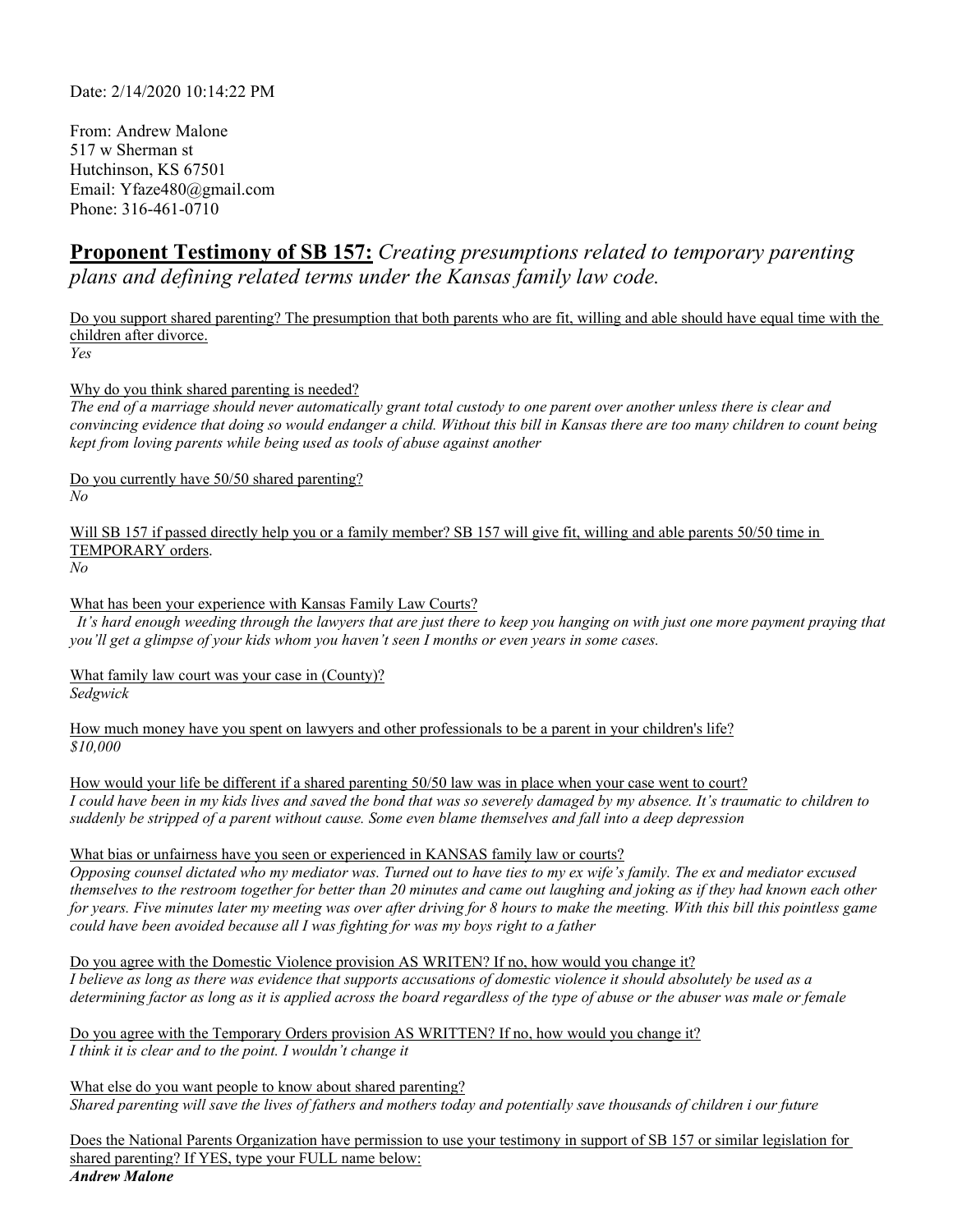Date: 2/14/2020 11:51:14 PM

From: Kyle Yoksh 125 n Chambery Drive Olathe, KS 66061 Email: yokshs@gmail.com Phone: 9133979133

## **Proponent Testimony of SB 157:** *Creating presumptions related to temporary parenting plans and defining related terms under the Kansas family law code.*

Do you support shared parenting? The presumption that both parents who are fit, willing and able should have equal time with the children after divorce.

*Yes* 

Why do you think shared parenting is needed?

*Divorce is a very tough time on everyone, and often times the children end up spending more time with their mother (and mom's boyfriends) than with their father.* 

*Studies have shown over and over that equal access to both parents is the absolute best possible environment for the children. The presumption should be that custody be 50/50 with both mother and father. It has been so since my divorce, although I consider myself extremely lucky.. The court appeared to be willing to grant whatever my ex-wife wanted. My children have greatly benefited from 50/50 and I believe it should be implement statewide for the children's sake.* 

Do you currently have 50/50 shared parenting? *Yes* 

Will SB 157 if passed directly help you or a family member? SB 157 will give fit, willing and able parents 50/50 time in TEMPORARY orders.

*Yes* 

What has been your experience with Kansas Family Law Courts? *I have found that they seem to greatly favor the woman/mother* 

What family law court was your case in (County)? *Johnson* 

How much money have you spent on lawyers and other professionals to be a parent in your children's life? *\$5,000* 

How would your life be different if a shared parenting 50/50 law was in place when your case went to court? *I would have had much less stress and anxiety knowing that 50/50 was assured. I was at the mercy of several people to "allow" me parenting rights to my children* 

What bias or unfairness have you seen or experienced in KANSAS family law or courts? *Fathers are generally treated as second-class parents, and are sometimes even viewed as little more than a paycheck.* 

Do you agree with the Domestic Violence provision AS WRITEN? If no, how would you change it? *If abuse is documented and proven, yes. Mere allegations should not be used against a person unless proven. It is a known fact that false allegations of abuse are used to "weaponize" child custody hearings.* 

Do you agree with the Temporary Orders provision AS WRITTEN? If no, how would you change it? *Yes* 

What else do you want people to know about shared parenting? *50/50 is the best for the children, and that's the most important consideration.* 

Does the National Parents Organization have permission to use your testimony in support of SB 157 or similar legislation for shared parenting? If YES, type your FULL name below: *Kyle A Yoksh*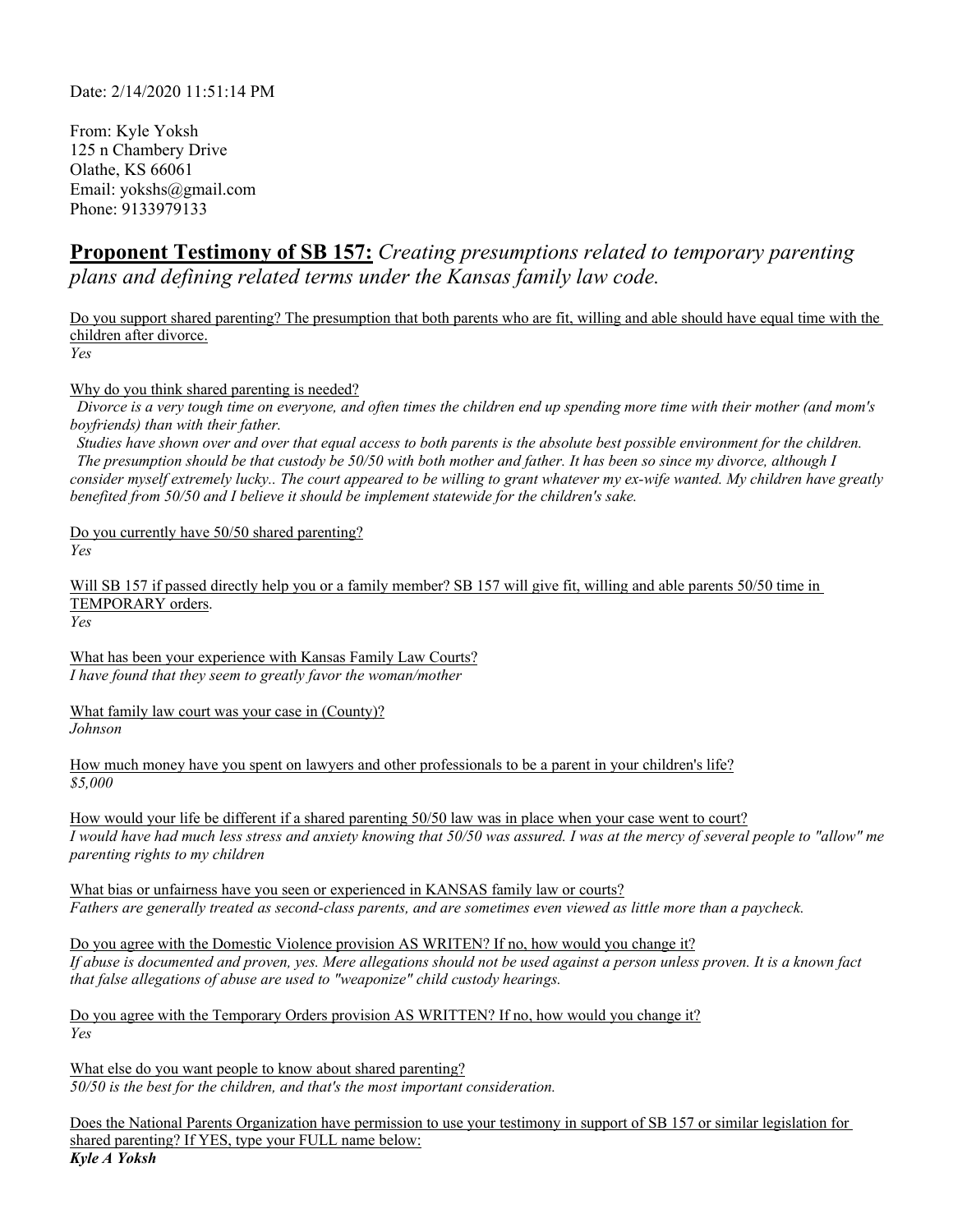From: Greg Gathers 3722 SW Spring Creek Ln. Topeka, KS 66610 Email: ggathers@customtreecare.com Phone: 785-221-7550

# **Proponent Testimony of SB 157:** *Creating presumptions related to temporary parenting plans and defining related terms under the Kansas family law code.*

Do you support shared parenting? The presumption that both parents who are fit, willing and able should have equal time with the children after divorce. *Yes* 

Why do you think shared parenting is needed? *Because children have a right to be with both parents equally unless adequate evidence exists otherwise.* 

Do you currently have 50/50 shared parenting? *Yes* 

Will SB 157 if passed directly help you or a family member? SB 157 will give fit, willing and able parents 50/50 time in TEMPORARY orders. *No* 

What has been your experience with Kansas Family Law Courts? *Rights are heavily in favor of the mother regardless of circumstances.* 

What family law court was your case in (County)? *Shawnee* 

How much money have you spent on lawyers and other professionals to be a parent in your children's life? *\$100,000* 

How would your life be different if a shared parenting 50/50 law was in place when your case went to court? *I feel strongly that my kids would have a better relationship with both parents. They would be more emotionally stable due to the custody battle to obtain 50-50 that they had to go through.* 

What bias or unfairness have you seen or experienced in KANSAS family law or courts? *A bias that mothers are a more fitting and more capable parents than fathers.* 

Do you agree with the Domestic Violence provision AS WRITEN? If no, how would you change it? *Yes as long as it is truthful evidence and not false accusations by a bitter spouse.* 

Do you agree with the Temporary Orders provision AS WRITTEN? If no, how would you change it? *Yes* 

What else do you want people to know about shared parenting? *That the father should be granted the same rights as the mother and that it is in the best interest of the children to do so unless there is hard evidence to prove otherwise.* 

Does the National Parents Organization have permission to use your testimony in support of SB 157 or similar legislation for shared parenting? If YES, type your FULL name below: *Gregory Lee Gathers*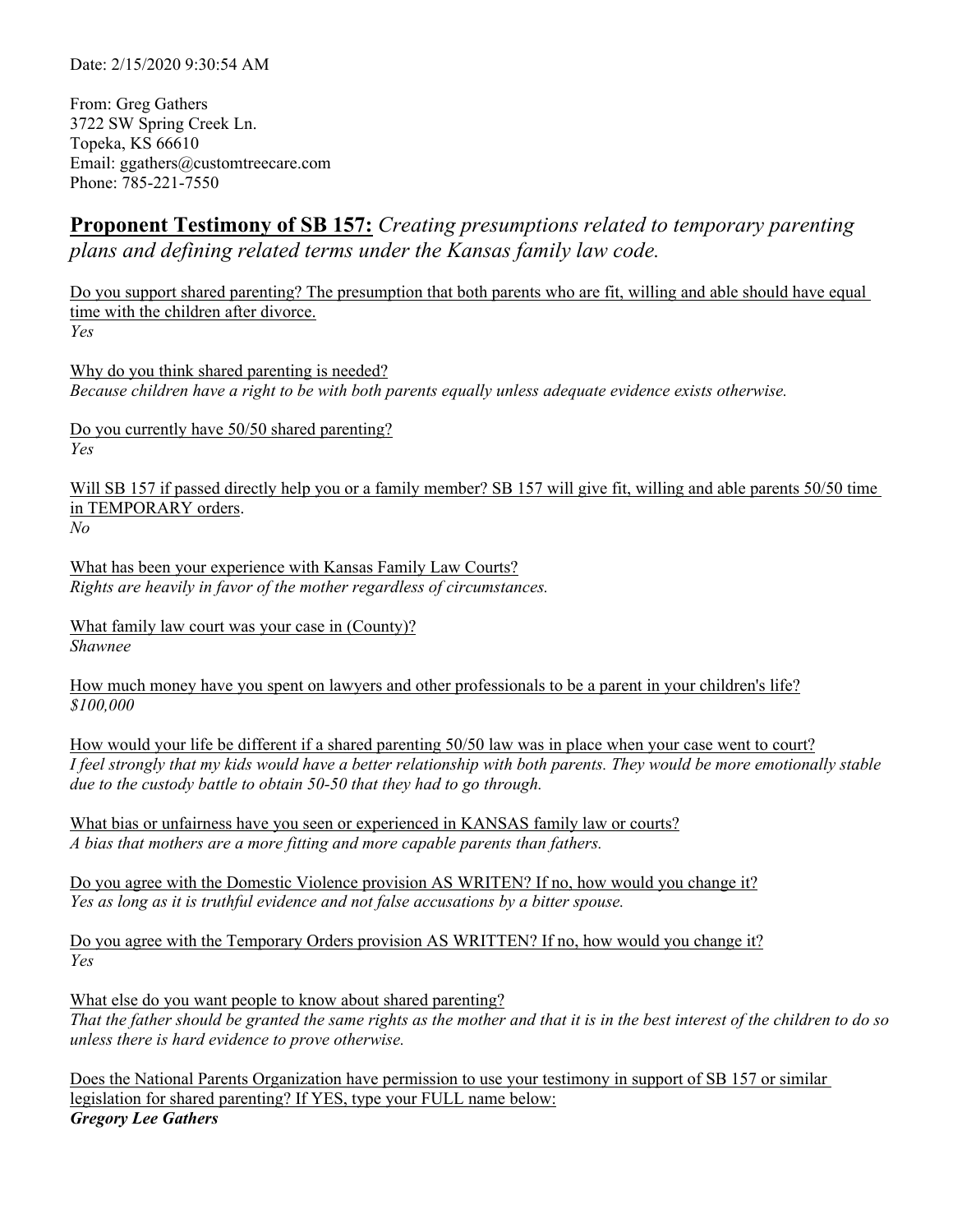From: David Stevens 407 N Zachary Dr Derby, KS 67037 Email: davems1@cox.net Phone: 3163125238

# **Proponent Testimony of SB 157:** *Creating presumptions related to temporary parenting plans and defining related terms under the Kansas family law code.*

Do you support shared parenting? The presumption that both parents who are fit, willing and able should have equal time with the children after divorce. *Yes* 

Why do you think shared parenting is needed? *Children need BOTH parents! The assumption used now is so out dated that father's stand no chance of getting anything other than barely any visitation.* 

Do you currently have 50/50 shared parenting? *No* 

Will SB 157 if passed directly help you or a family member? SB 157 will give fit, willing and able parents 50/50 time in TEMPORARY orders. *Maybe* 

What has been your experience with Kansas Family Law Courts? *Mother's state 100%!! In my case, mother lied almost for the beginning and judge still took everything she said as honesty* 

What family law court was your case in (County)? *Butler* 

How much money have you spent on lawyers and other professionals to be a parent in your children's life? *\$10,000* 

How would your life be different if a shared parenting 50/50 law was in place when your case went to court? *I would be able to see my children* 

What bias or unfairness have you seen or experienced in KANSAS family law or courts? *Completely mother favored* 

Do you agree with the Domestic Violence provision AS WRITEN? If no, how would you change it? *Either party can make a false claim and can't always be disproved. It's always going to be one word against another* 

Do you agree with the Temporary Orders provision AS WRITTEN? If no, how would you change it? *Yes* 

What else do you want people to know about shared parenting? *Best interest of the child is usually both parents, but by no means should it be decided based on gender or outdated assumptions of roles* 

Does the National Parents Organization have permission to use your testimony in support of SB 157 or similar legislation for shared parenting? If YES, type your FULL name below: *David Matthew Stevens*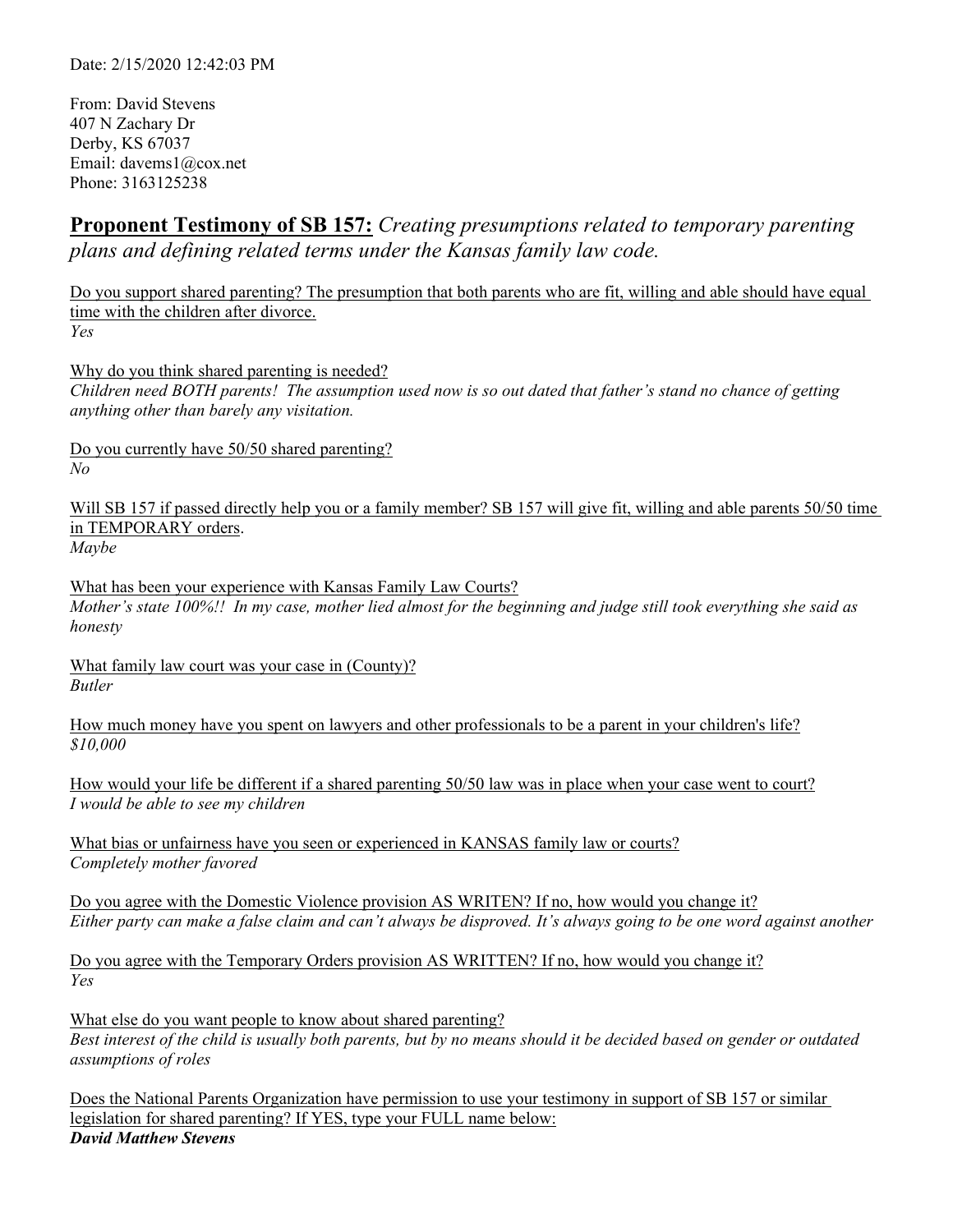From: Brian Helms 1909 s anna Eichita, KS 67209 Email: brian.helms@yahoo.com Phone: 3168061101

# **Proponent Testimony of SB 157:** *Creating presumptions related to temporary parenting plans and defining related terms under the Kansas family law code.*

Do you support shared parenting? The presumption that both parents who are fit, willing and able should have equal time with the children after divorce. *Yes* 

Why do you think shared parenting is needed? *Because kids need both parents equally, given that the parent is fit, willing and able.* 

Do you currently have 50/50 shared parenting? *Every other weekend* 

Will SB 157 if passed directly help you or a family member? SB 157 will give fit, willing and able parents 50/50 time in TEMPORARY orders. *Yes* 

What has been your experience with Kansas Family Law Courts? *They are horrible for men with children.* 

What family law court was your case in (County)? *District 18* 

How much money have you spent on lawyers and other professionals to be a parent in your children's life? *\$10,000* 

How would your life be different if a shared parenting 50/50 law was in place when your case went to court? *I would see my 2 kids more, and be able to build healthy relationships with them.* 

What bias or unfairness have you seen or experienced in KANSAS family law or courts? *My ex wife was given full custody on the first day of the case, without me having the opportunity to get representation* 

Do you agree with the Domestic Violence provision AS WRITEN? If no, how would you change it? *If all court order obligations are met, domestic violence should not be factored into parenting time.* 

Do you agree with the Temporary Orders provision AS WRITTEN? If no, how would you change it? *Yes* 

What else do you want people to know about shared parenting? *It is important* 

Does the National Parents Organization have permission to use your testimony in support of SB 157 or similar legislation for shared parenting? If YES, type your FULL name below: *Brian Christopher Helms*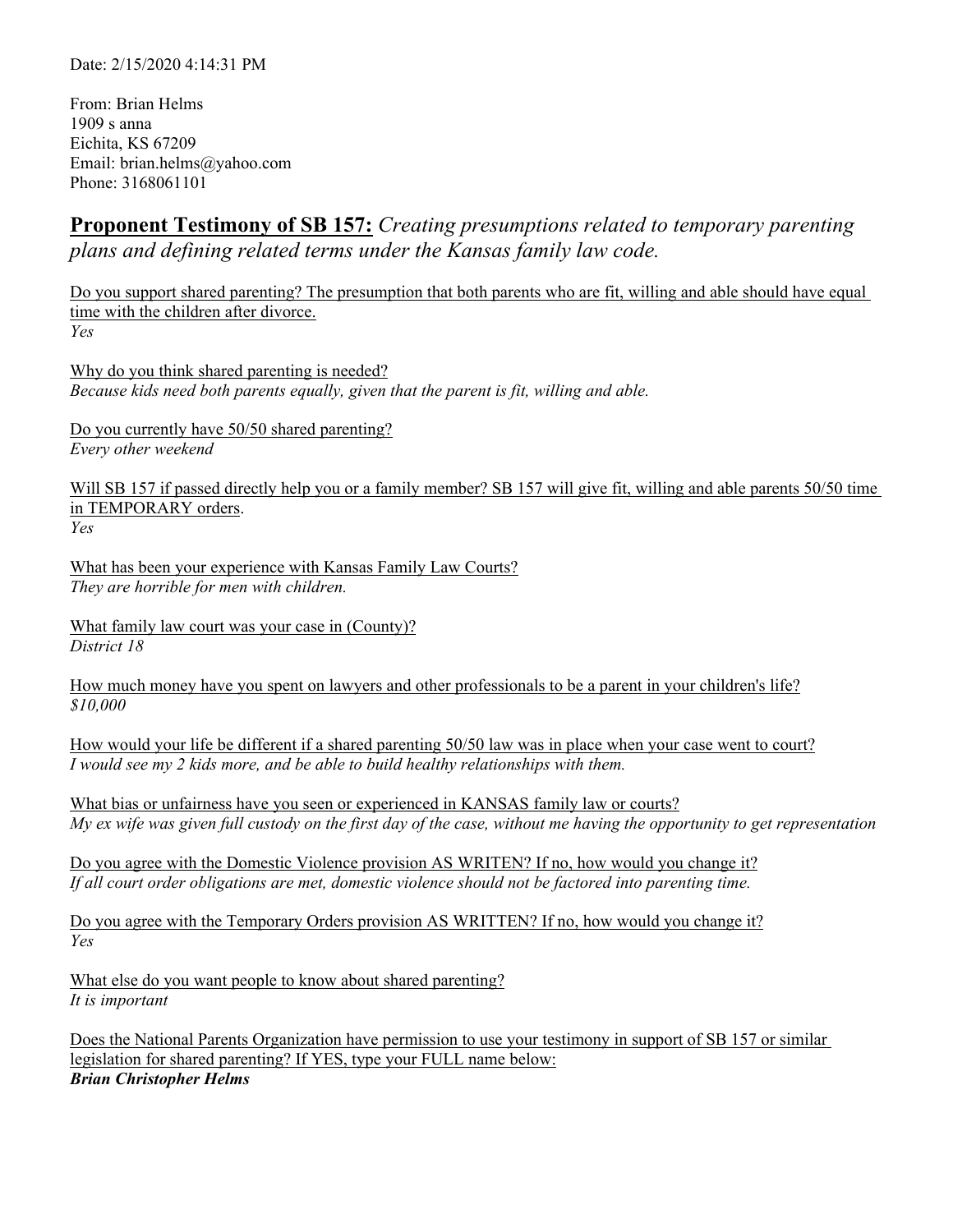From: Kayla Wood Winfield, KS 67156 Email: Heavensentkcv@yahoo.com Phone:

**Proponent Testimony of SB 157:** *Creating presumptions related to temporary parenting plans and defining related terms under the Kansas family law code.*

Do you support shared parenting? The presumption that both parents who are fit, willing and able should have equal time with the children after divorce. *Yes* 

Why do you think shared parenting is needed?

*Because children need both parents. Id they're both capable, then there's no need to not equal time. I would LOVE for my child to have his father. Though i would miss him terribly when he's gone, it's about him. i do not like his father one bit, but again, it's about our son only and what is best for him.* 

Do you currently have 50/50 shared parenting? *Father willingly doesn't actively participate in our child's life. He chooses none.* 

Will SB 157 if passed directly help you or a family member? SB 157 will give fit, willing and able parents 50/50 time in TEMPORARY orders. *No* 

What has been your experience with Kansas Family Law Courts? *It's rare for a father to get custody. Ive seen horrible mothers keep their children just because they're female. That's not right. If the male is a better parent, then they should go there.* 

How much money have you spent on lawyers and other professionals to be a parent in your children's life? *\$5,000* 

How would your life be different if a shared parenting 50/50 law was in place when your case went to court? *NA* 

What bias or unfairness have you seen or experienced in KANSAS family law or courts? *Mothers usually win because they're female. Unfair visitation time. Ridiculous child support.* 

Do you agree with the Domestic Violence provision AS WRITEN? If no, how would you change it? *Yes* 

Do you agree with the Temporary Orders provision AS WRITTEN? If no, how would you change it? *Yes* 

What else do you want people to know about shared parenting? *It's what's BEST FOR THE CHILDREN* 

Does the National Parents Organization have permission to use your testimony in support of SB 157 or similar legislation for shared parenting? If YES, type your FULL name below: *Kayla Celeste Vondracek*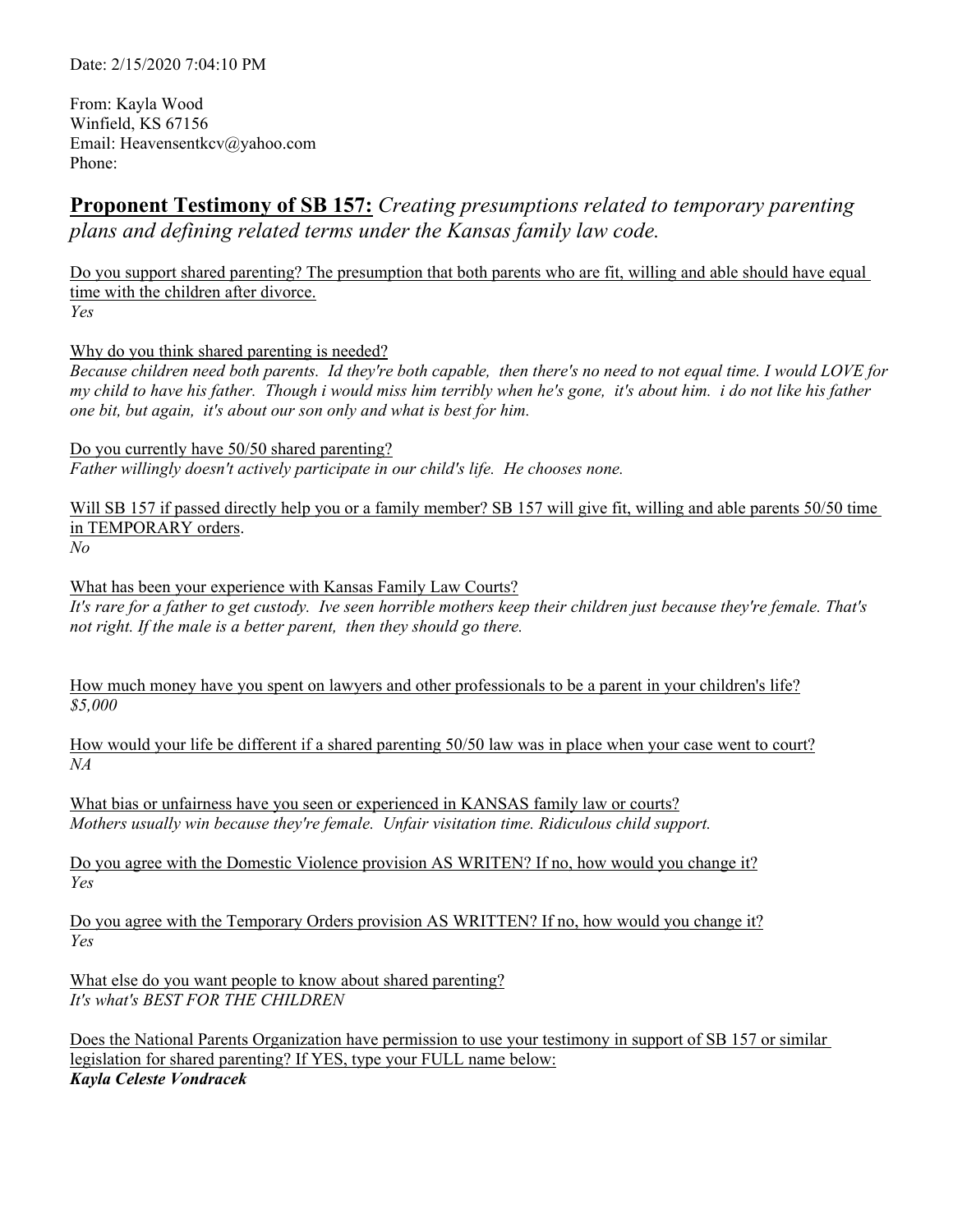From: Matthew Douglass 706 S St Andrews Cir Wichita, KS 67230 Email: dtraindouglass@gmail.com Phone: 3166098723

# **Proponent Testimony of SB 157:** *Creating presumptions related to temporary parenting plans and defining related terms under the Kansas family law code.*

Do you support shared parenting? The presumption that both parents who are fit, willing and able should have equal time with the children after divorce. *Yes* 

## Why do you think shared parenting is needed?

*At this point in the relationship, these orders for custody are about the child. The ship has sailed with the parents, so we must consider not just the immediate growth and wellbeing of the child, but the future emotional scarring of a child that will grow up feeling in-between two worlds and not really belonging. An amicable home at a mother's or father's* residence will teach the child that love and forgiveness knows no boundaries, but it will also allow them to have *positive role models in BOTH parents (which is very important) especially in their formative years age 1-5.* 

Do you currently have 50/50 shared parenting? *Yes* 

Will SB 157 if passed directly help you or a family member? SB 157 will give fit, willing and able parents 50/50 time in TEMPORARY orders. *Yes* 

 $\overline{a}$ 

### What has been your experience with Kansas Family Law Courts?

*So far, in Kansas law courts I have been given a temporary order to have 50/50 custody but I don't know why on earth I was not consulted before that temporary order. The one single thing that kept my half of the custody was my ex-wife offering it.* 

What family law court was your case in (County)? *Sedgwick* 

How much money have you spent on lawyers and other professionals to be a parent in your children's life? *\$40,000* 

### How would your life be different if a shared parenting 50/50 law was in place when your case went to court?

*Shared parenting 50/50 SHOULD BE THE DEFAULT SITUATION! It is one thing to have my spouse decide to leave me, but we know that the most important thing is that a child grows up in a healthy home and have the best chances at being successful. Countless studies point to many ramifications in emotional intelligence, maturity, and behavioral problems in children (and eventually adults) when the courts force their parents to fight over them. It goes without saying, that in the case of an unfit parent, a 50/50 should not be a default decision.* 

### What bias or unfairness have you seen or experienced in KANSAS family law or courts?

*I'm forced to abide temporarily, for an undetermined amount of time, to pay a pre-determined amount of child support and I have to fight back and spend money to even get my word in. My wife had an awakening (emotional fallout from her abusive childhood) and realized she was married to me because she needed love and caring in her life since she never had that from a male figure. Because she was the Petitioner, I have no choice but to receive my temporary orders and abide by them for WAY TOO LONG before I can get any word in edgewise.*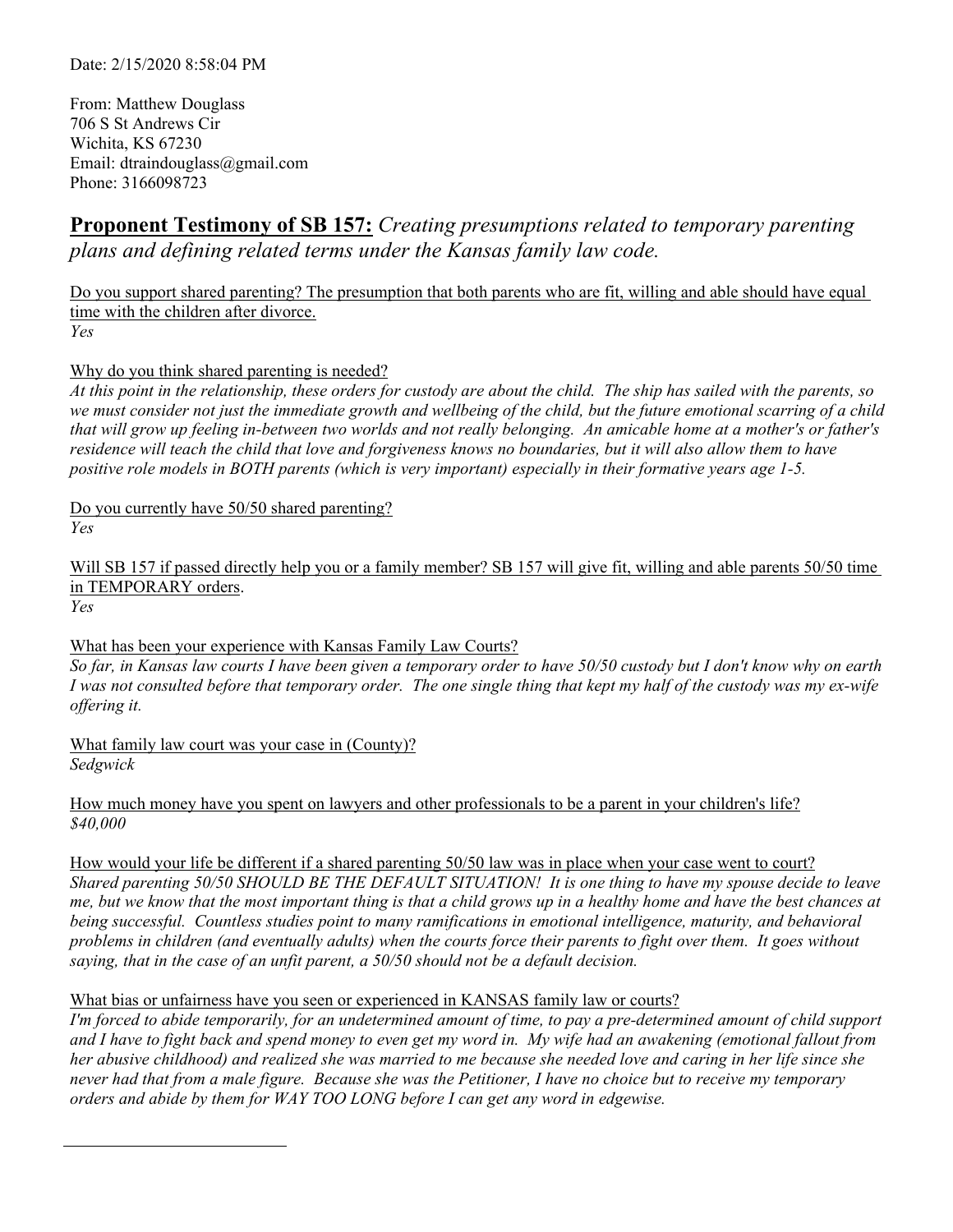### Do you agree with the Domestic Violence provision AS WRITEN? If no, how would you change it?

*These laws must require due process and must not take for gospel the petitioner's word unchallenged. The case must be investigated and no change in custody should be made unless it is shown that a parent is unfit.* 

### Do you agree with the Temporary Orders provision AS WRITTEN? If no, how would you change it?

*Temporary orders should not be written by lawyers who know nothing about the family and have merely been retained by their clients. Judges must not arbitrarily sign-off on these orders without doing some sort of investigation* 

### What else do you want people to know about shared parenting?

*Shared parenting should be the default decision. Our children are better off from it. We all know that many relationships don't last these days, but the children who are caught in the middle of these divorces are the ones who*  really suffer. If the court is going to favor anyone, don't gravitate towards the "wife"-- do what is right by the children *and leave it at that.* 

Does the National Parents Organization have permission to use your testimony in support of SB 157 or similar legislation for shared parenting? If YES, type your FULL name below: *Matthew Neil Douglass*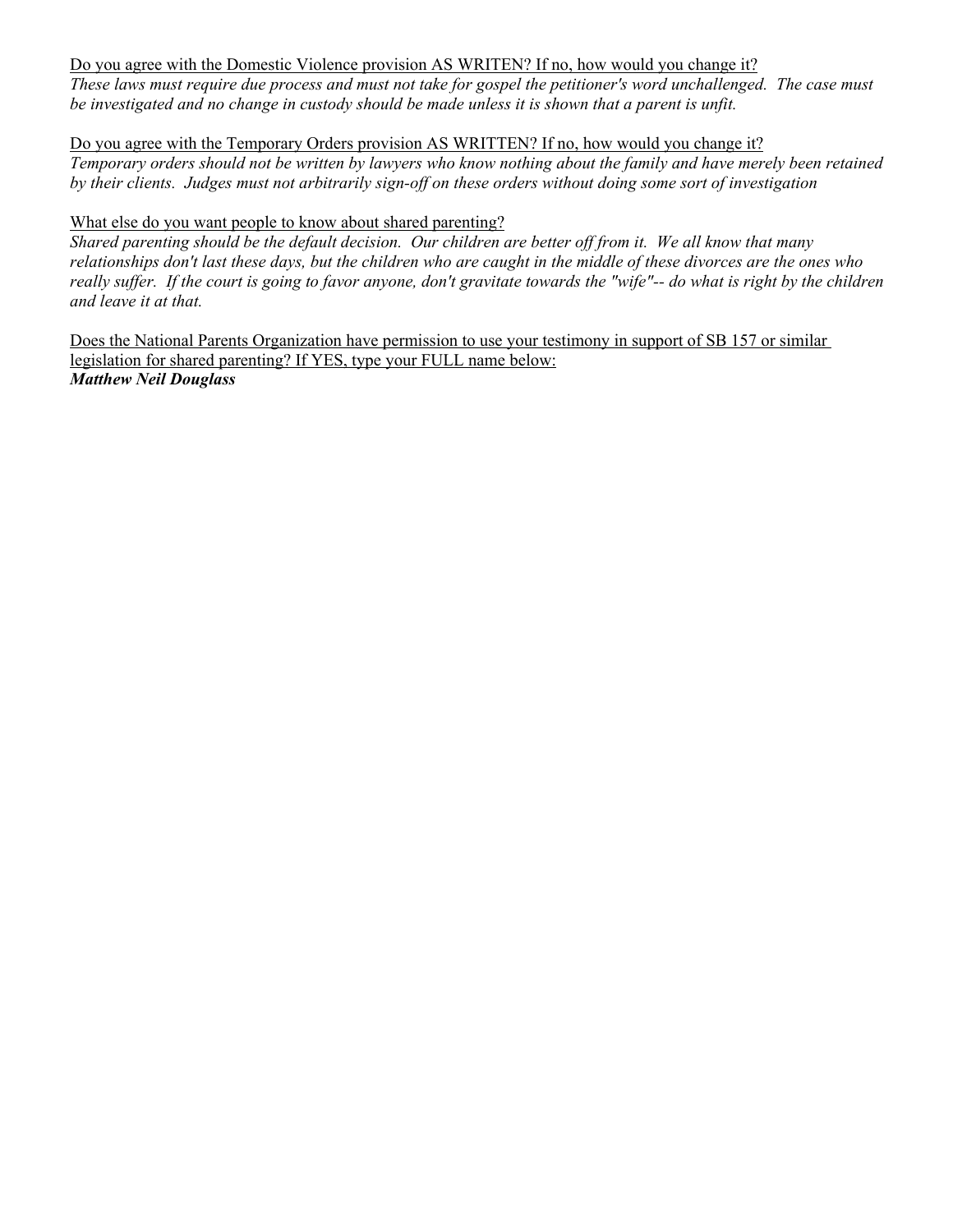From: Steven O'Neil 1685 E Road Baileyville, KS 66404 Email: av8rsteve2003@yahoo.com Phone: 7857994095

# **Proponent Testimony of SB 157:** *Creating presumptions related to temporary parenting plans and defining related terms under the Kansas family law code.*

Do you support shared parenting? The presumption that both parents who are fit, willing and able should have equal time with the children after divorce. *Yes* 

Why do you think shared parenting is needed? *To focus on what is best for children during separation and divorce by STARTING with 50/50 custody.* 

Do you currently have 50/50 shared parenting? *20%* 

Will SB 157 if passed directly help you or a family member? SB 157 will give fit, willing and able parents 50/50 time in TEMPORARY orders. *Yes* 

What has been your experience with Kansas Family Law Courts? *They are biased toward mothers as the primary physical custodian, even when both are equally fit parents.* 

What family law court was your case in (County)? *Marshall* 

How much money have you spent on lawyers and other professionals to be a parent in your children's life? *\$70,000* 

How would your life be different if a shared parenting 50/50 law was in place when your case went to court? *My daughter would not have switched schools and it would be much easier to spend time with her - but I'm still spending as much time with her as my ex will allow me to.* 

What bias or unfairness have you seen or experienced in KANSAS family law or courts? *My ex-wife's attorney stated that my 25 years of honorable military service made me controlling in the marital relationship; Judge Weingart looked me in the eye after I said that was not the case and said that my time in the military made me an "it's my way or the highway" type of guy.* 

Do you agree with the Domestic Violence provision AS WRITEN? If no, how would you change it? *It should require actual police report type proof.* 

Do you agree with the Temporary Orders provision AS WRITTEN? If no, how would you change it? *I wish it was not just temporary.* 

What else do you want people to know about shared parenting? *It significantly improves communication between parents which benefits the child(ren).* 

Does the National Parents Organization have permission to use your testimony in support of SB 157 or similar legislation for shared parenting? If YES, type your FULL name below: *Steven Patrick O'Neil*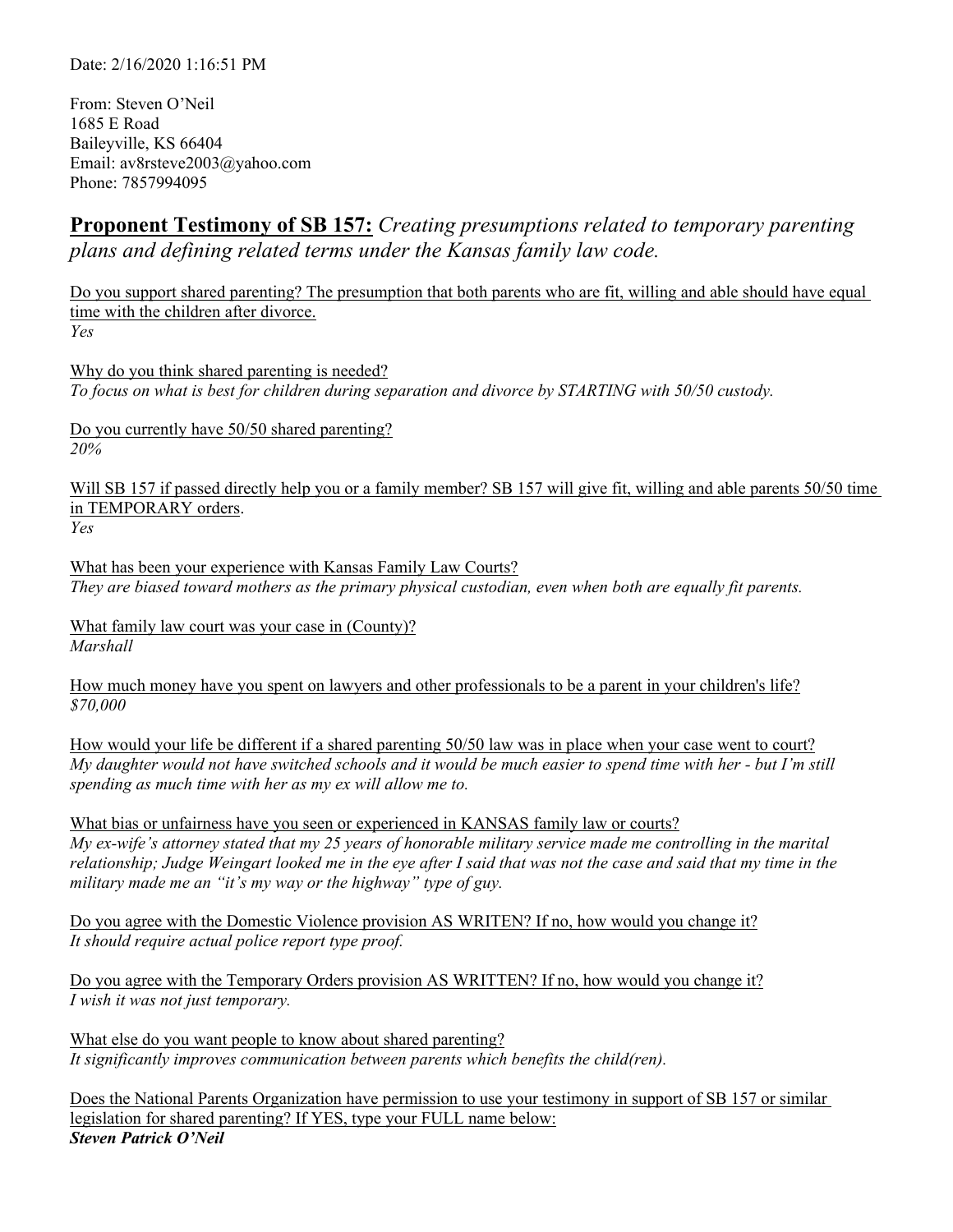From: Jarod Howard 1703 N Murray st Wichita, KS 67212 Email: Jarod\_howard@yahoo.com Phone: 8132105930

# **Proponent Testimony of SB 157:** *Creating presumptions related to temporary parenting plans and defining related terms under the Kansas family law code.*

Do you support shared parenting? The presumption that both parents who are fit, willing and able should have equal time with the children after divorce. *Yes* 

Why do you think shared parenting is needed? *Children need best of both worlds.* 

Do you currently have 50/50 shared parenting? *Yes* 

Will SB 157 if passed directly help you or a family member? SB 157 will give fit, willing and able parents 50/50 time in TEMPORARY orders. *Yes* 

What has been your experience with Kansas Family Law Courts? *Ex submitted papers and automatically given all the days, with exception of every other weekend. Yet, her schedule allowed me to have them equally and I had to fight the system and my attorneys to win.* 

What family law court was your case in (County)? *Sedgewhick* 

How much money have you spent on lawyers and other professionals to be a parent in your children's life? *\$8,000* 

How would your life be different if a shared parenting 50/50 law was in place when your case went to court? *I would have spent less time pledding for more days with my kids. Less late stay up late to scrutinize legal documents. Less debt occurred ultimately benefiting the kids and my quality of life.* 

What bias or unfairness have you seen or experienced in KANSAS family law or courts? *Felt like a second class citizen. Less than equal as a person.* 

Do you agree with the Domestic Violence provision AS WRITEN? If no, how would you change it? *Children must be keep safe, but I have heard that the mother was granted custody when she is the one heavily engaged*  in drugs, prostitution, and much more. How to change the verbiage, I don't know. Less hear-say more proof. Defined *abused definition.* 

Do you agree with the Temporary Orders provision AS WRITTEN? If no, how would you change it? *I disagree with it, based on hearing one side and their view.* 

What else do you want people to know about shared parenting? *I fear that the values that good fathers bring have been stripped away from several generations. It's time to finally make it right.* 

Does the National Parents Organization have permission to use your testimony in support of SB 157 or similar legislation for shared parenting? If YES, type your FULL name below: *Jarod Howard*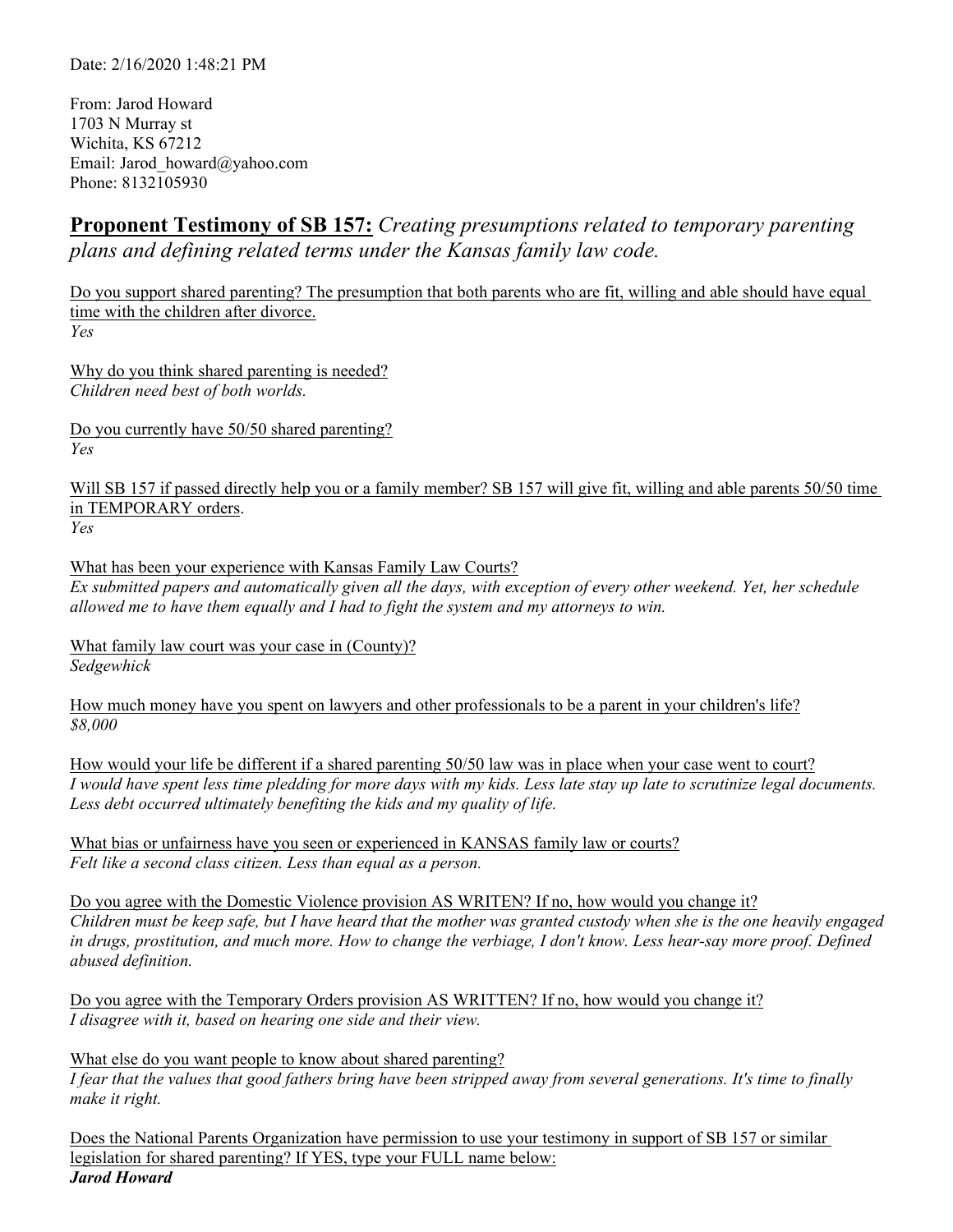From: Thomas Britton 1902 N RED BARN WICHITA, KS 67218 Email: tombritton@outlook.com Phone: 316-644-6569

## **Proponent Testimony of SB 157:** *Creating presumptions related to temporary parenting plans and defining related terms under the Kansas family law code.*

Do you support shared parenting? The presumption that both parents who are fit, willing and able should have equal time with the children after divorce.

*Yes* 

Why do you think shared parenting is needed?

*Children in shared parenting situations experience less stress and do better academically than children in joint custody situations with one parent having less time with one or the other parent. Shared parenting legislation protects children from situations involving abuse, neglect, and other criminal activities. Shared parenting provides children of divorce an opportunity to have both parents in their life. Shared parenting legislation protects children access to two fit loving parents.* 

Do you currently have 50/50 shared parenting? *35%* 

Will SB 157 if passed directly help you or a family member? SB 157 will give fit, willing and able parents 50/50 time in TEMPORARY orders.

*No* 

What has been your experience with Kansas Family Law Courts?

*I went through a divorce and was very surprised how much ambiguity there is to the law. I was very much afraid that if I went to court instead of settling I would lose the time I have with my children.* 

What family law court was your case in (County)? *Sedgwick County* 

How much money have you spent on lawyers and other professionals to be a parent in your children's life? *\$20,000* 

How would your life be different if a shared parenting 50/50 law was in place when your case went to court? *My kids wouldn't be so confused as to why one parent is more important than the other. I wouldn't have settled outside the courtroom. My life would be so much better if I still had more time with my children.* 

What bias or unfairness have you seen or experienced in KANSAS family law or courts? *The bias toward the custodial parent is amazing. Once you have been labeled as the non-custodial parent the courts treat you as though you are merely a paycheck.* 

Do you agree with the Domestic Violence provision AS WRITEN? If no, how would you change it? *No I don't agree with it as written. The burden of proof is far too low. Judges should have more discretion in these cases to prevent false allegations.* 

Do you agree with the Temporary Orders provision AS WRITTEN? If no, how would you change it? *Yes* 

What else do you want people to know about shared parenting?

*I love my children and was the Dad that took them to school, picked them up and took them to before and after school activities. I would like to be a much more active father again. Please give Kansas kids a chance to have both parents. Equal shared parenting would give more of us fit loving parents the chance to do that more often. Shared parenting prevents one parent from being marginalized. Let's give kids a mom and a dad that loves them equally.* 

Does the National Parents Organization have permission to use your testimony in support of SB 157 or similar legislation for shared parenting? If YES, type your FULL name below: *Thomas Britton*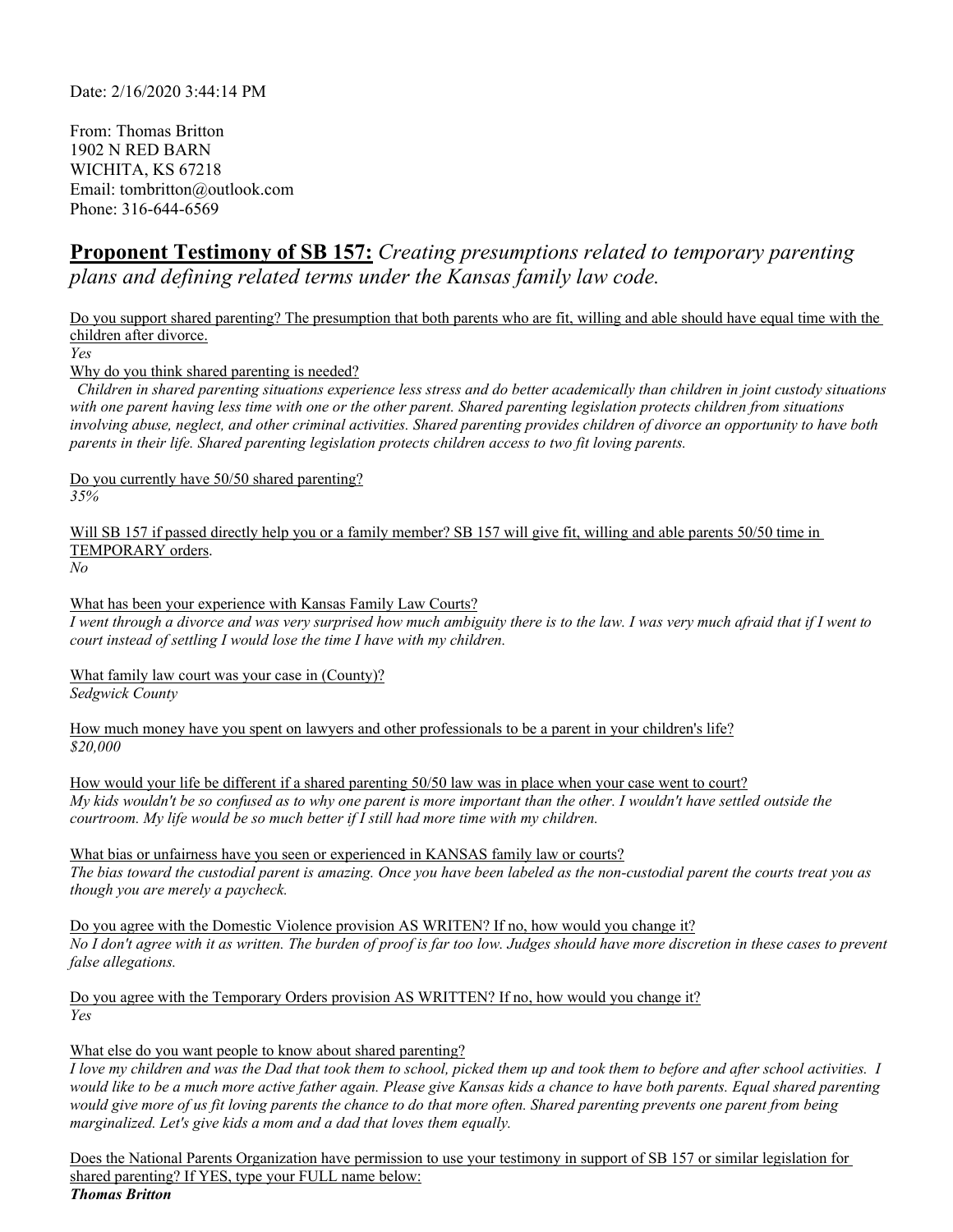Date: 2/16/2020 8:15:59 PM

From: Deshaun Smith 106 e berlin Rose hill, KS 67133 Email: Ashleynhelms13@gmail.com Phone: 3166489279

**Proponent Testimony of SB 157:** *Creating presumptions related to temporary parenting plans and defining related terms under the Kansas family law code.*

Do you support shared parenting? The presumption that both parents who are fit, willing and able should have equal time with the children after divorce. *Yes* 

Why do you think shared parenting is needed? *Children need BOTH of their parents to be raised right.* 

Do you currently have 50/50 shared parenting? *Mother has "residential" custody* 

Will SB 157 if passed directly help you or a family member? SB 157 will give fit, willing and able parents 50/50 time in TEMPORARY orders. *Yes* 

What has been your experience with Kansas Family Law Courts? *Bad. Went to court and the judge wouldn't listen to father at all.* 

What family law court was your case in (County)? *Lyon* 

How much money have you spent on lawyers and other professionals to be a parent in your children's life? *\$3,000* 

How would your life be different if a shared parenting 50/50 law was in place when your case went to court? *More time with my 2 sons.* 

What bias or unfairness have you seen or experienced in KANSAS family law or courts? *Always sides with the mother, no matter the case.* 

Do you agree with the Domestic Violence provision AS WRITEN? If no, how would you change it? *Yes* 

Do you agree with the Temporary Orders provision AS WRITTEN? If no, how would you change it? *Yes* 

Does the National Parents Organization have permission to use your testimony in support of SB 157 or similar legislation for shared parenting? If YES, type your FULL name below: *Deshaun Allen Smith*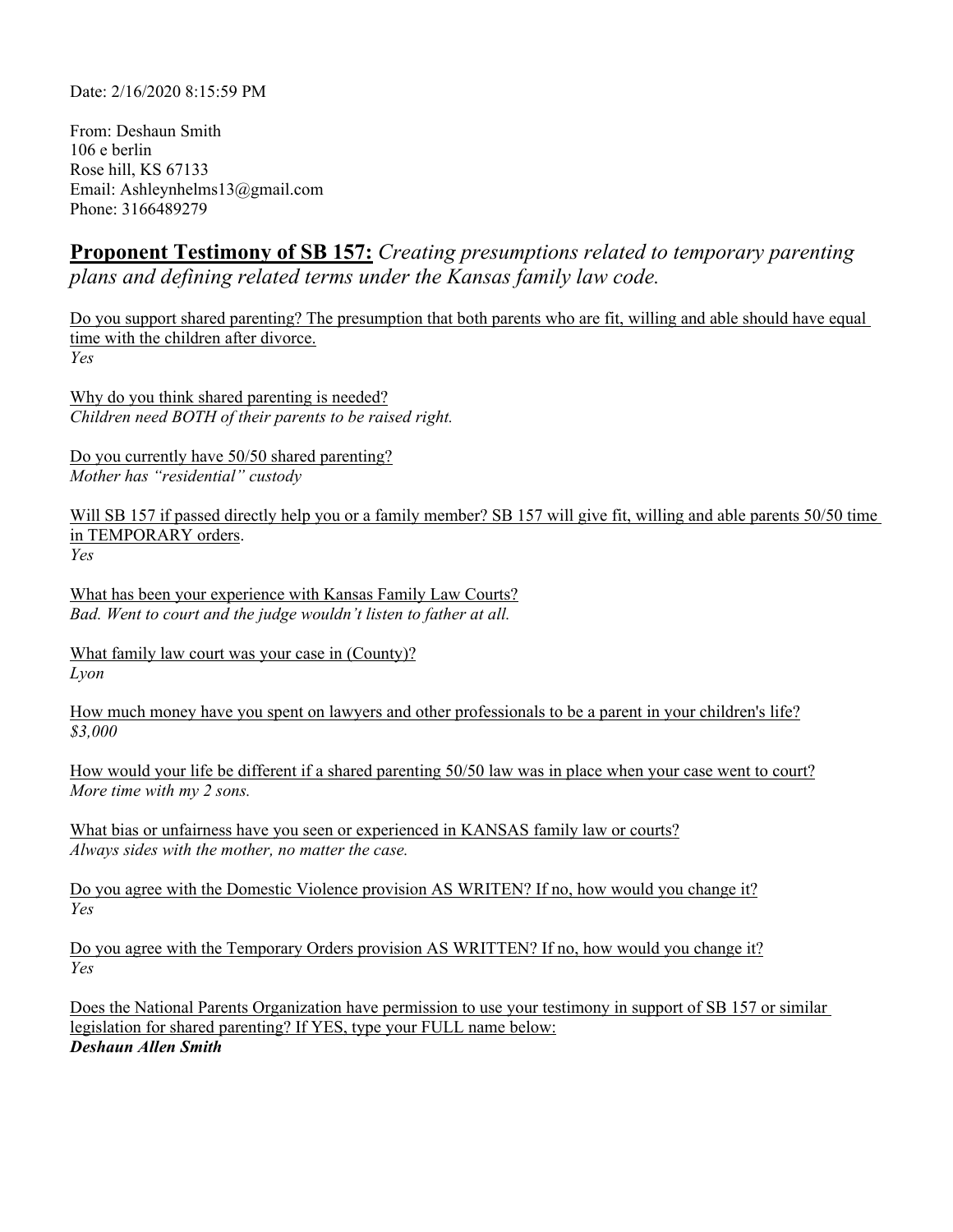From: Tracy Kinderknecht 14085 Arnold Dr Wamego, KS 66547 Email: tracyk34@yahoo.com Phone:

# **Proponent Testimony of SB 157:** *Creating presumptions related to temporary parenting plans and defining related terms under the Kansas family law code.*

Do you support shared parenting? The presumption that both parents who are fit, willing and able should have equal time with the children after divorce. *Yes* 

Why do you think shared parenting is needed? *My family has suffered many sad times and broken promises due to my grand son's mother keeping my grandson from us.* 

Do you currently have 50/50 shared parenting? *Yes* 

Will SB 157 if passed directly help you or a family member? SB 157 will give fit, willing and able parents 50/50 time in TEMPORARY orders. *Yes* 

What has been your experience with Kansas Family Law Courts? *My son was served papers and a court date set and took place while he was out of town on vacation. This all occurred within 10 days. This resulted in him losing all his holidays with his son, who by the way, was on the vacation with him.* 

What family law court was your case in (County)? *Saline* 

How much money have you spent on lawyers and other professionals to be a parent in your children's life?

How would your life be different if a shared parenting 50/50 law was in place when your case went to court? *I would know my Grandson. He has only been able to spend time with us in the summer a couple of times due to his Mothers "scheduling" all his time. When he is with us, she called multiple times everyday to see what he was doing.* 

Do you agree with the Domestic Violence provision AS WRITEN? If no, how would you change it? *Yes* 

Do you agree with the Temporary Orders provision AS WRITTEN? If no, how would you change it? *Yes* 

What else do you want people to know about shared parenting? *If both parents are fit, I feel a child needs a father and a mother.* 

Does the National Parents Organization have permission to use your testimony in support of SB 157 or similar legislation for shared parenting? If YES, type your FULL name below: *Tracy Lynn Kinderknecht*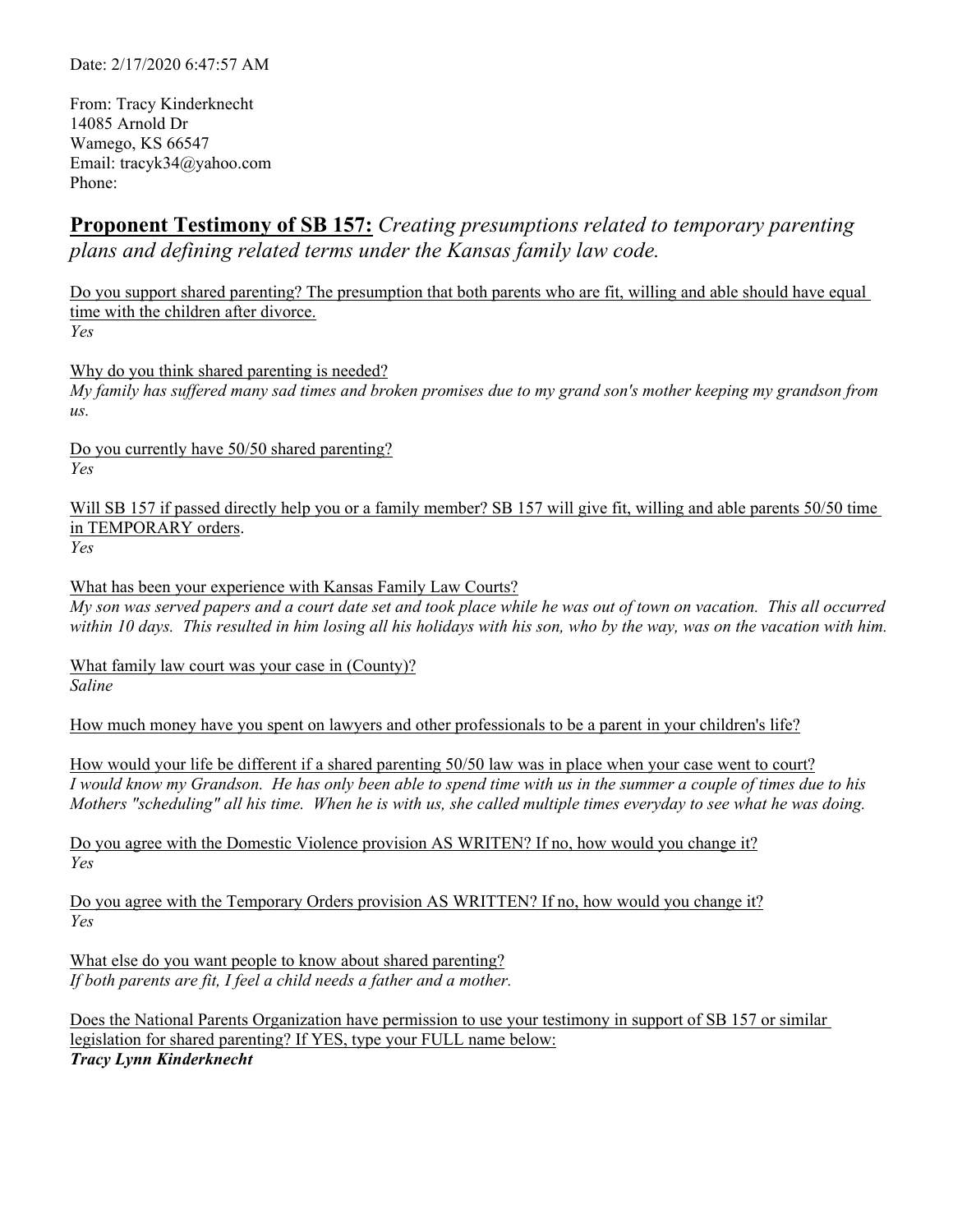From: Judy Brown 111 Dix Dr. Manhattan, KS 66502 Email: kaycressjc.10@gmail.com Phone: 7853130434

# **Proponent Testimony of SB 157:** *Creating presumptions related to temporary parenting plans and defining related terms under the Kansas family law code.*

Do you support shared parenting? The presumption that both parents who are fit, willing and able should have equal time with the children after divorce. *Yes* 

Why do you think shared parenting is needed? *Any child needs both a father and a mother who love them.* 

Do you currently have 50/50 shared parenting? *100%* 

Will SB 157 if passed directly help you or a family member? SB 157 will give fit, willing and able parents 50/50 time in TEMPORARY orders. *Yes* 

How much money have you spent on lawyers and other professionals to be a parent in your children's life? *\$3,500* 

How would your life be different if a shared parenting 50/50 law was in place when your case went to court? *Seb's great father and I would sure have know him better. So sad.* 

What bias or unfairness have you seen or experienced in KANSAS family law or courts?

*My great grandson is now 13 and his father, my grandson, has had to fight for every minute he has gotten with him until recently. Seb has lived with his mother and grandmother most of his life; even though his father is within easy driving distance. My grandson finally got a good lawyer and time is more even now but the court said he had to pay 10,000 dollars to his mother. The story is much to long and complicated to go into it all and the past is past.* 

Does the National Parents Organization have permission to use your testimony in support of SB 157 or similar legislation for shared parenting? If YES, type your FULL name below: *Judy K. Brown*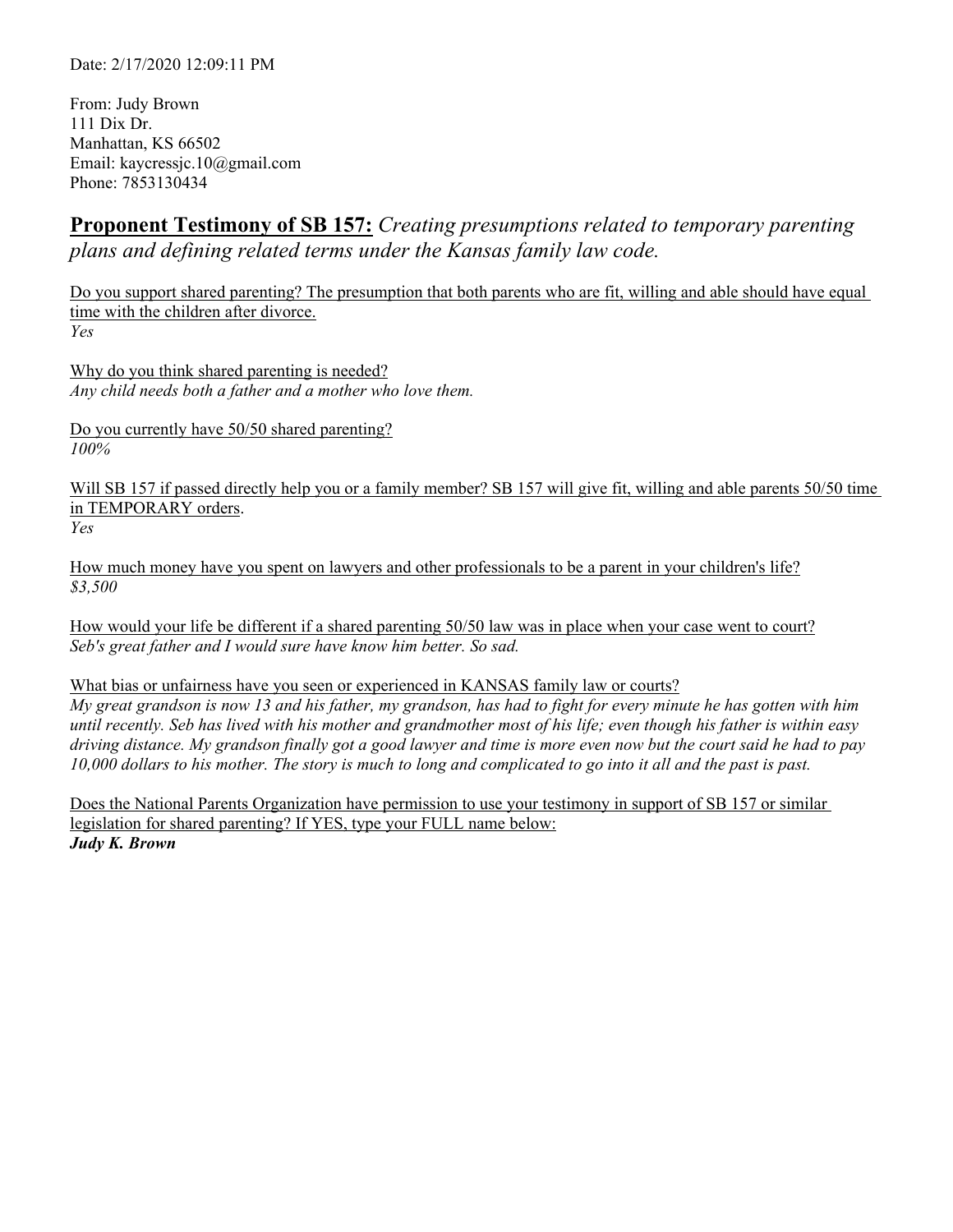From: Troy Oliver 2715 E. Vine AVE Parkerfield, KS 67005 Email: Dragginhunter201@hotmail.com Phone: 817 683 7188

# **Proponent Testimony of SB 157:** *Creating presumptions related to temporary parenting plans and def*

*family law code.*

Do you support shared parenting? The presumption that both parents who are fit, willing and able should have equal time with the children after divorce. *Yes* 

Why do you think shared parenting is needed?

Do you currently have 50/50 shared parenting? *4 to 5 days per month* 

Will SB 157 if passed directly help you or a family member? SB 157 will give fit, willing and able parents 50/50 time in TEMPORARY orders. *Maybe* 

What has been your experience with Kansas Family Law Courts?

*They seem somewhat biased and slow to act. Have waited months between hearings and conferences, just to have no action taken, while paying thousands in attorney fees.* 

What family law court was your case in (County)? *Cowley* 

How much money have you spent on lawyers and other professionals to be a parent in your children's life? *\$50,000* 

How would your life be different if a shared parenting 50/50 law was in place when your case went to court? *Simply put, none of the above would have happened in the same way. I would be better off, emotionally, physically, and financially. My children would be better off emotionally, and physically.* 

### What bias or unfairness have you seen or experienced in KANSAS family law or courts?

*My wife filed for divorce in Jan. 2019. My children were awarded to her. My house, (pre-marital)was awarded*  to her. I was ordered to pay an inordinate amount of child support (immediately) and still am. I was ordered to *pay alimony, and still am, even though she is cohabitating with her boyfriend... along with my children.* 

 *I was ordered to pay all services, taxes, vehicle expenses, etc. I was ordered to pay all insurances for kids. My tax return was ordered into trust of my wife's attorney.* 

 *I have done nothing illegal or immoral. I have worked hard my entire life for the betterment of myself and my community. I've served my community as a firefighter/ paramedic, and served my country in the military. In fact, the separation stems from HER affairs and substance abuse, I went to work every day and came home at night. I took care of my family, all the household bills and expenses, which I now cannot afford. (But am ordered to pay). I can no longer afford basic necessities such as food, fuel, or utilities. Everything is behind which is a new experience for me. I'm bankrupt, for all intents, because my wife wanted to turn our marriage and children's life's up- side- down. Meanwhile, she's living on 570 dollars of my 720 dollar paycheck, and I'm near homeless. The court does not seem to care about the father of my children even though they claim to want what's best for them. How does it serve my children, having a father that is homeless, bankrupt, and relegated to being just a guy who they visit every other weekend? There is much more to my situation but these are the*  basics. I also have been so financially drained that I can no longer afford legal representation. And all of this *has been done to me on TEMPORARY ORDERS. The constitution seems to have been suspended in family court. I do not have a trial date until April. It's not looking good.*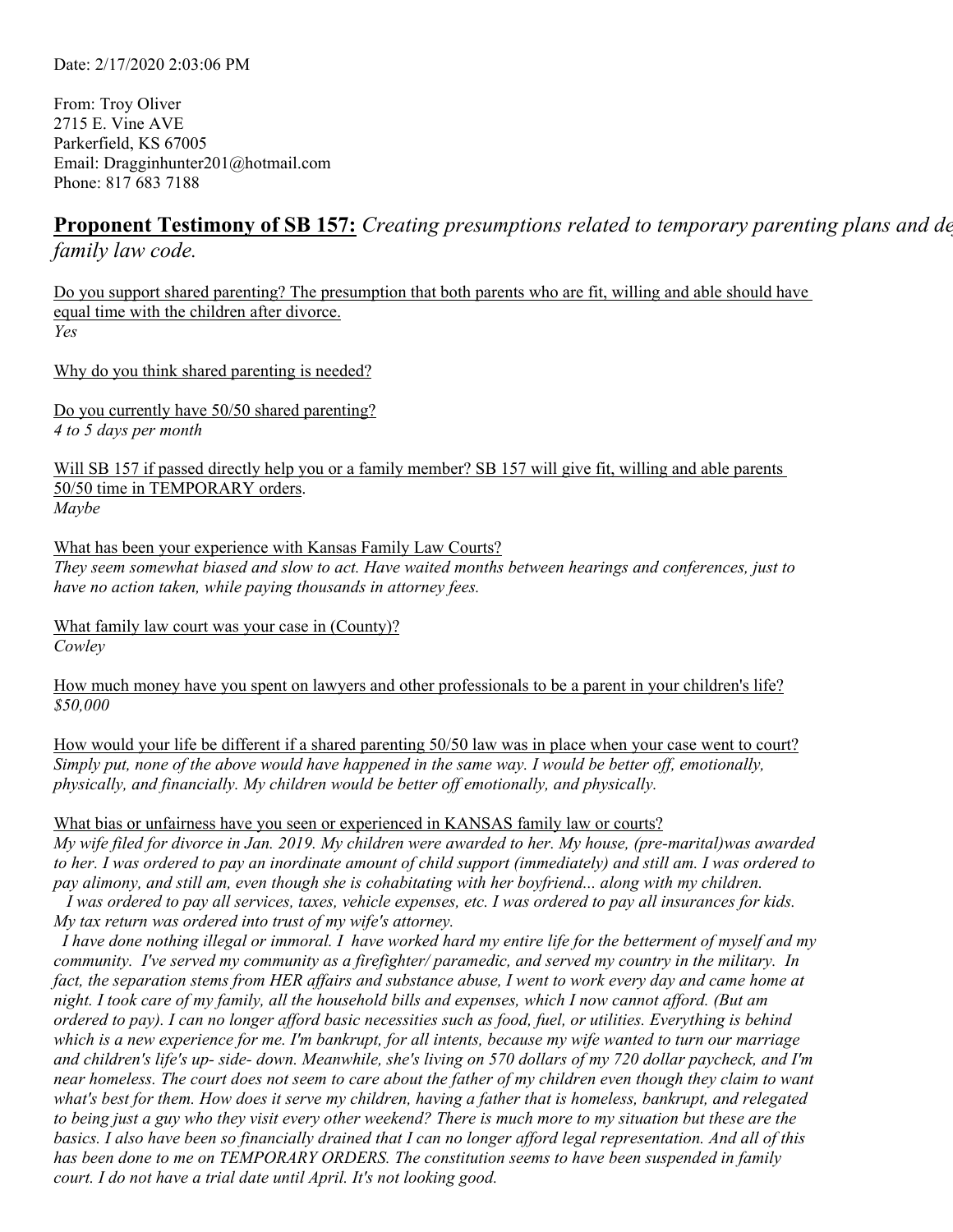Do you agree with the Domestic Violence provision AS WRITEN? If no, how would you change it? *Basically. As long as It is based on evidence. Not hearsay.* 

Do you agree with the Temporary Orders provision AS WRITTEN? If no, how would you change it? *I agree.* 

#### What else do you want people to know about shared parenting?

*I have read countless stories nearly identical to mine. Parents ruined beyond recovery, living in poverty, many driven to suicide by unfair temporary custody orders that allow little to no time with their children. This bill needs to be put into law.* 

Does the National Parents Organization have permission to use your testimony in support of SB 157 or similar legislation for shared parenting? If YES, type your FULL name below: *Troy W. Oliver*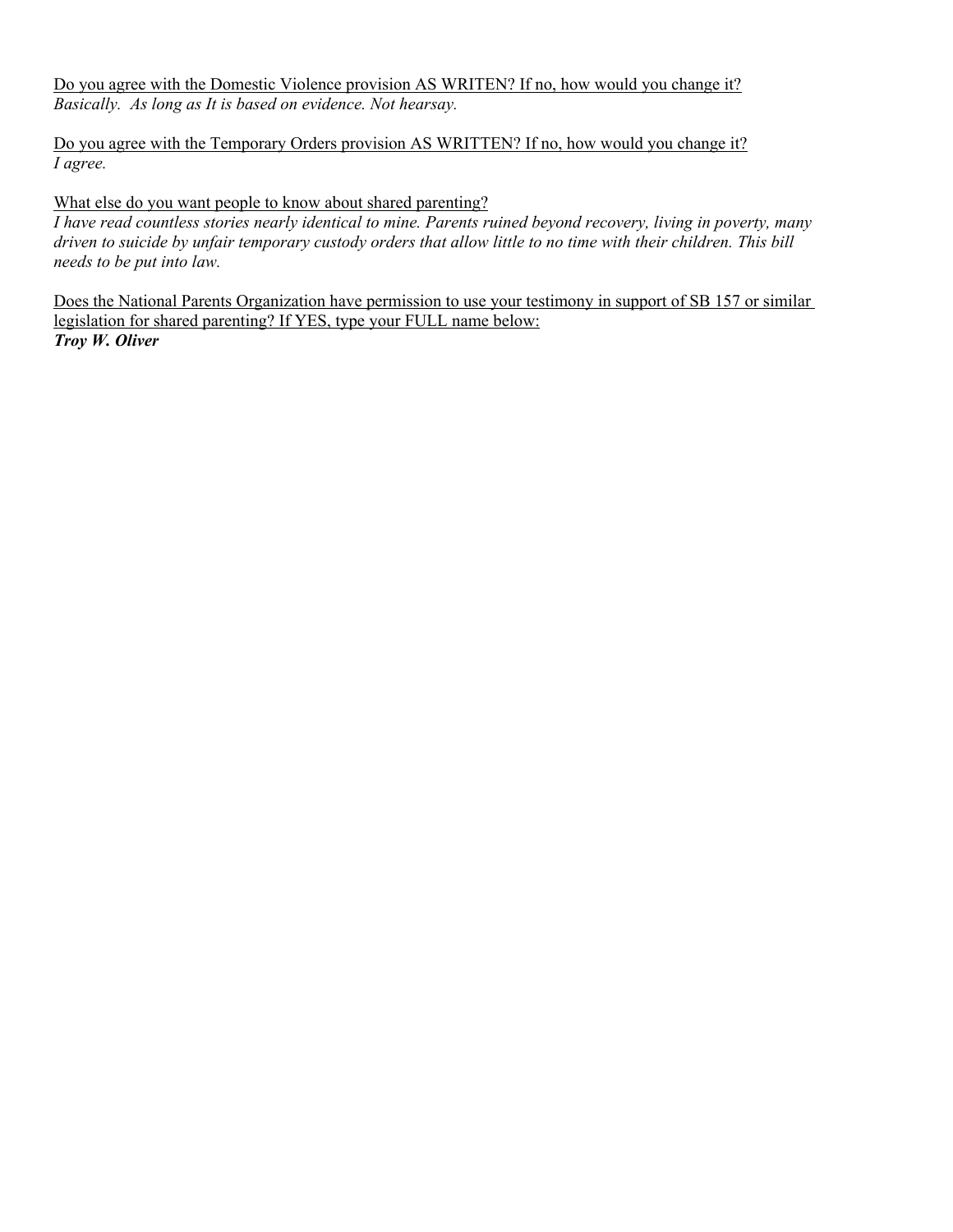Date: 2/17/2020 3:51:03 PM

From: Cesar Torres 11780 Pointer Rd Dodge City, KS 67801 Email: jjt\_8910@hotmail.com Phone: 620-253-0408

### **Proponent Testimony of SB 157:** *Creating presumptions related to temporary parenting plans and defining related terms under the Kansas family law code.*

Do you support shared parenting? The presumption that both parents who are fit, willing and able should have equal time with the children after divorce. *Yes* 

Why do you think shared parenting is needed?

*I believe its needed because there are alot of great fathers out there who have very minimal visitation time with their children. I believe children also need that equal amount of time spent with their fathers as much as they need their mothers.* 

Do you currently have 50/50 shared parenting? *Every other weekend. A couple hours every Tuesday.* 

Will SB 157 if passed directly help you or a family member? SB 157 will give fit, willing and able parents 50/50 time in TEMPORARY orders. *Yes* 

What has been your experience with Kansas Family Law Courts? *Been to court three times and have not been the best. Feel like I been cheated alot of time out of my son's life for 9 years now.* 

What family law court was your case in (County)? *Ford County* 

How much money have you spent on lawyers and other professionals to be a parent in your children's life? *\$30,000* 

How would your life be different if a shared parenting 50/50 law was in place when your case went to court? *It would make our father/son bonding so much greater. My other children would actually be able to spend quality time*  with their brother rather than just a few hours. Would make family get togethers so much easier and enjoyable without *having to worry about time.* 

What bias or unfairness have you seen or experienced in KANSAS family law or courts? *Even though my son's mother and I are both fit parents they still gave the majority of time to his mother.* 

Do you agree with the Domestic Violence provision AS WRITEN? If no, how would you change it? *Yes* 

Do you agree with the Temporary Orders provision AS WRITTEN? If no, how would you change it? *Yes* 

What else do you want people to know about shared parenting? *That shared parenting is the best way to go when you have both fit parents that want to be in their child's life.* 

Does the National Parents Organization have permission to use your testimony in support of SB 157 or similar legislation for shared parenting? If YES, type your FULL name below: *Cesar Alonso Torres*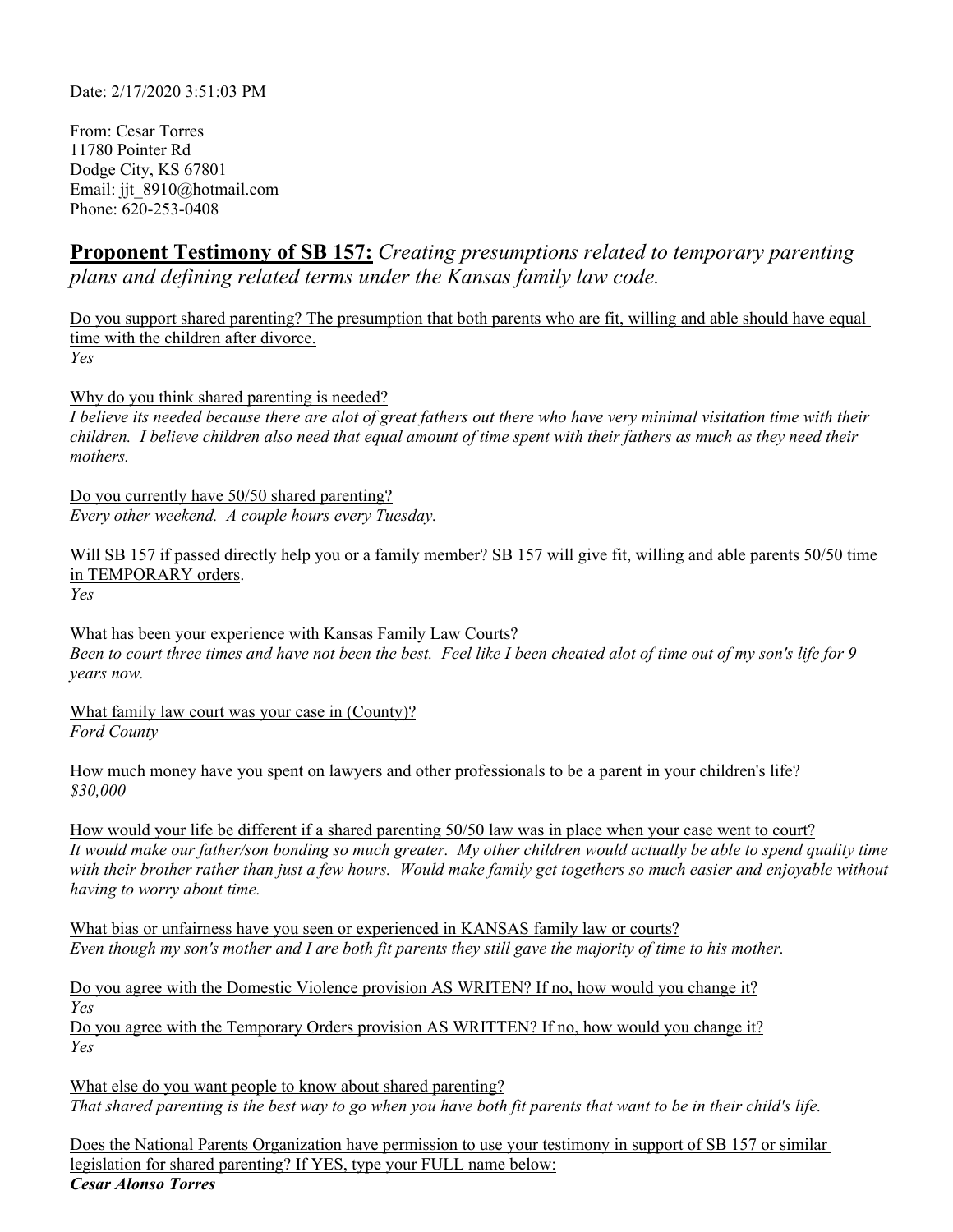Date: 2/17/2020 5:40:49 PM

From: Kylie Ligjt 2632 S Lulu Ave Wichita, KS 67216 Email: Kylewlight@icloud.com Phone: 3163903265

### **Proponent Testimony of SB 157:** *Creating presumptions related to temporary parenting plans and defining related terms under the Kansas family law code.*

Do you support shared parenting? The presumption that both parents who are fit, willing and able should have equal time with the children after divorce.

*Yes* 

#### Why do you think shared parenting is needed?

*Children need time with both parents. The state of Kansas is a mother's right state. It's not right for the fathers. As a father, I have been through the atrocity that is family court. I hold a job. Provide for my own children. While the judges say that a woman who lives off child support and has my children on state tax roles for insurance is a better parent. In my childrens short 6 year lives, she has never worked a single day. Yet I work 40+ hours a week. She has denied me parenting time because I work second shift. She has denied me parenting time because she wanted to take my children out of state to meet her now boyfriend, that she met online. All the court says is "oh well". It's time that fathers get the equal right they deserve. I understand not all are like me. But a lot more are. They have just became defeated by the court systems.* 

# Do you currently have 50/50 shared parenting?

*Every other weekend. Fri 6pm-sun 6pm* 

Will SB 157 if passed directly help you or a family member? SB 157 will give fit, willing and able parents 50/50 time in TEMPORARY orders.

*Yes* 

What has been your experience with Kansas Family Law Courts? *It's sick. Disgusting. Vile. Atrocious. Based only for the mother. No consideration for the father.* 

What family law court was your case in (County)? *Sedgwick* 

How much money have you spent on lawyers and other professionals to be a parent in your children's life? *\$22,000* 

How would your life be different if a shared parenting 50/50 law was in place when your case went to court? In the event it was 50/50, it would FORCE their mother to coparent. At this time, she refuses me information. She refuses to let me *know when my daughter has an appointment for the pediatric cardiologist. She refuses to talk about issues because she is 'offended'.* 

What bias or unfairness have you seen or experienced in KANSAS family law or courts? *A sitting judge telling me "you're crazy if you think I'm going to send two newborn children home with you. You ought to have a psychological evaluation for even filing for such nonsense". Why? Because I'm the father?* 

Do you agree with the Domestic Violence provision AS WRITEN? If no, how would you change it? *If there is evidence, yes. An unwarranted, unfounded PFA does not constitute 'domestic abuse'.* 

Do you agree with the Temporary Orders provision AS WRITTEN? If no, how would you change it? *Parents already have 'joint legal custody'. Custody is already 50/50. That's legal. Parenting time should be joint 50/50 shared.* 

What else do you want people to know about shared parenting? *It's fair. Unless one parent has been deemed unfit to provide.* 

Does the National Parents Organization have permission to use your testimony in support of SB 157 or similar legislation for shared parenting? If YES, type your FULL name below: *Kylie W Light*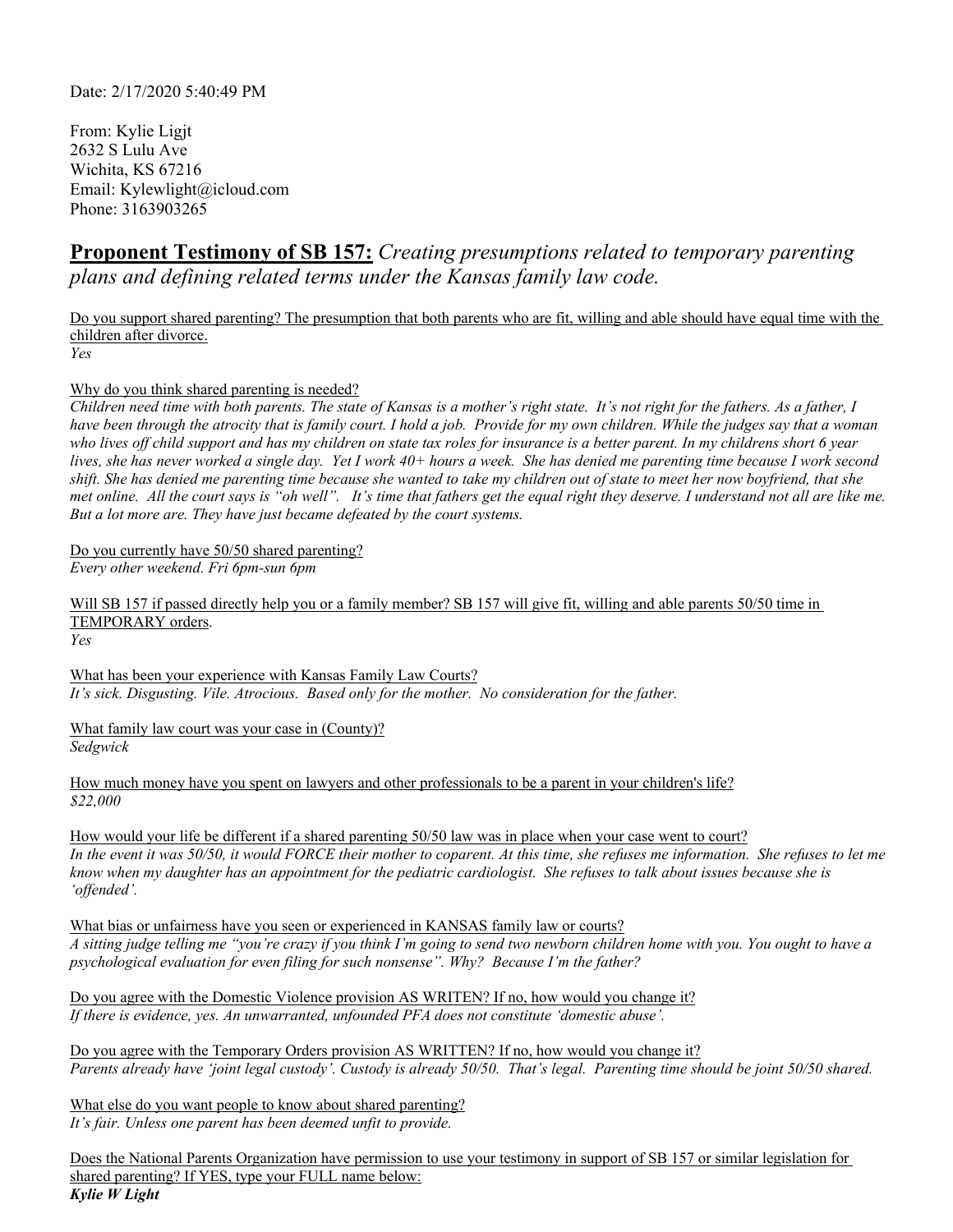Date: 2/26/2020 2:11:14 PM

From: Sharon Hines 7306 E. Cedaridge Ct. Wichita, KS 67226 Email: hinessharon727@icloud.com Phone: (316) 409-3328

### **Proponent Testimony of SB 157:** *Creating presumptions related to temporary parenting plans and defining related terms under the Kansas family law code.*

Do you support shared parenting? The presumption that both parents who are fit, willing and able should have equal time with the children after divorce. *Yes* 

Why do you think shared parenting is needed? *Children need both parents, it's been proven two parents roles developed healthy children* 

Do you currently have 50/50 shared parenting? *My child is grown* 

Will SB 157 if passed directly help you or a family member? SB 157 will give fit, willing and able parents 50/50 time in TEMPORARY orders. *Yes* 

What has been your experience with Kansas Family Law Courts? *I've heard a many of sad stories and wittiness unfair treatment on both sides* 

What bias or unfairness have you seen or experienced in KANSAS family law or courts? *Motions to increase child support when one party was upset with the other, or using the children to hurt the other parent* 

Do you agree with the Domestic Violence provision AS WRITEN? If no, how would you change it? *I'm totally against domestic violence but believe that love from a child doesn't end towards a parent because of it. Council during this hardship is best even if it does end in separation* 

Do you agree with the Temporary Orders provision AS WRITTEN? If no, how would you change it? *Yes* 

Does the National Parents Organization have permission to use your testimony in support of SB 157 or similar legislation for shared parenting? If YES, type your FULL name below: *Sharon Hines*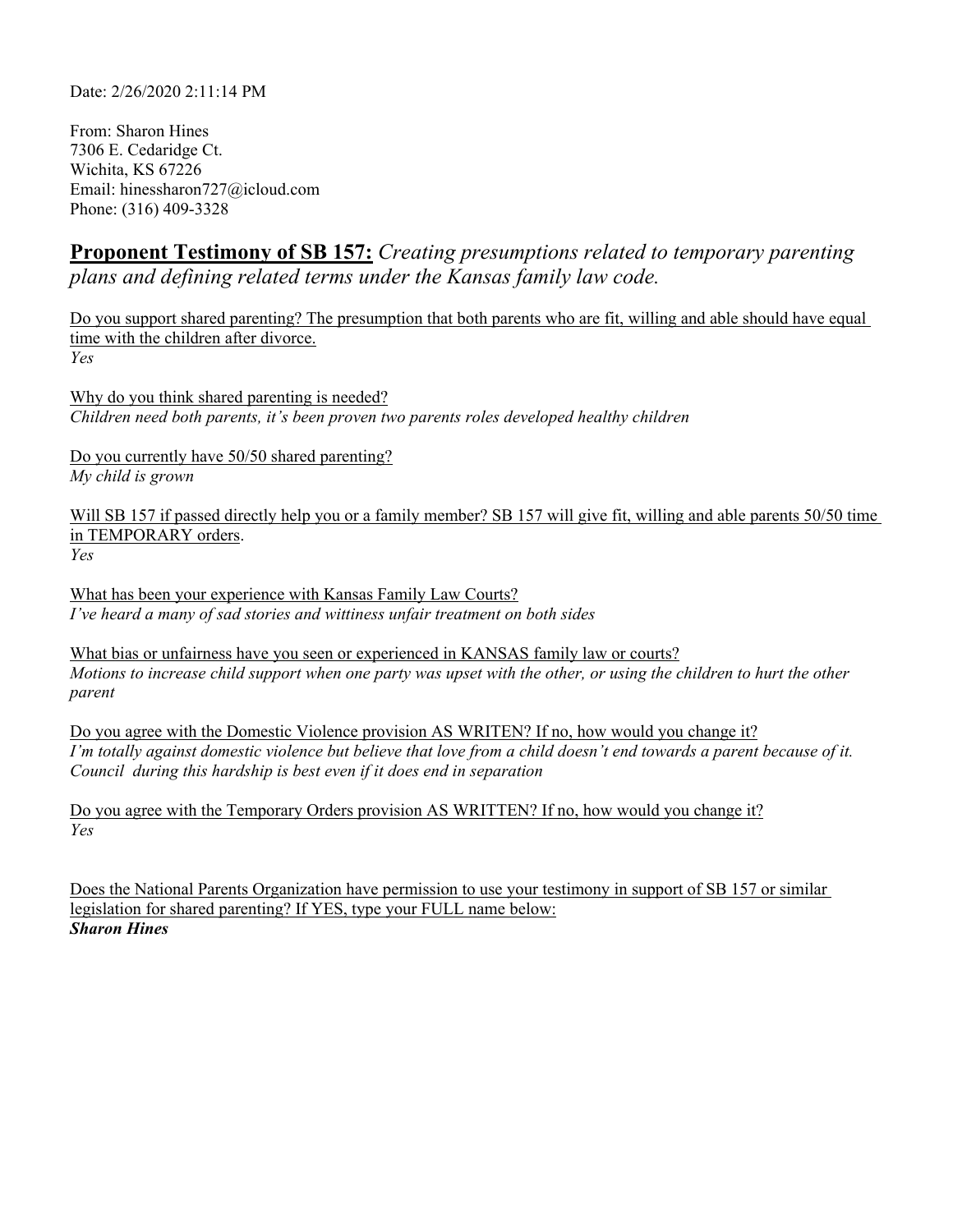From: Westley Kendall PO Box 332 Phillipsburg, KS 67661 Email: wkendall227@gmail.com Phone: 7855331350

# **Proponent Testimony of SB 157:** *Creating presumptions related to temporary parenting plans and defining related terms under the Kansas family law code.*

Do you support shared parenting? The presumption that both parents who are fit, willing and able should have equal time with the children after divorce. *Yes* 

#### Why do you think shared parenting is needed?

*In all courts of law, people are innocent until proven guilty. Yet family court first rips families apart and forces able, willing parents to spend thousands of dollars at just a rare hope of getting equal time. Children are blessings and the care shown towards them should reflect that valuable asset. Not reduced to possessions and later used as pawns when one parent needs leverage in his / her own agendas.* 

Do you currently have 50/50 shared parenting? *Standard "every other weekend"* 

Will SB 157 if passed directly help you or a family member? SB 157 will give fit, willing and able parents 50/50 time in TEMPORARY orders. *No* 

What has been your experience with Kansas Family Law Courts?

*In one word - disgusted. Family court's position is to financially capitalize on broken families. Social Security Title IVD encourages the alienation of one fit parent to cash in, completely eliminating the best interest of the children.* 

What family law court was your case in (County)? *Phillips* 

l

How much money have you spent on lawyers and other professionals to be a parent in your children's life? *\$60,000* 

How would your life be different if a shared parenting 50/50 law was in place when your case went to court? *I am a very involved father. I often drive 6 hours round trip to attend all school functions. Some of those functions*  include a 5 minute parent teacher conference and that's it. I don't focus on how MY life would be different, but how it *would impact my kids. They would have more readily available access to a father. They can share life's victories and setbacks with me. They can be exposed more to my family and some of our traditions. In all, they would have a fuller and richer life.* 

#### What bias or unfairness have you seen or experienced in KANSAS family law or courts?

*The former attorney of the other party was then elected magistrate judge. Yet the hearing was conducted in HER COURTROOM with her sitting in the audience as the same judge oversaw both hearings (first and second). This felt*  like a conflict of interest. Judge also referenced his personal stories as a stepfather, which negated many of the *complaints towards the stepfather in our case where we had physical evidence of abuse and testimony from law enforcement. His sympathetic approach towards stepfathers factored into his decision as he felt this evidence was an attack on all stepfathers stating, "You are pulling at straws now," regarding the pictures and law enforcement testimony demonstrating abuse.*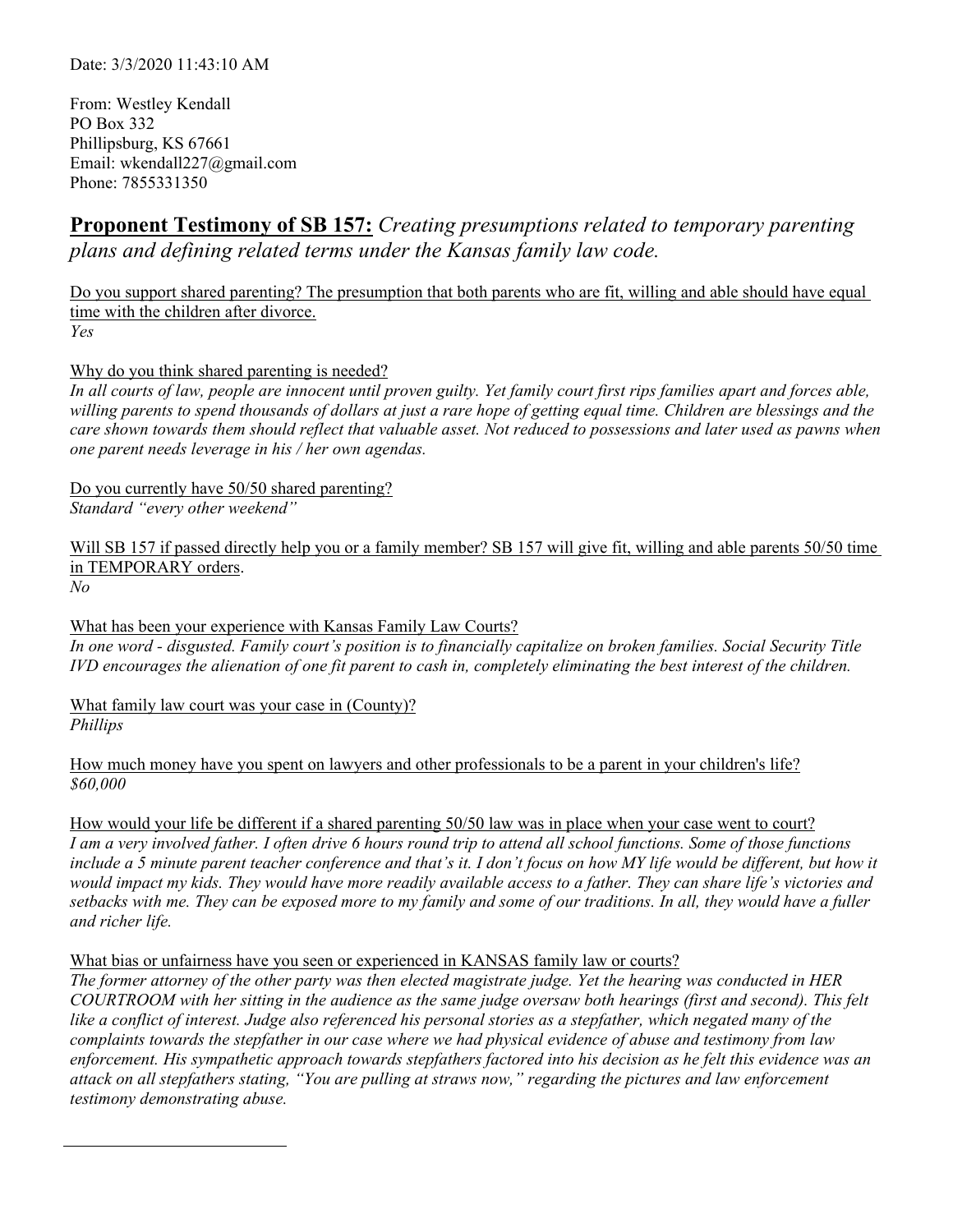#### Do you agree with the Domestic Violence provision AS WRITEN? If no, how would you change it?

*I think there should be language regarding penalties for false allegations. It is common and easy to make a report. One report, although maybe ironed out in the end and custody still shared, comes at a cost - financially,* 

Do you agree with the Temporary Orders provision AS WRITTEN? If no, how would you change it? *Agree* 

#### What else do you want people to know about shared parenting?

*I wish custody hearings consisted of a 3 person jury. To put the entire fate of children in the hands of one person, another human with biases and opinions, is dangerous. Must make the process more difficult if there is ever hope to slow the epidemic of broken homes.* 

Does the National Parents Organization have permission to use your testimony in support of SB 157 or similar legislation for shared parenting? If YES, type your FULL name below: *Westley Kendall*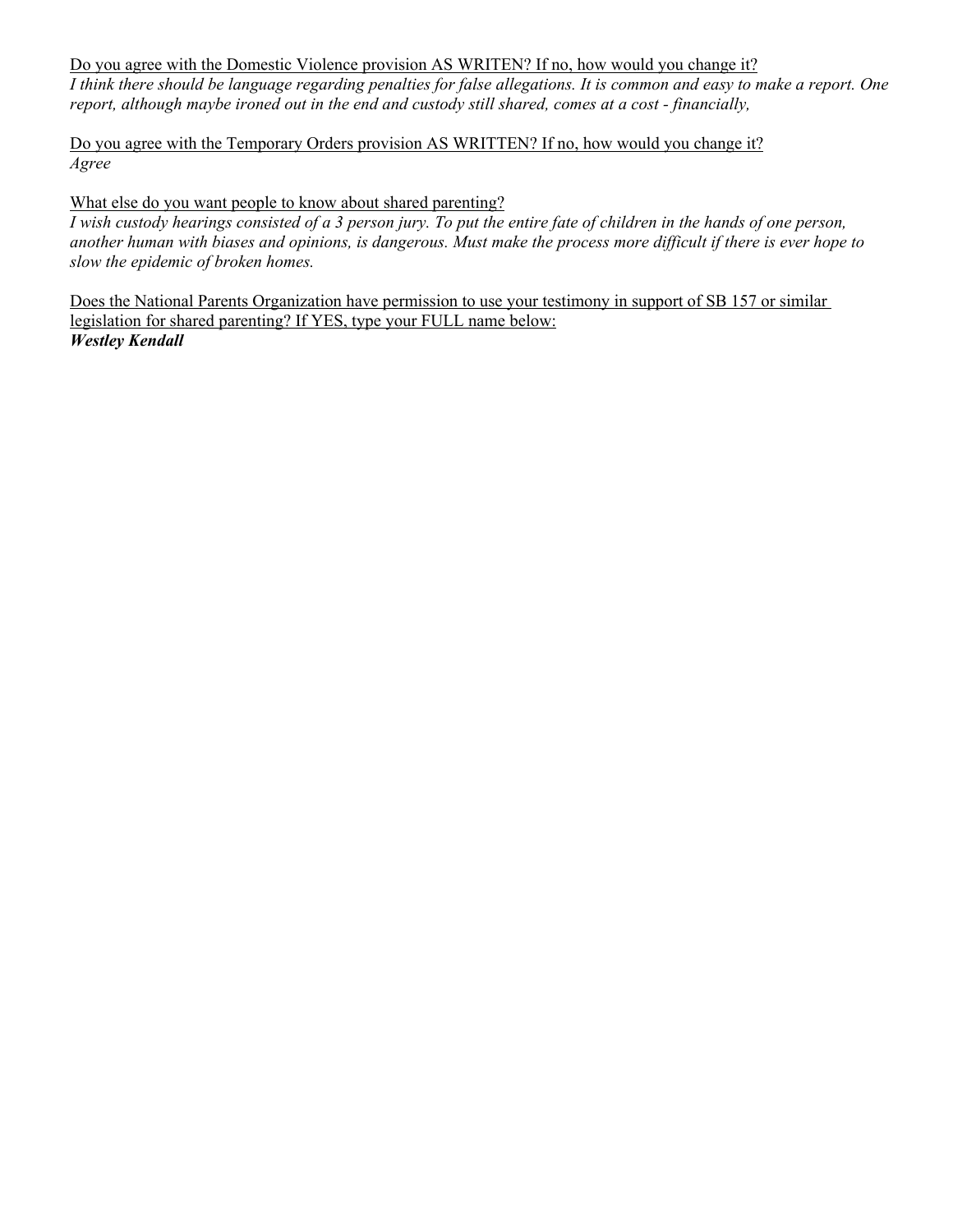Date: 3/3/2020 11:55:37 AM

From: Rachel White 925 walnut avenue Osawatomie, KS 66064 Email: Blessed4life815@gmail.com Phone: 620-453-1006

### **Proponent Testimony of SB 157:** *Creating presumptions related to temporary parenting plans and defining related terms under the Kansas family law code.*

Do you support shared parenting? The presumption that both parents who are fit, willing and able should have equal time with the children after divorce. *Yes* 

Why do you think shared parenting is needed? *It's important for child to get equal time to both parents* 

Do you currently have 50/50 shared parenting? *I have every other weekend and Wednesday* 

Will SB 157 if passed directly help you or a family member? SB 157 will give fit, willing and able parents 50/50 time in TEMPORARY orders. *Yes* 

What has been your experience with Kansas Family Law Courts? *Not fair* 

What family law court was your case in (County)? *Miami* 

How much money have you spent on lawyers and other professionals to be a parent in your children's life? *\$8,000* 

How would your life be different if a shared parenting 50/50 law was in place when your case went to court? *Feel more complete with being able to see my kids more* 

What bias or unfairness have you seen or experienced in KANSAS family law or courts? *Being denied more parenting time* 

Do you agree with the Domestic Violence provision AS WRITEN? If no, how would you change it? *Yes* 

Do you agree with the Temporary Orders provision AS WRITTEN? If no, how would you change it? *Yes* 

What else do you want people to know about shared parenting? *That it should be implemented if both parents are fit* 

Does the National Parents Organization have permission to use your testimony in support of SB 157 or similar legislation for shared parenting? If YES, type your FULL name below: *Rachel Ann White*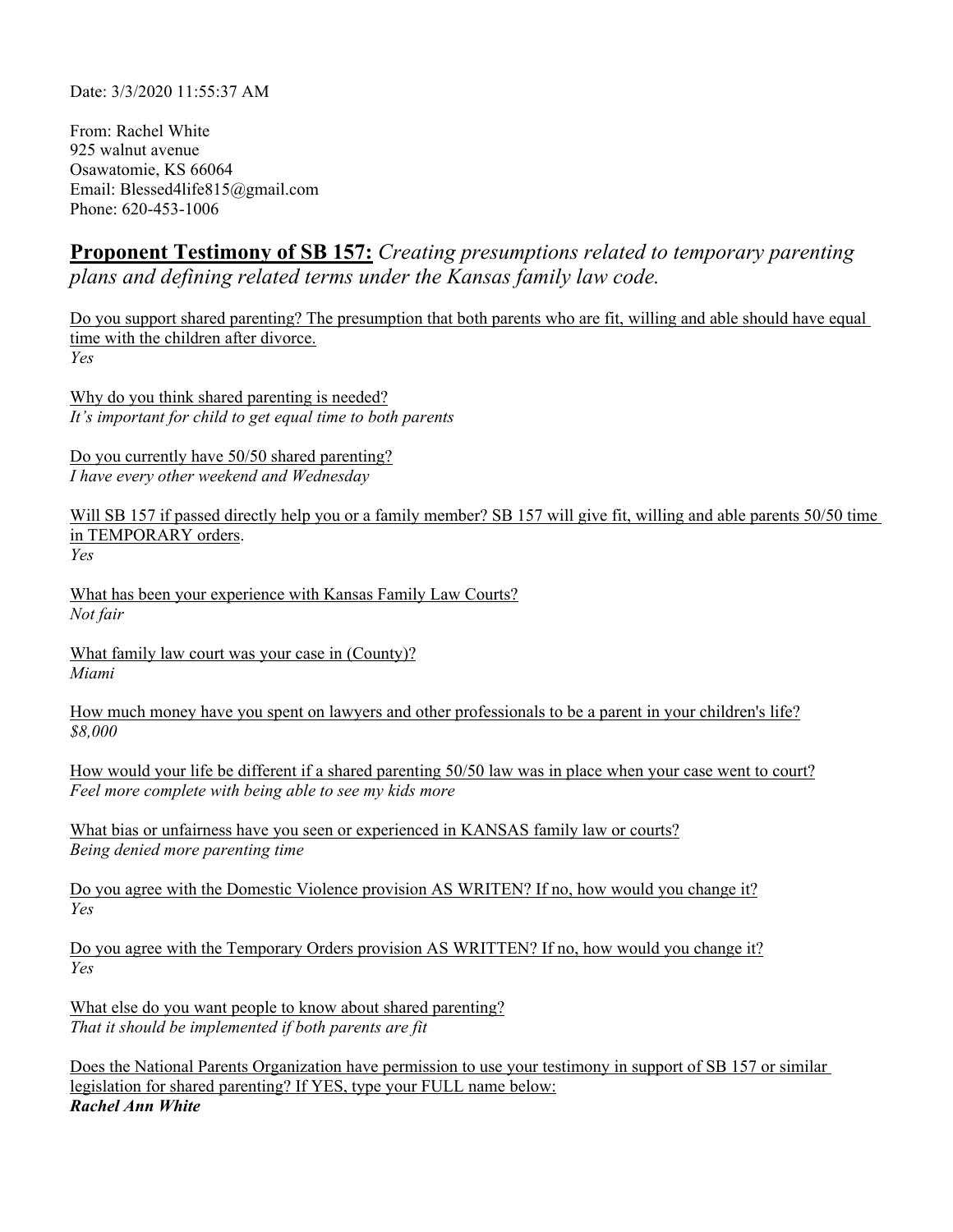From: Jennifer Rutz 1726 N W Taylor st Topeka, Ks 66608 Email: Jenniferrutz86@gmail.com Phone: 7856332168

### **Proponent Testimony of SB 157:** *Creating presumptions related to temporary parenting plans and defining related terms under the Kansas family law code.*

Do you support shared parenting? The presumption that both parents who are fit, willing and able should have equal time with the children after divorce. *Yes* 

Why do you think shared parenting is needed? *To give both parents equal time if they are fit and willing so that one parent cannot have control of everything* 

Do you currently have 50/50 shared parenting? *No* 

Will SB 157 if passed directly help you or a family member? SB 157 will give fit, willing and able parents 50/50 time in TEMPORARY orders.

*Yes* 

What has been your experience with Kansas Family Law Courts? *Mom has kids exactly 24 hrs more than dad and yet she get every single thing dad pays 333 a month in child support and gets no Gov asst cause mom claims everything even on taxes dad gets child tax but mom gets the rest of credits* 

What family law court was your case in (County)? *Shawnee* 

How much money have you spent on lawyers and other professionals to be a parent in your children's life?

How would your life be different if a shared parenting 50/50 law was in place when your case went to court? *Get equal rights and more time with the kids* 

What bias or unfairness have you seen or experienced in KANSAS family law or courts? *One parent in our case its mom gets everything and dad gets nothing but the more he tries to get more time the more he loses* 

Do you agree with the Domestic Violence provision AS WRITEN? If no, how would you change it? *Yes because if the adult is doing or has done abuse it stands that most likely they have or will do abuse towards the kids* 

Do you agree with the Temporary Orders provision AS WRITTEN? If no, how would you change it? *Yes* 

What else do you want people to know about shared parenting? *Needs to be approved* 

Does the National Parents Organization have permission to use your testimony in support of SB 157 or similar legislation for shared parenting? If YES, type your FULL name below: *Jennifer m Rutz*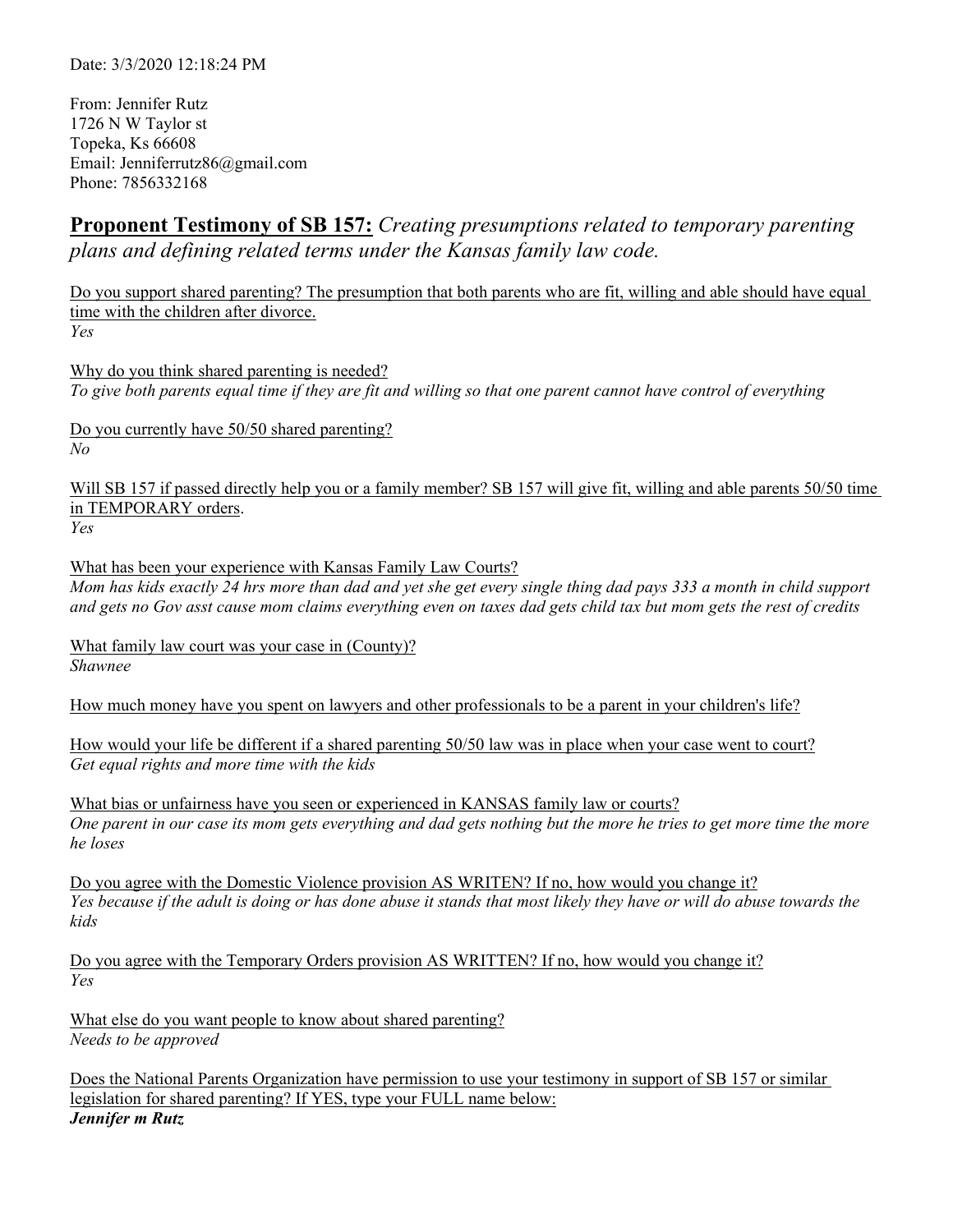From: Gavin Edwards 2117 SE Kentucky Ave Topeka, KS 66605 Email: gavin.edwards55@gmail.com Phone: 7853411610

# **Proponent Testimony of SB 157:** *Creating presumptions related to temporary parenting plans and defining related terms under the Kansas family law code.*

Do you support shared parenting? The presumption that both parents who are fit, willing and able should have equal time with the children after divorce. *Yes* 

Why do you think shared parenting is needed? *Kids have the right to love, and be loved by, both parents. Empirical evidence shows that kids have better outcomes following divorce with equal shared parenting.* 

Do you currently have 50/50 shared parenting? *Yes* 

Will SB 157 if passed directly help you or a family member? SB 157 will give fit, willing and able parents 50/50 time in TEMPORARY orders. *Maybe* 

What has been your experience with Kansas Family Law Courts? It is very discouraging. It took me over 2 years to get divorced. I never gave up or backed down. I was able to get *50/50 in the end but my children were severely impacted by the current system's unfair practices.* 

What family law court was your case in (County)? *Shawnee County* 

How much money have you spent on lawyers and other professionals to be a parent in your children's life? *\$25,000* 

How would your life be different if a shared parenting 50/50 law was in place when your case went to court? *My divorce would have been over in a few months versus a few years. My kids wouldn't have been so negatively impacted by the divorce as they were.* 

What bias or unfairness have you seen or experienced in KANSAS family law or courts? *I had to hire and subsequently fire 3 lawyers before being able to find one that would not just take my money and then tell me that 15% time with my kids was the best that I would get and to just take it. I dealt with a biased conciliator that refused to address certain issues. The court also locked the conciliator's report so it was not public.* 

Do you agree with the Domestic Violence provision AS WRITEN? If no, how would you change it? *Agree.* 

Do you agree with the Temporary Orders provision AS WRITTEN? If no, how would you change it? *Agree* 

What else do you want people to know about shared parenting? *It really is best for kids. After gaining 50/50, I saw many issues my kids were having improve. Our bond was strengthened and our lives improved.* 

Does the National Parents Organization have permission to use your testimony in support of SB 157 or similar legislation for shared parenting? If YES, type your FULL name below: *Gavin Thomas Edwards*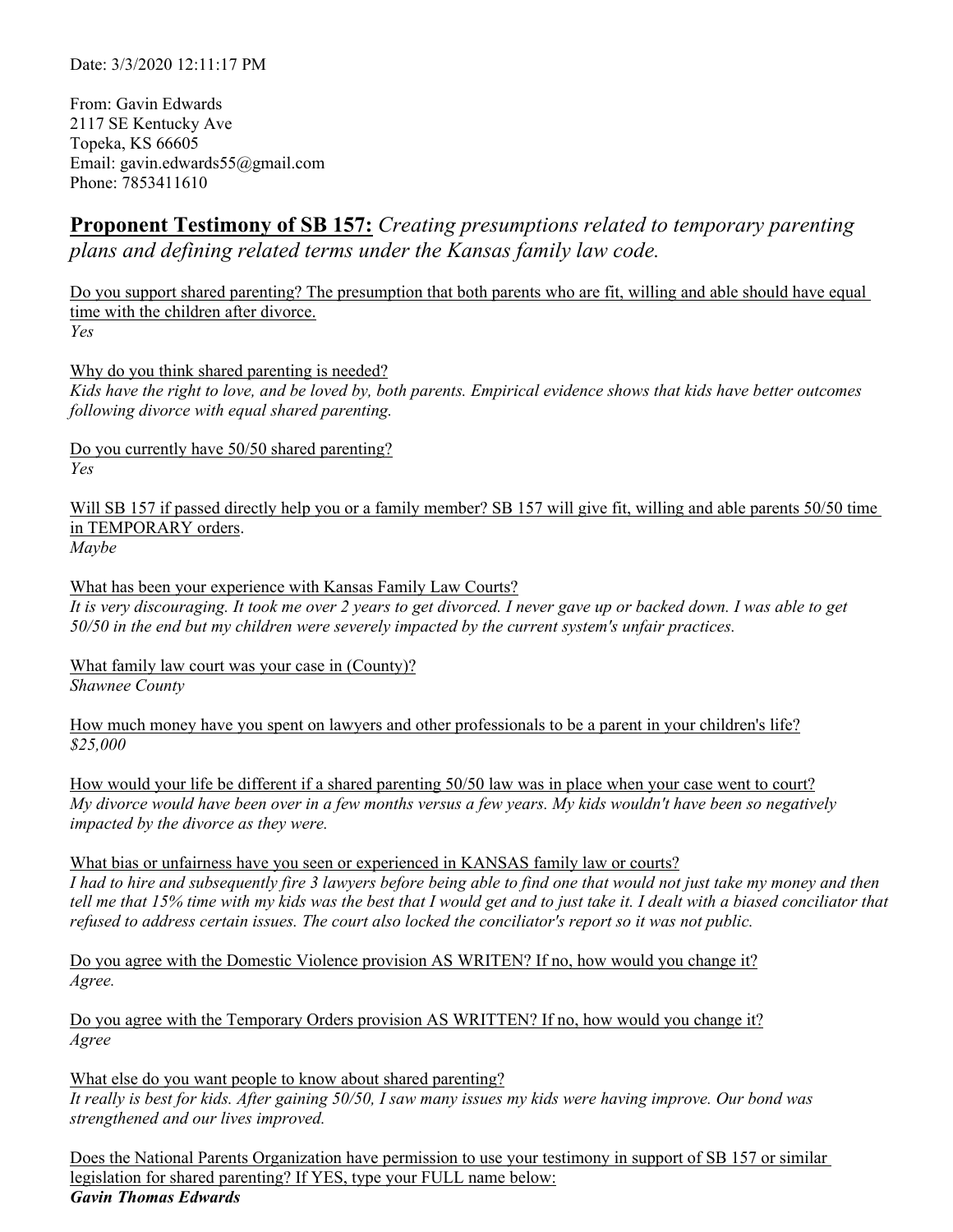Date: 3/3/2020 12:35:41 PM

From: Teresa Duncan 2151 N Byron rd Wichita, KS 67212 Email: Tinkrbell1263@yahoo.com Phone: 7074800525

### **Proponent Testimony of SB 157:** *Creating presumptions related to temporary parenting plans and defining related terms under the Kansas family law code.*

Do you support shared parenting? The presumption that both parents who are fit, willing and able should have equal time with the children after divorce. *Yes* 

Why do you think shared parenting is needed? *Letting the child or children love both parents and be raised by both parents* 

Do you currently have 50/50 shared parenting? *Grandma of son fighting for shared custody* 

Will SB 157 if passed directly help you or a family member? SB 157 will give fit, willing and able parents 50/50 time in TEMPORARY orders. *Yes* 

What has been your experience with Kansas Family Law Courts? *Horrible* 

What family law court was your case in (County)? *Sedgwick* 

How much money have you spent on lawyers and other professionals to be a parent in your children's life? *\$30,000* 

How would your life be different if a shared parenting 50/50 law was in place when your case went to court? *For my son to be able to have the same amount of time with his son that the mother has* 

What bias or unfairness have you seen or experienced in KANSAS family law or courts? *In my son's case it has been assumed that because the mother gave birth that makes her better to raise the child. My son has always been there for his child, always paid support and tried to work out something with the child's mother* 

Do you agree with the Domestic Violence provision AS WRITEN? If no, how would you change it? *You can't always believe everything that the mother says* 

What else do you want people to know about shared parenting? *Children just wanna be loved by both parents. They should not be put in the middle* 

Does the National Parents Organization have permission to use your testimony in support of SB 157 or similar legislation for shared parenting? If YES, type your FULL name below: *Teresa Duncan*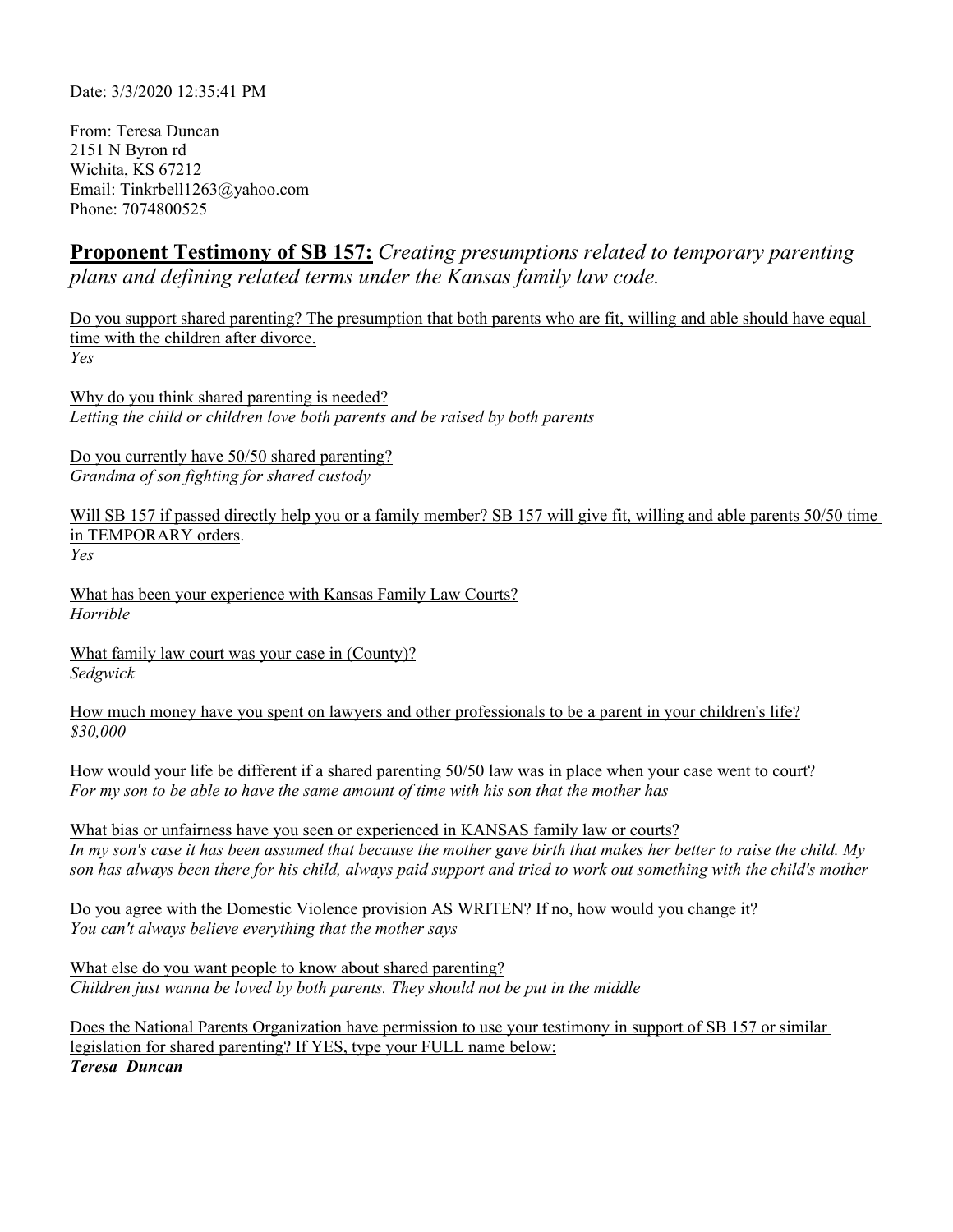From: Jack Basgall 420 Random Road El Dorado, KS 67042 Email: jack.basgall@gmail.com Phone:

### **Proponent Testimony of SB 157:** *Creating presumptions related to temporary parenting plans and defining related terms under the Kansas family law code.*

Do you support shared parenting? The presumption that both parents who are fit, willing and able should have equal time with the children after divorce. *Yes* 

Why do you think shared parenting is needed?

*Not one parent should have any more rights over the children than the other. I believe it is very important for both parents to be highly involved in the children lives. I grew up without my father around and it was very hard for me and my brothers. No kid should have to go through that especially when they have 2 loving caring parents.* 

Do you currently have 50/50 shared parenting? *Yes* 

Will SB 157 if passed directly help you or a family member? SB 157 will give fit, willing and able parents 50/50 time in TEMPORARY orders.

*No* 

What has been your experience with Kansas Family Law Courts?

*Very bad, we go to the courts and don't get to say or do anything, we just listen to lawyers argue and Judges make recommendations and decisions that impact the mother, father, and children for decades off a few points someone makes on the spot.* 

What family law court was your case in (County)? *Butler* 

How much money have you spent on lawyers and other professionals to be a parent in your children's life? *\$20,000* 

How would your life be different if a shared parenting 50/50 law was in place when your case went to court? *It would have saved me thousands of dollars that im still paying towards... Money that could have went towards housing and food and clothing and things for the kids. It could have saved years of stress and agony.* 

What bias or unfairness have you seen or experienced in KANSAS family law or courts? *I had to spend close to 2 years and \$20,000 to be a part of my children's lives. Mostly due to the fact that the mother took the kids after she ran away with the kids to start another relationship.* 

Do you agree with the Domestic Violence provision AS WRITEN? If no, how would you change it? *No. That could and more than likely would cause one of the parents to run to the court and make claims to completely over ride this bill. I think that there needs to be verbiage that states police records and proof is obtained before equal parenting tim*

Do you agree with the Temporary Orders provision AS WRITTEN? If no, how would you change it? *yes* 

What else do you want people to know about shared parenting?

*It must be the standard, that is truly what is in best interest for the kids and the family, especially in the beginning of parents splitting households.* 

Does the National Parents Organization have permission to use your testimony in support of SB 157 or similar legislation for shared parenting? If YES, type your FULL name below:

*Jack Basgall*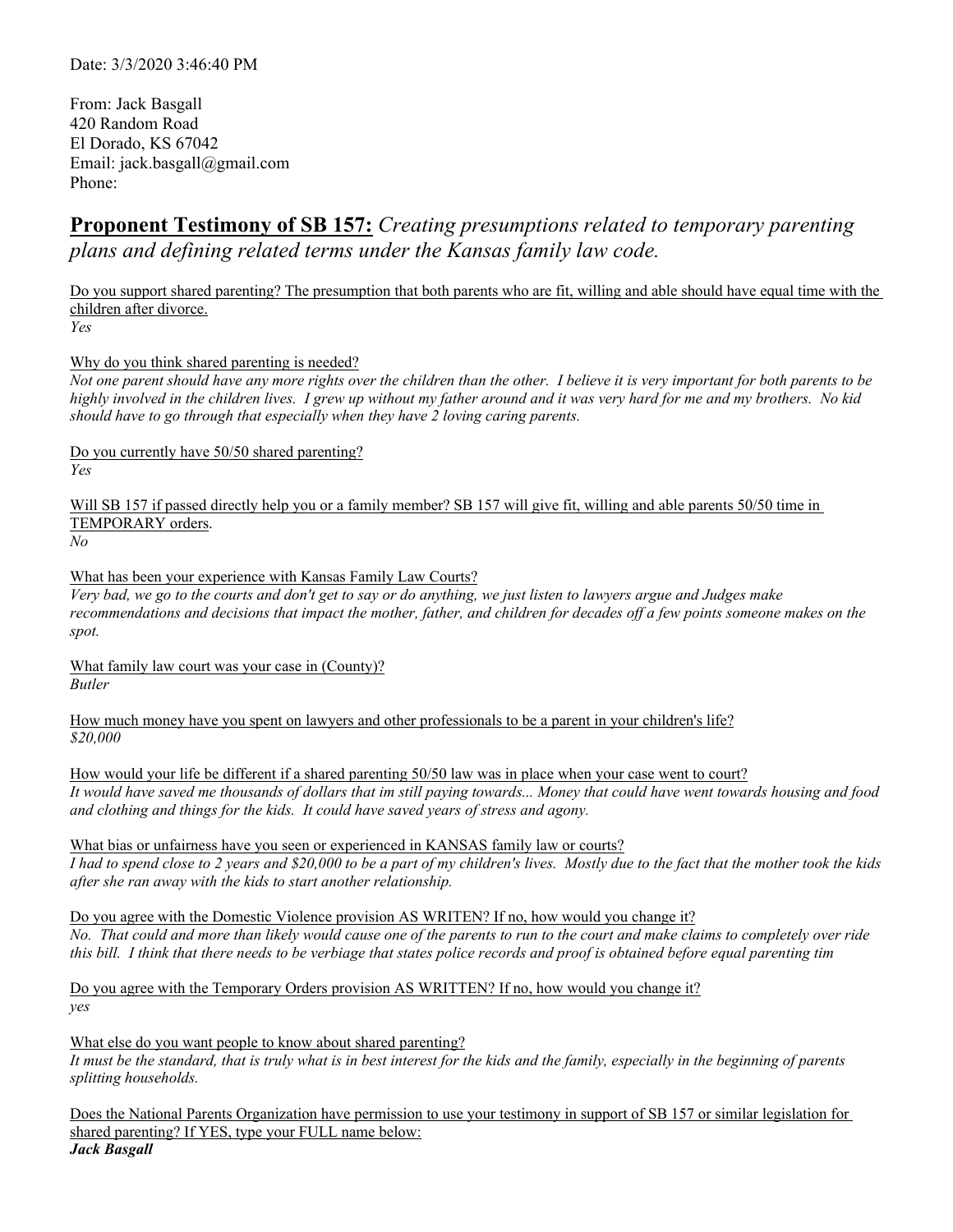From: Cindy LeMay 15482 85th RD Winfield, KS 67156 Email: cindy.lemay@yahoo.com Phone: 620-222-1743

# **Proponent Testimony of SB 157:** *Creating presumptions related to temporary parenting plans and defining related terms under the Kansas family law code.*

Do you support shared parenting? The presumption that both parents who are fit, willing and able should have equal time with the children after divorce. *Yes* 

Why do you think shared parenting is needed? *Children should have equal time with both parents!* 

Do you currently have 50/50 shared parenting? *No* 

Will SB 157 if passed directly help you or a family member? SB 157 will give fit, willing and able parents 50/50 time in TEMPORARY orders. *Yes* 

What family law court was your case in (County)? *Cowley* 

How would your life be different if a shared parenting 50/50 law was in place when your case went to court? *N/A* 

What bias or unfairness have you seen or experienced in KANSAS family law or courts? *Our court seems to not want 50/50 which is unfair to the children* 

What else do you want people to know about shared parenting? *In my sons case he works 2nd shift and is basically being punished for having those work hours even though my grandchildren's mother has meetings 3 to 4 evenings a week* 

Does the National Parents Organization have permission to use your testimony in support of SB 157 or similar legislation for shared parenting? If YES, type your FULL name below: *Cynthia DeAnn LeMay*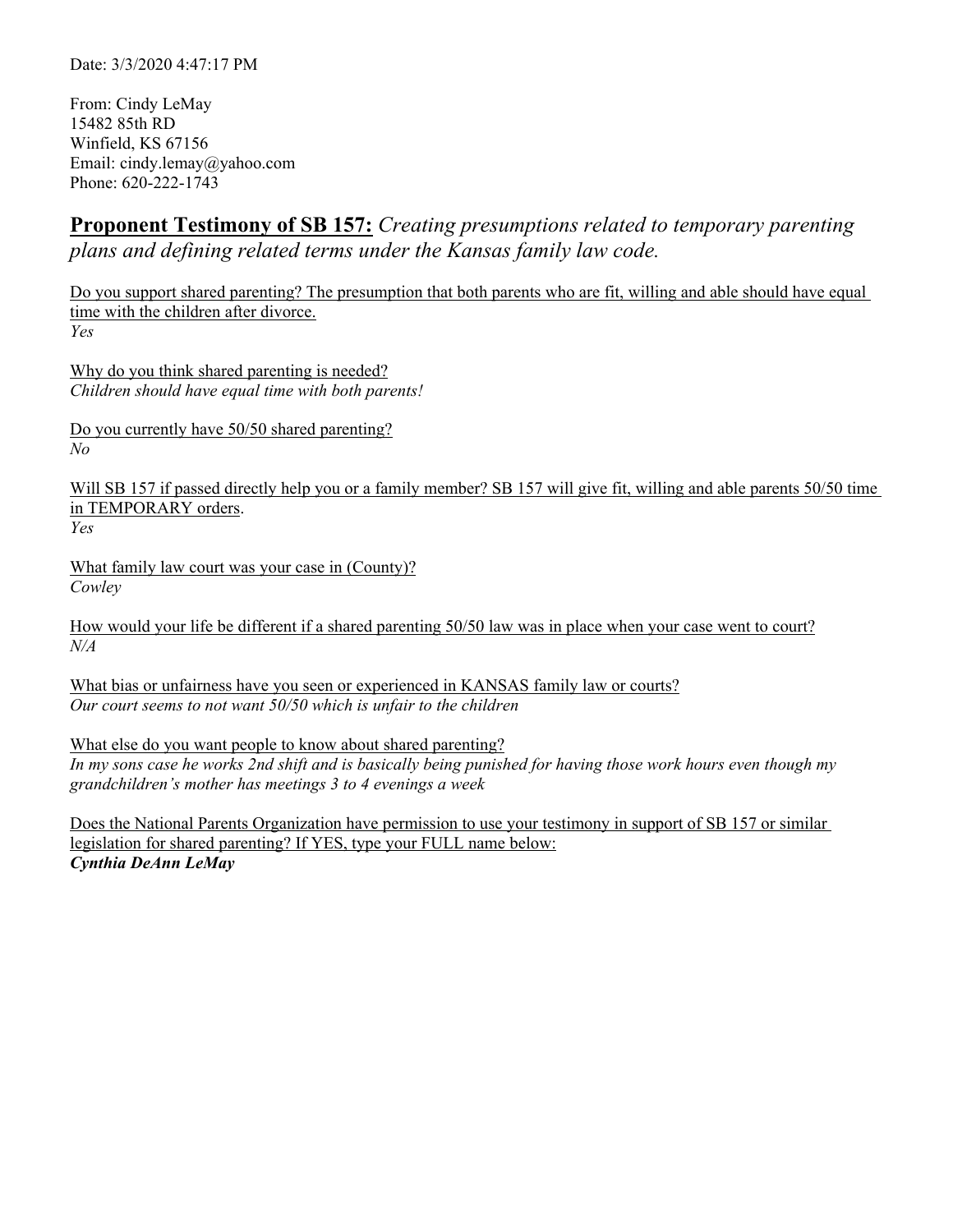From: Tracey Armstrong 2106 E campus Wichita, KS 67216 Email: Traceyarmstrong3@gmail.com Phone: 316 655 8553

# **Proponent Testimony of SB 157:** *Creating presumptions related to temporary parenting plans and defining related terms under the Kansas family law code.*

Do you support shared parenting? The presumption that both parents who are fit, willing and able should have equal time with the children after divorce. *Yes* 

Why do you think shared parenting is needed? *Anything else allows one parent to alienate the other. This is emotionally damaging to children* 

Do you currently have 50/50 shared parenting? *6 days a month* 

Will SB 157 if passed directly help you or a family member? SB 157 will give fit, willing and able parents 50/50 time in TEMPORARY orders. *Yes* 

What has been your experience with Kansas Family Law Courts? *Corruption. They do not do what is in the best interest of children* 

What family law court was your case in (County)? *Sedgwick 18th* 

How much money have you spent on lawyers and other professionals to be a parent in your children's life? *\$50,000* 

How would your life be different if a shared parenting 50/50 law was in place when your case went to court? *My children will finally know that I want them and love them* 

What bias or unfairness have you seen or experienced in KANSAS family law or courts? *Discrimination. I was an abused woman. Even after a psychological evaluation said nothing was wrong with me other than trying to adjust to the divorce, I was told I was a bad parent because I wasnt in a relationship and had trouble with relationships, as do alot of abused women. The evidence of this is in a transcript I would provide* 

Do you agree with the Domestic Violence provision AS WRITEN? If no, how would you change it? *I agree* 

Do you agree with the Temporary Orders provision AS WRITTEN? If no, how would you change it? *I agree* 

What else do you want people to know about shared parenting? *Children dont understand court orders. They need both parent to develop properly* 

Does the National Parents Organization have permission to use your testimony in support of SB 157 or similar legislation for shared parenting? If YES, type your FULL name below: *Tracey Armstrong*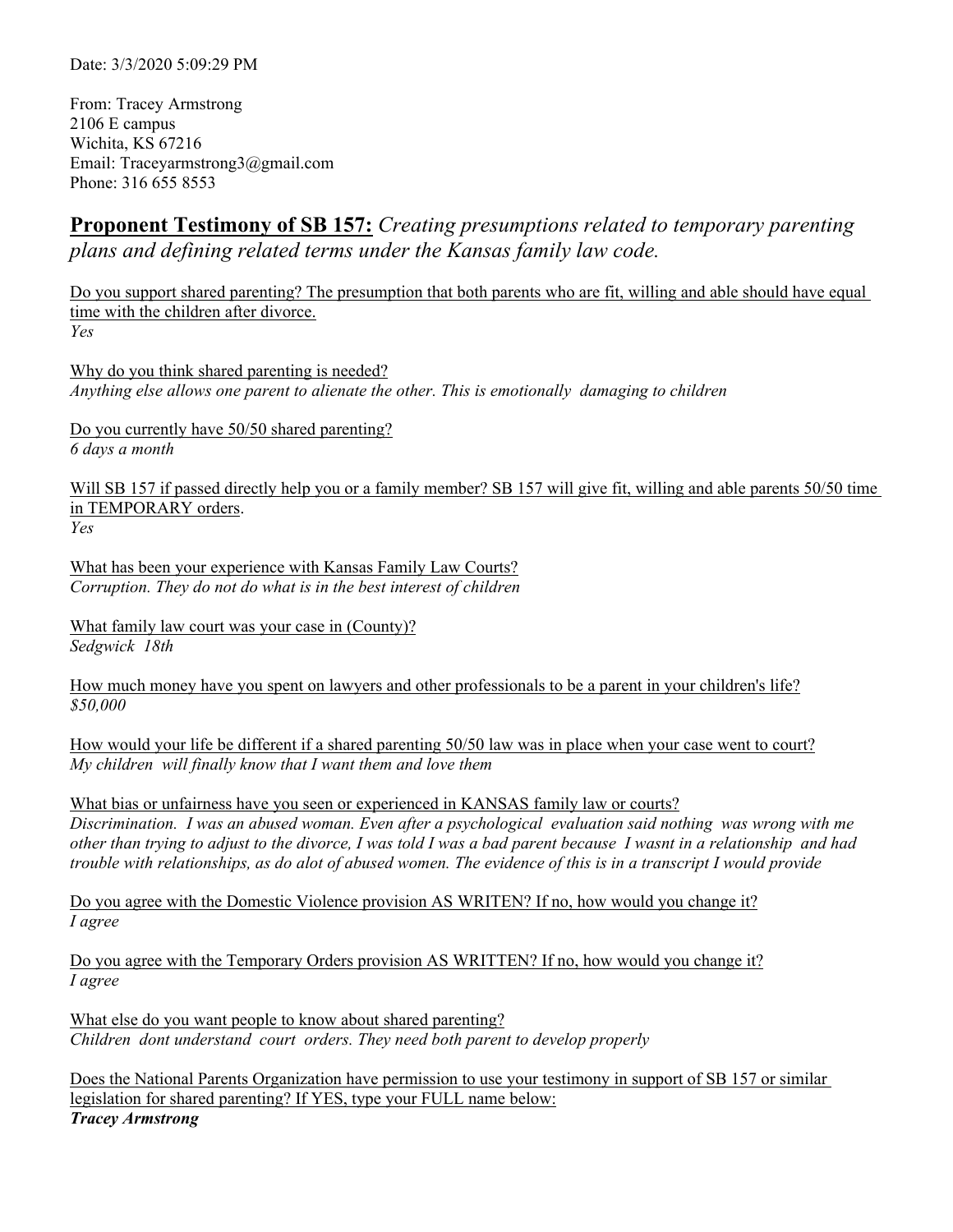From: Sierra Wherrell 1001 E MacArthur Rd Lot 226 Wichita, KS 67216 Email: sierrawherrell@hotmail.com Phone: 3165000570

### **Proponent Testimony of SB 157:** *Creating presumptions related to temporary parenting plans and defining related terms under the Kansas family law code.*

Do you support shared parenting? The presumption that both parents who are fit, willing and able should have equal time with the children after divorce. *Yes* 

Why do you think shared parenting is needed?

*Children deserve to have BOTH fit parents EQUALLY! A child does not love one parent over the other. A child deserves better than one parent and then a visitor.* 

Do you currently have 50/50 shared parenting?

*My children's father would have 50/50 if he wanted it. My husband is currently fighting for 50/50 and has been fighting for 50/50 since August 2018.* 

Will SB 157 if passed directly help you or a family member? SB 157 will give fit, willing and able parents 50/50 time in TEMPORARY orders.

*Maybe* 

What has been your experience with Kansas Family Law Courts?

*My husband has been fighting prose since August 2018 and in my opinion I feel like the courts have been very biased towards mothers. But facts are a child is not a possession and a child deserves better than the biased opinions. A child needs BOTH fit mom and dad.* 

What family law court was your case in (County)? *Sedgwick* 

How much money have you spent on lawyers and other professionals to be a parent in your children's life? *\$600* 

How would your life be different if a shared parenting 50/50 law was in place when your case went to court?

*My husband would have had equal parenting time since 2018. He wouldn't be fighting in the courts. They'd be able to coparent well knowing that they are equals. Mom believe s that since she is primary residence and has more time with the child is "must mean she is above" the father. 50/50 for fit parents would help parents coparent equally because they would be forced to view each other as equals.* 

What bias or unfairness have you seen or experienced in KANSAS family law or courts?

*Most judges blindly believe mothers but take everything a father says with a grain of salt. They expect evidence from fathers but take the mothers word as truth even when it's not. Limited Case Management is costly. The recommendation made by Judge Beasley was made in October of 2018 for equal parenting time. We are still fighting for a trial date, which is incredibly unfair. To be recommended 50/50 as the best interest of the child but continue to only have 14% parenting is extremely defeating. This child is being failed.* 

Do you agree with the Domestic Violence provision AS WRITEN? If no, how would you change it? *No word of mouth. All based off of evidence. If there is a lack of evidence force BOTH mom and dad to take coparenting therapy 4- 6 sessions to get a recommendation for the courts.* 

Do you agree with the Temporary Orders provision AS WRITTEN? If no, how would you change it? *I agree. It should take real true evidence to prevent 50/50.* 

What else do you want people to know about shared parenting? *ITS A GOOD THING FOR CHILDREN TO HAVE BOTH FIT PARENTS EQUALLY!* 

Does the National Parents Organization have permission to use your testimony in support of SB 157 or similar legislation for shared parenting? If YES, type your FULL name below: *Sierra Dakota Wherrell*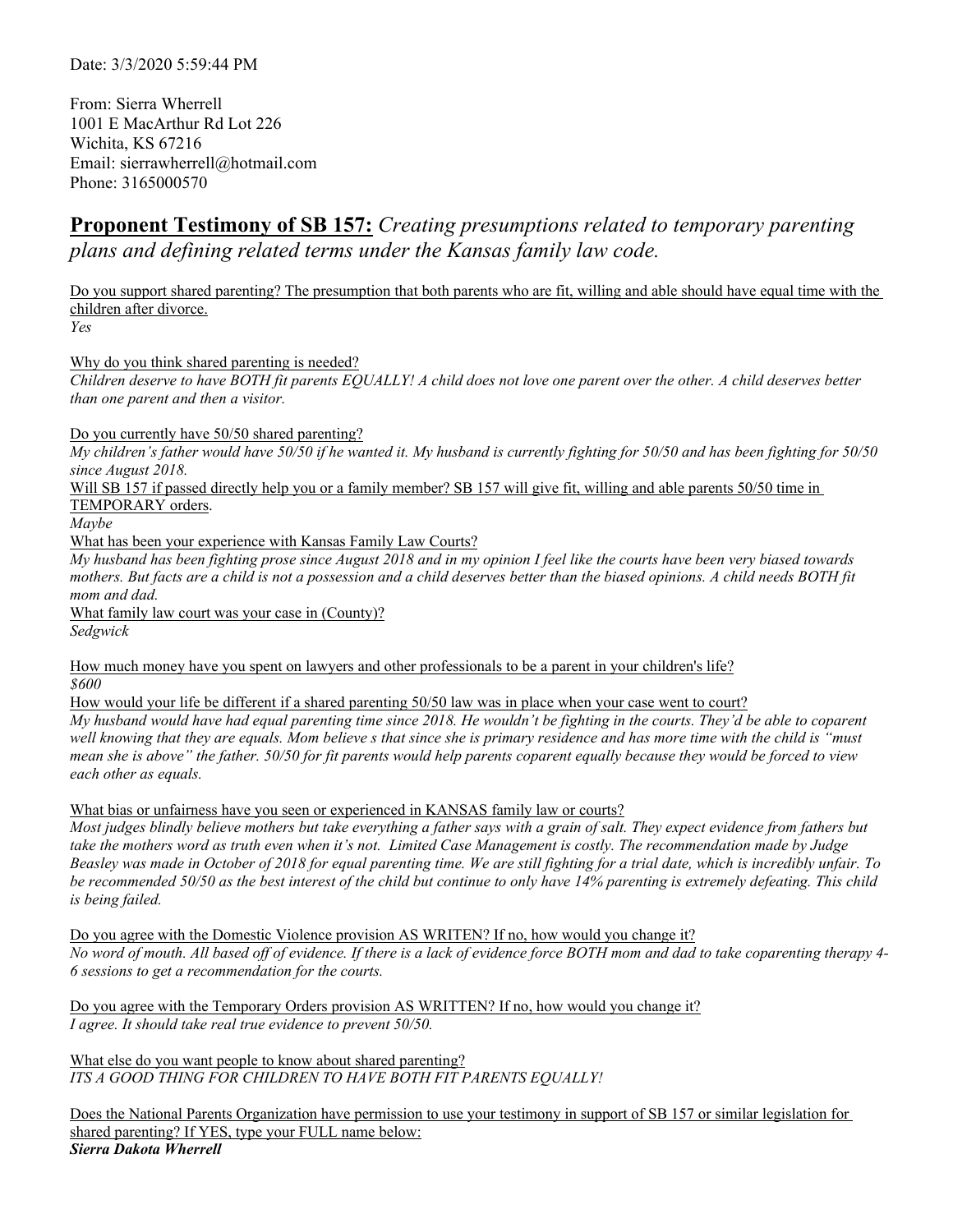From: Gayle Tacha 1400 14TH ST Hoxie, KS 67740 Email: tachagl@yahoo.com Phone: 785-676-9242

# **Proponent Testimony of SB 157:** *Creating presumptions related to temporary parenting plans and defining related terms under the Kansas family law code.*

Do you support shared parenting? The presumption that both parents who are fit, willing and able should have equal time with the children after divorce. *Yes* 

Why do you think shared parenting is needed? *Divorce cases end up being about how much money can be collected from a non-custodial parent rather than what is best for children.* 

Do you currently have 50/50 shared parenting? *Grandparent watching this run on for almost 3 years!* 

Will SB 157 if passed directly help you or a family member? SB 157 will give fit, willing and able parents 50/50 time in TEMPORARY orders. *Maybe* 

What has been your experience with Kansas Family Law Courts? *Our son is battling for 50/50, everything has been agreed on three different times but the mother backs out and refuses to file the paperwork.* 

What family law court was your case in (County)? *Sherman* 

How much money have you spent on lawyers and other professionals to be a parent in your children's life? *\$30,000* 

How would your life be different if a shared parenting 50/50 law was in place when your case went to court? *My family would not have spent approximately \$30,000 fighting for equal rights. That money would have gone to college funds!* 

What bias or unfairness have you seen or experienced in KANSAS family law or courts? *The mother seems to have the advantage.* 

Do you agree with the Domestic Violence provision AS WRITEN? If no, how would you change it? *Legal documentation is necessary - he said / she said should not be allowed.* 

Do you agree with the Temporary Orders provision AS WRITTEN? If no, how would you change it? *Agree* 

What else do you want people to know about shared parenting? *Children need both parents. Divorce is hard enough without ripping a parent out of their lives .* 

Does the National Parents Organization have permission to use your testimony in support of SB 157 or similar legislation for shared parenting? If YES, type your FULL name below: *Gayle L. Tacha*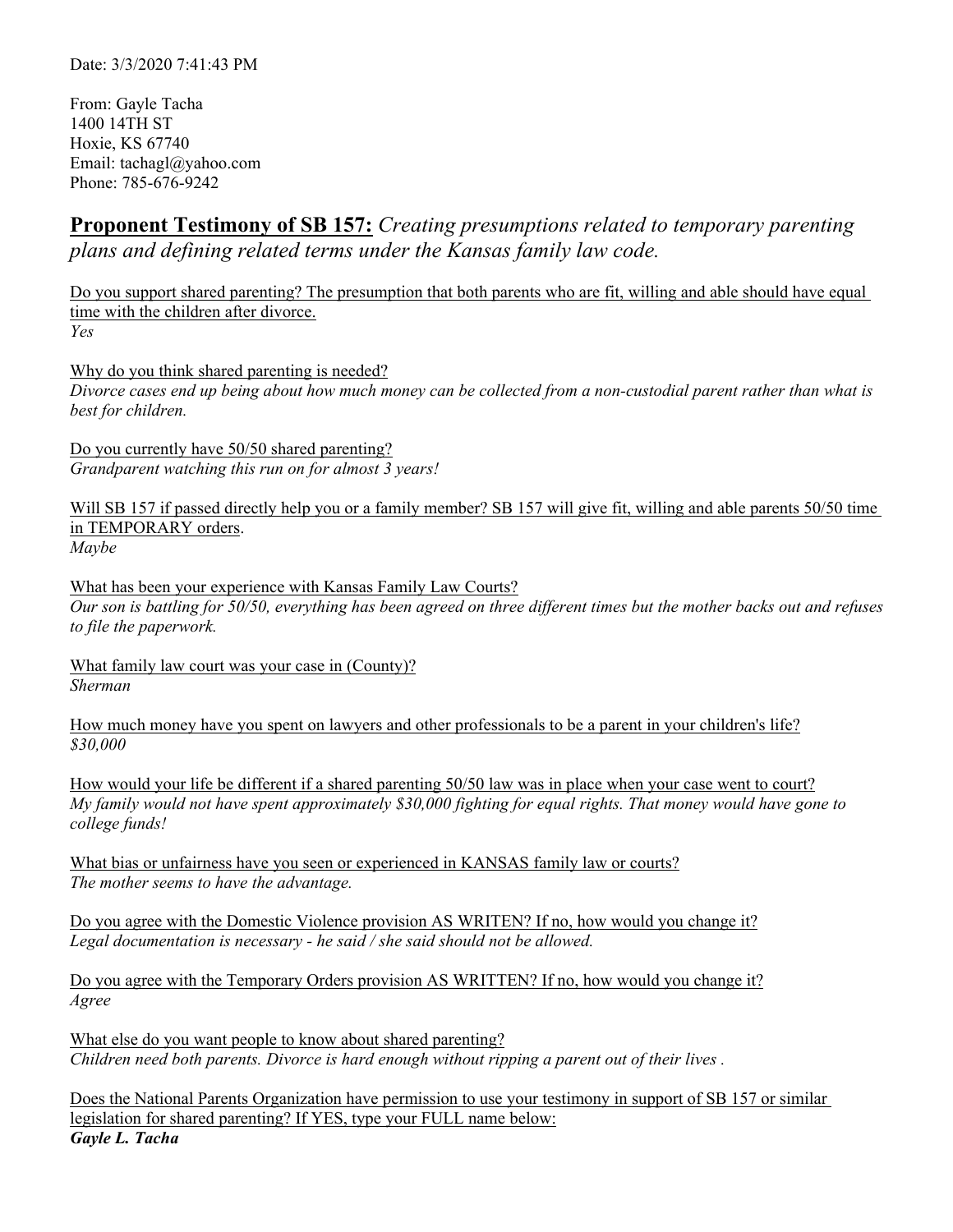From: Mallory Phillips 26 Live Oak Court Linn valley, KS 66040 Email: Mallloryphillips30@gmail.com Phone: 9133398878

# **Proponent Testimony of SB 157:** *Creating presumptions related to temporary parenting plans and defining related terms under the Kansas family law code.*

Do you support shared parenting? The presumption that both parents who are fit, willing and able should have equal time with the children after divorce. *Yes* 

Why do you think shared parenting is needed? *Yes* 

Do you currently have 50/50 shared parenting? *No* 

Will SB 157 if passed directly help you or a family member? SB 157 will give fit, willing and able parents 50/50 time in TEMPORARY orders. *No* 

What has been your experience with Kansas Family Law Courts? *Foster care* 

What family law court was your case in (County)? *Johnson county* 

Does the National Parents Organization have permission to use your testimony in support of SB 157 or similar legislation for shared parenting? If YES, type your FULL name below: *Mallory Phillips*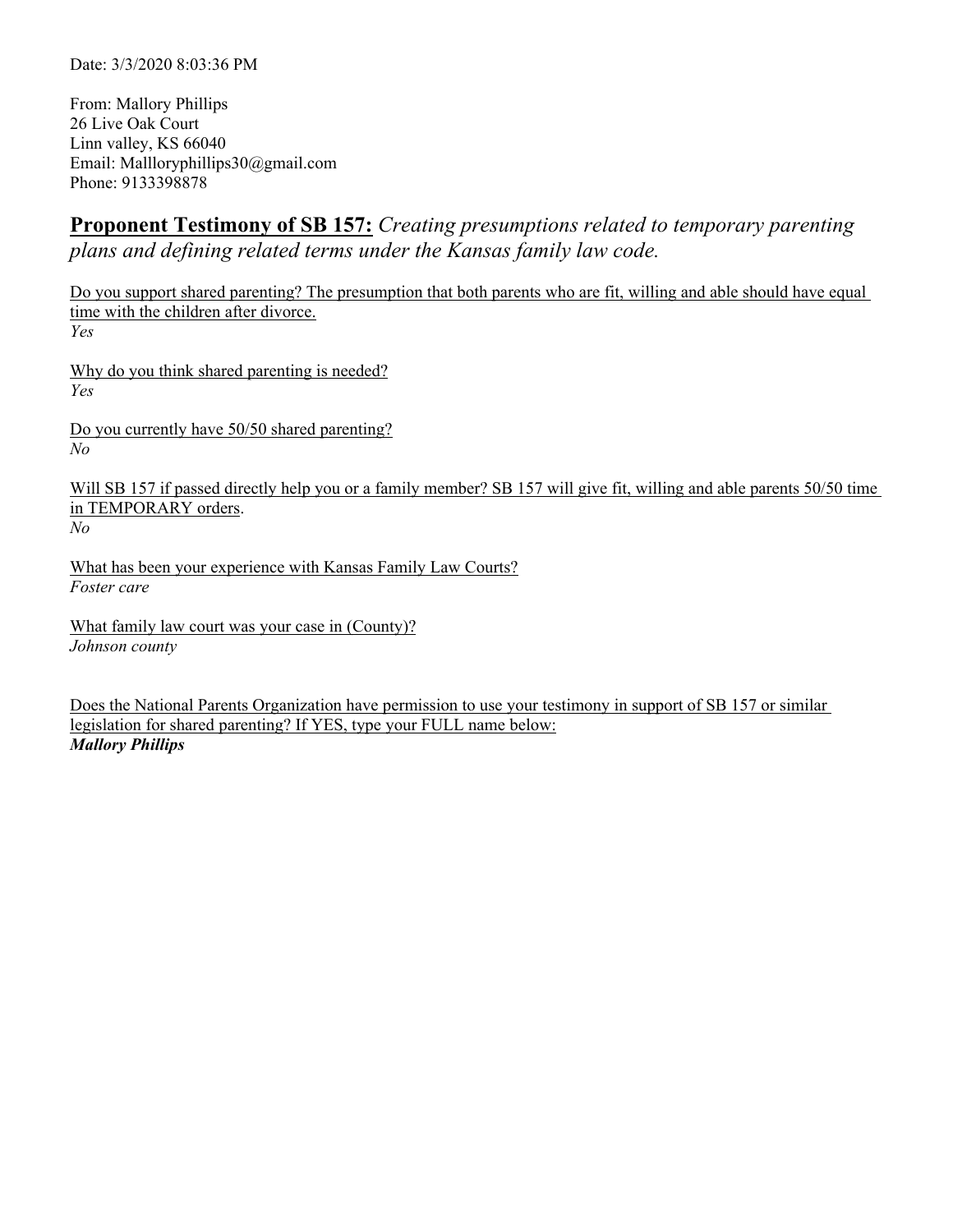From: Norman Bouser 1618 e Drury lane Olathe, KS 66062 Email: Nbouser@yahoo.com Phone: 9137448823

# **Proponent Testimony of SB 157:** *Creating presumptions related to temporary parenting plans and defining related terms under the Kansas family law code.*

Do you support shared parenting? The presumption that both parents who are fit, willing and able should have equal time with the children after divorce. *Yes* 

Why do you think shared parenting is needed? *Children shouldn't be withheld from either parent unless givin the reason as in the parent not being a fit parent for the job everyone deserves to have a chance* 

Do you currently have 50/50 shared parenting? *No* 

Will SB 157 if passed directly help you or a family member? SB 157 will give fit, willing and able parents 50/50 time in TEMPORARY orders. *Maybe* 

What has been your experience with Kansas Family Law Courts? *None to speak of* 

What family law court was your case in (County)? *None* 

How much money have you spent on lawyers and other professionals to be a parent in your children's life? *\$15,000* 

How would your life be different if a shared parenting 50/50 law was in place when your case went to court? *As of right now none at all but I know alot of people that would be affected* 

What bias or unfairness have you seen or experienced in KANSAS family law or courts? *A friend who's daughter is kept away from him by his ex gf that's bitter of the break up and continues to bash his name even after the fact and theres nothing he can do to regain his respect as a person and must continue with supervised visits although he was just fine when they were together to be left alone with the kids* 

Do you agree with the Domestic Violence provision AS WRITEN? If no, how would you change it? *Domestic violence should need to be proven and not just accused if no behavior has been documented or recorded in previous history you cant assume someone just flipped a switch and caused bodily harm* 

Do you agree with the Temporary Orders provision AS WRITTEN? If no, how would you change it? *Agreed* 

What else do you want people to know about shared parenting? *Shared parenting doesnt mean both parents in one place watching there child or children it just means both parents have the ability to watch there children grow equally* 

Does the National Parents Organization have permission to use your testimony in support of SB 157 or similar legislation for shared parenting? If YES, type your FULL name below: *Norman Bouser*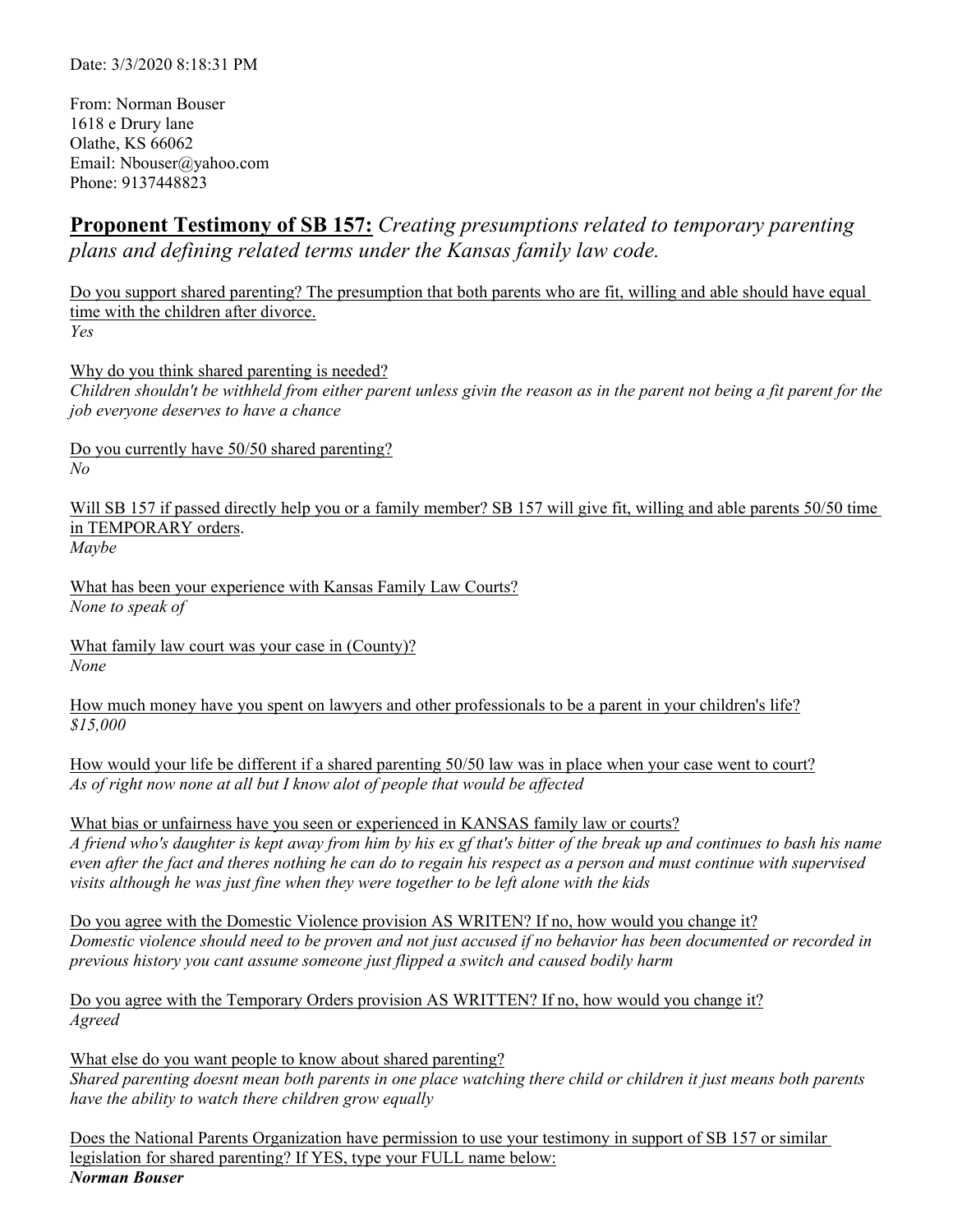Date: 3/3/2020 8:50:02 PM

From: Zachary Demaree 9402 Ballentine St. Overland park, KS 66214 Email: Zachd6788@gmail.com Phone: 9135488455

# **Proponent Testimony of SB 157:** *Creating presumptions related to temporary parenting plans and defining related terms under the Kansas family law code.*

Do you support shared parenting? The presumption that both parents who are fit, willing and able should have equal time with the children after divorce. *Yes* 

Why do you think shared parenting is needed?

*I believe children have a right to be raised and spend time with both parents. I believe they can benefit from growing up with equal time spent with each.* 

Will SB 157 if passed directly help you or a family member? SB 157 will give fit, willing and able parents 50/50 time in TEMPORARY orders. *No* 

What has been your experience with Kansas Family Law Courts? *Poor.* 

What family law court was your case in (County)? *Johnson* 

Does the National Parents Organization have permission to use your testimony in support of SB 157 or similar legislation for shared parenting? If YES, type your FULL name below: *Zachary Demaree*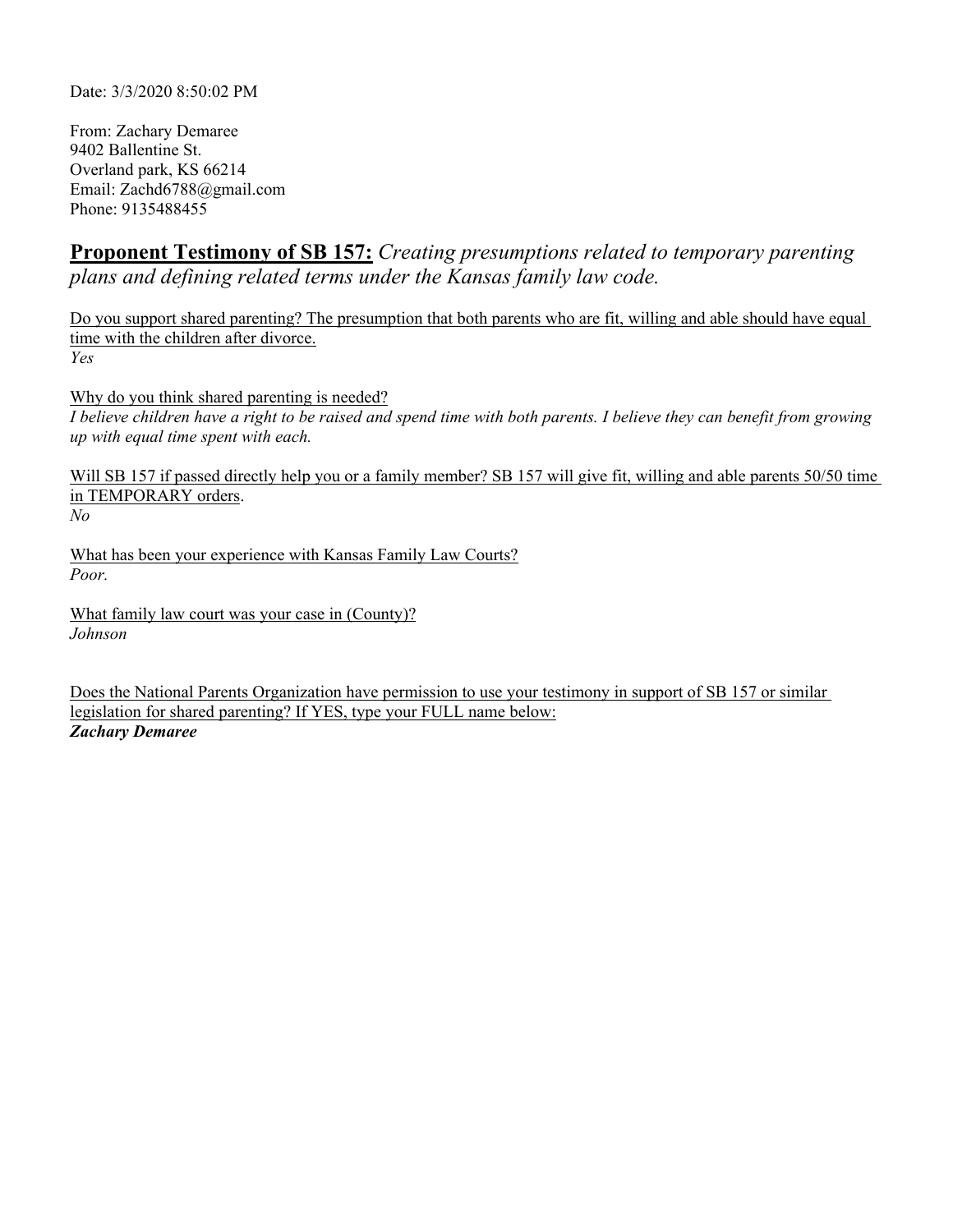From: Matthew Dutton 710 w Pine Cherokee, Ks 66724 Email: bravesfani@yahoo.com Phone: 6207047090

# **Proponent Testimony of SB 157:** *Creating presumptions related to temporary parenting plans and defining related terms under the Kansas family law code.*

Do you support shared parenting? The presumption that both parents who are fit, willing and able should have equal time with the children after divorce. *Yes* 

Do you currently have 50/50 shared parenting? *No* 

Will SB 157 if passed directly help you or a family member? SB 157 will give fit, willing and able parents 50/50 time in TEMPORARY orders. *Yes* 

How much money have you spent on lawyers and other professionals to be a parent in your children's life? *\$1,800* 

How would your life be different if a shared parenting 50/50 law was in place when your case went to court? *I would have got more time with my kids.* 

Does the National Parents Organization have permission to use your testimony in support of SB 157 or similar legislation for shared parenting? If YES, type your FULL name below: *Matthew Ira Dutton*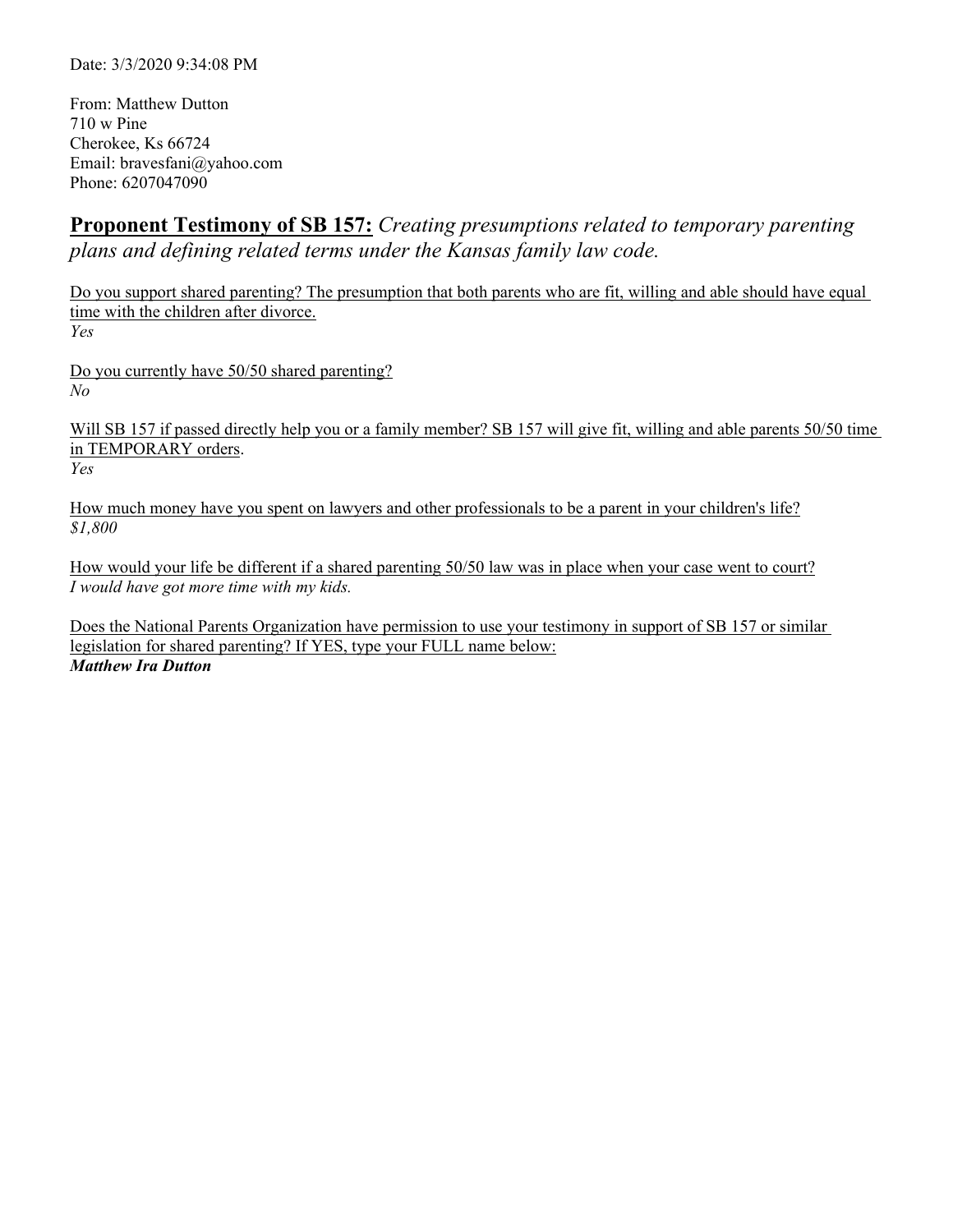From: Nathan Wellman 506 East Miami Street Paola, KS 66071 Email: nathan8806@gmail.com Phone: 7852505404

# **Proponent Testimony of SB 157:** *Creating presumptions related to temporary parenting plans and defining related terms under the Kansas family law code.*

Do you support shared parenting? The presumption that both parents who are fit, willing and able should have equal time with the children after divorce. *Yes* 

Why do you think shared parenting is needed?

*The default is for a father to only have his children 4 or 5 days each month. It's important for children to have a stable*  home environment and that environment should be shared evenly between both of the parents. The bond with each parent *is so important, and children going weeks without seeing one parent or the other is very harmful.* 

Do you currently have 50/50 shared parenting? *2 weekends a month during school alternating weeks in summer.* 

Will SB 157 if passed directly help you or a family member? SB 157 will give fit, willing and able parents 50/50 time in TEMPORARY orders. *Maybe* 

What has been your experience with Kansas Family Law Courts? *Divorce and custody in 2011. Modified parenting agreement in 2018 through mediation. The automatic default in both those situations was that I should only have my child every other weekend.* 

What family law court was your case in (County)? *Shawnee* 

 $\overline{a}$ 

How much money have you spent on lawyers and other professionals to be a parent in your children's life? *\$8,000* 

How would your life be different if a shared parenting 50/50 law was in place when your case went to court? *I'd of had so much more involvement in my daughters life when she was pre-k. I wouldn't of moved so far away as I'd have stayed closer to my daughter's schools. I wouldn't have had to spend so much money in court. I spent years doing all the pick ups and drop offs to hopefully keep my ex happy enough to not enforce our original parenting plan that only gave me 1 night a week. I would have had a much better starting point in negotiating parenting time when I was young, dumb and broke. And wouldn't of had such a hard time representing myself as a 20 year old. My daughter would have grown up seeing both her parents regularly and not gotten to only see me and now her younger brothers 4 or 5 days a month.*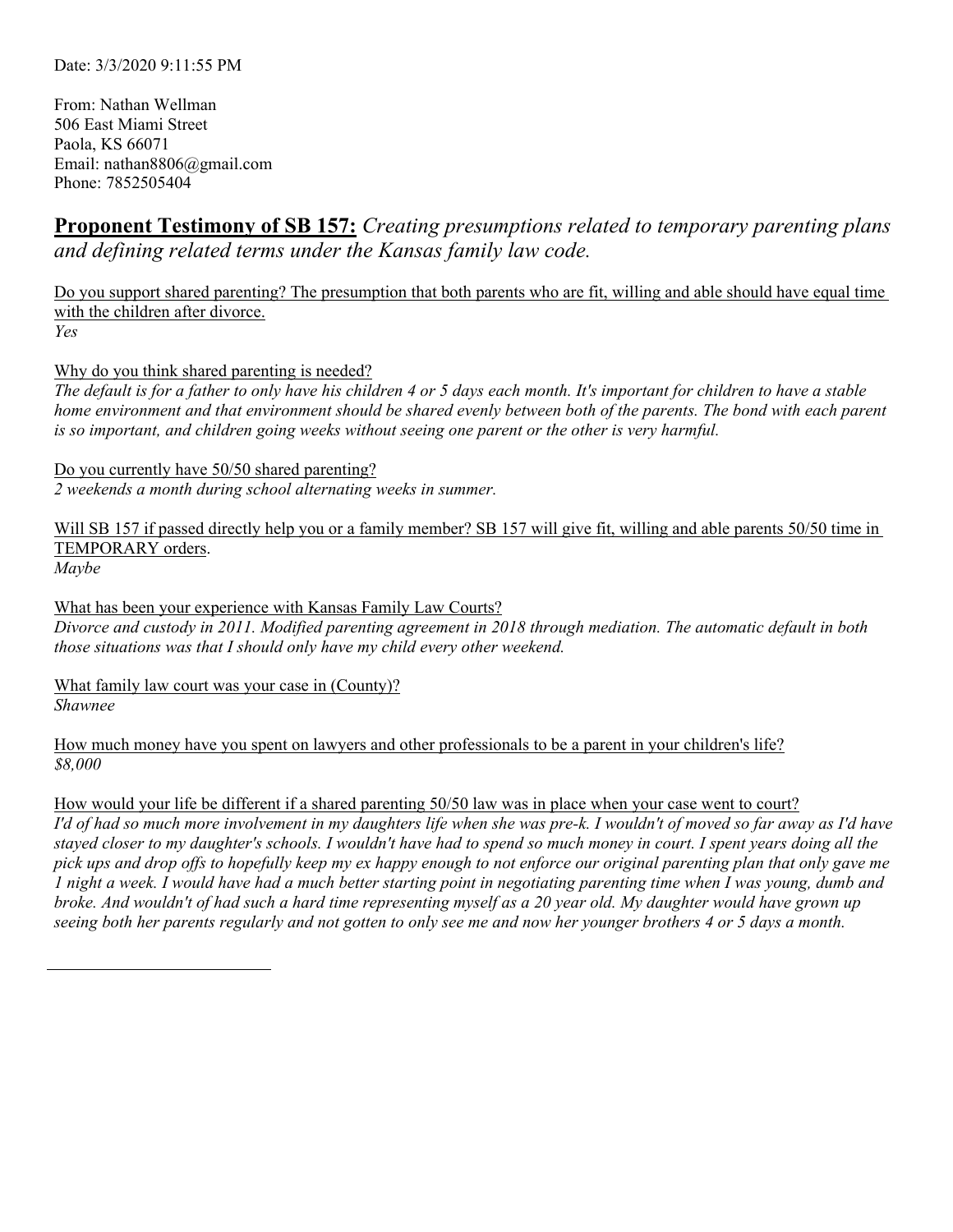#### What bias or unfairness have you seen or experienced in KANSAS family law or courts?

*Fathers are assumed to be less important. By default mother's are given the priority and it falls on the father to prove themselves worthy of anything more than minimum access to the children. I was luckily never accused of abuse or anger issues, but have several friends that lost access to their kids for months while going through the process of proving themselves innocent and worthy of access to their kids. My ex wife's lawyer specifically came after me for every cent she could justify in child support and alimony while setting the bar on my parenting time incredibly low. In nearly a decade of making payments in child support, I once called to clear up an issue where I overpaid and even the Payment center acted shocked that not only was my account too far over paid, but that I was actually calling to interact with them. They assumed an issue with my account would be due to non payment. We recently went back through a lawyer to get parenting time modified. For years a I had every weekend except my drill weekends, then made some modifications through personal agreement with my ex for her to get one of the weekends, she was shocked that I got all that time with our daughter when she barely got to see her... keep in mind I had her 6 days per month, while she had her the other 24. This was the case even during the summer months when our daughter wasn't in school. We went through mediation in 2017 our new parenting plan gives me 2 weekends each month with any extra weekends split evenly. I'm guaranteed all but 2 of all 3 and 4 day weekends through out the school year and have half of all school breaks. We alternate weeks Sunday - Sunday during the summer. I'm incredibly lucky that we got this agreement set up, as there really is no saying what would have happened if we'd gone to court. Compared to others I know I'm incredibly lucky to get my daughter 5 - 8 days a month and felt that I had 'won' coming out of mediation. My ex and I live nearly 100 miles apart and meet half way for exchanges, so a full 50/50 split would be incredibly difficult.* 

Do you agree with the Domestic Violence provision AS WRITEN? If no, how would you change it? *Yes.* 

Do you agree with the Temporary Orders provision AS WRITTEN? If no, how would you change it? *Yes* 

#### What else do you want people to know about shared parenting?

*It's not impossible, if both parents truly have the childs best interests at heart it wouldn't be a question, shared parenting would already be the default. I hate that I've only known 2 people in my entire life that have an amicable joint custody agreement, defaulted to shared parenting time from the beginning and are focused on raising their child together as a parenting team. This shouldn't be a rarity, it should be the standard.* 

Does the National Parents Organization have permission to use your testimony in support of SB 157 or similar legislation for shared parenting? If YES, type your FULL name below: *Nathan James Wellman*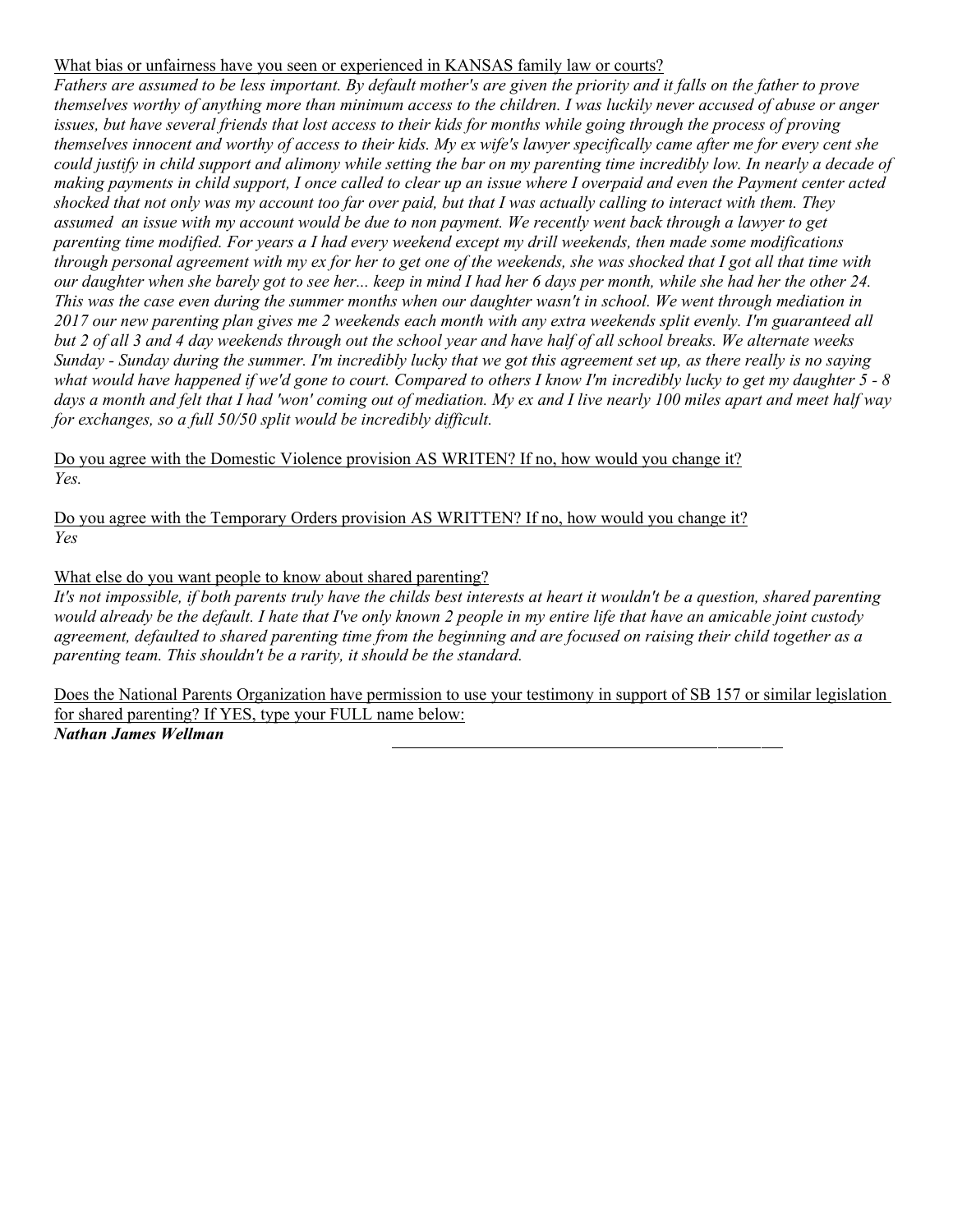From: Yadira Torres 11780 Pointer Rd Dodge City, KS 67801 Email: yadyec@hotmail.com Phone: 6202555412

### **Proponent Testimony of SB 157:** *Creating presumptions related to temporary parenting plans and defining related terms under the Kansas family law code.*

Do you support shared parenting? The presumption that both parents who are fit, willing and able should have equal time with the children after divorce. *Yes* 

Why do you think shared parenting is needed?

*Both parents should have equal opportunity of spending the same amount of time with the child. At the same time I hope it helps with child support unfairness.* 

Do you currently have 50/50 shared parenting? *No*  Will SB 157 if passed directly help you or a family member? SB 157 will give fit, willing and able parents 50/50 time in TEMPORARY orders. *Yes* 

What has been your experience with Kansas Family Law Courts? *Horrible: unfair and bias*  What family law court was your case in (County)? *Ford County* 

How would your life be different if a shared parenting 50/50 law was in place when your case went to court? *Well my kids and my husband will get to spend much needed quality time with my stepson. A couple of other friends and cousins will have the opportunity to see their kids in a regular basis.* 

What bias or unfairness have you seen or experienced in KANSAS family law or courts?

*Considering all the efforts from the dad and no proof of him being a "bad father" even after 3 tries at court. Judge always ends with a "you are a wonderful father but I'm still ruling in favor of the mom" I'm not saying all but many fathers do truly love their children and deserve the same opportunities as a mom. I am a woman but I truly believe that the system gives too much credibility to women and many times is unfair.* 

Do you agree with the Domestic Violence provision AS WRITEN? If no, how would you change it? *As long as the presentation is extensively researched and 100% backed up. Kids should not be exposed to domestic violence whether us directly to them or someone close to them.* 

Do you agree with the Temporary Orders provision AS WRITTEN? If no, how would you change it? *No. 50/50 should always be applied unless there's substantial proof against tha parent that shows ther is no interest in the child.* 

What else do you want people to know about shared parenting? Is beneficial for the kids. It allows both sides of the family to be present.

Does the National Parents Organization have permission to use your testimony in support of SB 157 or similar legislation for shared parenting? If YES, type your FULL name below: *Yadira Torres*

Date: 3/4/2020 1:35:44 AM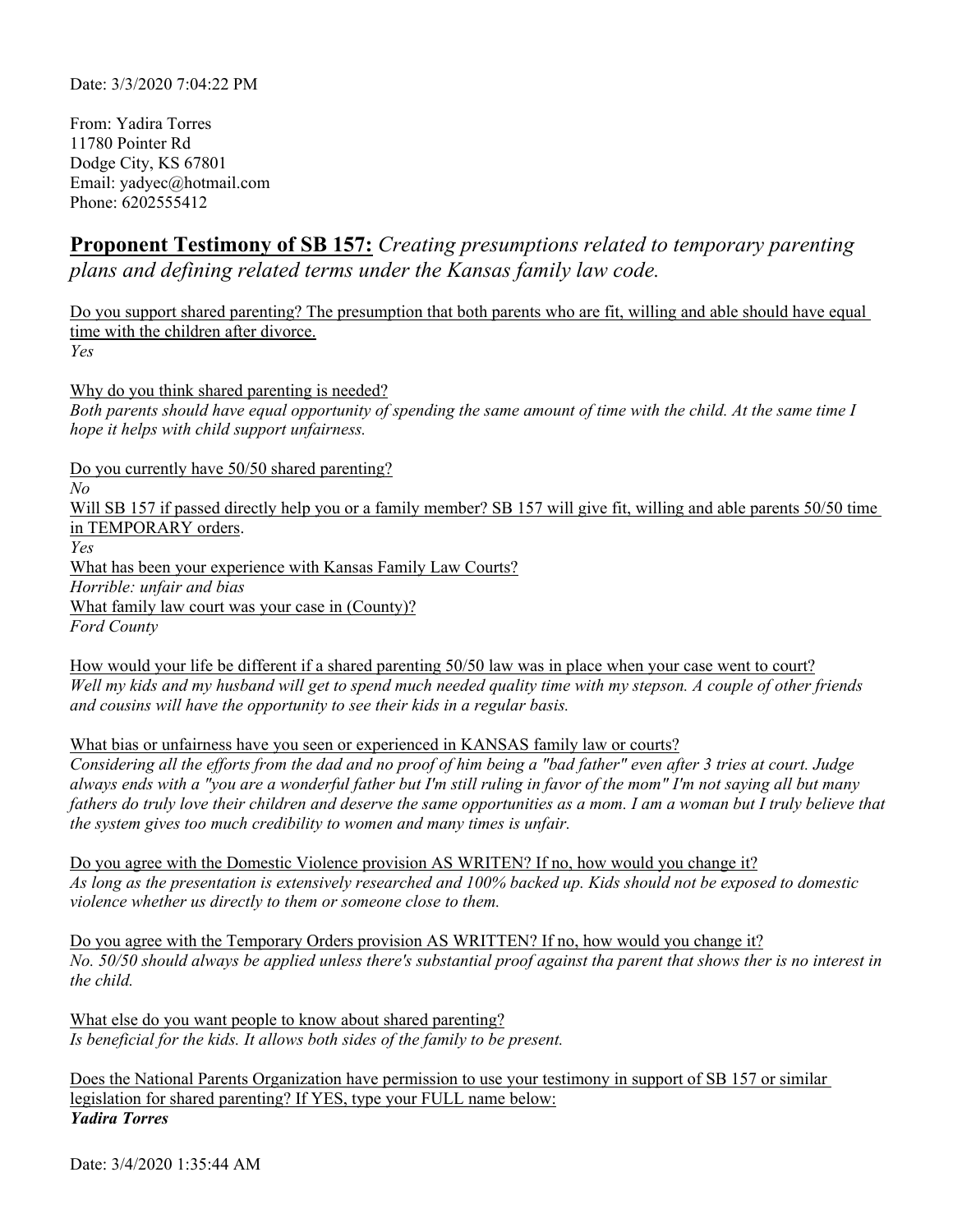From: Kassondra Juenemann 365 N. Court Ave Colby, KS 67701 Email: kassiej@hotmail.com Phone: 785-443-4083

### **Proponent Testimony of SB 157:** *Creating presumptions related to temporary parenting plans and defining related terms under the Kansas family law code.*

Do you support shared parenting? The presumption that both parents who are fit, willing and able should have equal time with the children after divorce. *Yes* 

Why do you think shared parenting is needed?

*Kids need both parents. I see so many damaged men that don't get equal opportunity to be with their own children, because the mother automatically gets favor. Men are equally good parents. EQUAL.* 

Do you currently have 50/50 shared parenting? *No children* 

Will SB 157 if passed directly help you or a family member? SB 157 will give fit, willing and able parents 50/50 time in TEMPORARY orders. *No* 

What has been your experience with Kansas Family Law Courts? *I have no experience other than testimonials from close friends.* 

What family law court was your case in (County)? *None* 

How much money have you spent on lawyers and other professionals to be a parent in your children's life? *\$0* 

How would your life be different if a shared parenting 50/50 law was in place when your case went to court? *N/A* 

What bias or unfairness have you seen or experienced in KANSAS family law or courts? *That the mother automatically has favor due to her gender.* 

Do you agree with the Domestic Violence provision AS WRITEN? If no, how would you change it? *Domestic disputes aren't always judged properly and need to be really taken on a case by case basis.* 

Do you agree with the Temporary Orders provision AS WRITTEN? If no, how would you change it? *Agree* 

What else do you want people to know about shared parenting? *Unequal parenting time is just as detrimental to the parent as it is the child.* 

Does the National Parents Organization have permission to use your testimony in support of SB 157 or similar legislation for shared parenting? If YES, type your FULL name below: *Kassondra Rose Juenemann*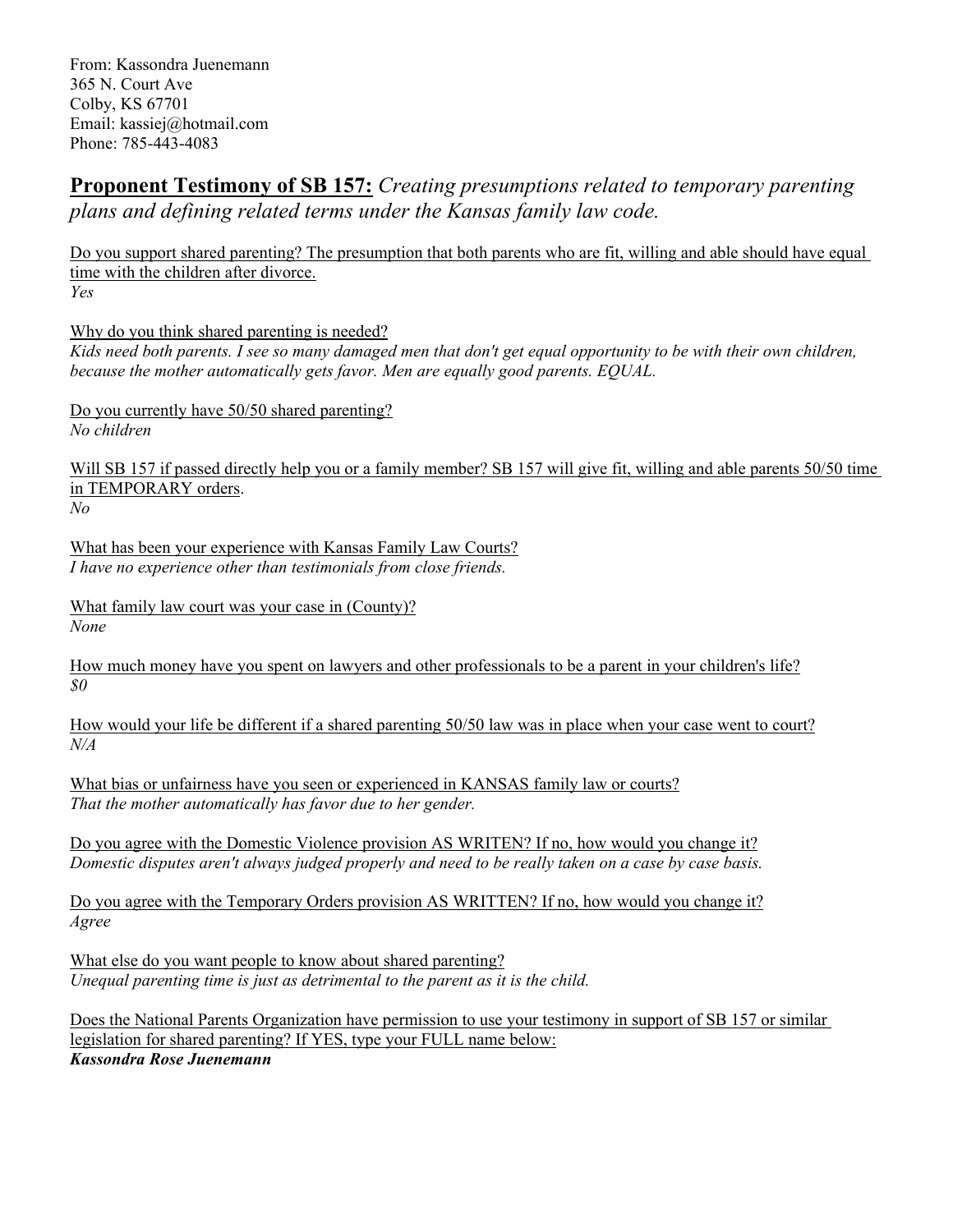From: Renee Soberano 3312 Cherokee Cir Manhattan, KS 66503 Email: Nae66502@yahoo.com Phone: 7854104157

# **Proponent Testimony of SB 157:** *Creating presumptions related to temporary parenting plans and defining related terms under the Kansas family law code.*

Do you support shared parenting? The presumption that both parents who are fit, willing and able should have equal time with the children after divorce. *Yes* 

Why do you think shared parenting is needed?

*Kids need borth parents in their lives if the parents are both stable, good people. \$0 child support and 50/50 split, split all costs for dr, extra activities etc. Kids spend 1 week with one, next week with other. Most logical solution.* 

Do you currently have 50/50 shared parenting? *Child is 18. Father ran to Mexico 10 years ago* 

Will SB 157 if passed directly help you or a family member? SB 157 will give fit, willing and able parents 50/50 time in TEMPORARY orders. *No* 

What has been your experience with Kansas Family Law Courts? *Moms get custody whether they're the better parent or not. Dad's get to pay to see their kids.* 

What family law court was your case in (County)? *Riley* 

How much money have you spent on lawyers and other professionals to be a parent in your children's life? *\$0* 

How would your life be different if a shared parenting 50/50 law was in place when your case went to court? *Not much. I never received money. He may have visited more or took care of his child more.* 

What bias or unfairness have you seen or experienced in KANSAS family law or courts? *Dad's get over looked.* 

Do you agree with the Domestic Violence provision AS WRITEN? If no, how would you change it? *No. If there is a convection of child abuse/ spousal abuse ....* 

Do you agree with the Temporary Orders provision AS WRITTEN? If no, how would you change it? *Yes* 

Does the National Parents Organization have permission to use your testimony in support of SB 157 or similar legislation for shared parenting? If YES, type your FULL name below: *Renee Soberano*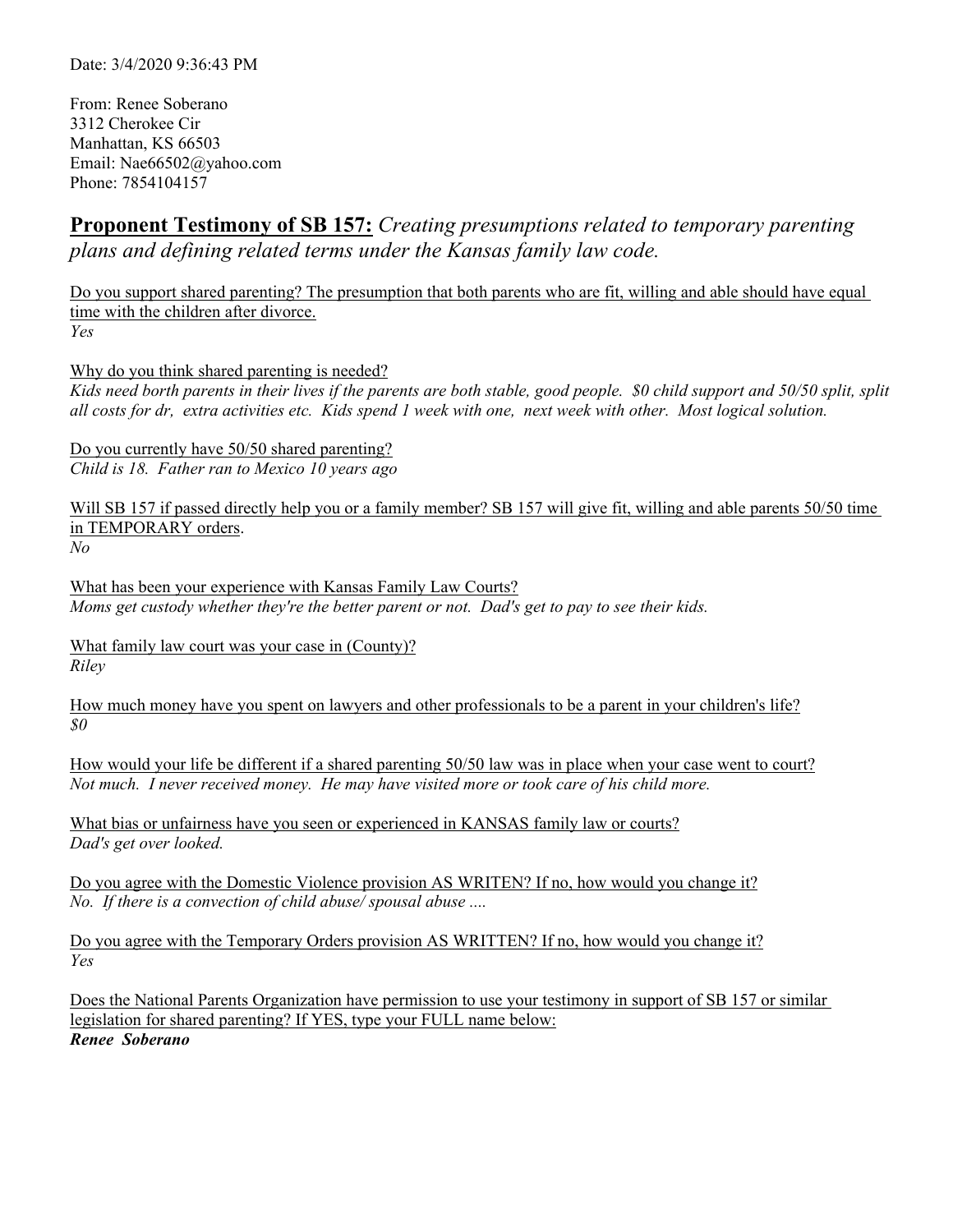From: Paul Schwennesen 512 Spring St Weston, MO 64098 Email: schwennesen@mac.com Phone: 5204445546

# **Proponent Testimony of SB 157:** *Creating presumptions related to temporary parenting plans and defining related terms under the Kansas family law code.*

Do you support shared parenting? The presumption that both parents who are fit, willing and able should have equal time with the children after divorce. *Yes* 

Why do you think shared parenting is needed? *Kids thrive with two parents* 

Do you currently have 50/50 shared parenting? *Yes* 

Will SB 157 if passed directly help you or a family member? SB 157 will give fit, willing and able parents 50/50 time in TEMPORARY orders. *Maybe* 

What has been your experience with Kansas Family Law Courts? *Extremely fraught. It was all I could do for 2 years to get to some semblance of equal parenting.* 

What family law court was your case in (County)? *Leavenworth* 

How much money have you spent on lawyers and other professionals to be a parent in your children's life? *\$25,000* 

How would your life be different if a shared parenting 50/50 law was in place when your case went to court? *It would have saved 2 years of wrecking litigation and saved my kids untold misery* 

What bias or unfairness have you seen or experienced in KANSAS family law or courts? *Temporary orders favor the "first to the courthouse"* 

Do you agree with the Domestic Violence provision AS WRITEN? If no, how would you change it? *Agnostic—I worry it will incentivize false claims* 

Do you agree with the Temporary Orders provision AS WRITTEN? If no, how would you change it? *Yes* 

What else do you want people to know about shared parenting? *The system in unintentionally hurting kids* 

Does the National Parents Organization have permission to use your testimony in support of SB 157 or similar legislation for shared parenting? If YES, type your FULL name below: *Paul T Schwennesen*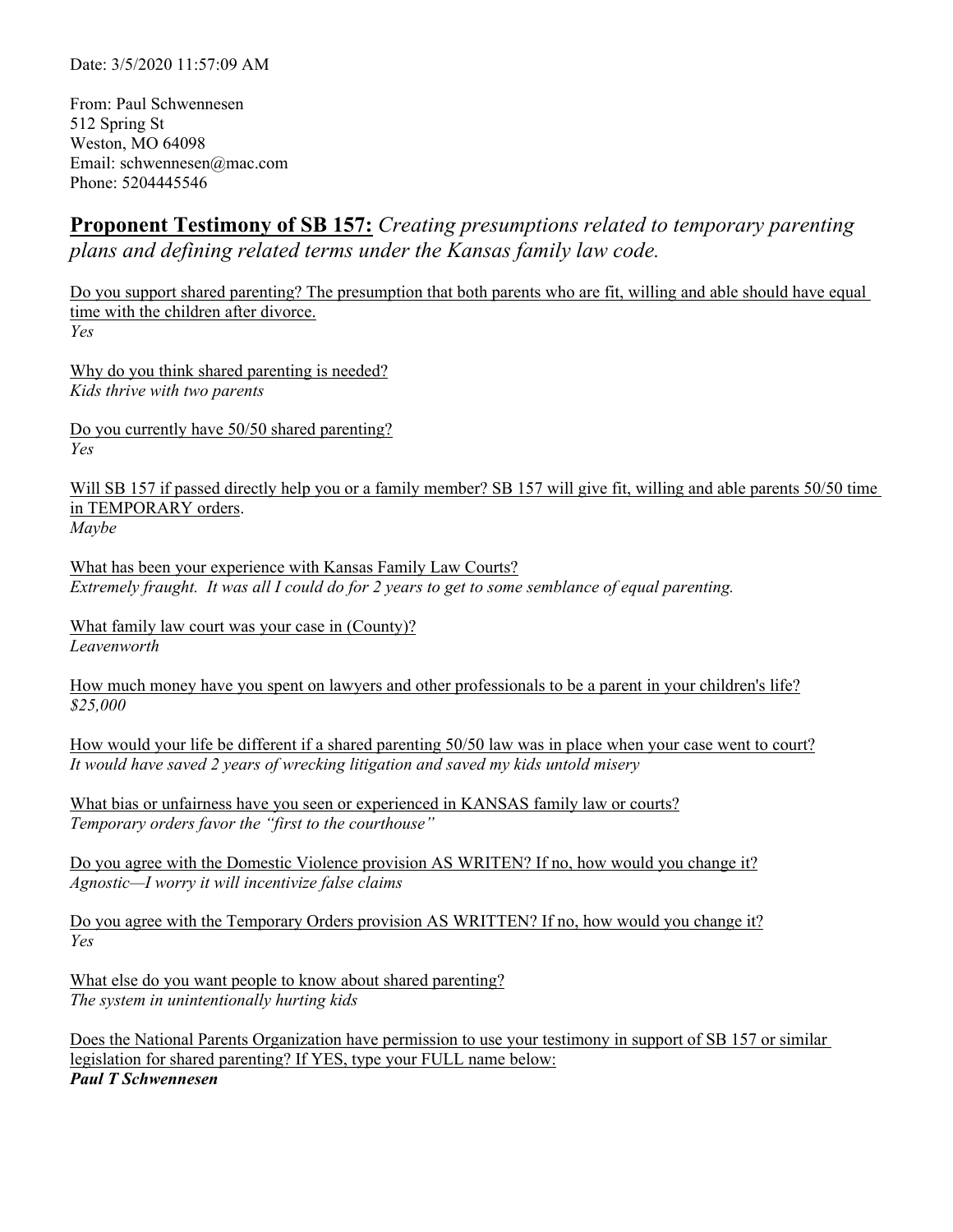From: Tammy Thomas 328 W. 2nd St. # 19 Andover, KS 67002 Email: W8ingonu74@ gmail.com Phone: 3167340236

# **Proponent Testimony of SB 157:** *Creating presumptions related to temporary parenting plans and defining related terms under the Kansas family law code.*

Do you support shared parenting? The presumption that both parents who are fit, willing and able should have equal time with the children after divorce.

*Yes* 

Why do you think shared parenting is needed?

*Alot of fathers are treated like a criminal. When they are not. And 95% of women will do anything to make the father out to be someone who is not a caring and supportive person when it is the actually the very opposite. Parenting alienation is a huge problem for alot of fathers and is never acknowledged in a court of law..* 

Do you currently have 50/50 shared parenting?

*No kids* 

Will SB 157 if passed directly help you or a family member? SB 157 will give fit, willing and able parents 50/50 time in TEMPORARY orders.

*Yes* 

What has been your experience with Kansas Family Law Courts?

*They fail the father that wants to be present in his child/children life. plus when a church pastor is involved on the mother's side the father always loses.* 

What family law court was your case in (County)?

*Sedgwick* 

How much money have you spent on lawyers and other professionals to be a parent in your children's life? *\$50,000* 

How would your life be different if a shared parenting 50/50 law was in place when your case went to court? *It would be less stressful and not so scared all the time that the mother not try to have any of her ex family put in jail for something that is a lie that way she has more control over anything the fathers family does or tries to spend time with the children.* 

What bias or unfairness have you seen or experienced in KANSAS family law or courts?

*The father has been made into a criminal with out any backup proof that he is a drug addict or a alcoholic. And he has been accused of violence. But has never hit/ hurt a person in his life. Due to being a victim in his childhood. he believes be the change.not the perpetrator. He's has followed all court ordereds and done test to prove otherwise and still has not been able to have a fair chance to prove these are lies and be able to make any decisions on his children's health or schooling that could drastically help his children.* 

Do you agree with the Domestic Violence provision AS WRITEN? If no, how would you change it? *No, because not all supporting proof is true. Mothers lie and have people back it to lie. Presumption is not always right sometimes it's the person that is accusing the other parent that is abuser and is hiding better than the other parent.* 

Do you agree with the Temporary Orders provision AS WRITTEN? If no, how would you change it? *Thi could work if it is always stated that this a temporary order in every document and if it's not temporary then as a standing order. I have seen the mother try to say the order us in fact a standing order when it is not.*  What else do you want people to know about shared parenting?

*That the statement that the mother is best for the children and to be in her custody is not always the best for the children. should not be a fact but should look at both parents as best and should have both equal time with both parents* 

Does the National Parents Organization have permission to use your testimony in support of SB 157 or similar legislation for shared parenting? If YES, type your FULL name below:

*Tammy lynn Thomas*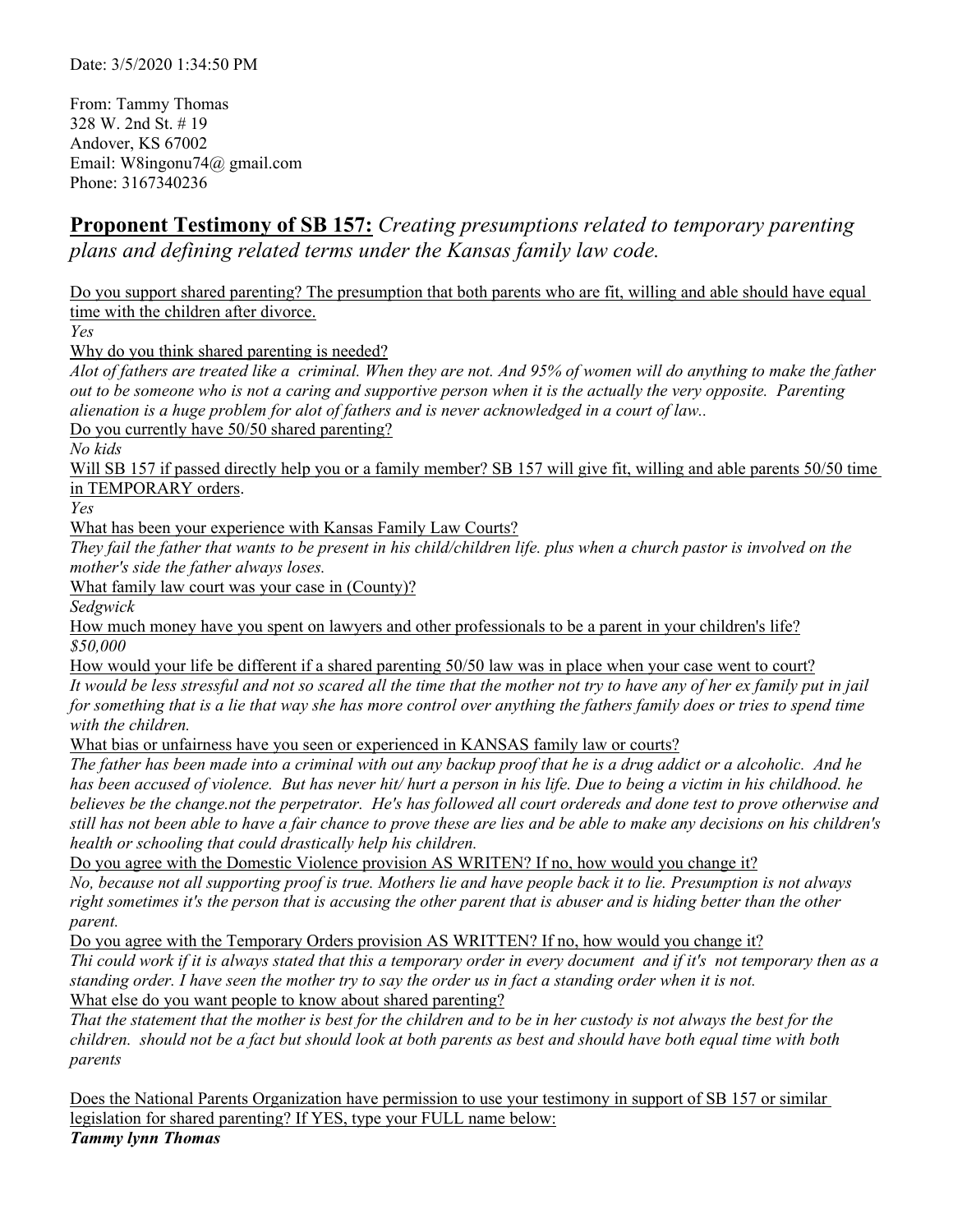From: William Mitchell 412 West 3rd Holton, KS 66436 Email: willmitchell@nationalparentsorganization.org Phone: 785-256-1463

# **Proponent Testimony of SB 157:** *Creating presumptions related to temporary parenting plans and defining related terms under the Kansas family law code.*

Do you support shared parenting? The presumption that both parents who are fit, willing and able should have equal time with the children after divorce. *Yes* 

#### Why do you think shared parenting is needed?

*Children need both parents. Not many people will argue against that. Judges have a very difficult job, but many parents and lawyers are using loopholes to take advantages in the system. I am an active member National Parents Organization. This group advocates for the best interest of children and we have been working towards changing an epidemic that is destroying families, parents and children. The family court system, as it now exists, is stripping the rights of children to have equal access and opportunity with both parents. We advocate for a presumption in favor of equal shared parenting and residence as being in the best interest of children and we support SB 157 as a good step in that direction. This change will improve the lives of children and of society as a whole by protecting every child's right to the involvement of both loving parents after separation or divorce.* 

Do you currently have 50/50 shared parenting? *No* 

Will SB 157 if passed directly help you or a family member? SB 157 will give fit, willing and able parents 50/50 time in TEMPORARY orders. *Maybe* 

What has been your experience with Kansas Family Law Courts? *It's a winner take all system with one parent getting a cookie cutter standard plan of 4 days a month with children unless you are able to pay thousands of dollars for more time.* 

What family law court was your case in (County)? *Jackson* 

How much money have you spent on lawyers and other professionals to be a parent in your children's life? *\$25,000* 

How would your life be different if a shared parenting 50/50 law was in place when your case went to court?

*It is obvious and the research shows, children benefit most from the active involvement of both parents. If there is no proof of abuse, neglect or drug use, the increasing evidence proves that equal shared parenting and joint residence promotes the welfare of both child and parents after divorce or separation.* 

*Let me list some of the advantages of 50/50 Shared Parenting: Affirms parents are forever Children's attachment bonds are not broken Children feel less rejected Fear of losing parent is diminished Children will adjust better when equal contact is continued Reduces risk of losing contact with extended family Protects child's right to the involvement of both parents Will equalize the authority Eliminates the demeaning and artificial concept of visitation Allows parents to personalize and tailor a plan to fit unique needs One spouse cannot victimize the other through* 

*contact denial Litigation and re-litigation is lowered* 

 $\overline{a}$ 

*Children's relationships are very important and the developmental problems related to divorce stem mostly from lost adult-child bonds. The role of law in the lives of children must be to protect their connections with those that love them.*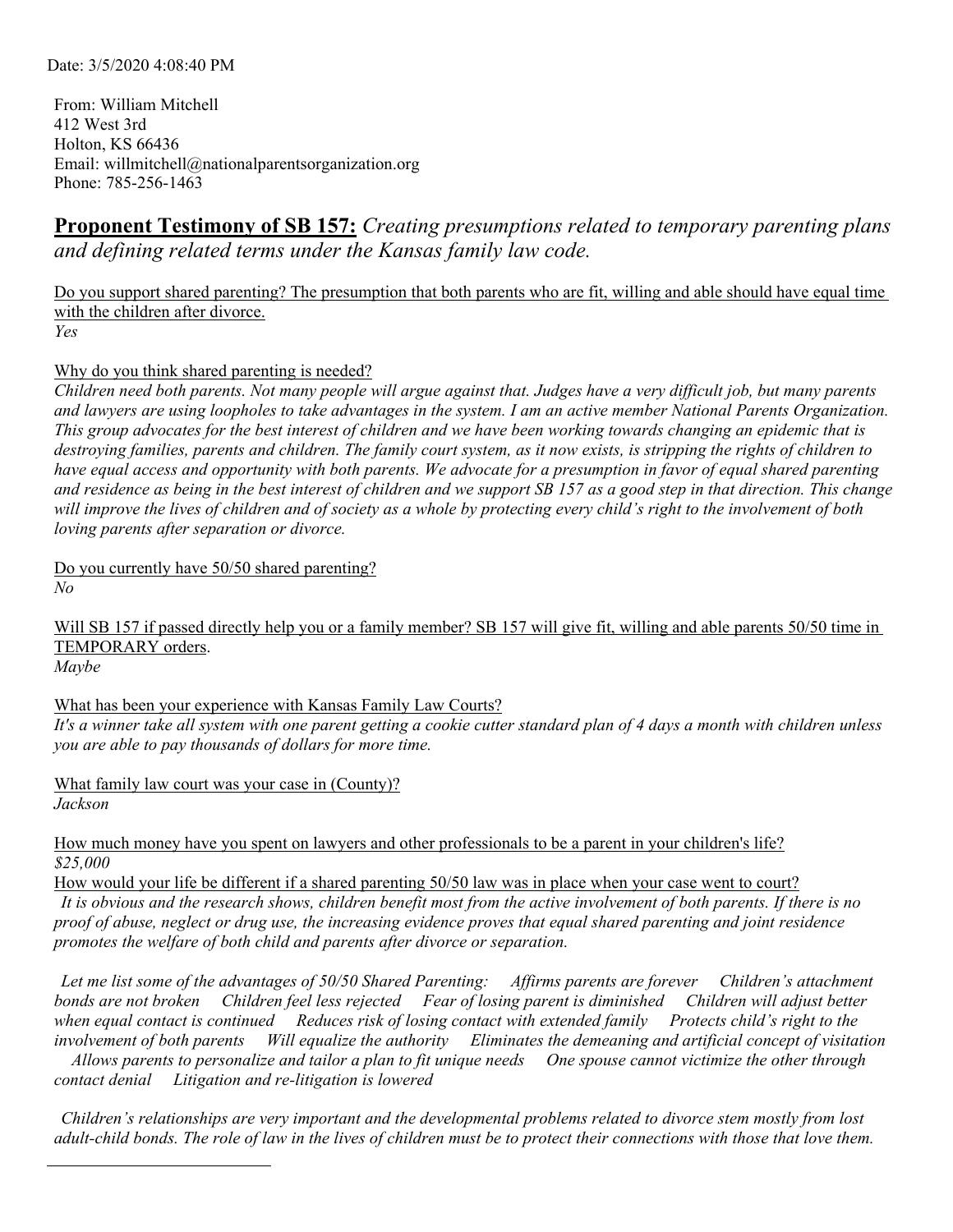#### What bias or unfairness have you seen or experienced in KANSAS family law or courts?

*A divorce or separation does not destroy the family; it only changes it. Parents choose to leave their partners, not their children. They are not giving up their right to parent their children. I was told by my lawyer that under the current family*  laws if one parent wouldn't agree to 50/50 time then the court will not order it. I ask you, if one parent knows that they *will get the residential custody if they don't agree, what is the incentive for them to agree? In speaking with retired judges and lawyers, the often repeated line for giving one parent the bulk of parenting time is that, "children need consistency." Because of school schedules and bus routes and such. It is true that children need consistency but they need it with their parents not the "school bus driver." And really, our society has changed. Both parents now work outside the home. A father can take a child to daycare or school just as easily as a mother.* 

Do you agree with the Domestic Violence provision AS WRITEN? If no, how would you change it? *I do not agree. Current Kansas law already addressed this issue. This change will only be used by some attorneys to win cases. We must stop parental alienation and this amendment will not help with this issue.* 

Do you agree with the Temporary Orders provision AS WRITTEN? If no, how would you change it? *Yes* 

#### What else do you want people to know about shared parenting?

*Kansas has the opportunity to improve children's educational achievements, decrease their use of drugs, give them a greater sense of security, increase their child support payments, and improve their overall health and adjustment without any cost to the taxpayer – all by passing shared parenting into law.* 

Does the National Parents Organization have permission to use your testimony in support of SB 157 or similar legislation for shared parenting? If YES, type your FULL name below: *William A. Mitchell*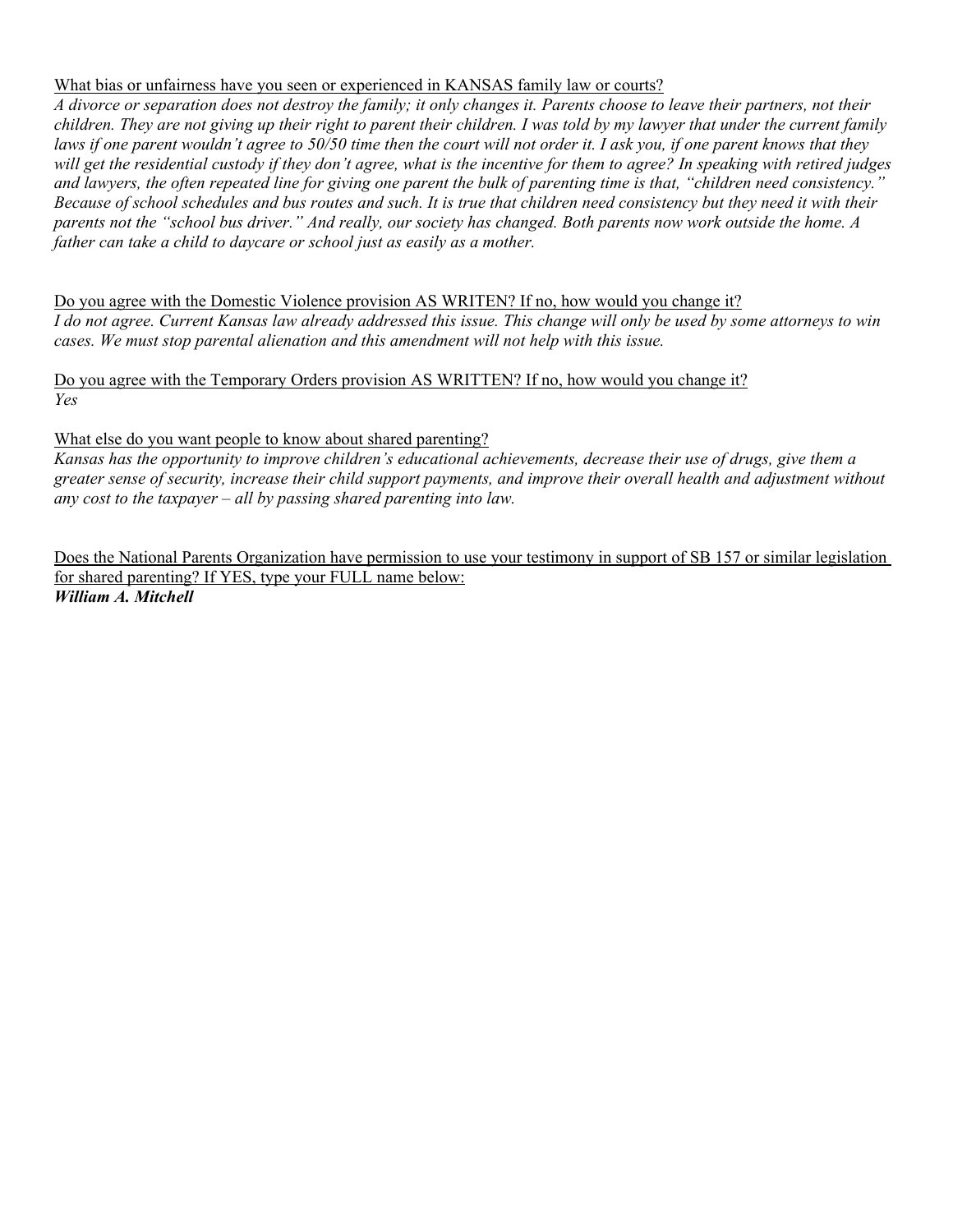Date: 3/5/2020 4:51:05 PM

From: Angela Weber 323 Oakdale Drive Salina, KS 67401 Email: gela.talk@gmail.com Phone: 785.819.1792

# **Proponent Testimony of SB 157:** *Creating presumptions related to temporary parenting plans and defining related terms under the Kansas family law code.*

Do you support shared parenting? The presumption that both parents who are fit, willing and able should have equal time with the children after divorce. *Yes* 

Why do you think shared parenting is needed? *The children need both parents. As I have always said, this is about the childrens' right to know both parents.* 

Do you currently have 50/50 shared parenting? *No* 

Will SB 157 if passed directly help you or a family member? SB 157 will give fit, willing and able parents 50/50 time in TEMPORARY orders. *Yes* 

How much money have you spent on lawyers and other professionals to be a parent in your children's life? *\$5,000* 

How would your life be different if a shared parenting 50/50 law was in place when your case went to court? *My life would be less stressful dealing with other side of the family. My grandkids would be happier, healthier, and receive the love and discipline they deserve.* 

What bias or unfairness have you seen or experienced in KANSAS family law or courts? *The mother is believed and the father is set aside without the court hearing his side before issuing the mother court ordered papers and before speaking with the father.* 

Do you agree with the Domestic Violence provision AS WRITEN? If no, how would you change it? *I would say when the defensive wounds are found on the father, re-evaluate. I would of gladly taken temporary custody of my grandchildren until the next hearing and both parents parents have counseling before custody enforced.* 

Do you agree with the Temporary Orders provision AS WRITTEN? If no, how would you change it? *I have said, it is not about the parents, but the best interest of the children.* 

What else do you want people to know about shared parenting? *It is in the best interest of the child and years down the road, we will have "worldly" kids knowing right from wrong and working toward a better relationship with family, friends and neighbors.* 

Does the National Parents Organization have permission to use your testimony in support of SB 157 or similar legislation for shared parenting? If YES, type your FULL name below: *Angela JM Weber*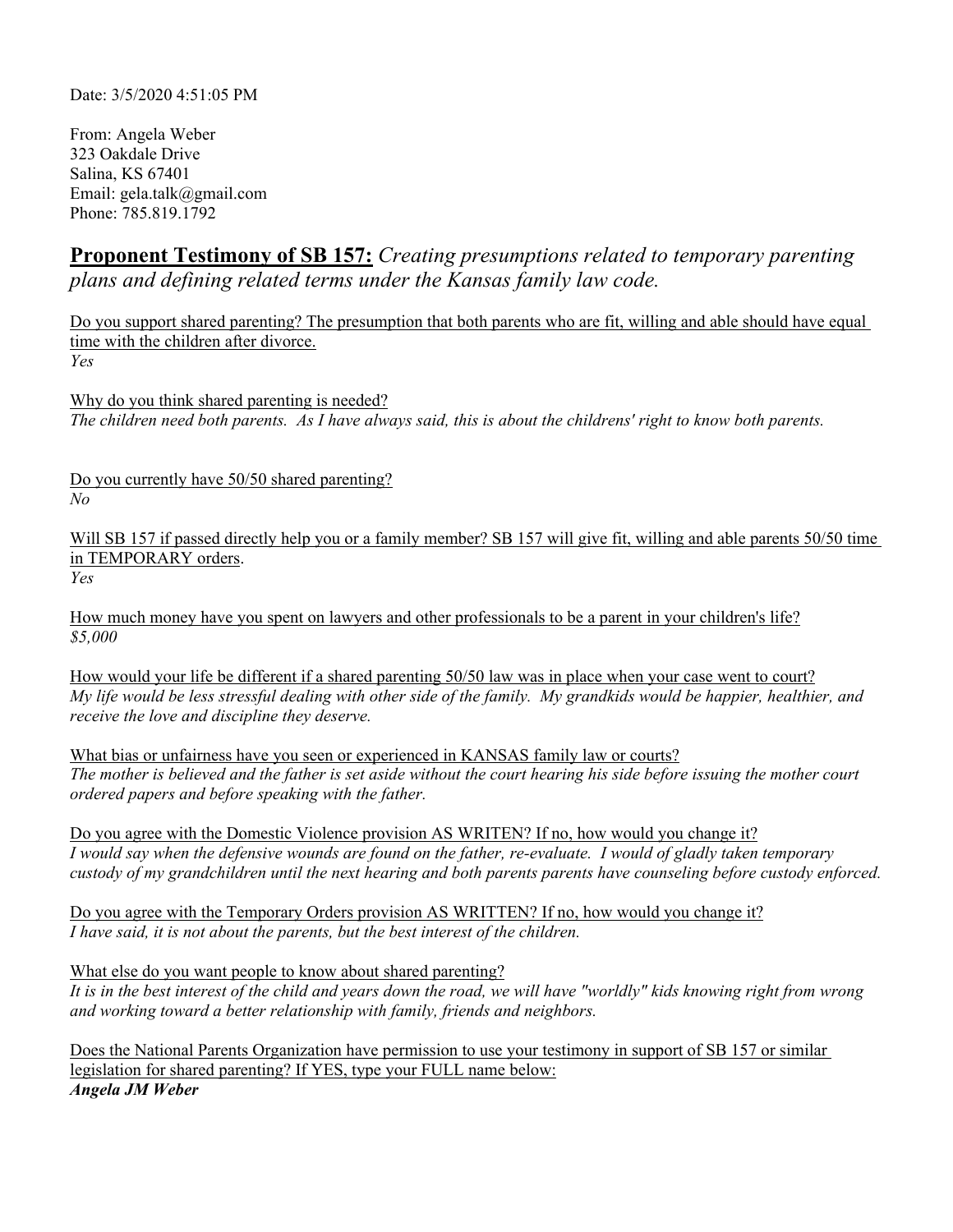From: Gina Salazar 8103 west 19th street N Wichita, KS 67212 Email: Gina77r@yahoo.com Phone: 7753131435

# **Proponent Testimony of SB 157:** *Creating presumptions related to temporary parenting plans and defining related terms under the Kansas family law code.*

Do you support shared parenting? The presumption that both parents who are fit, willing and able should have equal time with the children after divorce. *Yes* 

Why do you think shared parenting is needed? *There are lots of parents out there that want to be in their child's lives. To be actively involved in everything their children do.* 

Do you currently have 50/50 shared parenting? *Other parent is mentally unsafe* 

Will SB 157 if passed directly help you or a family member? SB 157 will give fit, willing and able parents 50/50 time in TEMPORARY orders. *No* 

What has been your experience with Kansas Family Law Courts? *Very difficult and heartbreaking. Unfortunately the system is very unfair and dont think about the kids needs. They dont think about the parents and how hard it is be away from kids.* 

How would your life be different if a shared parenting 50/50 law was in place when your case went to court? *It wasnt me...but the father i think of, I think he would have been less heartbroken.* 

What bias or unfairness have you seen or experienced in KANSAS family law or courts?

*I have seen fathers ripped away from their children, and forced to pay just to see their kids. I have witness the heart break of having to fight to see their kids 2 days to make it equal time and to have the mother make him pay because she feels it is owed to her. I have witness kids crying and begging not to leave their day because they know it will be days till they meet again. I have witness a father fight to hold back tears as he hugs them and cannot understand why he cant have his kids just as long as mom. Its heart breaking to see the courts think that one parent is better than another. What does rhat tell your children? I have seen the tears of a father who wanted nothing more than equal parenting and have to pay half his check to only have his kids 40 percent of the time. The system has done nothing but create angry parents, most of them fathers. Fathers who are just as important as mothers.* 

Do you agree with the Domestic Violence provision AS WRITEN? If no, how would you change it? *Yes*  Do you agree with the Temporary Orders provision AS WRITTEN? If no, how would you change it?

*Yes* 

What else do you want people to know about shared parenting?

Its supposed to be about the kids, about the love. Just because mom and dad dont love each other doesnt mean that *they cant share their love with their children* 

Does the National Parents Organization have permission to use your testimony in support of SB 157 or similar legislation for shared parenting? If YES, type your FULL name below: *Gina Salazar*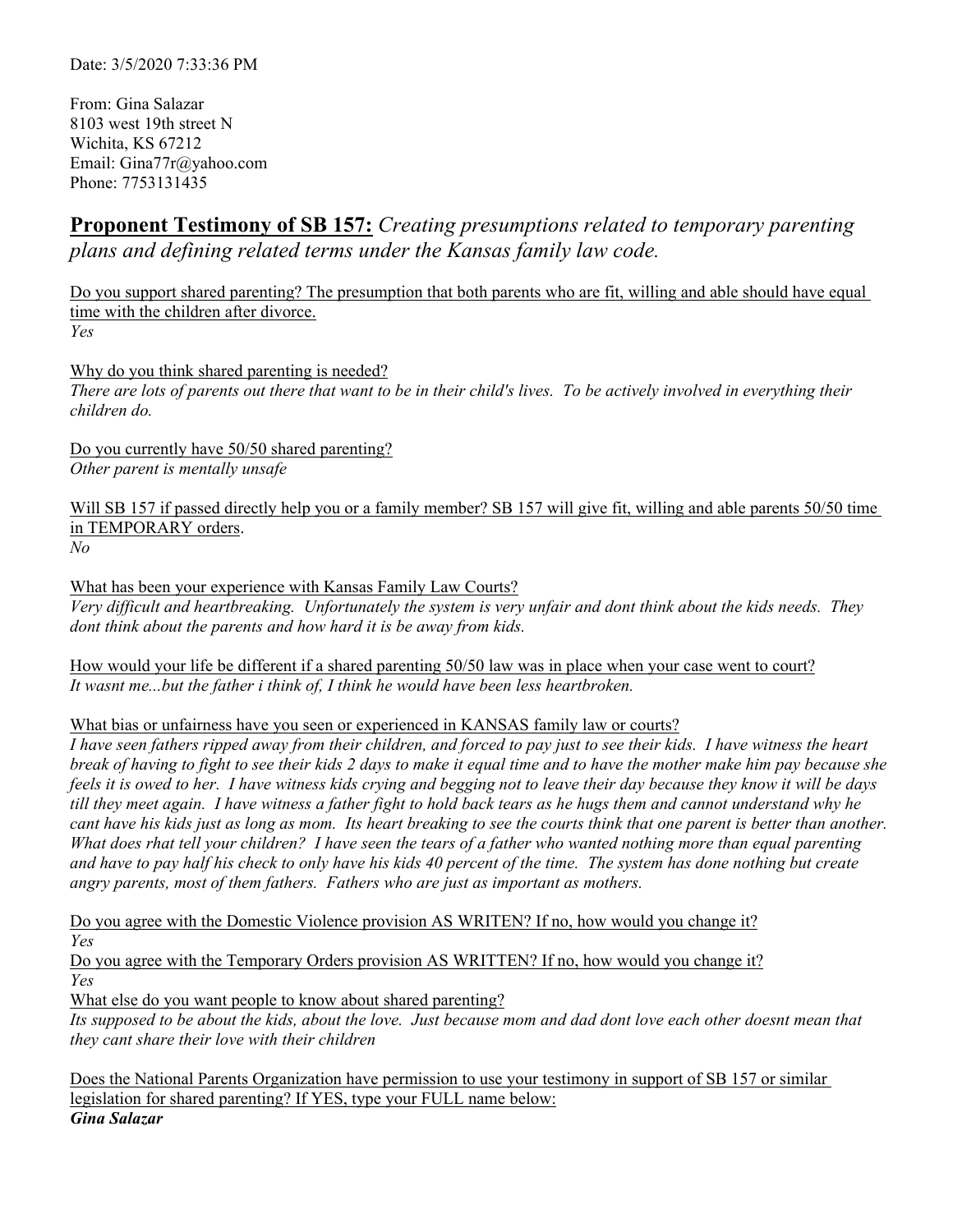From: Brian Helms 1909 s anna Wichita, KS 67209 Email: brian.helms@yahoo.com Phone: 3168061101

# **Proponent Testimony of SB 157:** *Creating presumptions related to temporary parenting plans and defining related terms under the Kansas family law code.*

Do you support shared parenting? The presumption that both parents who are fit, willing and able should have equal time with the children after divorce. *Yes* 

Why do you think shared parenting is needed? *It is critical to the proper development of children.* 

Do you currently have 50/50 shared parenting? *Every other weekend* 

Will SB 157 if passed directly help you or a family member? SB 157 will give fit, willing and able parents 50/50 time in TEMPORARY orders. *No* 

What has been your experience with Kansas Family Law Courts? *They are extremely biased and tends to favor mother's.* 

What family law court was your case in (County)? *Sedgwick* 

How much money have you spent on lawyers and other professionals to be a parent in your children's life? *\$10,000* 

How would your life be different if a shared parenting 50/50 law was in place when your case went to court? *I would have had something in place to achieve 50/50 custody in a permanent order* 

What bias or unfairness have you seen or experienced in KANSAS family law or courts? *I was denied a reasonable amount of time to obtain council and ex wife was awarded full custody with me getting very little visitation.* 

Do you agree with the Domestic Violence provision AS WRITEN? If no, how would you change it? *Yes* 

Do you agree with the Temporary Orders provision AS WRITTEN? If no, how would you change it? *Yes* 

What else do you want people to know about shared parenting? *The benefits of children that are raised by both parents* 

Does the National Parents Organization have permission to use your testimony in support of SB 157 or similar legislation for shared parenting? If YES, type your FULL name below: *Brian Helms*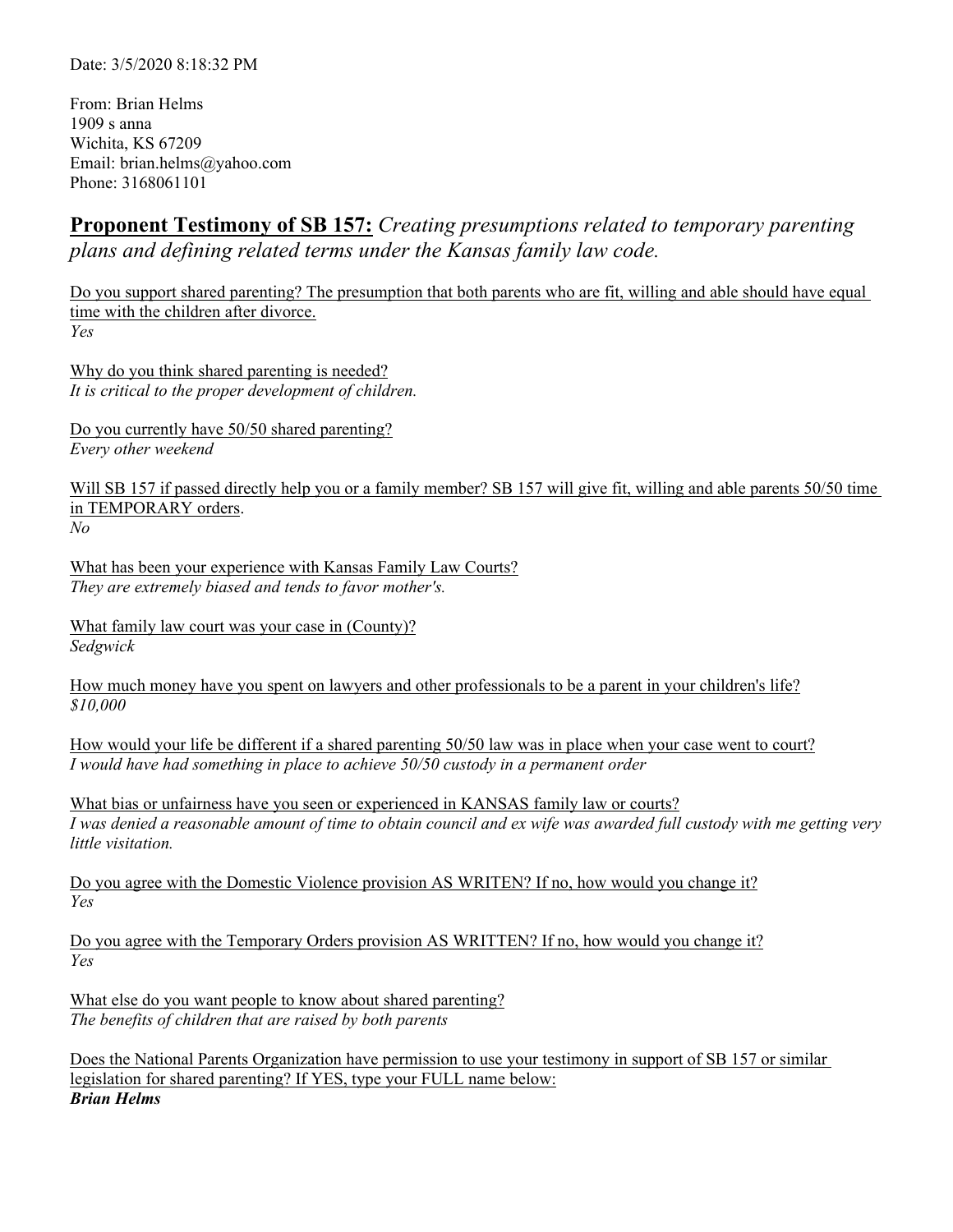From: Dustin Chrislip 1135 n high dr Mcpherson, KS 67460 Email: dchrislip@gmail.com Phone:

# **Proponent Testimony of SB 157:** *Creating presumptions related to temporary parenting plans and defining related terms under the Kansas family law code.*

Do you support shared parenting? The presumption that both parents who are fit, willing and able should have equal time with the children after divorce. *Yes* 

Why do you think shared parenting is needed? *Kids deserve parents on both sides. One parent should not dictate the others time based on their feelings for the other parent* 

Do you currently have 50/50 shared parenting? *No* 

Will SB 157 if passed directly help you or a family member? SB 157 will give fit, willing and able parents 50/50 time in TEMPORARY orders. *Yes* 

What has been your experience with Kansas Family Law Courts? *Horrible* 

What family law court was your case in (County)? *Sedgwick* 

How much money have you spent on lawyers and other professionals to be a parent in your children's life? *\$10,000* 

How would your life be different if a shared parenting 50/50 law was in place when your case went to court? *Extremely different* 

What bias or unfairness have you seen or experienced in KANSAS family law or courts? *Too many to type. Fraud and so on* 

Do you agree with the Domestic Violence provision AS WRITEN? If no, how would you change it? *I agree if one parent is a violent offender* 

What else do you want people to know about shared parenting? *The parents shouldn't dictate the child's being with the other parent based on hate for one another* 

Does the National Parents Organization have permission to use your testimony in support of SB 157 or similar legislation for shared parenting? If YES, type your FULL name below: *Dustin Chrislip*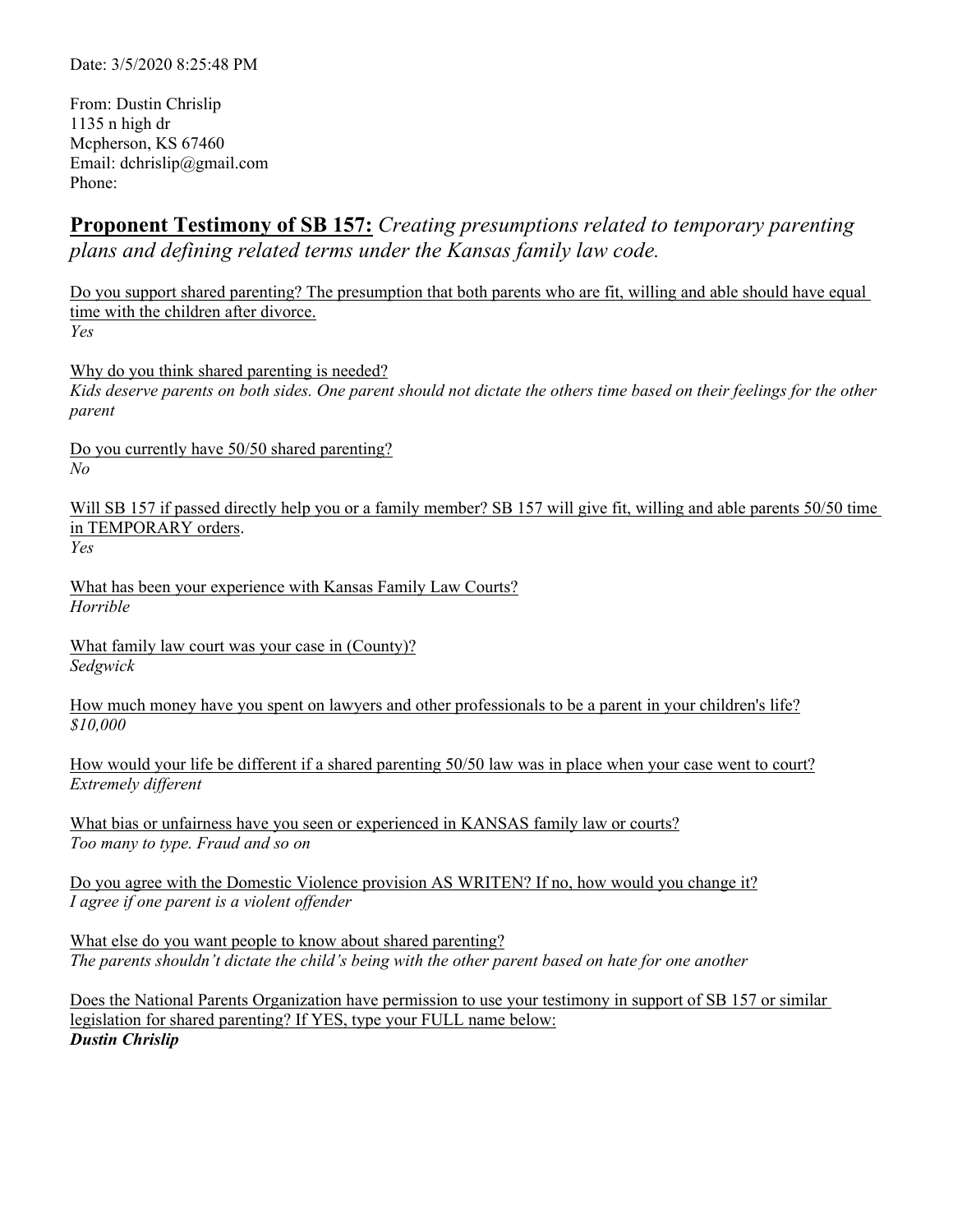From: Jason Fellers 309 S 3rd St Salina, KS 67401 Email: jaf5446@gmail.com Phone: 7858200327

### **Proponent Testimony of SB 157:** *Creating presumptions related to temporary parenting plans and defining related terms under the Kansas family law code.*

Do you support shared parenting? The presumption that both parents who are fit, willing and able should have equal time with the children after divorce. *Yes* 

Why do you think shared parenting is needed?

*It's needed because children are best served when both parents are present in their lives. Our current system defaults to a winnertake-all outcome that, to a large extent, removes one parent from the child's life.* 

Do you currently have 50/50 shared parenting? *Wednesday overnight and every other weekend.* 

Will SB 157 if passed directly help you or a family member? SB 157 will give fit, willing and able parents 50/50 time in TEMPORARY orders. *No* 

What has been your experience with Kansas Family Law Courts?

*My divorce was filed in September 2017. Based on a 10 minute hearing, I went from being a caretaker and provider for my son from being an integral part of his daily life - to seeing him for 2.5 hours on Wednesdays and then again on every other weekend.* 

What family law court was your case in (County)? *Saline* 

How much money have you spent on lawyers and other professionals to be a parent in your children's life? *\$30,000* 

How would your life be different if a shared parenting 50/50 law was in place when your case went to court? *I believe my divorce proceedings would have been much shorter and a lot less expensive. There would have been less animosity between all the parties involved and our families. My son would have a nice college fund. I would not have any debt. The emotional and mental toll would have been much less on everyone involved.* 

What bias or unfairness have you seen or experienced in KANSAS family law or courts?

*The bias was there from the start. After a 10 minute hearing, the mother was awarded the vast majority of parenting time. Those temporary orders served, in effect, as the ground rules and once that parenting time was established, inertia set in. Temporary orders became Permanent orders. It was easier for the court to abide the status quo than to change anything. In essence, the burden was placed on me to reclaim the right to be a significant part of my son's life. It has been a long and expensive endeavor.* 

Do you agree with the Domestic Violence provision AS WRITEN? If no, how would you change it? *I agree with it as written.* 

Do you agree with the Temporary Orders provision AS WRITTEN? If no, how would you change it? *I agree with it as written.* 

What else do you want people to know about shared parenting?

*Shared parenting should be the desired outcome of every divorce. Kids do best when both parents are present to raise, nurture and support them. Establishing a level playing field and sharing time and responsibilities equally is a crucial first step in ensuring that the needs and interests of the child come first.* 

Does the National Parents Organization have permission to use your testimony in support of SB 157 or similar legislation for shared parenting? If YES, type your FULL name below: *Jason Andrew Fellers*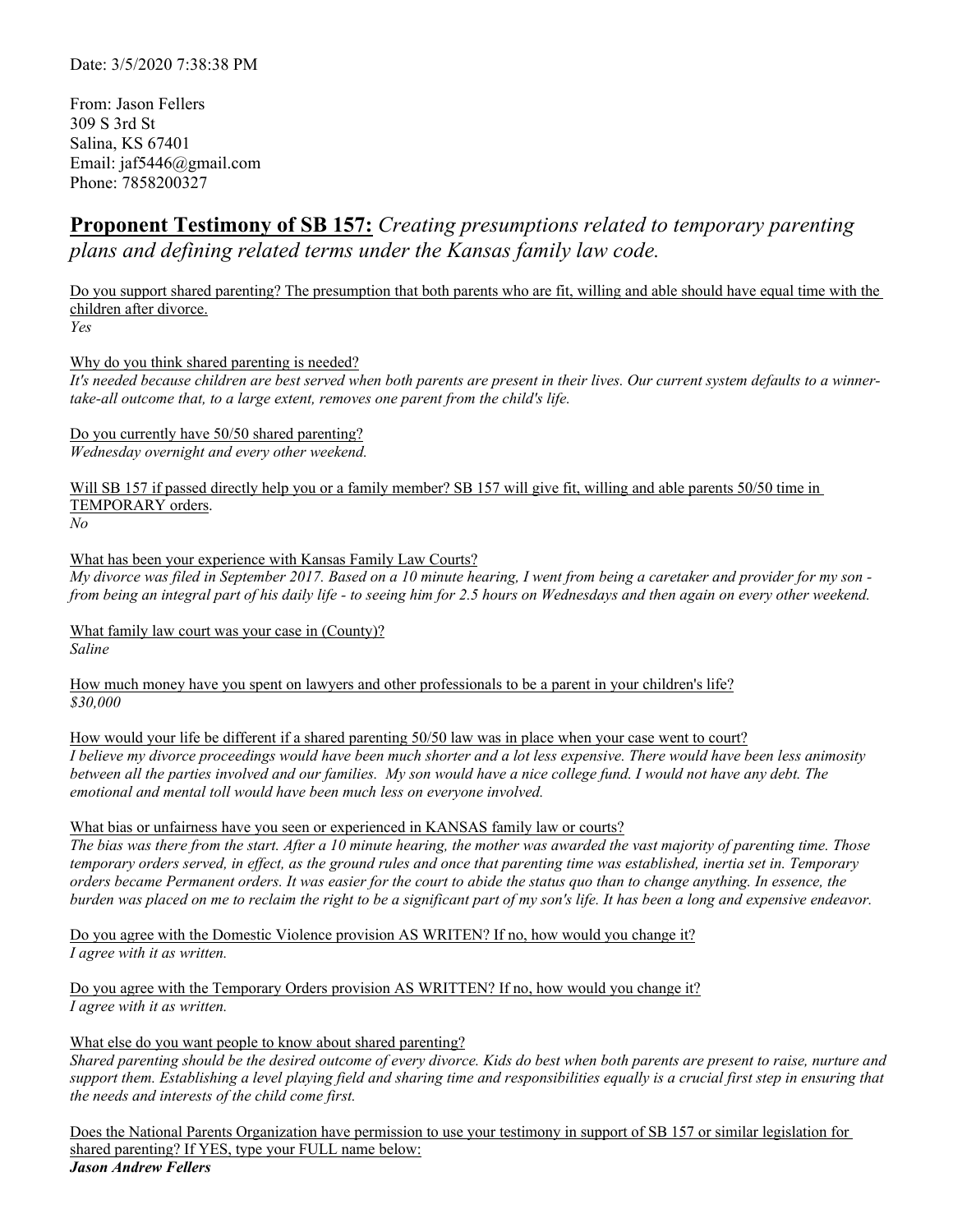From: Amanda Sharpnack 540 E. Poplar St. Olathe, KS 66061 Email: Aksharpnack@gmail.com Phone: 9132420665

### **Proponent Testimony of SB 157:** *Creating presumptions related to temporary parenting plans and defining related terms under the Kansas family law code.*

Do you support shared parenting? The presumption that both parents who are fit, willing and able should have equal time with the children after divorce. *Yes* 

Why do you think shared parenting is needed? *Every child deserves both able and willing parents.* 

Do you currently have 50/50 shared parenting? *Yes* 

Will SB 157 if passed directly help you or a family member? SB 157 will give fit, willing and able parents 50/50 time in TEMPORARY orders. *Yes* 

What has been your experience with Kansas Family Law Courts? *My ex collected food stamps for a few months and the state came after me for child support.* 

What family law court was your case in (County)? *Johnson* 

How much money have you spent on lawyers and other professionals to be a parent in your children's life? *\$2,000* 

How would your life be different if a shared parenting 50/50 law was in place when your case went to court? *I see it helping those I care about more so than me.* 

What bias or unfairness have you seen or experienced in KANSAS family law or courts? *My ex and I have shared parenting and I pay child support as well as pay for all my child's schooling, supplies, after school care, etc.* 

Do you agree with the Domestic Violence provision AS WRITEN? If no, how would you change it? *I wouldn't include the provision.* 

Do you agree with the Temporary Orders provision AS WRITTEN? If no, how would you change it? *Yes* 

What else do you want people to know about shared parenting? *Children thrive when both parents are involved and suffer when there's conflict between both parents.* 

Does the National Parents Organization have permission to use your testimony in support of SB 157 or similar legislation for shared parenting? If YES, type your FULL name below: *Amanda Sharpnack*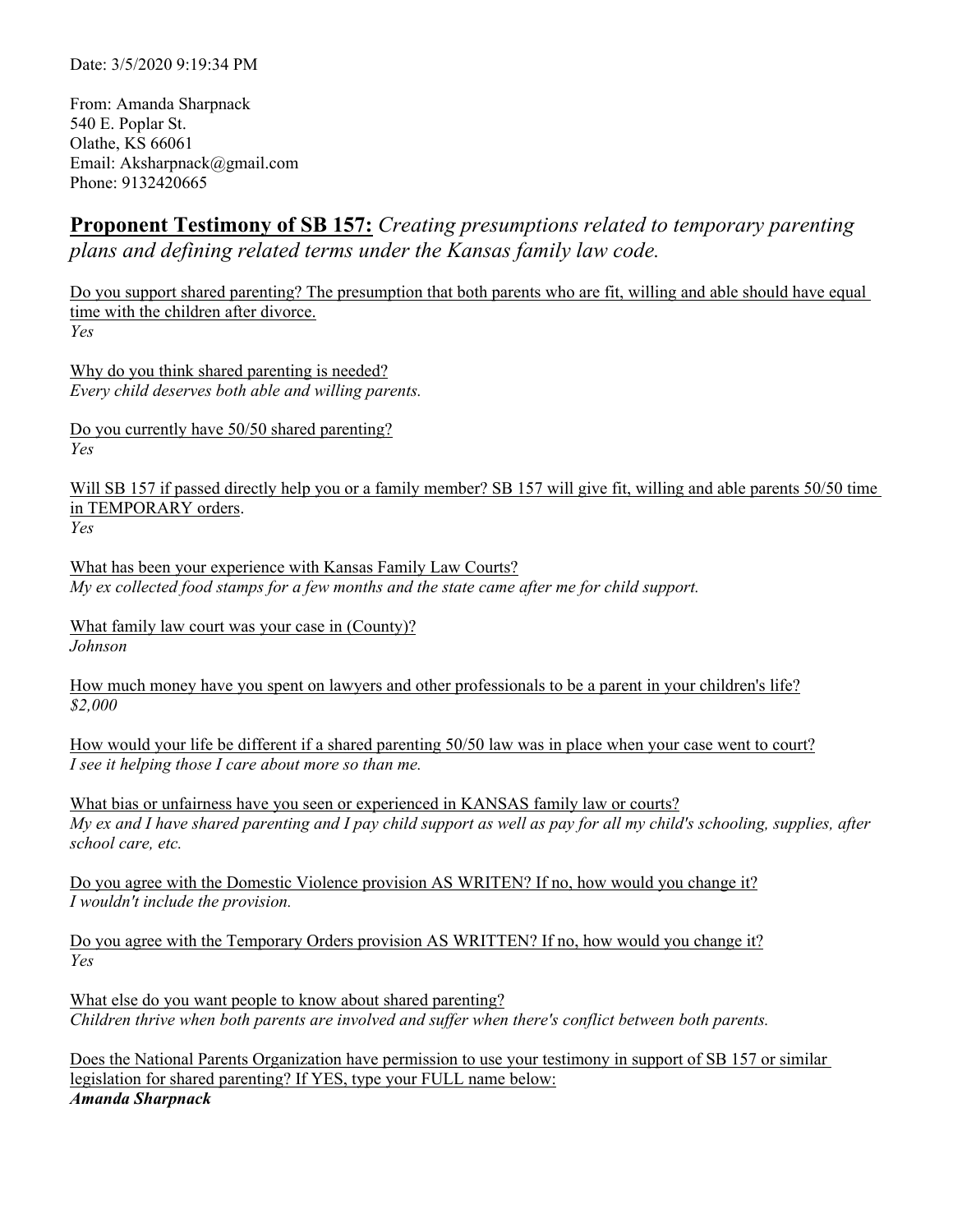From: Shawn Levis 301 Walnut St Marion, KS 66861 Email: swish22743@gmail.com Phone: 3023960071

# **Proponent Testimony of SB 157:** *Creating presumptions related to temporary parenting plans and defining related terms under the Kansas family law code.*

Do you support shared parenting? The presumption that both parents who are fit, willing and able should have equal time with the children after divorce. *Yes* 

Why do you think shared parenting is needed? *Children deserve to have access to both parents. There are many studies that show how devastating it can be to only have one parent in their lives.* 

Do you currently have 50/50 shared parenting? *43%* 

Will SB 157 if passed directly help you or a family member? SB 157 will give fit, willing and able parents 50/50 time in TEMPORARY orders. *Maybe* 

What has been your experience with Kansas Family Law Courts? *My experience has been to give the mother majority of the time even when both of us live in the same town and just four blocks from each other. They wanted to give me every other weekend. I had to fight for five years to get 43%.* 

What family law court was your case in (County)? *Marion* 

How much money have you spent on lawyers and other professionals to be a parent in your children's life? *\$13,000* 

How would your life be different if a shared parenting 50/50 law was in place when your case went to court? *With 50-50 shared parenting I would see my children more often than I do now. I would be able to experience play time, school activities on my parenting time and without interruption. My children would be able to see their newborn step sister and make memories with their grandparents.* 

What bias or unfairness have you seen or experienced in KANSAS family law or courts? I have had multiple judges and limited case managers which are lawyers want to give the mother majority of the time. *Since she was able to stay home all day everyday they didn't seem to think my children needed time with their father.* 

What else do you want people to know about shared parenting? *This is what children deserve. They get the opportunity to be raised by mother and father while they are married why would it be any different after divorce.* 

Does the National Parents Organization have permission to use your testimony in support of SB 157 or similar legislation for shared parenting? If YES, type your FULL name below: *Shawn M Levis*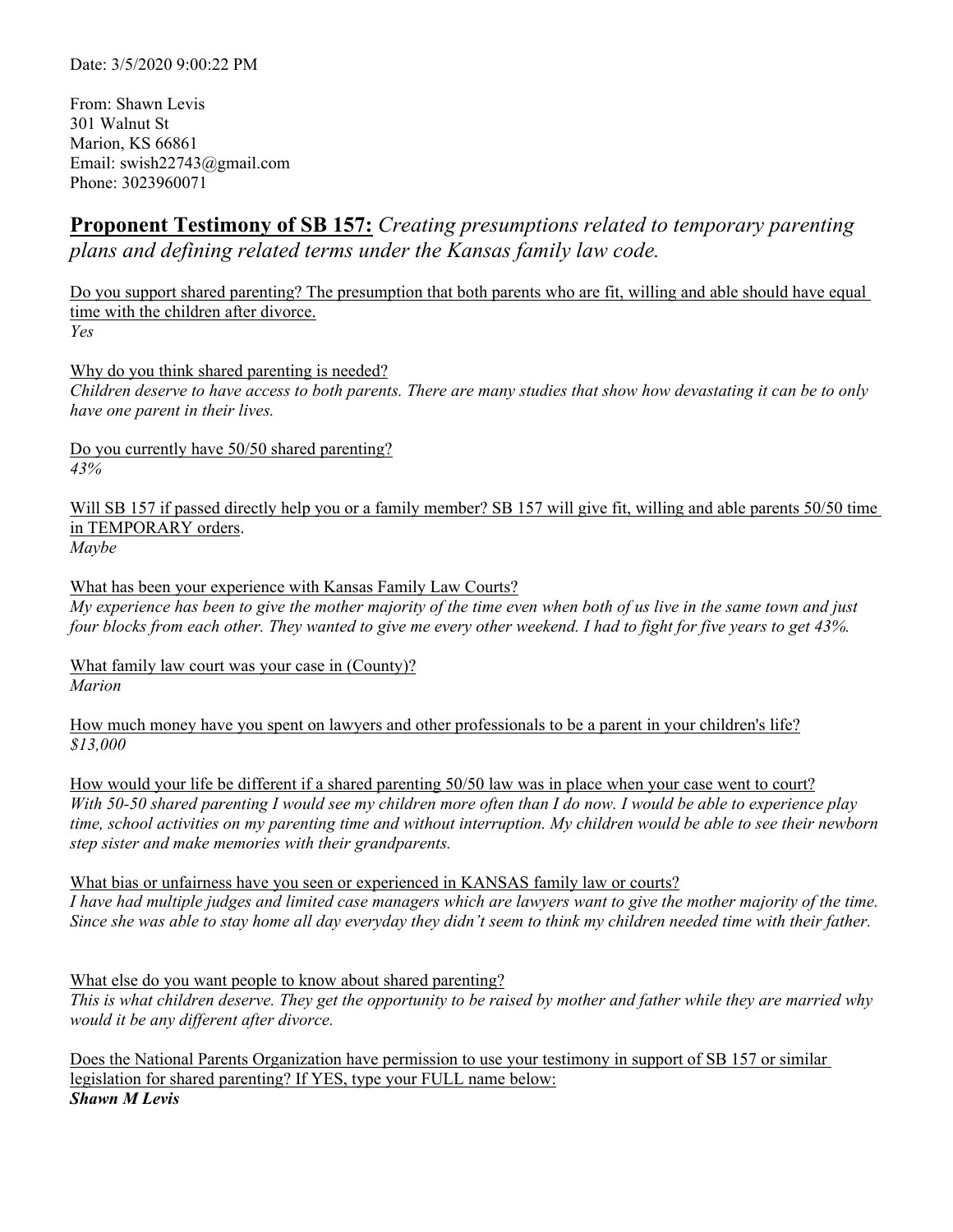From: Levi Kinderknecht 2385 Montclair Dr Salina, KS 67401 Email: absolute\_lk@yahoo.com Phone: 7856438522

### **Proponent Testimony of SB 157:** *Creating presumptions related to temporary parenting plans and defining related terms under the Kansas family law code.*

Do you support shared parenting? The presumption that both parents who are fit, willing and able should have equal time with the children after divorce. *Yes* 

#### Why do you think shared parenting is needed?

*I feel it is important for a child to have both parents. This helps a child develop healthy relationships with both parents. Both parents can offer support, emotional and physical, helping build a feeling of stability for the child. Alienation made my son unsure and made him feel like I didn't love him. This is obviously far from the truth. Now that we have 50/50 custody, my son understands that both of his parents love him and want what is best for him. He now is more confident in his future with both of us!* 

Do you currently have 50/50 shared parenting? *Yes* 

Will SB 157 if passed directly help you or a family member? SB 157 will give fit, willing and able parents 50/50 time in TEMPORARY orders.

*No* 

What has been your experience with Kansas Family Law Courts?

*Unfair and biased. I had to fight long and hard to just receive 50/50. I am not a criminal and have not been abusive yet I had to prove to the court that I was worth half time with my son. Why does a mother just automatically get that approval.* 

What family law court was your case in (County)? *Saline* 

How much money have you spent on lawyers and other professionals to be a parent in your children's life? *\$35,000* 

How would your life be different if a shared parenting 50/50 law was in place when your case went to court? *My son wouldn't have had to question how I felt about him. His mother had significantly more time with our son and used that to alienate and degrade my relationship with him. That lost time to develop a healthy relationship with him can never be given back*  to us. This unfair "division of time" gave her the power to abuse it and case harm to my sons mental well-being.

What bias or unfairness have you seen or experienced in KANSAS family law or courts? *All fathers are treated like "dead-beat" dads. Fathers are expected to be financially responsible for there kid but doesn't care about them having parenting time with there child.* 

Do you agree with the Domestic Violence provision AS WRITEN? If no, how would you change it? *Yes, I completely agree. No child should ever suffer abuse!* 

Do you agree with the Temporary Orders provision AS WRITTEN? If no, how would you change it? *Yes, wholeheartedly!* 

What else do you want people to know about shared parenting? *50/50 parenting, in the absence of abuse, is a subject of equality. Sexism is normally not tolerated except in this instance. Why is that the case in family court, the one place justice should prevail?* 

Does the National Parents Organization have permission to use your testimony in support of SB 157 or similar legislation for shared parenting? If YES, type your FULL name below: *Levi Aaron Kinderknecht*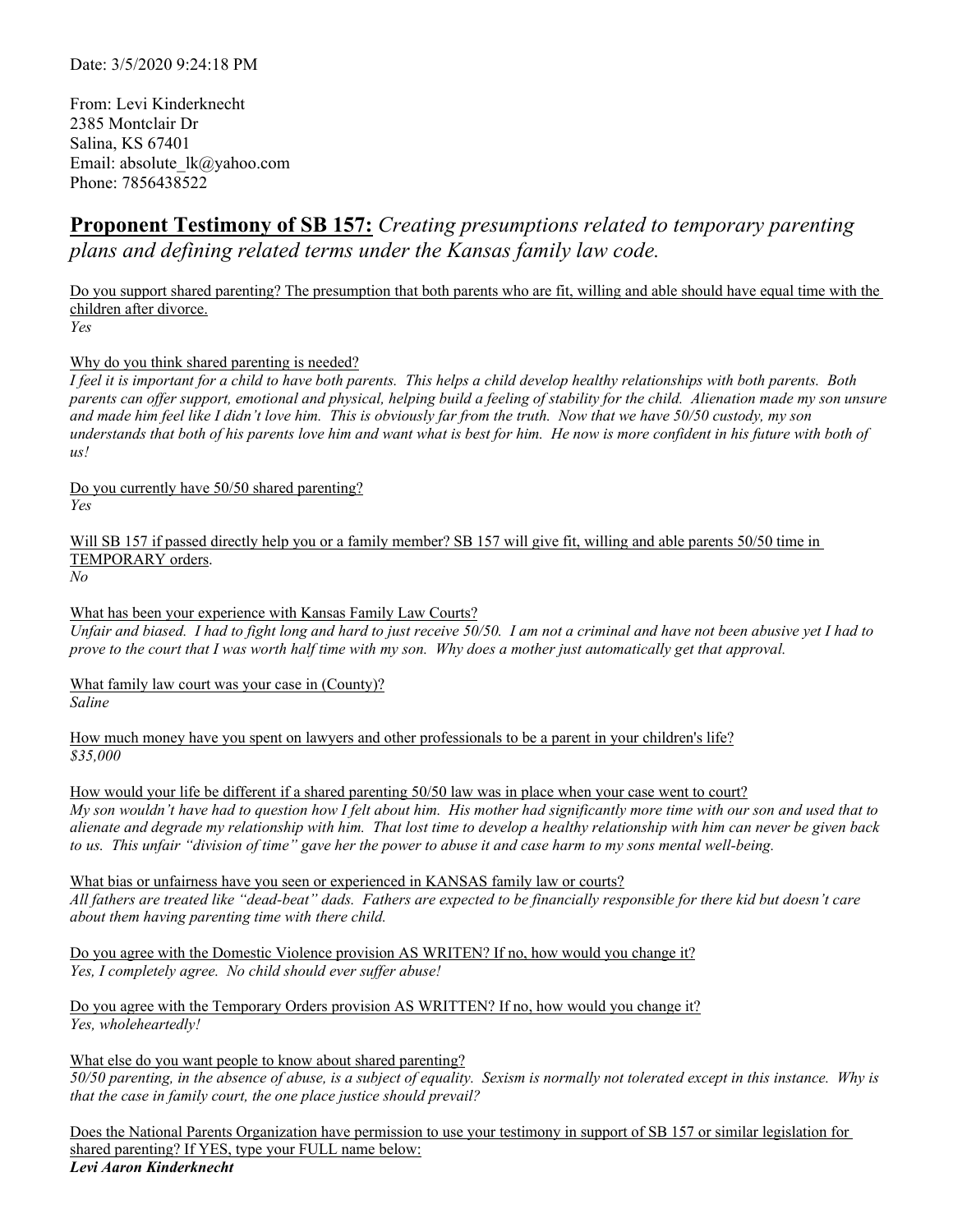From: Luke Forth 1116 E cedar st Olathe, KS 66061 Email: Lucasforth08@gmail Phone: 913 523 6476

## **Proponent Testimony of SB 157:** *Creating presumptions related to temporary parenting plans and defining related terms under the Kansas family law code.*

Do you support shared parenting? The presumption that both parents who are fit, willing and able should have equal time with the children after divorce. *Yes* 

Why do you think shared parenting is needed?

*Shared parenting will help all with kids not be afraid of divorce or braking up with kids involved as they would be able to have equal time with the kid or kids as much as the other parent.* 

Do you currently have 50/50 shared parenting? *I am only allowed 1 hour with my daughter at 50\$ an hour* 

Will SB 157 if passed directly help you or a family member? SB 157 will give fit, willing and able parents 50/50 time in TEMPORARY orders.

What has been your experience with Kansas Family Law Courts? *Compromised judge corruption in a lawyer failing to present evidence and unbiased decision making based on lies and turning a blind eye to the truth because a judge would get in trouble.* 

What family law court was your case in (County)? *Johnson* 

How much money have you spent on lawyers and other professionals to be a parent in your children's life? *\$4,650* 

How would your life be different if a shared parenting 50/50 law was in place when your case went to court? *I* would have had a better chance at staying a father to my child and watching her grow instead of alienating me out of *her life* 

What bias or unfairness have you seen or experienced in KANSAS family law or courts? *Dirty lawyer failing to show evidence to help my custody situation conflict of interest on my case high-conflict due to the conflict of interest associating with judge's secretary while the other parent and I were going to court for custody the other parent was caught associating with judge's secretary.* 

Do you agree with the Domestic Violence provision AS WRITEN? If no, how would you change it? *No i do not agree with how the current law is written too easy for false allegation cases are made. How i would change it is proof of crime committed depending on severity of the case.* 

Do you agree with the Temporary Orders provision AS WRITTEN? If no, how would you change it? *Yes i agree* 

What else do you want people to know about shared parenting? *That to put the kid or kids 1st not the hate for the other parent.* 

Does the National Parents Organization have permission to use your testimony in support of SB 157 or similar legislation for shared parenting? If YES, type your FULL name below: *Luke Allen forth*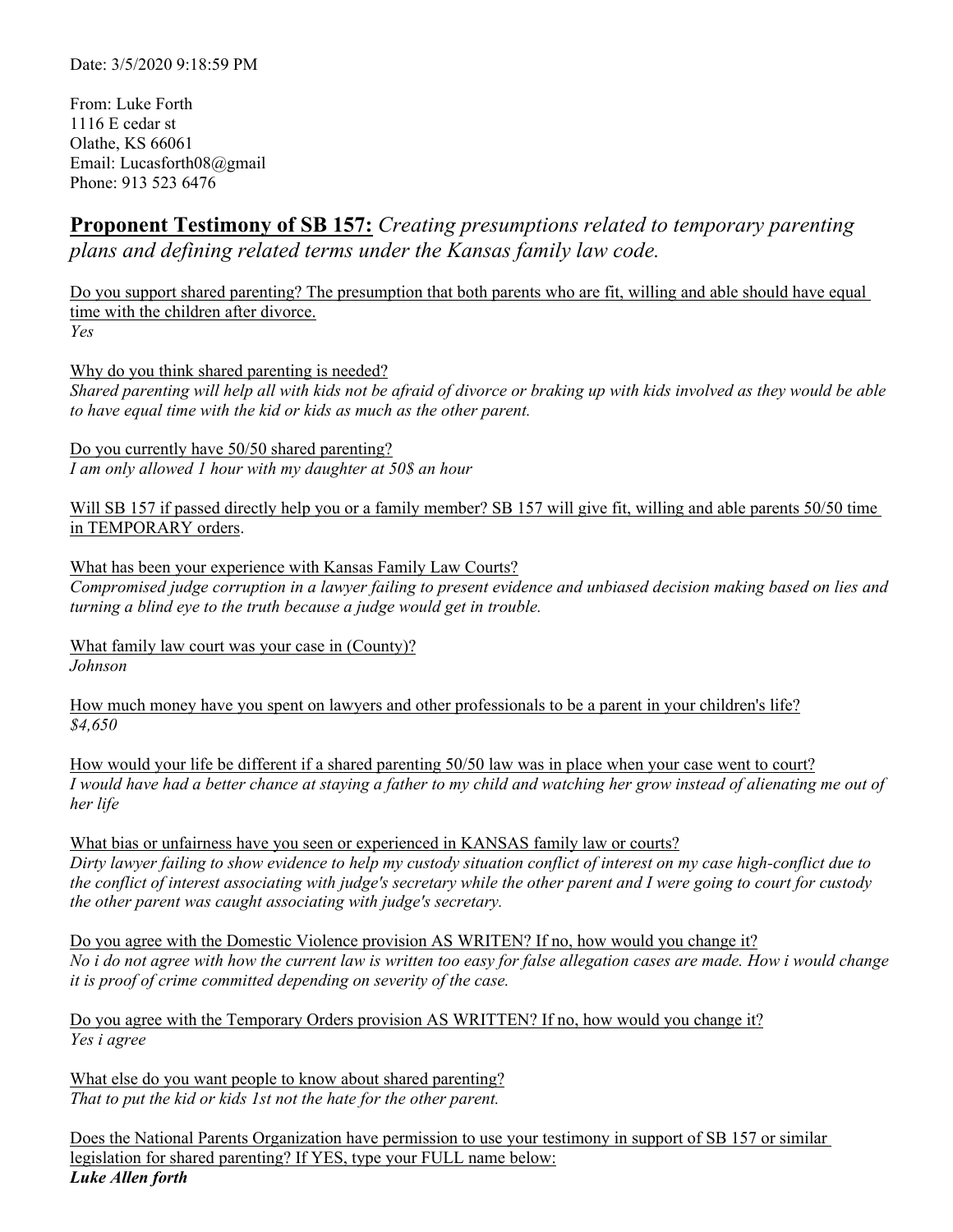Date: 3/5/2020 10:01:52 PM

From: Randy Ware 625 mills drive Towanda, KS 67144 Email: rware077@gmail. Com Phone: 3164352256

## **Proponent Testimony of SB 157:** *Creating presumptions related to temporary parenting plans and defining related terms under the Kansas family law code.*

Do you support shared parenting? The presumption that both parents who are fit, willing and able should have equal time with the children after divorce. *Yes* 

Why do you think shared parenting is needed? *To keep both parents active in the children's lives. If both parents live in the same area there is no reason it shouldn't be 50/50 as long as both parents are able to do it* 

Do you currently have 50/50 shared parenting? *Every Thursday and every other Thursday through Monday morning* 

Will SB 157 if passed directly help you or a family member? SB 157 will give fit, willing and able parents 50/50 time in TEMPORARY orders. *Yes* 

What has been your experience with Kansas Family Law Courts? *Lawyers have been worse than judges. Or my judge. So far anyways* 

What family law court was your case in (County)? *Butler* 

How much money have you spent on lawyers and other professionals to be a parent in your children's life? *\$7,000* 

How would your life be different if a shared parenting 50/50 law was in place when your case went to court? *To be active and more real time with my son without my ex controlling things when she lost custody of one kid and raising another that is 25 and has no idea about life* 

What bias or unfairness have you seen or experienced in KANSAS family law or courts? *Lies from the ex and the courts excepting her lies without her having to prove anything. I've done nothing to her and*  have proof of everything she accused me of and showed it in courts after I lost time

Do you agree with the Domestic Violence provision AS WRITEN? If no, how would you change it? *Yes*

Do you agree with the Temporary Orders provision AS WRITTEN? If no, how would you change it? *Yes* 

What else do you want people to know about shared parenting?

It's about the children. They didn't do anything to not deserve two suitable parents. It's heartbreaking what the *system does to parents that are willing and have the means to raise the children. The state only cares about child support. I have done the figures. It's a money maker for the state and it's sick that one parent loses everything and the other blows all the child support money they receive* 

Does the National Parents Organization have permission to use your testimony in support of SB 157 or similar legislation for shared parenting? If YES, type your FULL name below: *Randy Joe Ware*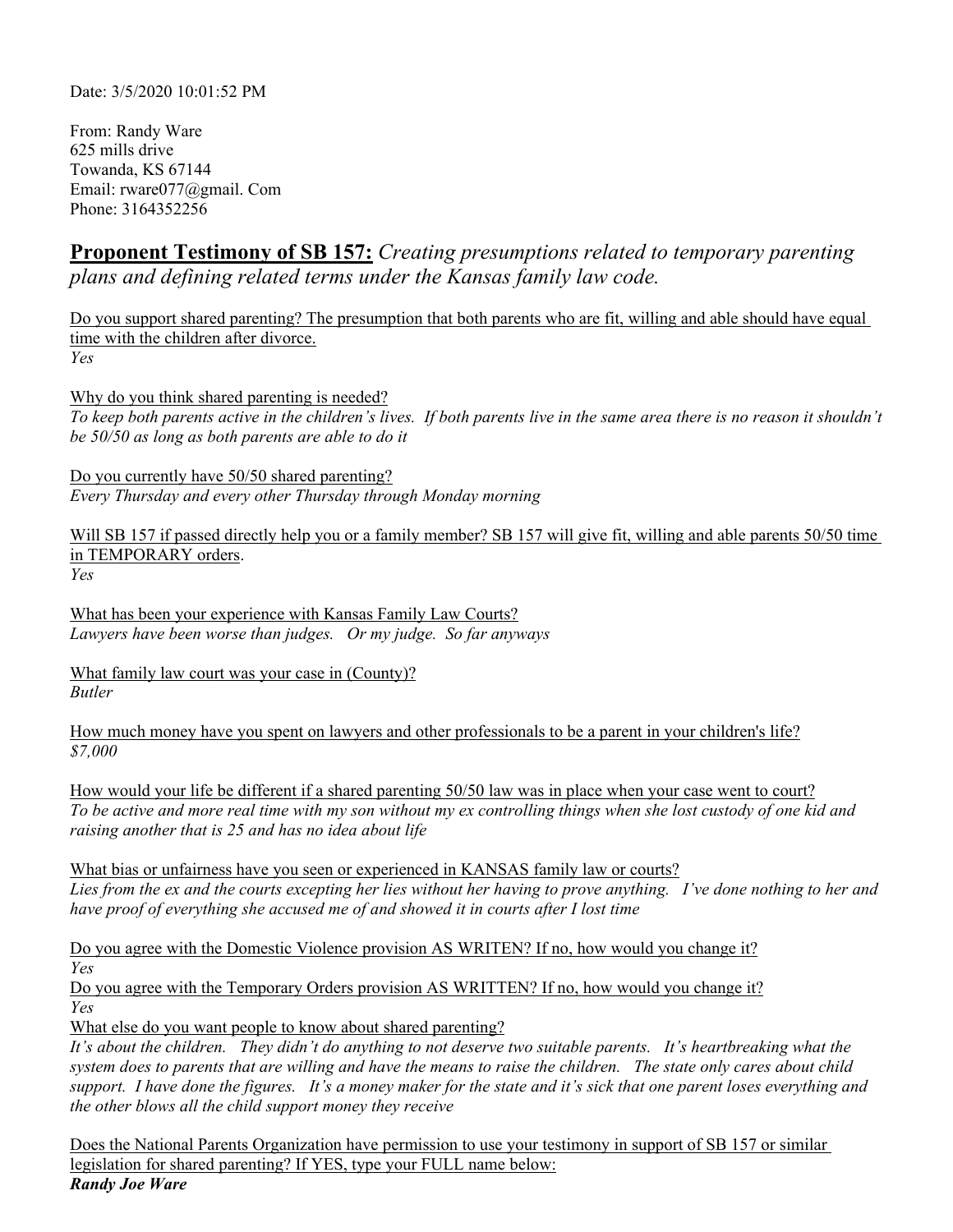Date: 3/5/2020 10:21:35 PM

From: Mark Aaron 330 Birch Lane Lawrence, KS 66044 Email: rodocker@gmail.com Phone: 602.620.0999

### **Proponent Testimony of SB 157:** *Creating presumptions related to temporary parenting plans and defining related terms under the Kansas family law code.*

Do you support shared parenting? The presumption that both parents who are fit, willing and able should have equal time with the children after divorce. *Yes* 

Why do you think shared parenting is needed?

*What is best for all children is to have equal access, to be loved and supported, and for children to have a relationship*  with both of their parents. Children of divorce should have the freedom to have two houses: my house and my other *house, not mom's house and dad's house.* 

Do you currently have 50/50 shared parenting?

*0* 

l

Will SB 157 if passed directly help you or a family member? SB 157 will give fit, willing and able parents 50/50 time in TEMPORARY orders. *Maybe* 

What has been your experience with Kansas Family Law Courts?

*As a capable and fit father who is and has always been willing to parent and father my children, temporary orders have been in place for more than 2 years. I have not seen my children in over a year and I have not spoken to them via phone in just over a year.* 

What family law court was your case in (County)? *Douglas* 

How much money have you spent on lawyers and other professionals to be a parent in your children's life? *\$90,000* 

How would your life be different if a shared parenting 50/50 law was in place when your case went to court? *I would still have a 3-2-2 schedule with my children.* 

What bias or unfairness have you seen or experienced in KANSAS family law or courts?

*Bias for the mother who, in my case, continues to portray herself as a victim. No one in the county is skilled in the affects of parental alienation and how that continues cycles of broken families. There is no option for restoration, rebuilding, repair. The court system perpetuates separation. All of the attorneys, case managers, support professionals profit from the system as it is set up. CM ordered a psychological evaluation from her choice of provider who charged more than twice what many others charges. CM fed that provider information to influence outcome and report. Children's therapists assigned by the CM lack background in clinical diagnosis, but provide therapy to children, not resulting in repair with alienated parent. Residential parent has no accountability to encourage children's relationship with other parent. The experience has left me financially destitute. I am professionally employed and make over 100K/year. Now, I work a second job to stay solvent and fund my case. The mental stress has led to physical stress, literally will take 2-3 years off my life. No matter what good steps I have taken to reassert and reprove myself to others, there is always another hoop to jump through.*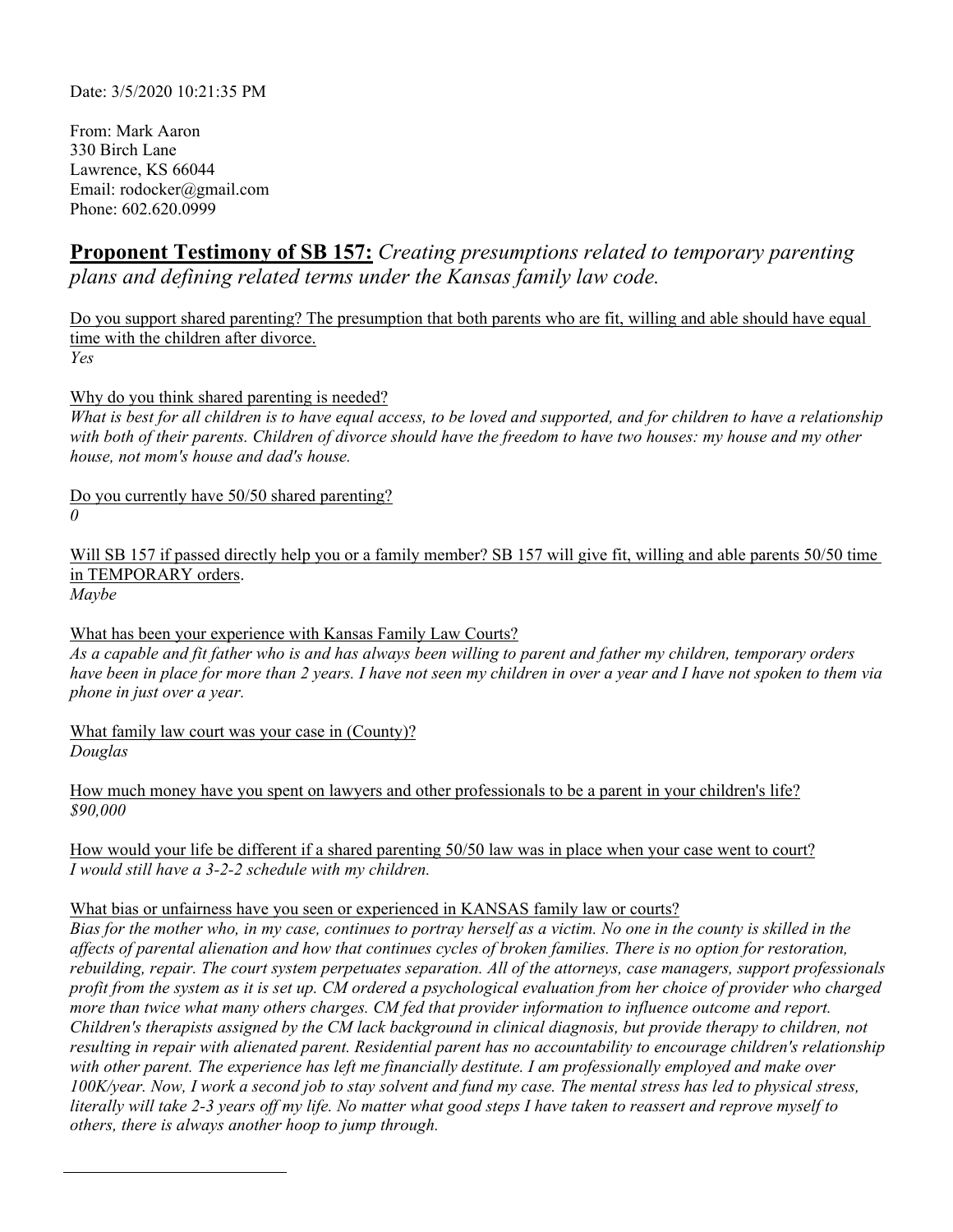#### Do you agree with the Domestic Violence provision AS WRITEN? If no, how would you change it?

*Definition of abuse as written sounds subjective. If a restraining order is issued by the court, that is done as a protective measure in the event the allegations are substantiated, or if a conviction is on record* 

Do you agree with the Temporary Orders provision AS WRITTEN? If no, how would you change it? *Yes* 

#### What else do you want people to know about shared parenting?

*Current research supports children having access to both parents to be mentally and physically healthy to live full and productive lives. Parents who are fit, willing, and able WANT to be present to their children. The children have the need for two parents, and it should be incumbent on society to support all families.* 

Does the National Parents Organization have permission to use your testimony in support of SB 157 or similar legislation for shared parenting? If YES, type your FULL name below: *Mark Rodocker Aaron*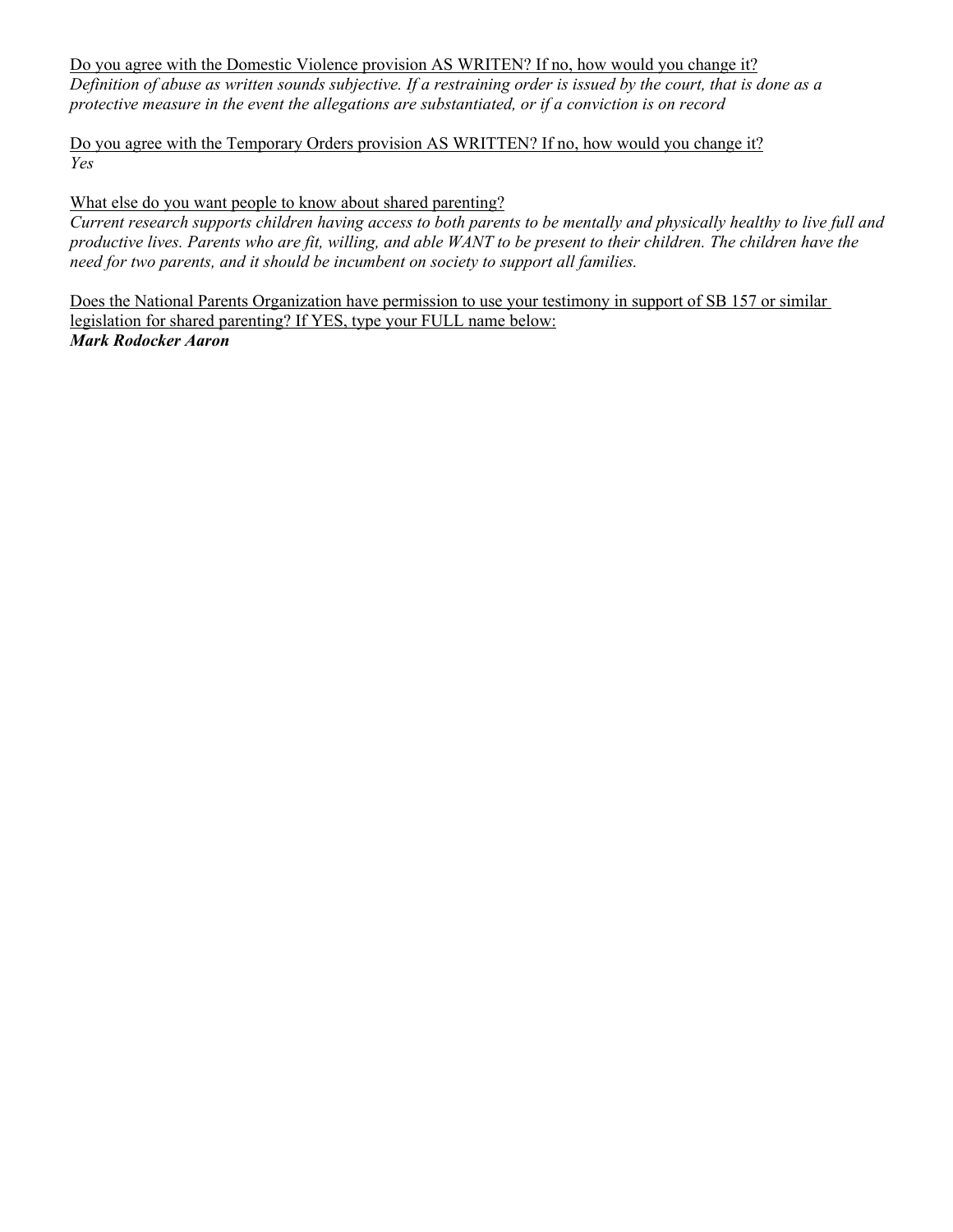From: Nicholas Nickles 10 North Mohawk Drive Park City, KS 67219 Email: nicknickles25@gmail.com Phone: 3162842600

# **Proponent Testimony of SB 157:** *Creating presumptions related to temporary parenting plans and defining related terms under the Kansas family law code.*

Do you support shared parenting? The presumption that both parents who are fit, willing and able should have equal time with the children after divorce.

*Yes* 

#### Why do you think shared parenting is needed?

*Ok so I have recently got close to 50/50 shared custody. We need laws for family law matters because it has cost me close to \$30k in 8 years for me to have the right to see our (my) child. Court refused me rights and access or any parenting time during a child support hearing that was done by the State Of Kansas Department of Children Service OFFICE (DCF) that handles child support enforcement and establish paternity. I filed motion pro se to gain access I had to jump through all kinds of crazy hoops and local court rules and still the court failed to follow the rules they say they follow. Had to do supervised visitation twice the court allowed Child mother to dictate what I could do while being supervised parenting time like if I could bring gifts food ect. Have been to four mediators with all impass they all recommend 50/50 some sort of parenting time. I have had two case managers one recommend the parenting time I have now. But I was given very little time each time I had to keep fight the court to allow me to see our (My) child took 7 years and alot of money to parent my child equally.. No one should ever have to pay \$30K to have parenting time. The court won't enforce a parenting plan but the court will arrest a man for not paying child support. So we really need change. Change the stereotype that Kansas is a mother State or a country court is a mother country. We need to known as Kansas is a Equal Family Rights State where you start at 50/50 then Have factual actual direct reasoning on why 50/50 not in the best interest of the child. He said he did she said she did shouldn't be grounds. The courts allowance PFA/pfs to gain upper hand on custody should be looked at with rule wrote in this bill. So this is why I think we need this to be moved forward. Thank you* 

Do you currently have 50/50 shared parenting?

*Yes* 

Will SB 157 if passed directly help you or a family member? SB 157 will give fit, willing and able parents 50/50 time in TEMPORARY orders.

*Yes* 

What has been your experience with Kansas Family Law Courts?

*Ok so I have recently got close to 50/50 shared custody. We need laws for family law matters because it has cost me close to \$30k in 8 years for me to have the right to see our (my) child.* 

What family law court was your case in (County)?

*Harvey* 

How much money have you spent on lawyers and other professionals to be a parent in your children's life? *\$60,000* 

How would your life be different if a shared parenting 50/50 law was in place when your case went to court?

*I would have saved alot of money that could gone to our (my) child. Not missed all them holidays and important moments and most of important would been my mother died why I was fight for the right to see our (my) child daughter won't ever got to meet her grandmother wasn't able to go to my mother's funeral. All because our family law is flawed and I have to pay alot if money to have a right not fair.* 

What bias or unfairness have you seen or experienced in KANSAS family law or courts? *Father's have no rights. Child mother can violate court order and I miss months of parenting time for the court to hear my motion that has to be filled and nothing done about it.*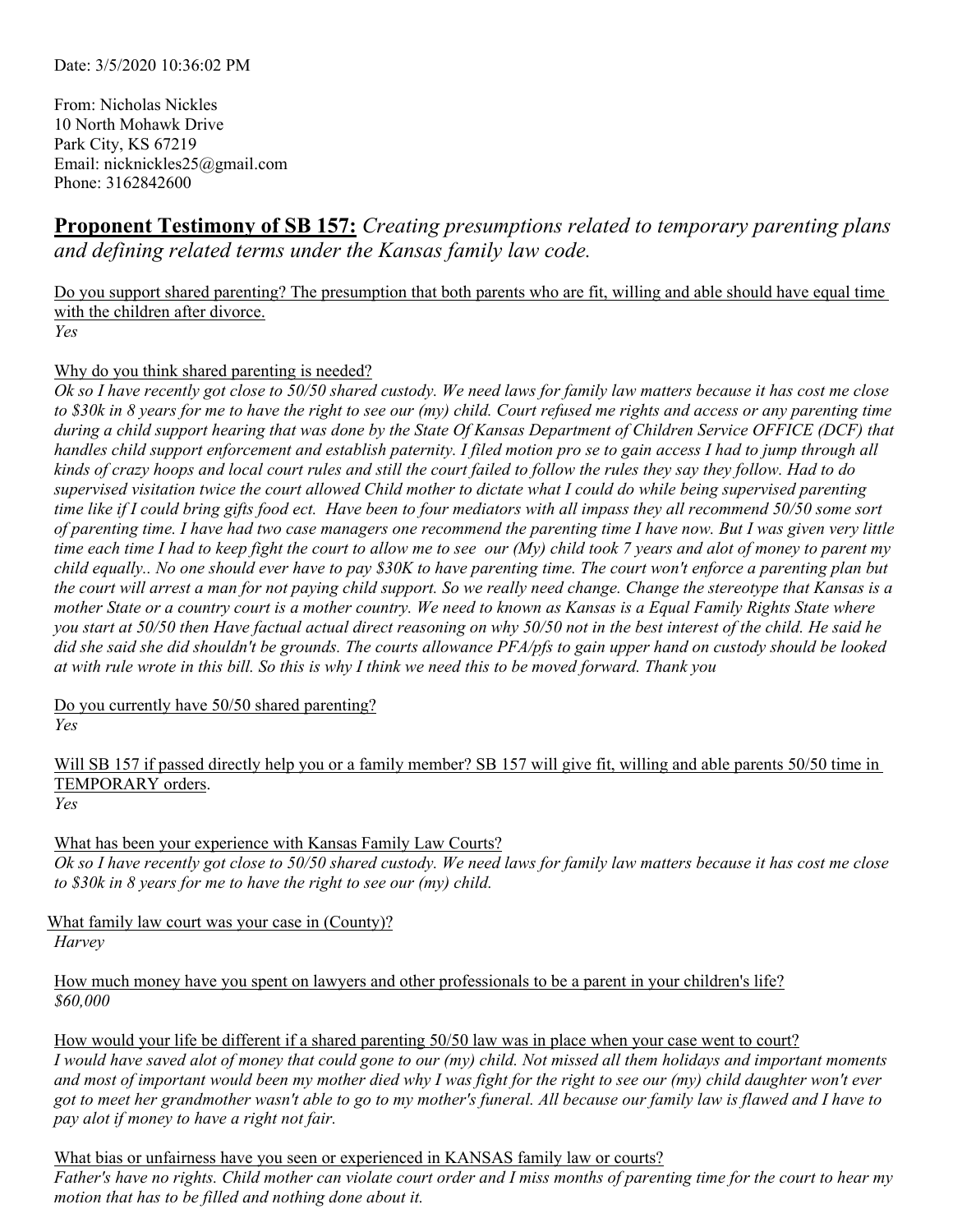#### Do you agree with the Domestic Violence provision AS WRITEN? If no, how would you change it?

*I agree. But judges routinely grant false or stupid protect orders against men well in Harvey country they do. Pull mine that the court allowed to be filled and temporary orders granted you could see then you have two judges making orders on two cases* 

Do you agree with the Temporary Orders provision AS WRITTEN? If no, how would you change it? *Yes* 

What else do you want people to know about shared parenting? *It's needs to happen look at all these mass shootings done by people with out the our parent in there life* 

Does the National Parents Organization have permission to use your testimony in support of SB 157 or similar legislation for shared parenting? If YES, type your FULL name below: *Nicholas Nickles*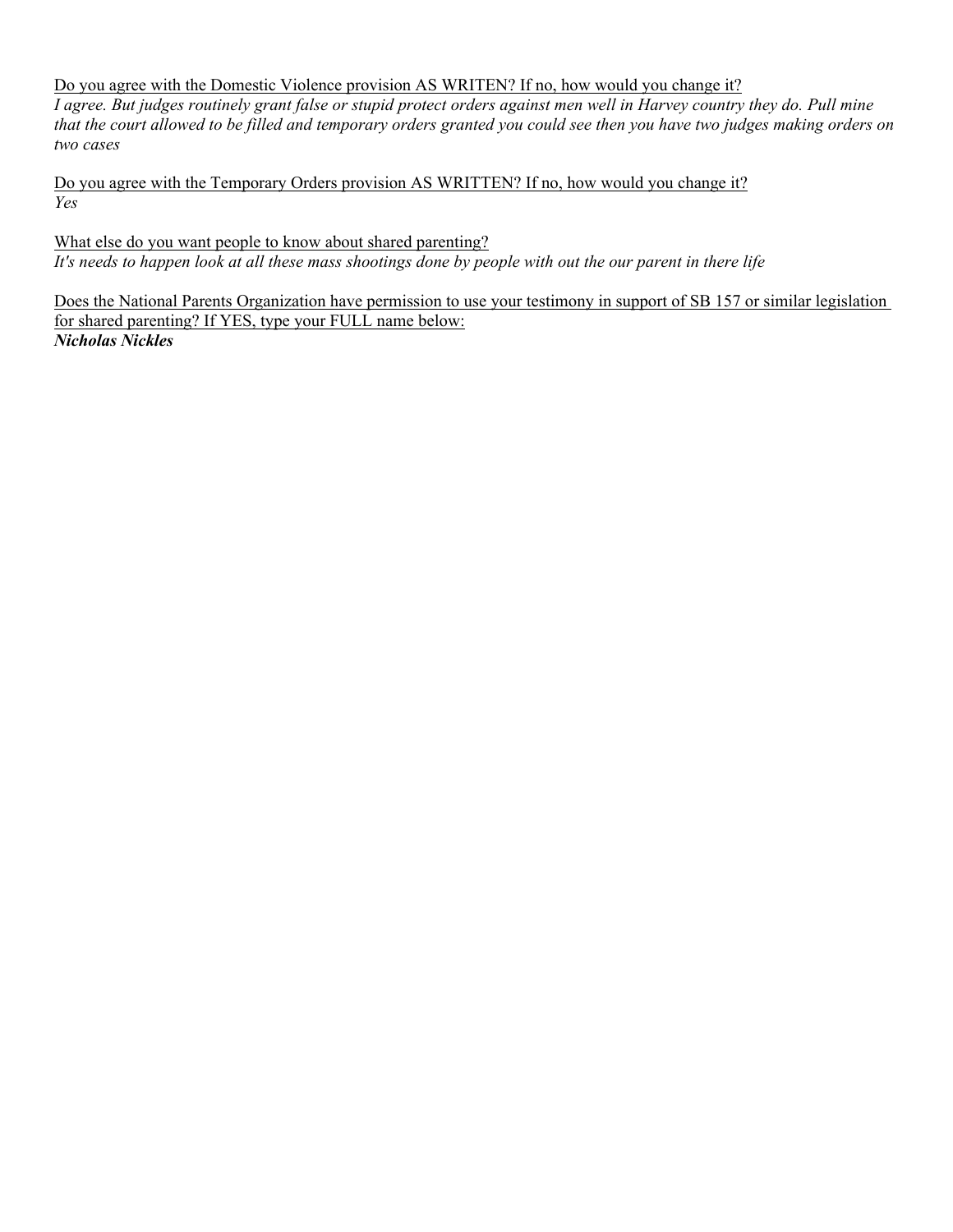Date: 3/6/2020 12:16:03 AM

From: Levi Schmaltz 18059 178th st Tonganoxie, KS 66086 Email: Leej251@gmail.com Phone: 9138320215

# **Proponent Testimony of SB 157:** *Creating presumptions related to temporary parenting plans and defining related terms under the Kansas family law code.*

Do you support shared parenting? The presumption that both parents who are fit, willing and able should have equal time with the children after divorce. *Yes* 

Why do you think shared parenting is needed? *Yes* 

Do you currently have 50/50 shared parenting? *Full* 

Will SB 157 if passed directly help you or a family member? SB 157 will give fit, willing and able parents 50/50 time in TEMPORARY orders.

*Yes* 

What has been your experience with Kansas Family Law Courts? *Horrible* 

What family law court was your case in (County)? *Wyandotte* 

How much money have you spent on lawyers and other professionals to be a parent in your children's life? *\$6,000* 

How would your life be different if a shared parenting 50/50 law was in place when your case went to court? *My children may still have their mother and I wouldn't be a father to 3 teenage girls that I've only ever had every other weekend with.* 

What bias or unfairness have you seen or experienced in KANSAS family law or courts? *Mothers recieved all rights and fathers are nothing more than a paycheck. After child support a father cannot even support themselves.* 

Do you agree with the Domestic Violence provision AS WRITEN? If no, how would you change it? *Yes* 

Do you agree with the Temporary Orders provision AS WRITTEN? If no, how would you change it? *Yes* 

What else do you want people to know about shared parenting? *Children need both parents* 

Does the National Parents Organization have permission to use your testimony in support of SB 157 or similar legislation for shared parenting? If YES, type your FULL name below: *Levi Joseph Schmaltz*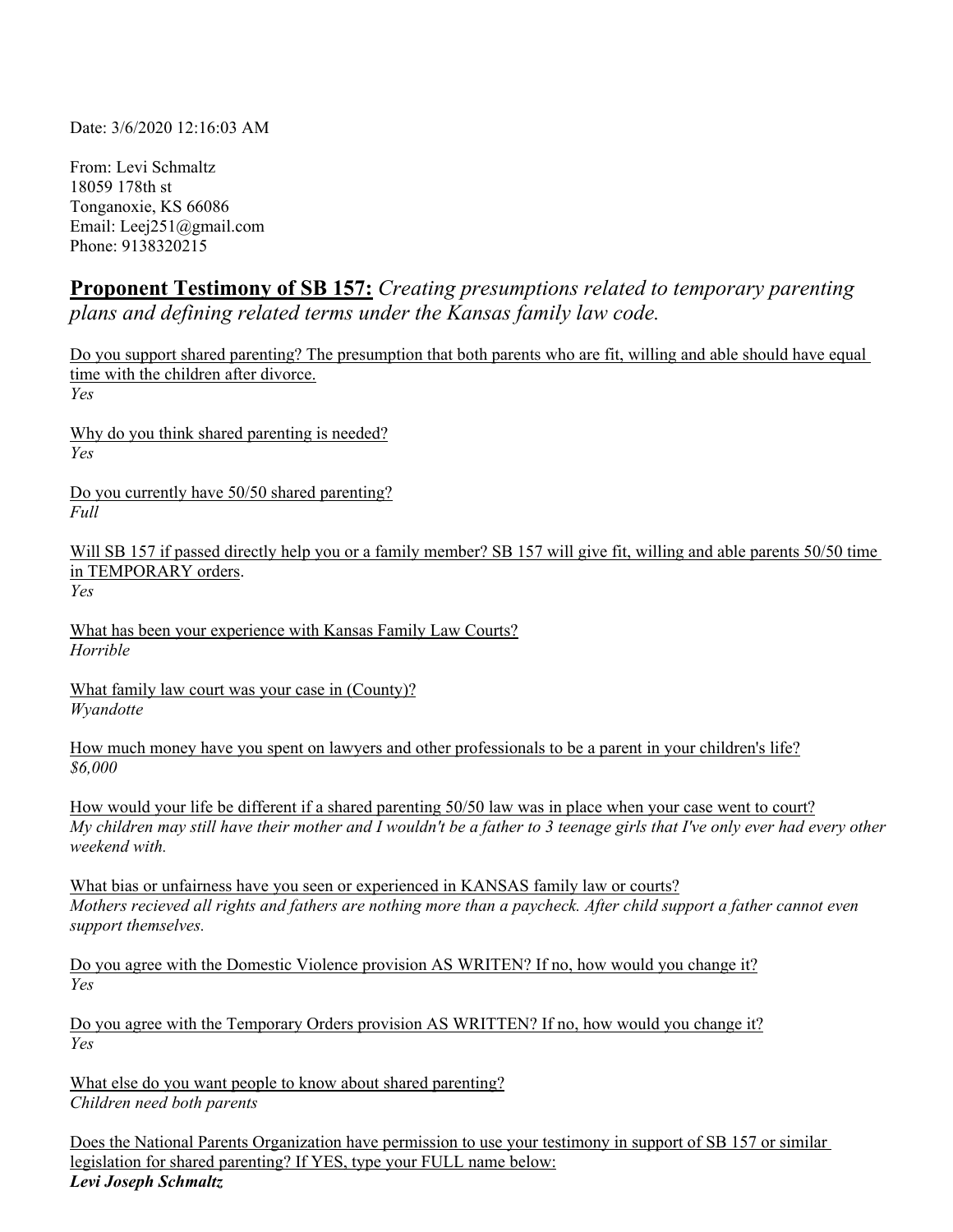Date: 3/6/2020 2:15:33 AM

From: Richard Caswell private privite, NC 28512 Email: caswellrad@hotmail.com Phone: 0419491179

## **Proponent Testimony of SB 157:** *Creating presumptions related to temporary parenting plans and defining related terms under the Kansas family law code.*

Do you support shared parenting? The presumption that both parents who are fit, willing and able should have equal time with the children after divorce. *Yes* 

Why do you think shared parenting is needed? *Presumption both parents are fit. Both parents involved means better outcome, more child support compliance etc.* 

Do you currently have 50/50 shared parenting? *No* 

Will SB 157 if passed directly help you or a family member? SB 157 will give fit, willing and able parents 50/50 time in TEMPORARY orders. *Yes* 

What has been your experience with Kansas Family Law Courts? *Judge obeys GAL and does not require any evidence from GAL. No due process. GAL withholds all school reports, counselor reports or any evidence which would stop GAL from making money. The system is so money driven and upside down logic.* 

What family law court was your case in (County)? *Johnson* 

How much money have you spent on lawyers and other professionals to be a parent in your children's life? *\$300,000* 

How would your life be different if a shared parenting 50/50 law was in place when your case went to court? *Yes the children would have both parents.* 

What bias or unfairness have you seen or experienced in KANSAS family law or courts? *Guardian at litem withholds evidence. GAL intimidates childcare supervisors to benefit agenda. GAL Ashlyn Yarnell (Ronald Nelson Law firm) who is very vocal against this bill has two Federal cases against her for religious discrimination. They hate Christians. She told me never to pray with my children. GAL withholds school reports or psychologist reports contrary to her agenda of making money.* 

Do you agree with the Domestic Violence provision AS WRITEN? If no, how would you change it? *Presentation not accepted if ex parte. Must allow other party the ability to respond. No temp orders without due process.* 

Do you agree with the Temporary Orders provision AS WRITTEN? If no, how would you change it? *agree* What else do you want people to know about shared parenting? *Best for children.* Does the National Parents Organization have permission to use your testimony in support of SB 157 or similar legislation for shared parenting? If YES, type your FULL name below: *Richard Berry Caswell MD*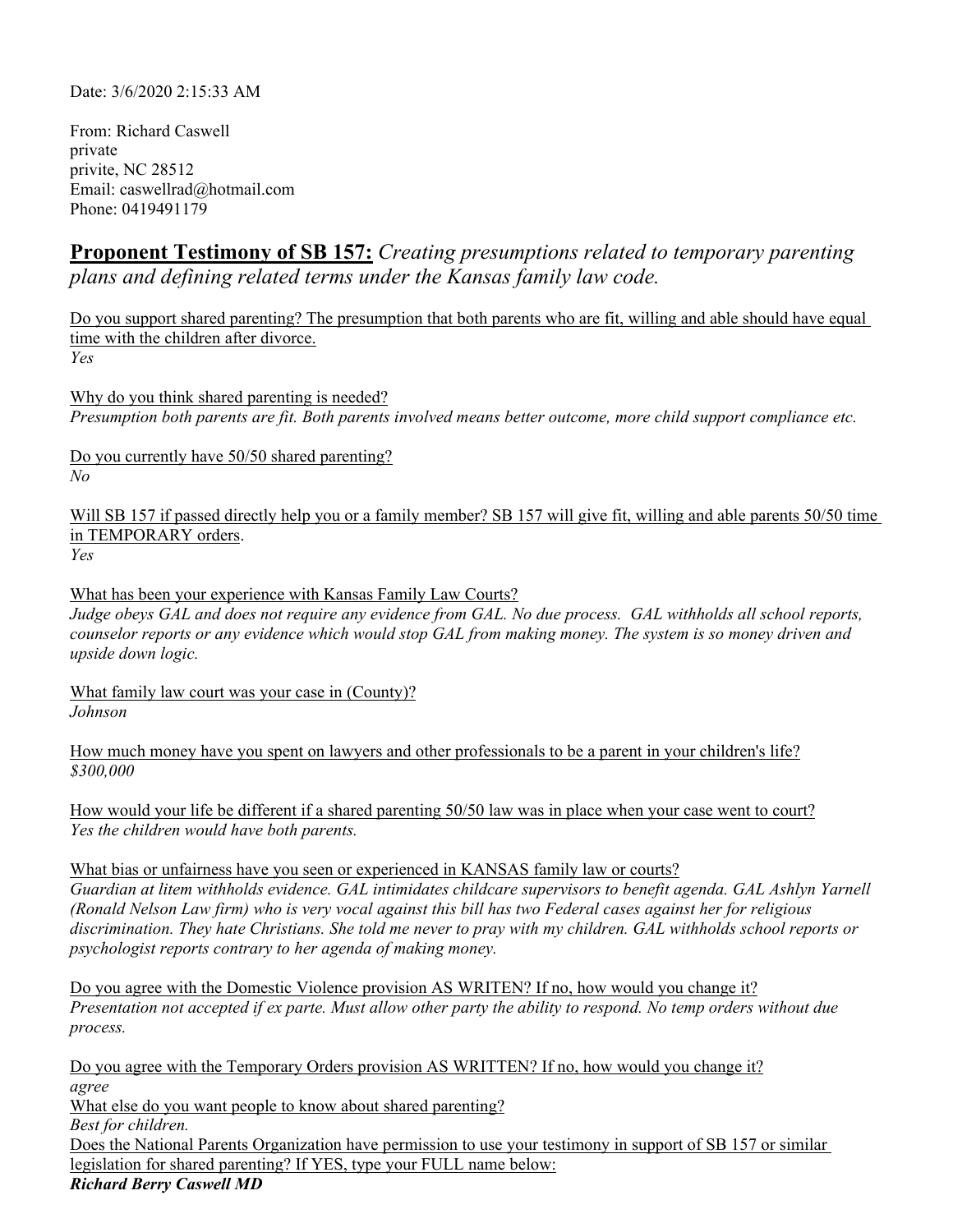From: Merlyn Entz 1673 20th Peabody, KS 66866 Email: merlynentz@yahoo.com Phone: 316 284 1204

# **Proponent Testimony of SB 157:** *Creating presumptions related to temporary parenting plans and defining related terms under the Kansas family law code.*

Do you support shared parenting? The presumption that both parents who are fit, willing and able should have equal time with the children after divorce. *Yes* 

Why do you think shared parenting is needed? *Best interest of CHILDREN and parents and extended family and Kansas social values.* 

Do you currently have 50/50 shared parenting? *Yes* 

Will SB 157 if passed directly help you or a family member? SB 157 will give fit, willing and able parents 50/50 time in TEMPORARY orders.

*No* 

 $\overline{a}$ 

What has been your experience with Kansas Family Law Courts? *I have learned that in our adversarial legal system, the process of child custody decisions encourages parents to attack each other in court to find the "better parent" which leaves things open for more "winner take-all" court battles.* 

What family law court was your case in (County)? *HV* 

How much money have you spent on lawyers and other professionals to be a parent in your children's life? *\$35,000* 

How would your life be different if a shared parenting 50/50 law was in place when your case went to court? *Nine months of more normal life with my daughter instead of strategically created temporary orders designed to surgically remove me from her life.* 

*So many better things to invest in than the litigation industry. If one seeks shared custody and the other parent won't agree, the common belief is that one must pay a ransom to lawyers as your child's future is hostage to the financial interests of this industry which by design is allowed to conflate the "best interest of children" with their financial interests! During those nine months until present I keep recognizing that the adversarial legal system is not ideal for difficult child custody decisions UNLESS the child's rights and best interests could be protected by impartial representation paid by the State in the interest of the child.* 

What bias or unfairness have you seen or experienced in KANSAS family law or courts?

*As courts of judicial discretion, decisions only need be justified by local tradition, continuing the current plans for inexcusable reasons, "preponderance of evidence", essentially the beliefs of the decision makers, instead of any clear, convincing evidence.* 

*Lawyers are given too much power over children's lives in decisions made without sunlight which could reveal their complicity or self interest and often acts as an apologist for a system that can profit from creating adversarial behavior. This leaves the door open for corruption without transparency over decision making processes.*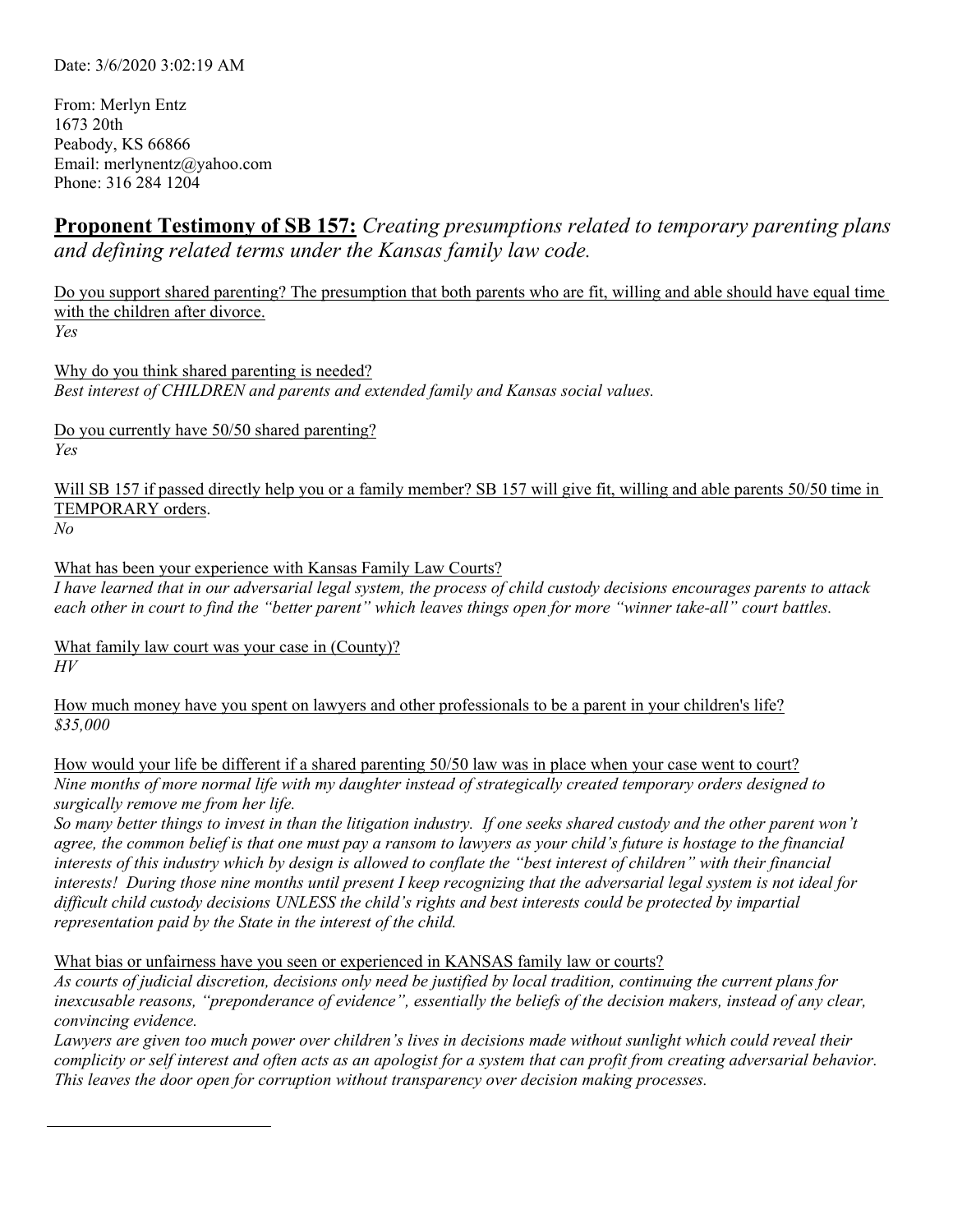#### Do you agree with the Domestic Violence provision AS WRITEN? If no, how would you change it?

*No. I AGREE entirely with its apparent INTENT, however I believe that adding this provision must also delineate severe penalties for actions and perjury by parents and legal industry when it becomes certain that false accusations of DV were made to inf* 

Do you agree with the Temporary Orders provision AS WRITTEN? If no, how would you change it? *Yes* 

#### What else do you want people to know about shared parenting?

*It's about the need and right of children to be with fit parents even if parents relationship has ended. It will take away rights from the litigation industry which may not always be a happy career however it's "golden cow" is when two fit parents with financial resources have different custody wishes.* 

*It challenges judicial discretion and will possibly be ignored by courts unless requiring written basis for judicial decisions.* 

*You can discuss shared parenting with nearly ANY Kansan and everyone believes in its value for children EXCEPT those family lawyers whose profit is largely derived from adversarial litigation between parents which should only be allowed in KS if an ombudsman/legal representation for the child is present with equal power. On this opinion I believe Professor Elrod and I are in agreement.* 

Does the National Parents Organization have permission to use your testimony in support of SB 157 or similar legislation for shared parenting? If YES, type your FULL name below: *Merlyn Alden Entz*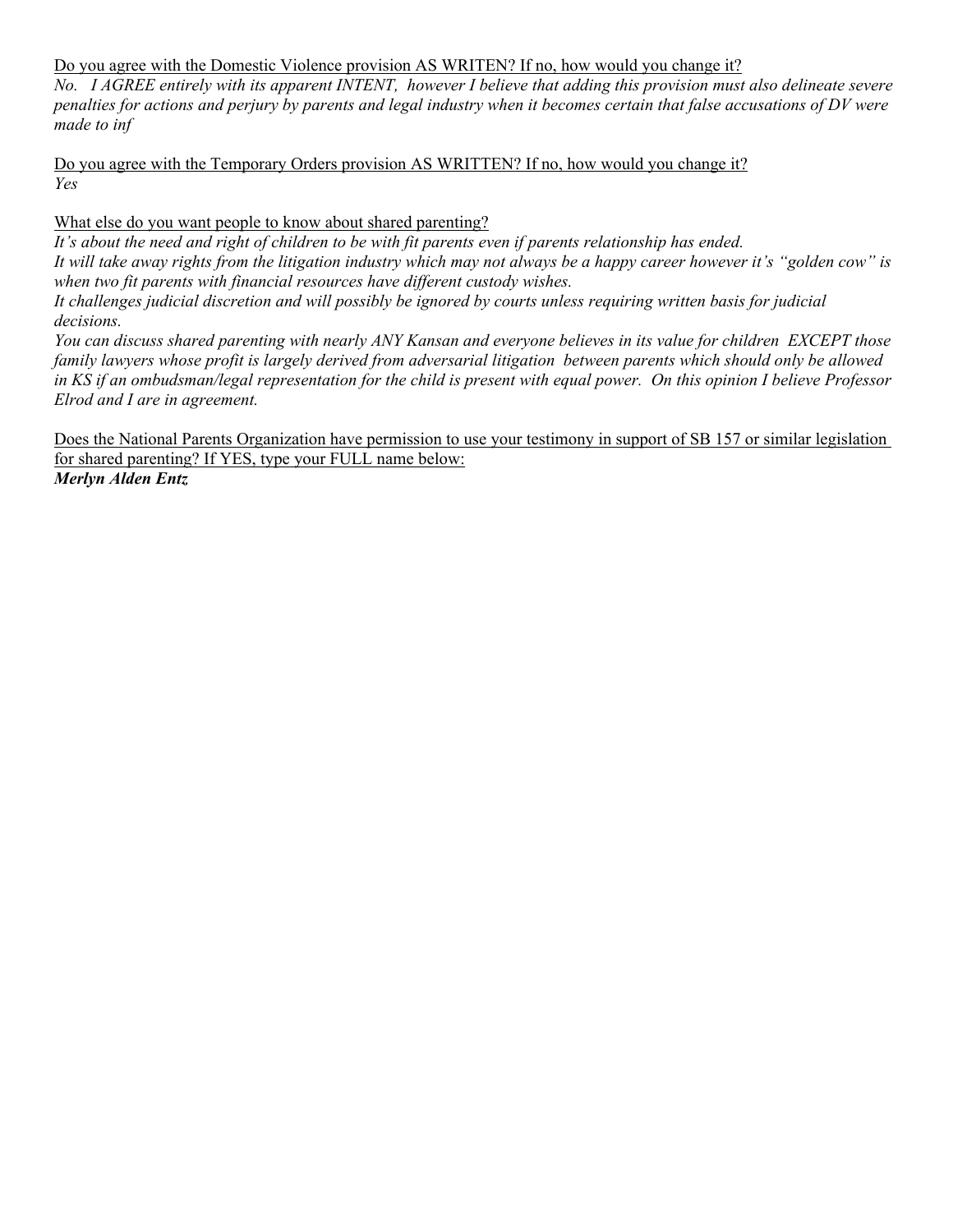Date: 3/6/2020 5:37:36 AM

From: Brian Forshee 1136 Kemp st Concordia, KS 66901 Email: Bri.forsh@gmail.com Phone: 7856144770

# **Proponent Testimony of SB 157:** *Creating presumptions related to temporary parenting plans and defining related terms under the Kansas family law code.*

Do you support shared parenting? The presumption that both parents who are fit, willing and able should have equal time with the children after divorce. *Yes* 

Why do you think shared parenting is needed? *Good for the children that want to see both sides* 

Do you currently have 50/50 shared parenting? *50/50 with Bill's but get to see children 24% of time* 

Will SB 157 if passed directly help you or a family member? SB 157 will give fit, willing and able parents 50/50 time in TEMPORARY orders. *Yes* 

What has been your experience with Kansas Family Law Courts? *They treat the men like crap...like they dont care if the man struggles* 

What family law court was your case in (County)? *Cloud county* 

How much money have you spent on lawyers and other professionals to be a parent in your children's life? *\$15,000* 

How would your life be different if a shared parenting 50/50 law was in place when your case went to court? *The kids would have a better life on my side to* 

What bias or unfairness have you seen or experienced in KANSAS family law or courts? *Paying 1500 a month in child support and having to split the med bills 50 50 ......the struggle* 

Do you agree with the Domestic Violence provision AS WRITEN? If no, how would you change it? *Yes* 

Do you agree with the Temporary Orders provision AS WRITTEN? If no, how would you change it? *Yes* 

What else do you want people to know about shared parenting? *It's a damn good thing think about the kids instead of how much money the woman get a month* 

Does the National Parents Organization have permission to use your testimony in support of SB 157 or similar legislation for shared parenting? If YES, type your FULL name below: *Brian Carl forshee*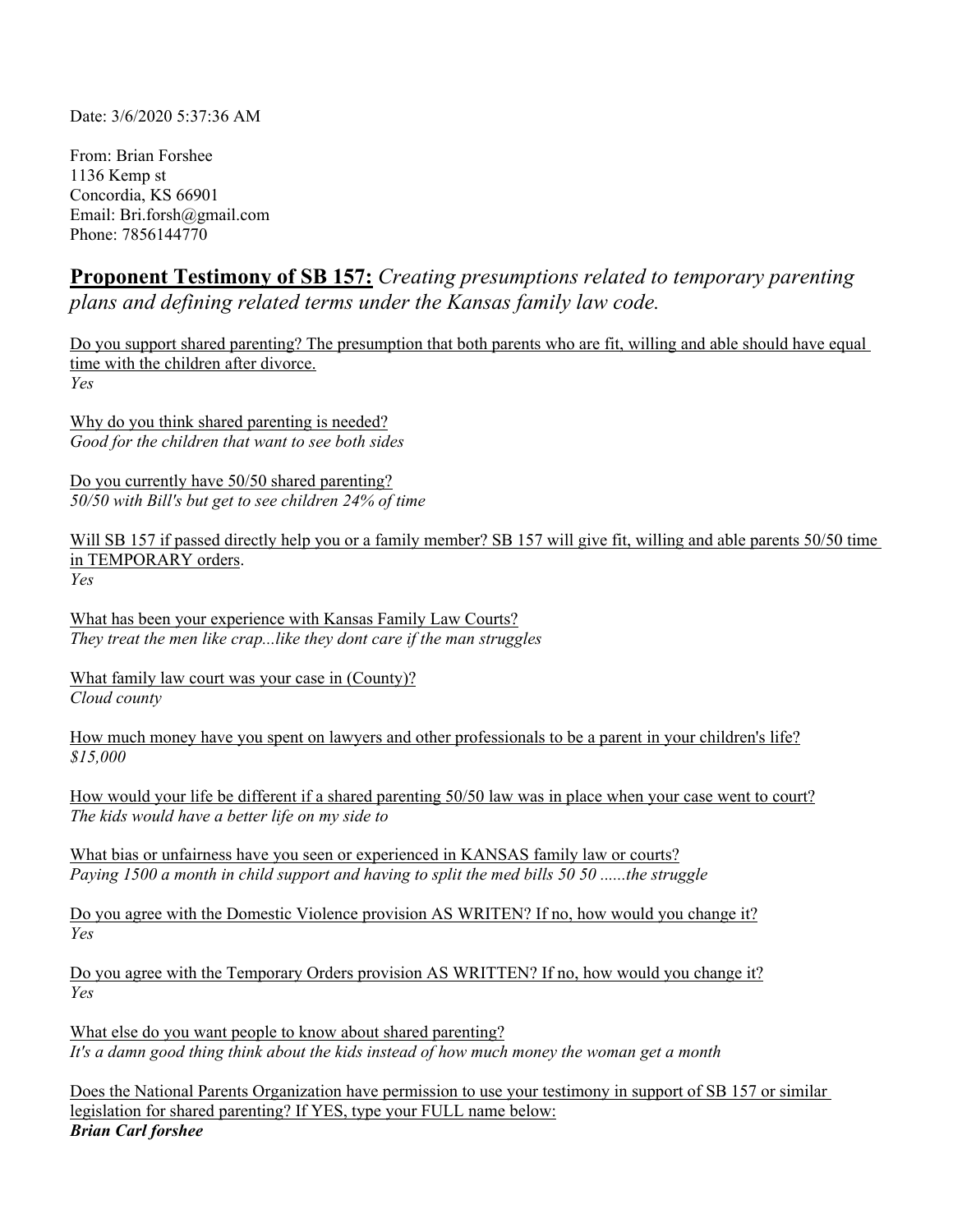From: Jonna Jenkins 306 S Cottonwood St Iola, KS 66749 Email: jonnakjenkins@gmail.com Phone: 9134248782

## **Proponent Testimony of SB 157:** *Creating presumptions related to temporary parenting plans and defining related terms under the Kansas family law code.*

Do you support shared parenting? The presumption that both parents who are fit, willing and able should have equal time with the children after divorce. *Yes* 

Why do you think shared parenting is needed?

*Our justice system is flawed. Courts are allowed to make choices without all the information giving one parent all control and the inability to regain 50/50! I've been fighting for 5 years. No charges or drugs or reasons. Only superior control by his lawyer and our local judge. My children beg for their mom, they beg for 50/50. Our court in Allen County is unfair.* 

Do you currently have 50/50 shared parenting? *Every other weekend, and one week day until 7pm.* 

Will SB 157 if passed directly help you or a family member? SB 157 will give fit, willing and able parents 50/50 time in TEMPORARY orders.

*Yes* 

l

What has been your experience with Kansas Family Law Courts?

*I'm a single mom. Long story short I stayed at home with our young four kids while my ex-husband worked. I didn't have a job outside the home for six years when he cleaned our accounts, emptied the home of what he thought was "his", and moved across town.* 

What family law court was your case in (County)? *Allen* 

How much money have you spent on lawyers and other professionals to be a parent in your children's life? *\$50,000* 

How would your life be different if a shared parenting 50/50 law was in place when your case went to court? *There would have been no question of control. We would have 50/50 no and the children wouldn't have suffered through our testimonies during our divorce five years ago and they wouldn't be suffering now, five years later, still no 50/50.* 

What bias or unfairness have you seen or experienced in KANSAS family law or courts?

*Judge signed over primary custody to the children's father during our divorce. They said I abandoned my children. I had not, I moved and fully communicated my move. I was in between lawyers to gain better counsel. There was nothing wrong with what I did and they used that time frame to get the judge to sign over the children to the father and I WAS never even notified until my new lawyer went to speak with his lawyer and said I didn't even have custody anymore. How can this be right? How can a judge do this? I was unable to fight this decision and I have yet to get my children back.* 

Do you agree with the Domestic Violence provision AS WRITEN? If no, how would you change it? *Yes*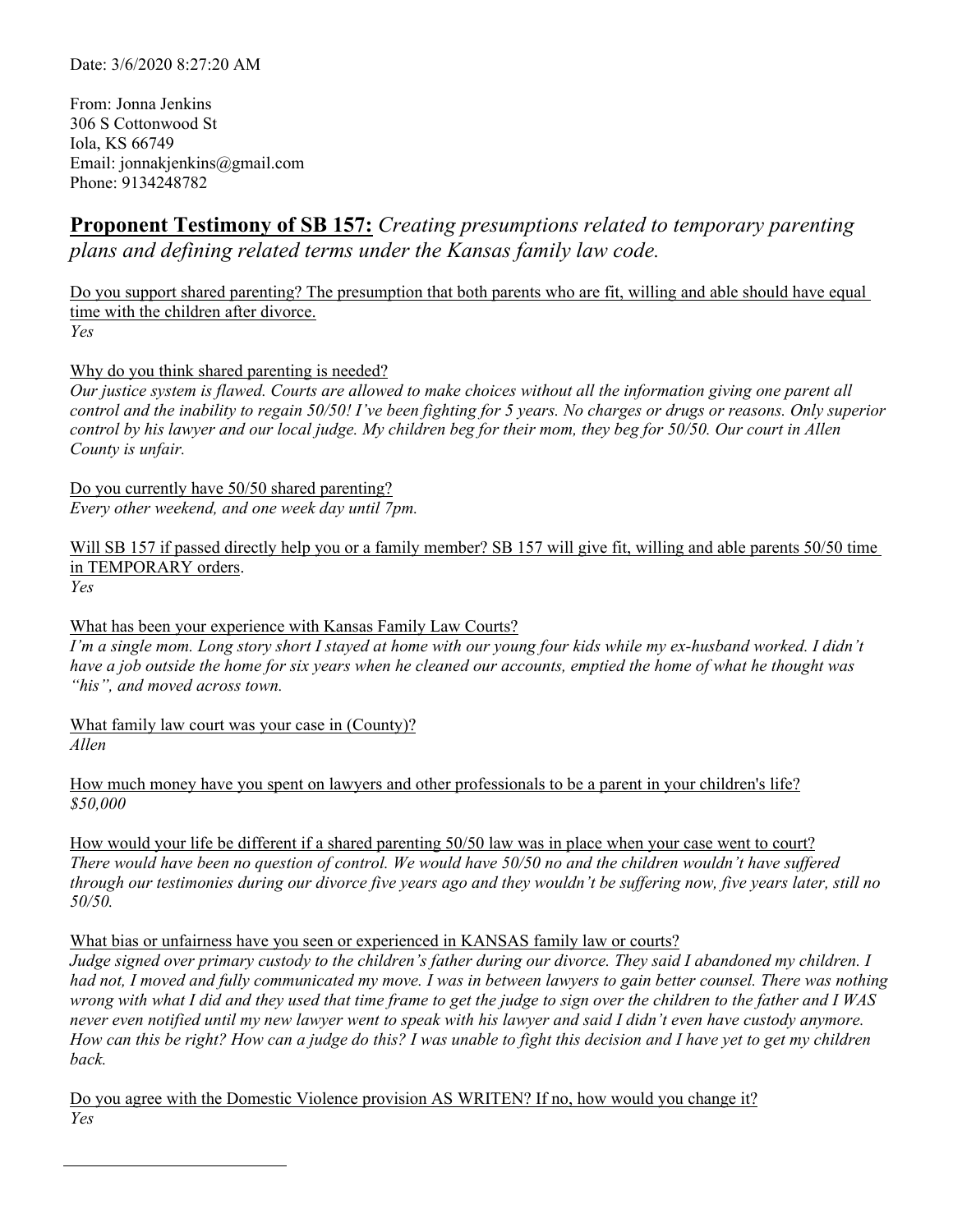#### Do you agree with the Temporary Orders provision AS WRITTEN? If no, how would you change it?

*Yes, only I would like to see Temporary removed. Parents should always have 50/50 for the life of a child until they are 18. Given no legitimate reasons for change. There will always be someone who thinks they can control the ex by their children. It's so* 

#### What else do you want people to know about shared parenting?

*This is for the children's best interests. No one person was chose to have control and rights to a child, or God would've allowed men to bare child. It takes two humans to create, its takes two humans to raise, with equal duty. If each parent is willing and there is no concerns, then they should each have the right to raise their child.* 

Does the National Parents Organization have permission to use your testimony in support of SB 157 or similar legislation for shared parenting? If YES, type your FULL name below: *Jonna Kay Jenkins*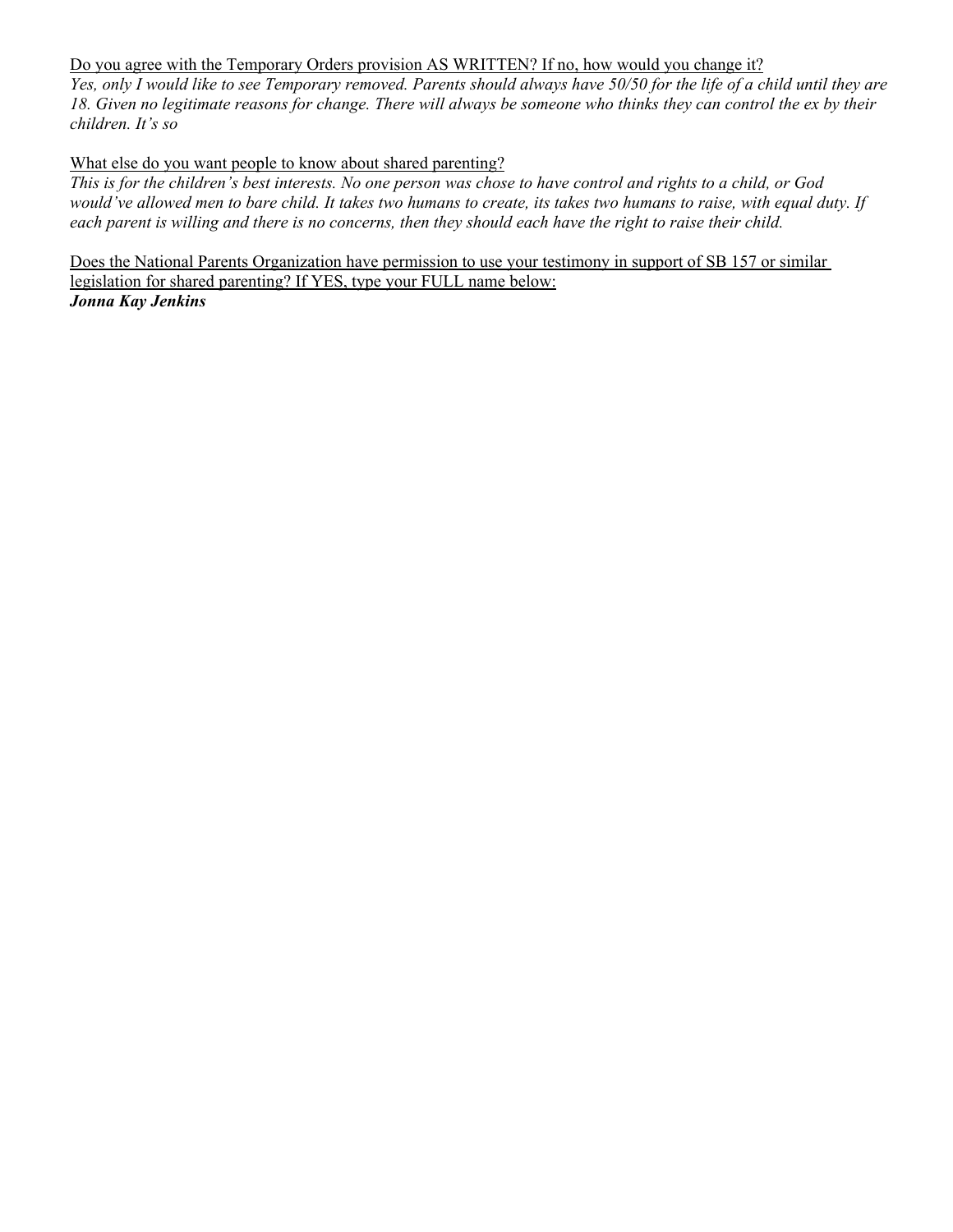Date: 3/6/2020 10:07:20 AM

From: Brian Littrell 5992 sw 24th terrace Topeka, KS 66614 Email: Brianlittrell1983@gmail.com Phone: 254-291-3852

**Proponent Testimony of SB 157:** *Creating presumptions related to temporary parenting plans and defining related terms under the Kansas family law code.*

Do you support shared parenting? The presumption that both parents who are fit, willing and able should have equal time with the children after divorce. *Yes* 

Why do you think shared parenting is needed?

*Each parent provides reassurance to their children. Without time to develop those relationships, the child will have to fill that void with other things. This can have long lasting impacts on confidence and mental health issues.* 

Do you currently have 50/50 shared parenting? *Yes* 

Will SB 157 if passed directly help you or a family member? SB 157 will give fit, willing and able parents 50/50 time in TEMPORARY orders.

*No* 

What has been your experience with Kansas Family Law Courts? *I feel that as a father I had to start without the presumption that having equal rights was the starting point. The burden seemed to be on me of why it was even a good idea.* 

What family law court was your case in (County)? *Shawnee* 

How much money have you spent on lawyers and other professionals to be a parent in your children's life? *\$25,000* 

How would your life be different if a shared parenting 50/50 law was in place when your case went to court? *I wouldn't have had to spend \$10,000 to get it* 

What bias or unfairness have you seen or experienced in KANSAS family law or courts? *Conciliatory process has such a huge impact on the result of a case. The mediator is a lot of time the judge in a case. There is no requirement or burden of proof to be honest In conciliation. That isn't right* 

Do you agree with the Domestic Violence provision AS WRITEN? If no, how would you change it? *I think this could lead to an increase in false claims on either side. I think the word substantiated needs put in there* 

Do you agree with the Temporary Orders provision AS WRITTEN? If no, how would you change it? *It needs to be both temporary and permanent* 

What else do you want people to know about shared parenting? *Shared parenting doesn't have to be a pseudo relationship with the former spouse.* 

Does the National Parents Organization have permission to use your testimony in support of SB 157 or similar legislation for shared parenting? If YES, type your FULL name below: *Brian littrell*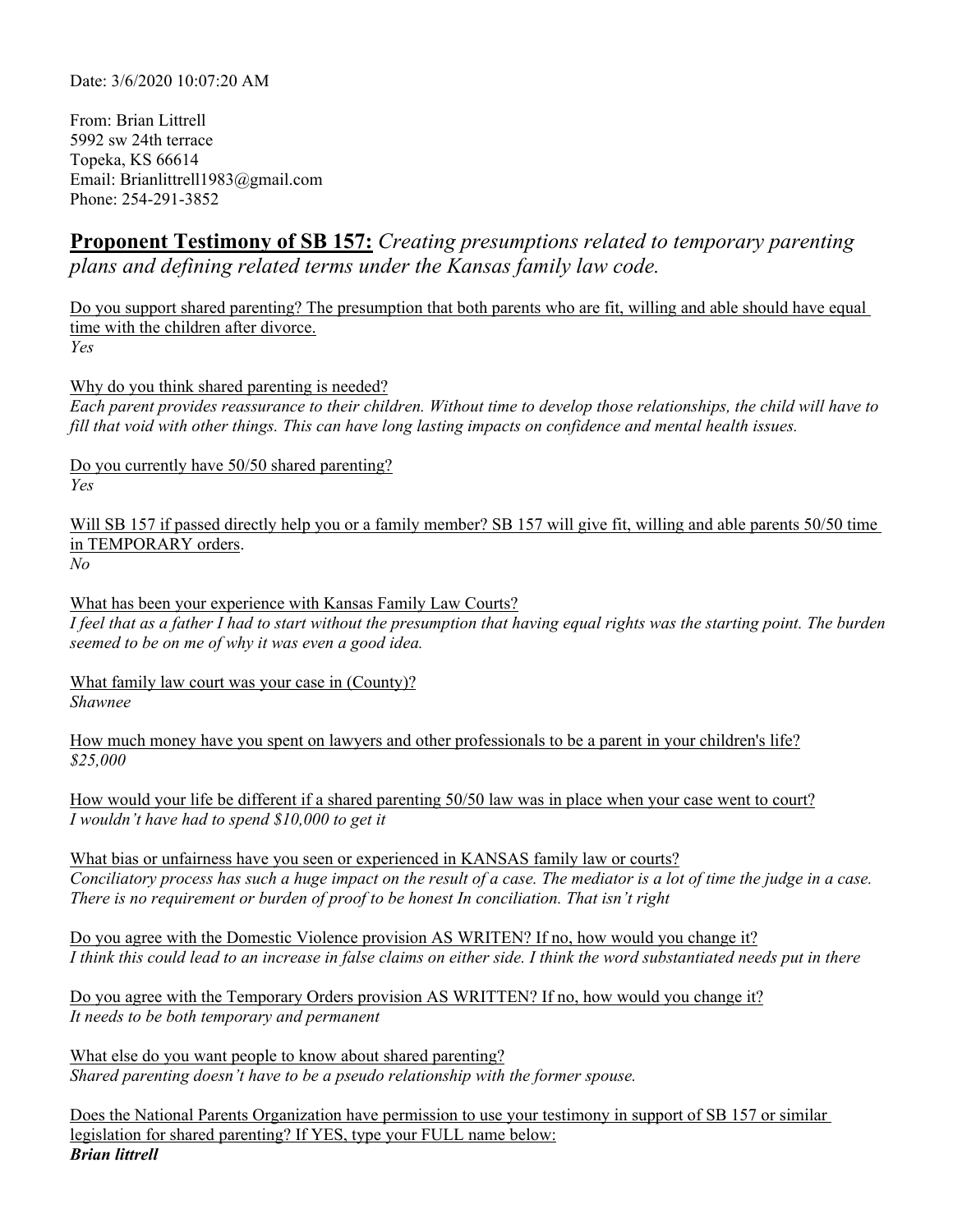From: Julian Wherrell 1001 e MacArthur road lot 226 Wichita, KS 67216 Email: Jmwherrell@yahoo.com Phone: 316-559-3899

### **Proponent Testimony of SB 157:** *Creating presumptions related to temporary parenting plans and defining related terms under the Kansas family law code.*

Do you support shared parenting? The presumption that both parents who are fit, willing and able should have equal time with the children after divorce.

*Yes* 

Why do you think shared parenting is needed?

*Shared parenting time is needed because then it will hold both parents accountable for the child(ren). Shared parenting time will also allow the children to love both parents without feeling guilty. We will see an increase in involvement from the non custodial parent, which in turn will greatly improve the child's live.* 

Do you currently have 50/50 shared parenting? *28%* 

Will SB 157 if passed directly help you or a family member? SB 157 will give fit, willing and able parents 50/50 time in TEMPORARY orders.

*Yes* 

What has been your experience with Kansas Family Law Courts?

*I have been failed by the courts. I have gone through supervised visits, multiple false PFAs, multiple false DCF investigations, and now I'm fighting to get 50/50 when Judge Beasley of Wichita made the recommendation for me to have 50/50.* 

What family law court was your case in (County)? *Sedgwick county* 

How much money have you spent on lawyers and other professionals to be a parent in your children's life? *\$12,000* 

How would your life be different if a shared parenting 50/50 law was in place when your case went to court?

*My life would be greatly different. I wouldn't have had to miss my daughters surgery because the mother didn't tell me about it till*  last second, I wouldn't have missed my daughter preschool graduation, I wouldn't have had to miss my daughters birthday, her *first day of kindergarten, Halloween, Christmas, Easter, July 4th are just some of the days and memories I have missed because the mothers won't communicate until last second and know that I won't be able to make it. With 50/50, there would be nothing like that happening.* 

What bias or unfairness have you seen or experienced in KANSAS family law or courts?

*I have to proof that I'm a fit father even though I have no police record, I have no serious crimes or felonies, I have dealt with false allegations and had to go to a therapist to prove them wrong. I feel as if the courts are trying to find a way where I'm unfit even though there is nothing they can find.* 

Do you agree with the Domestic Violence provision AS WRITEN? If no, how would you change it? *Yes.* 

Do you agree with the Temporary Orders provision AS WRITTEN? If no, how would you change it? *Yes.* 

What else do you want people to know about shared parenting? *Shared parenting time will cut down all the custody battles and will make the child's life even better having both parents equally.* 

Does the National Parents Organization have permission to use your testimony in support of SB 157 or similar legislation for shared parenting? If YES, type your FULL name below: *Julian Wherrell*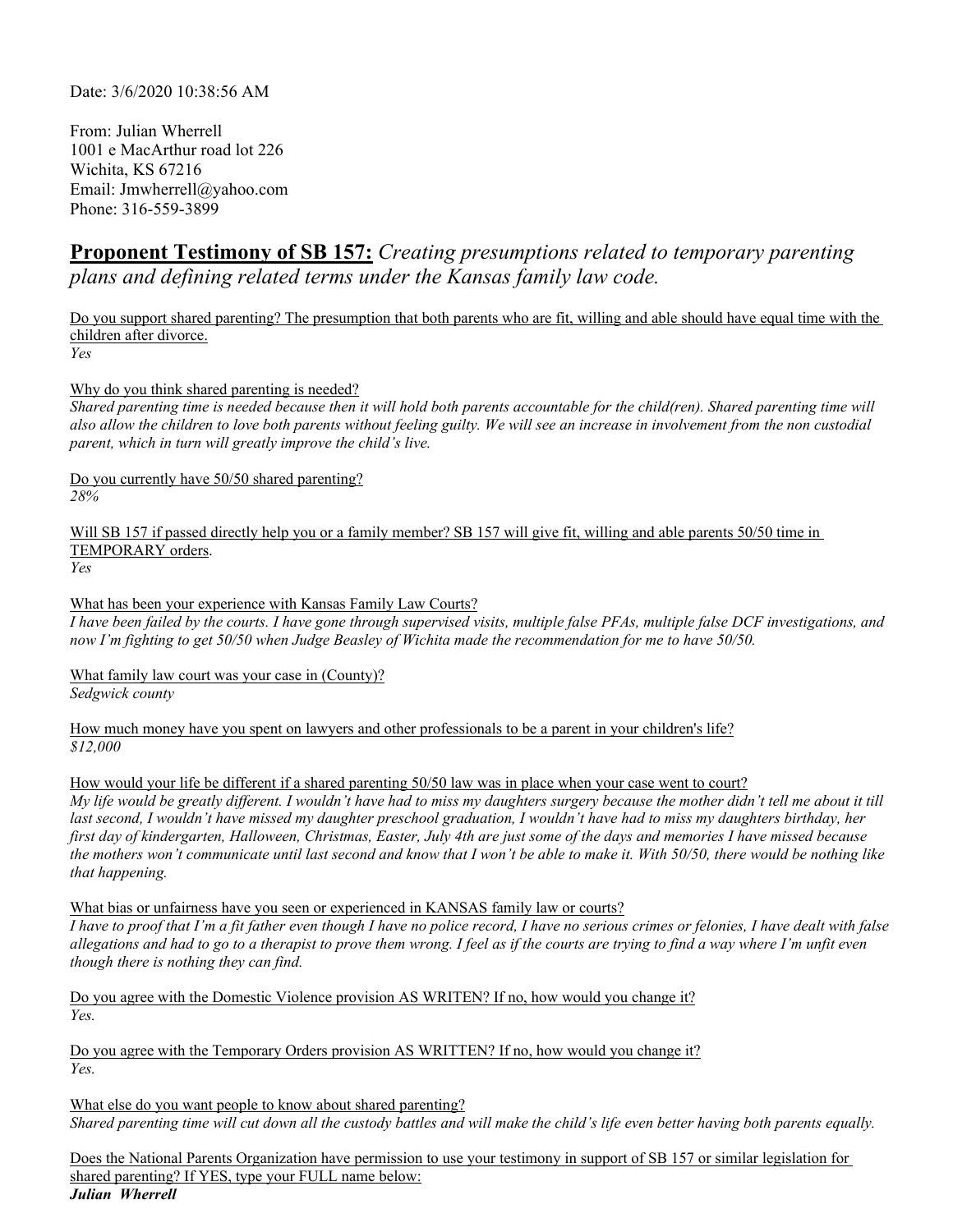Date: 3/6/2020 10:53:23 AM

From: Michael Buescher PO Box 102 Lawrence, NE 68957 Email: Cparsoco00@gmail.com Phone:

### **Proponent Testimony of SB 157:** *Creating presumptions related to temporary parenting plans and defining related terms under the Kansas family law code.*

Do you support shared parenting? The presumption that both parents who are fit, willing and able should have equal time with the children after divorce. *Yes* 

Why do you think shared parenting is needed?

*Shared parenting will give both parent a equal access to parent the child. Current family law gives mainly mothers the "power" of raising children. This often leads to mothers using the children as objects to control the father's time and rights. It hurts the children involved. All children have the right to have equal access to both fit and able parents.* 

Do you currently have 50/50 shared parenting? *Every other weekend* 

Will SB 157 if passed directly help you or a family member? SB 157 will give fit, willing and able parents 50/50 time in TEMPORARY orders.

*Maybe* 

What has been your experience with Kansas Family Law Courts?

*Kansas family law courts have showed favoritism to the mother of my children even when knowing she was lying. She has been able to lie about abuse, income, and anything that benefits her. This has led to reduced time with my children and high child support.* 

What family law court was your case in (County)? *Pottowattamie* 

How much money have you spent on lawyers and other professionals to be a parent in your children's life? *\$30,000* 

How would your life be different if a shared parenting 50/50 law was in place when your case went to court? *I would be able to be actively involved in my children's school life, homework, daily lives. I would get to see them and spend quality time with them. My children would have two actively involved parents instead of one plus a weekend dad. If I try to get any extra time the way it is now I am told no or that I have to "make it up". I get to see my children 4 days a month. That is not enough to parent.* 

What bias or unfairness have you seen or experienced in KANSAS family law or courts?

*Bias against fathers. The judge stated that he understood and Believed I was a good father with a loving and supportive family. He reprimanded my ex wife for poor behavior in the court room and pointed out her lies but said in his closing while he knew she was lying about the details he believed her over all story! He sided with her on custody and high child support. We need a equal and shared parenting to be the standard in our family courts!!* 

Do you agree with the Domestic Violence provision AS WRITEN? If no, how would you change it? *No, my ex wife claimed physical abuse at the start of our divorce which was an absolute lie. This will give mothers or fathers a way to hijack the system.* 

Do you agree with the Temporary Orders provision AS WRITTEN? If no, how would you change it? *Yes!* 

What else do you want people to know about shared parenting? *Our kids NEED both parents! They need dads just as much as moms!!* 

Does the National Parents Organization have permission to use your testimony in support of SB 157 or similar legislation for shared parenting? If YES, type your FULL name below: *Micheal Bradley Buescher*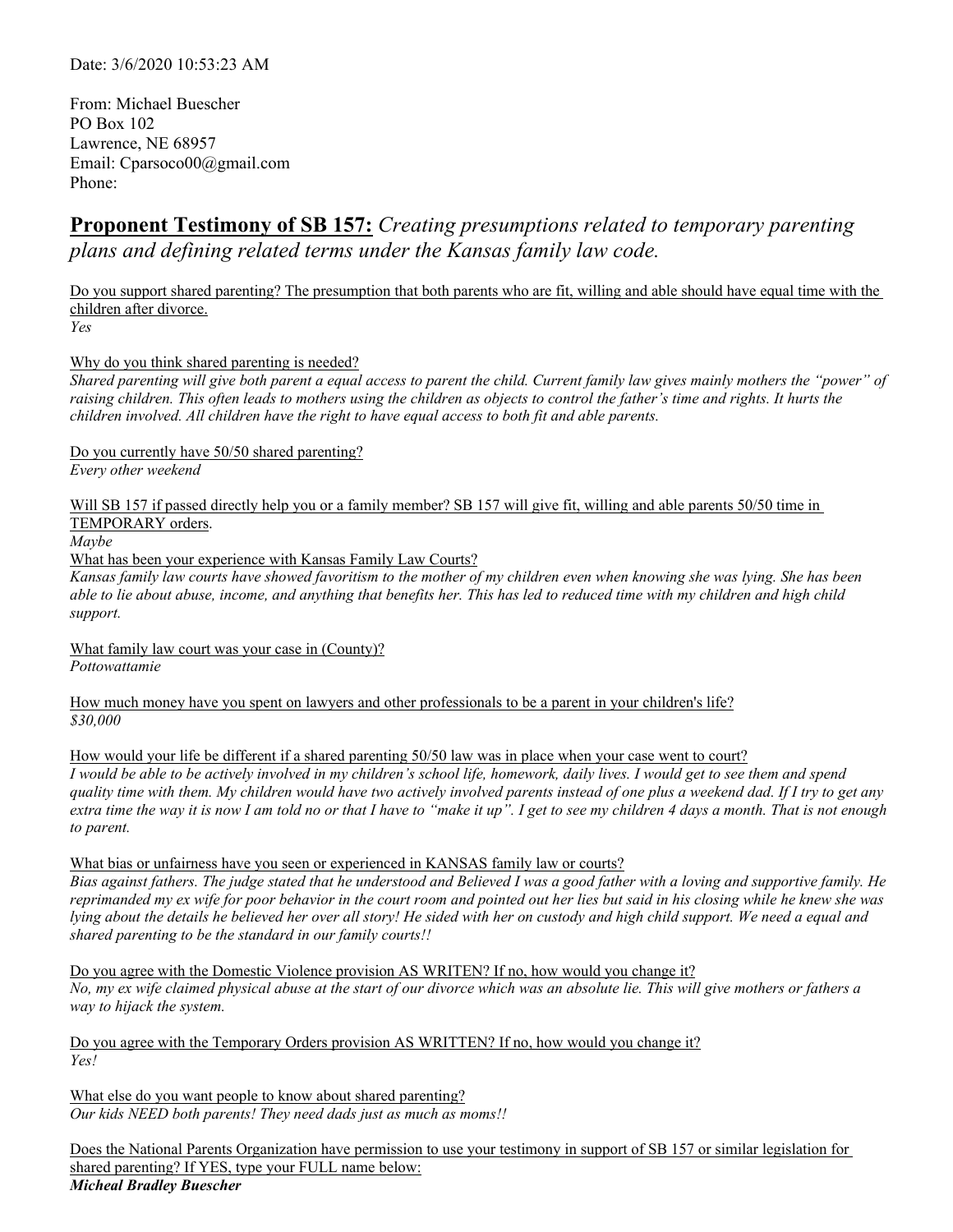Date: 3/6/2020 1:49:23 PM

From: Frank Crawley , KS Email: fbelmore1@aol.com Phone:

**Proponent Testimony of SB 157:** *Creating presumptions related to temporary parenting plans and defining related terms under the Kansas family law code.*

Do you support shared parenting? The presumption that both parents who are fit, willing and able should have equal time with the children after divorce. *Yes* 

Why do you think shared parenting is needed? *Children need both parents. Boyfriend's shouldn't get more time with your child than you do.* 

Do you currently have 50/50 shared parenting? *Every other weekend and no holidays last 3 years* 

Will SB 157 if passed directly help you or a family member? SB 157 will give fit, willing and able parents 50/50 time in TEMPORARY orders. *Yes* 

What has been your experience with Kansas Family Law Courts? *Prejudical* 

What family law court was your case in (County)? *Dickinson* 

How much money have you spent on lawyers and other professionals to be a parent in your children's life? *15000* 

How would your life be different if a shared parenting 50/50 law was in place when your case went to court? *Child might not be so angry. Just turned 5 1/2 and l just potty trained him for the third time.* 

What bias or unfairness have you seen or experienced in KANSAS family law or courts?

*Judge not giving witnesses opportunity to dispute allegations or present evidence when lies are being told in court. First one to lie "wins" ??? How wrong is that. Judge orders independent medical exam 3 years that never happens, son has been being abused the whole time. First time l take my son to a Professional thats states my child is being abused the Judge rules l can't take him there any more.* 

Do you agree with the Domestic Violence provision AS WRITEN? If no, how would you change it? *True documentation by the showing of some "charge", not just allegations.* 

Do you agree with the Temporary Orders provision AS WRITTEN? If no, how would you change it? *Judges should look at pictures and videos of the child bruised and having black eyes. He should watch the videos of the child when the child is screaming not to be returned and telling of the horrors being inflicted on him.* 

Does the National Parents Organization have permission to use your testimony in support of SB 157 or similar legislation for shared parenting? If YES, type your FULL name below: *Frank Belmore Crawley*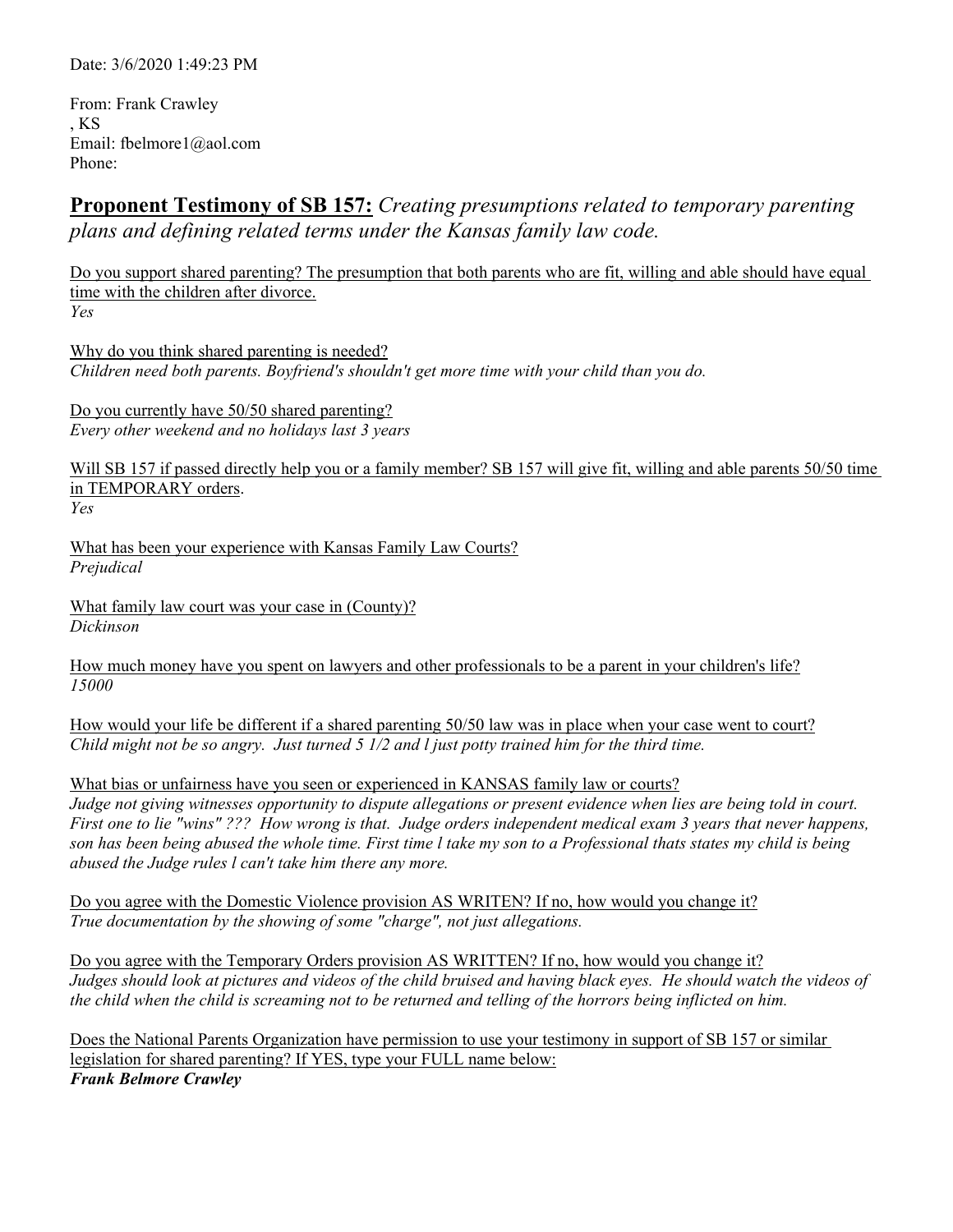Date: 3/6/2020 2:12:30 PM

From: Margaret Goldizen , KS Email: mmgoldizen@aol.com Phone:

**Proponent Testimony of SB 157:** *Creating presumptions related to temporary parenting plans and defining related terms under the Kansas family law code.*

Do you support shared parenting? The presumption that both parents who are fit, willing and able should have equal time with the children after divorce. *Yes* 

Why do you think shared parenting is needed?

Gives both sides ample opportunity to take child to appointments when child is being abused. Every other weekend, *father cannot find a primary care physician on weekends and clinics don't care.* 

Do you currently have 50/50 shared parenting?

*I am a grandparent whom the Court keeps letting get restrained from my grandson for supposed things like telling a five and a half year to poop in his pants. Ridiculous, l know but it kept me from my grandson for six months* 

What has been your experience with Kansas Family Law Courts?

*Nightmare. Having to sit in a courtroom and be berated for things you have not done and are not allowed to present evidence or testimony against fabrications and allegations when the Judge is biased to mother.* 

What family law court was your case in (County)? *Dickinson* 

How much money have you spent on lawyers and other professionals to be a parent in your children's life? *5000* 

How would your life be different if a shared parenting 50/50 law was in place when your case went to court? *Would have been able to take child to Dr and child wouldn't have had to be abused by mother and boyfriend* 

What bias or unfairness have you seen or experienced in KANSAS family law or courts? *Whatever mother says is true and she xan say anything she wants. Father is stopped from speaking and told not allowed to say anything or is berated by Judge to not talk bad about mother, which leaves no way on how you supposed to tell the truth.* 

Does the National Parents Organization have permission to use your testimony in support of SB 157 or similar legislation for shared parenting? If YES, type your FULL name below: *Margaret Goldizen*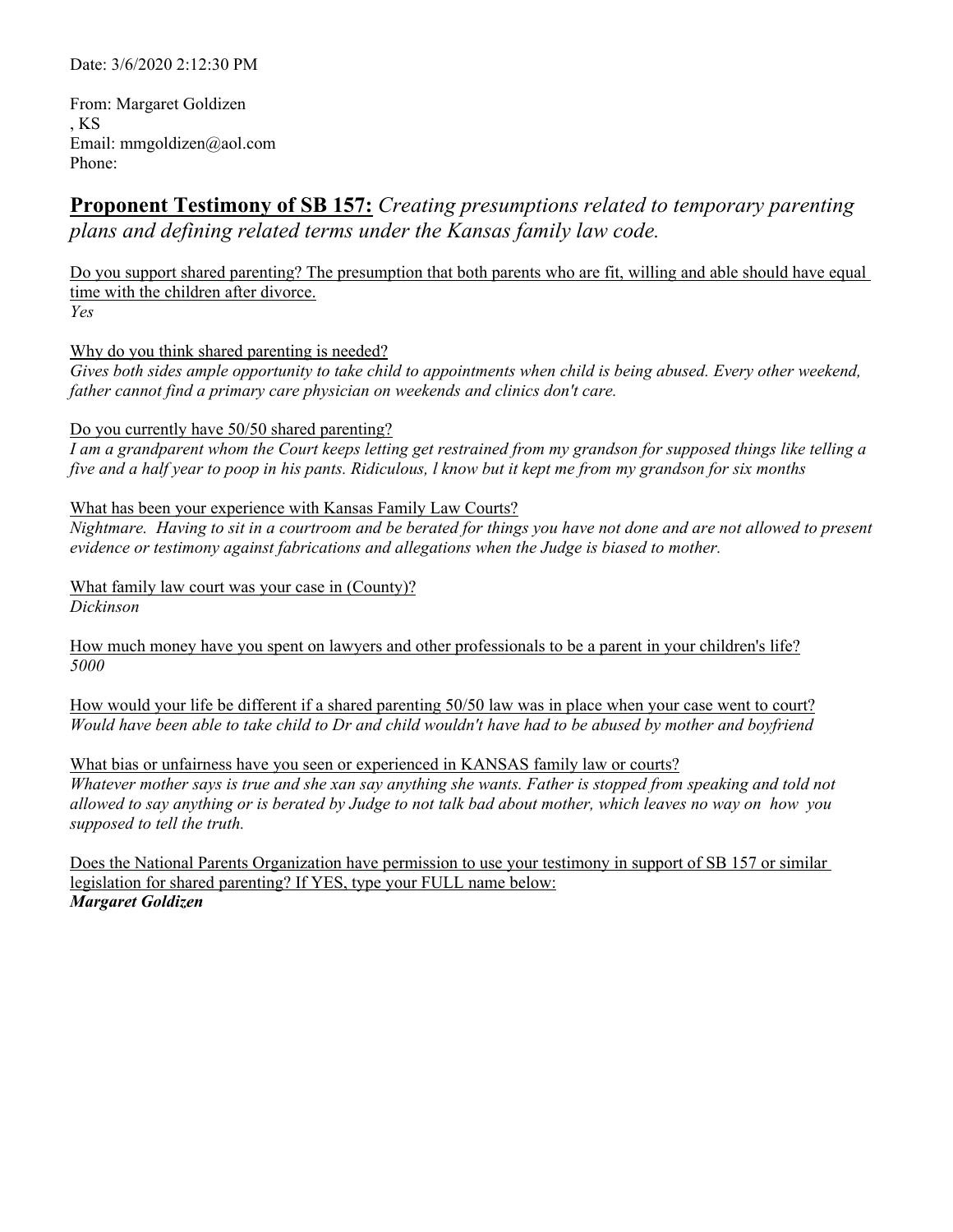From: Kelsie Hudson 306 2nd street Saint george, Kansas 66535 Email: khudson5337@gmail.com Phone: 7858442038

# **Proponent Testimony of SB 157:** *Creating presumptions related to temporary parenting plans and defining related terms under the Kansas family law code.*

Do you support shared parenting? The presumption that both parents who are fit, willing and able should have equal time with the children after divorce. *Yes* 

### Why do you think shared parenting is needed?

*I have seen the effects that 50/50 parenting has on my daughter, compared to my boyfriends daughter, who is the same age, where he has been alienated and has had to fight for 2 years now to even have a weekend with her, even though he is perfectly capable and a fit parent. Children need both mother and fathers support and presence to become the* best person they can be. Having both parents in a kids life is more beneficial than harmful in most situations.

Do you currently have 50/50 shared parenting? *Yes* 

Will SB 157 if passed directly help you or a family member? SB 157 will give fit, willing and able parents 50/50 time in TEMPORARY orders.

*Maybe* 

l

#### What has been your experience with Kansas Family Law Courts?

*My experience with custody over my daughter was easy and quick because it was uncontested. My boyfriend's case on the other hand, has been going on since July 2018 and hasn't really made any progress and he hasn't had any rights to his daughter until rece* 

What family law court was your case in (County)? *Mine-pottawatomie Boyfriends-ellsworth* 

How much money have you spent on lawyers and other professionals to be a parent in your children's life? *3000* 

How would your life be different if a shared parenting 50/50 law was in place when your case went to court? *It wouldn't of changed my case really but if it was 50/50 when my boyfriend started his case, then my life would be so much better... And happier. It breaks my heart to see my boyfriend have to go through this for 2 years now.. Our*  daughters are both 3 years old and it would be great if daughter would have his daughter to play with and if could *finally have the honor to meet the biggest part of my boyfriends life. Life would feel more complete if we had his daughter half the time too.* 

What bias or unfairness have you seen or experienced in KANSAS family law or courts?

*Naturally, there is a bias over a parent without a criminal record over a parent with a record, which is sometimes needed to be taken into consideration. But I have also seen mothers get away with more than fathers even with undeniable evidence of unfit parenting.* 

Do you agree with the Domestic Violence provision AS WRITEN? If no, how would you change it? *Yes, my boyfriends ex is abusive and we have video recording to prove it and we are always worried about what goes on and what happens to their daughter and her other son when she gets angry with them. She can't control herself and I feel it's very unsafe*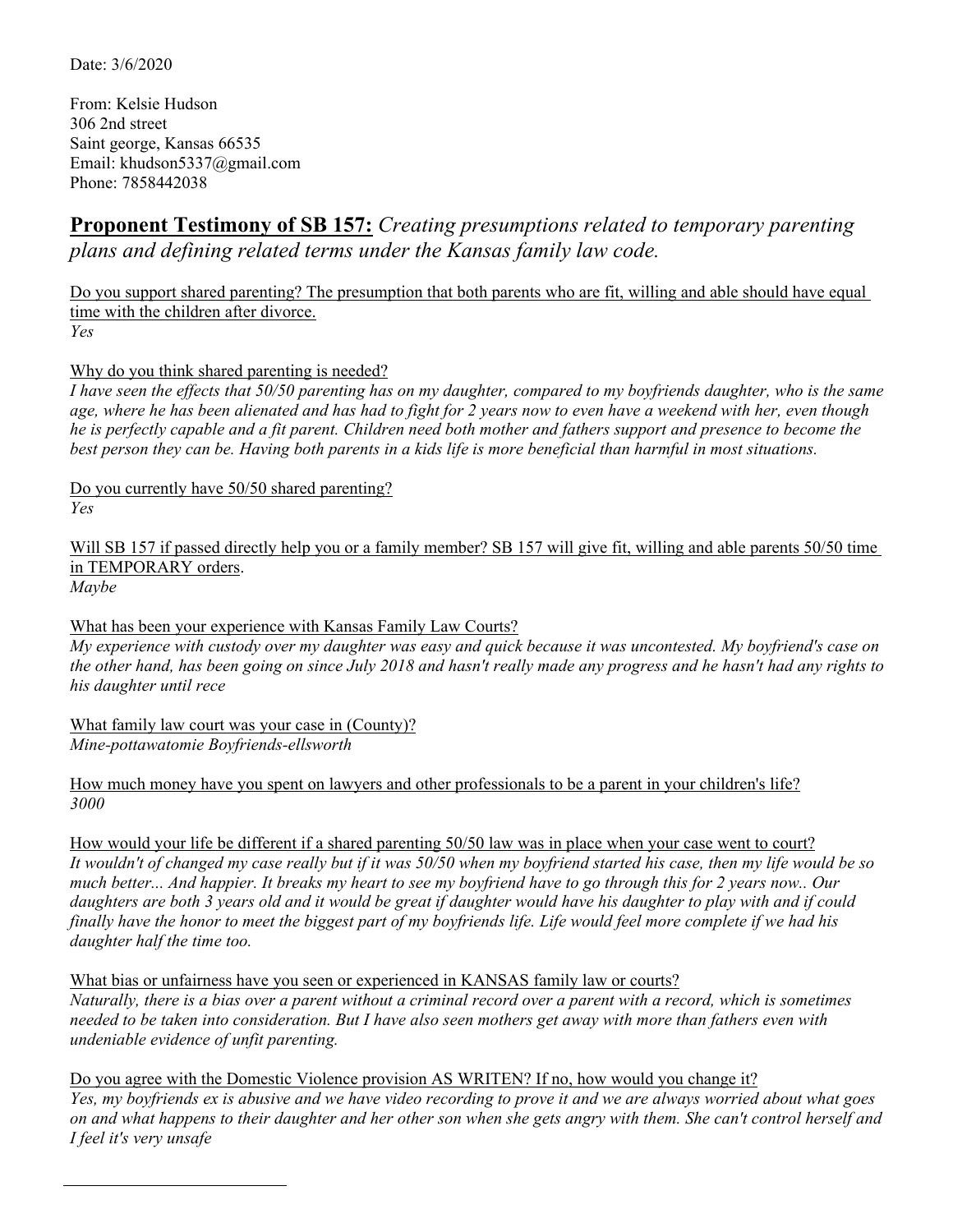Do you agree with the Temporary Orders provision AS WRITTEN? If no, how would you change it? *Yes* 

What else do you want people to know about shared parenting?

*If you are keeping your child away from the other parent out of spite or revenge, that means that you hate your childs other parent more than you love your child. I hope those people realize that if you love your children, despite whatever negative feelings you have towards your ex, shared parenting is what's best for them, and also everyone else involved in the long run.* 

Does the National Parents Organization have permission to use your testimony in support of SB 157 or similar legislation for shared parenting? If YES, type your FULL name below: *Kelsie Elizabeth Hudson*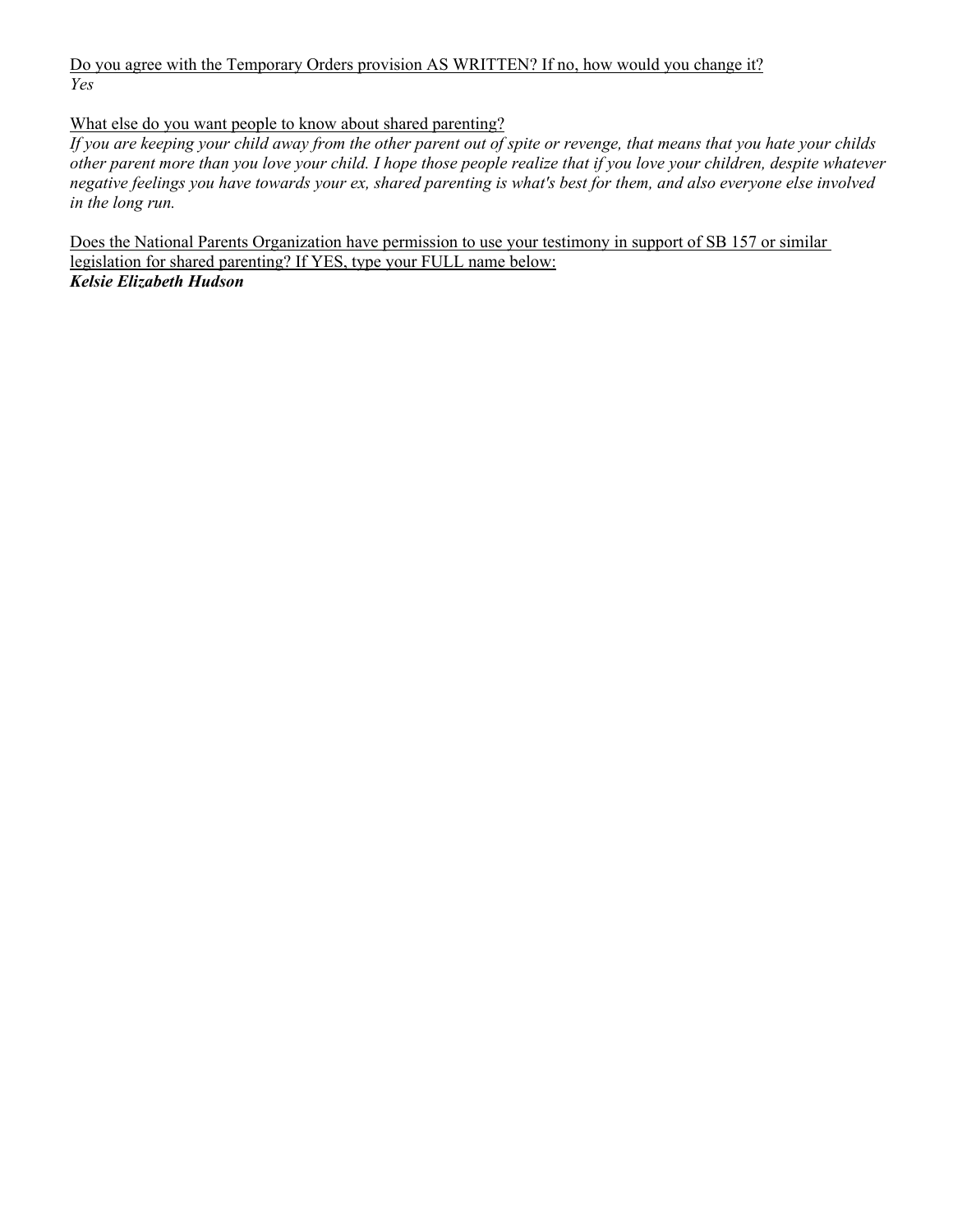From: Craig Tuttle 310 S. Indian Rd. Scott City, KS 67871 Email: cyplainsdrifter@yahoo.com Phone: 7856736127

# **Proponent Testimony of SB 157:** *Creating presumptions related to temporary parenting plans and defining related terms under the Kansas family law code.*

Do you support shared parenting? The presumption that both parents who are fit, willing and able should have equal time with the children after divorce. *Yes* 

### Why do you think shared parenting is needed?

*Children have outcomes better seeing both parents NO MATTER HOW MUCH CONFLICT there is. That is the*  results of massive surveys, compiled from the last few decades. This is not debatable anymore. Now, the issue is how *much the Kansas Legislators are willing to do the right thing. The attorneys, have a powerful lobbying group, but they do not hold more power than the truth. Behind the curtain, is another more powerful system - that creates big*  incentives for the family law attorneys to work with the federal government in the Title IV program to gain massive *funds in part tied to child support payments. We out here, in Kansas heartland already understand this, and we are onto the system of corruption in this area.* 

*We already know the entire Child Support calculation is hits the lower time % parent with massive dollars as though some how they don't have the same expenses as the other primary parent. The economist, and the USDA numbers are loaded with assumptions based on economic data that doesn't support reality. Very few on the Child Support Committee do things to make the system more fair, and actually recently have tried to put in the calculator things that do not make sense in the math, or in the economics. There are only 2 parents on the Child Support Committee and they do not get much say because the complexity is so deep, and embedded with historical issues that makes the "old timers" on there the "experts". But, they actually are not experts, and many do not hold much expertise except expertise in trying to place in things that create more issues - especially for the parents. It's a money game, and the lawyers know it, the legislature knows it, and us in the public no better than you.* 

In terms of children, the compilation of surveys of families and tracking children, in all the breakdowns of the areas of *child development - point to the fact that children want to see both parents, their outcomes are better with both parents, and it doesn't count if a parent is seen just 4 days a month or something. Parents across the country are supporting shared parenting. In Kansas, 85% I believe in the survey done in 2019 SUPPORT SHARED PARENTING. The ONLY ones who do not are attorneys in family law - and it is not because they know better. The attorneys in family law do not see how it works better because they think the parents are the problem in forcing litigation. The first priority is that parents want to see their kids - and they will go ALL THE WAY to get that done no matter how much it costs. These BATTLES IN THE COURT ROOM NEED TO STOP. We are sick and tired of having to pay attorneys to "fix" our families when the entire issue starts by the "setup" in the Child Support and the Judges who set up one Parent with the kids 90% of the time or more.* 

Do you currently have 50/50 shared parenting? *90%* 

l

Will SB 157 if passed directly help you or a family member? SB 157 will give fit, willing and able parents 50/50 time in TEMPORARY orders. *No* 

What has been your experience with Kansas Family Law Courts?

*The judges are mostly good, but they do not understand the corruption in the Child Support calculator, the corruption in the attorneys who think they are doing families a favor by forcing litigation, oh wait, not forcing but "suggesting" that litigation t*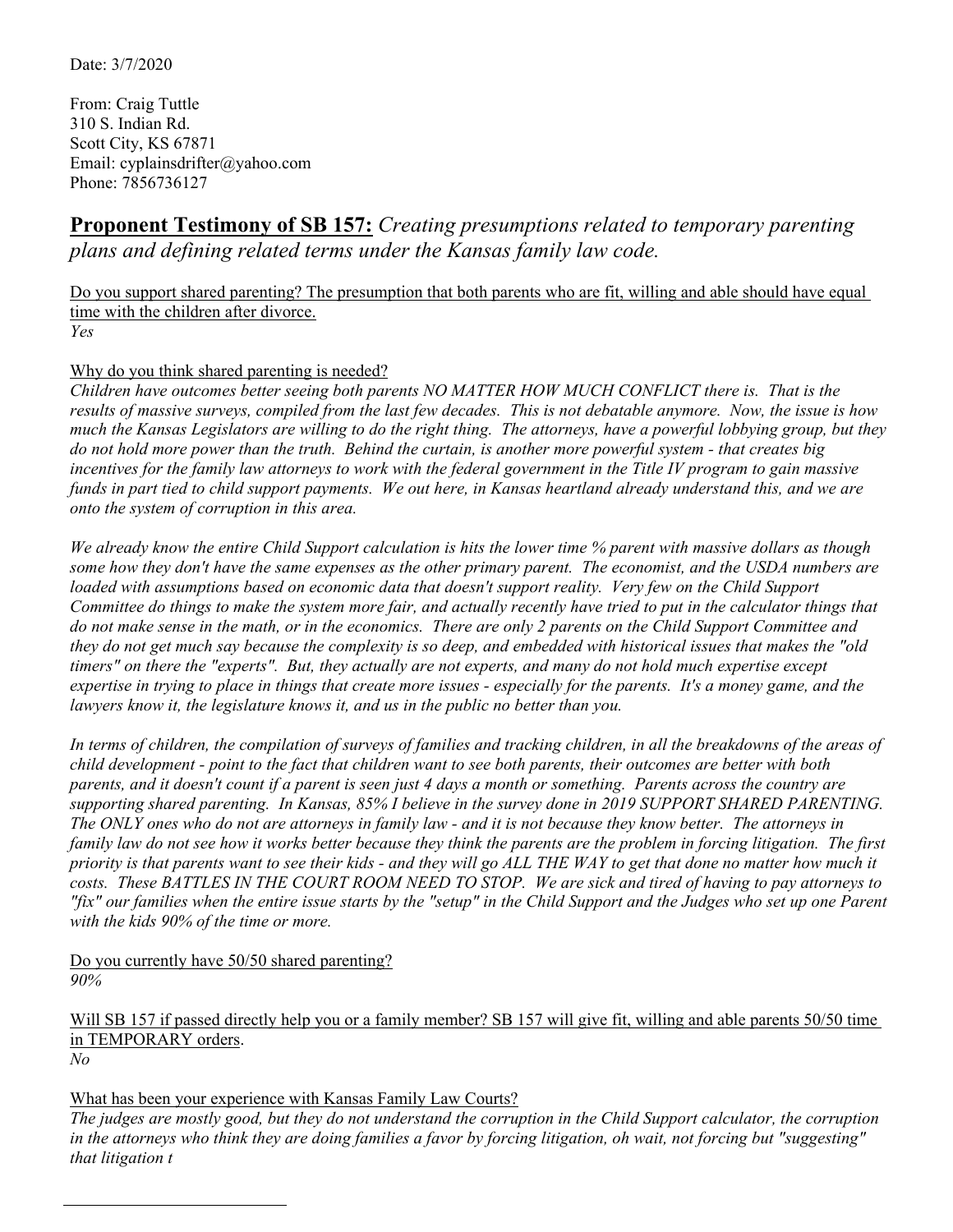What family law court was your case in (County)? *Scott County* 

How much money have you spent on lawyers and other professionals to be a parent in your children's life? *30000* 

How would your life be different if a shared parenting 50/50 law was in place when your case went to court? *We would not have had to hire attorneys at the cost of \$10,000 each, or about \$20,000. That investment for kids could have paid for several years of college.* 

#### What bias or unfairness have you seen or experienced in KANSAS family law or courts?

In my case, my own attorney screwed me but making me divide the farm assets, and then pay child support on the land *that the Ex received in by way of cash. So, if it were fair, she should have to pay me also on her half of cash and whatever investment of business that was used for - but she just spent it and wasted it because she did not get a job or keep a job. Then, I was on the 80/20 rule from 2012 for 6 more years, and I paid 97% (that is ninety seven percent) of the TOTAL CHILD SUPPORT OBLIGATION to my Ex. But, get this I kept kids while I farmed, nearly 80% of the time of the daylight hours and half of nights.* 

Do you agree with the Domestic Violence provision AS WRITEN? If no, how would you change it? *No, it is not needed.* 

Do you agree with the Temporary Orders provision AS WRITTEN? If no, how would you change it? *No, it is poorly written, but it is the best we have. Nothing else in the statute of family law is well written either so what makes the difference.* 

What else do you want people to know about shared parenting? *Child outcomes are the best if both parents see children.* 

Does the National Parents Organization have permission to use your testimony in support of SB 157 or similar legislation for shared parenting? If YES, type your FULL name below: *Craig Tuttle*